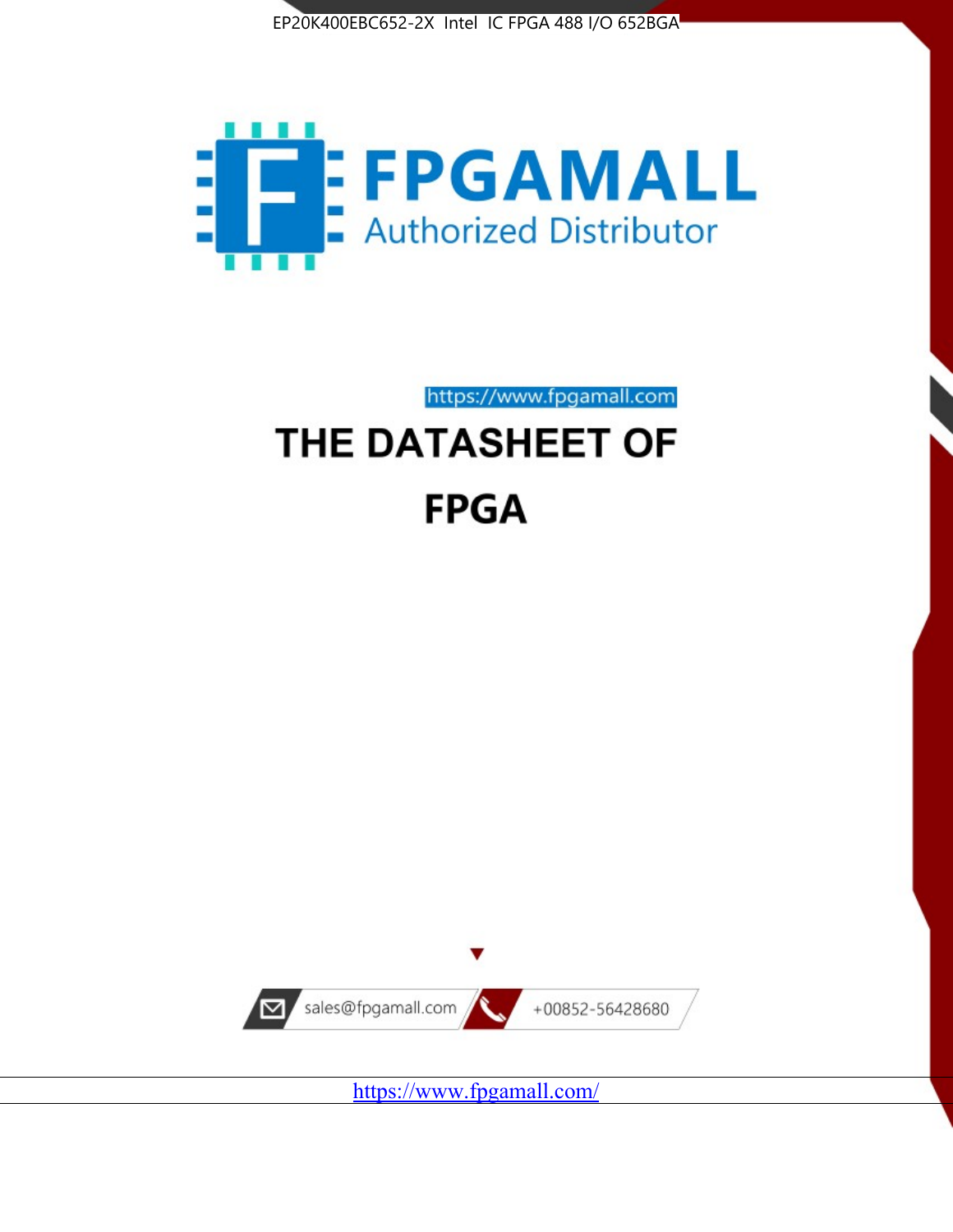#### EP20K400EBC652-2X Intel IC FPGA 488 I/O 652BGA



## **APEX 20K**

**Programmable Logic Device Family**

#### **March 2004, ver. 5.1 Data Sheet**

**Features ■** Industry's first programmable logic device (PLD) incorporating system-on-a-programmable-chip (SOPC) integration

- MultiCore™ architecture integrating look-up table (LUT) logic, product-term logic, and embedded memory
- LUT logic used for register-intensive functions
- Embedded system block (ESB) used to implement memory functions, including first-in first-out (FIFO) buffers, dual-port RAM, and content-addressable memory (CAM)
- ESB implementation of product-term logic used for combinatorial-intensive functions
- High density
	- 30,000 to 1.5 million typical gates (see Tables 1 and 2)
	- Up to 51,840 logic elements (LEs)
	- Up to 442,368 RAM bits that can be used without reducing available logic
	- Up to 3,456 product-term-based macrocells

|                             | Table 1. APEX 20K Device Features<br>Note $(1)$ |                 |                 |                  |                  |                 |                  |  |  |
|-----------------------------|-------------------------------------------------|-----------------|-----------------|------------------|------------------|-----------------|------------------|--|--|
| <b>Feature</b>              | <b>EP20K30E</b>                                 | <b>EP20K60E</b> | <b>EP20K100</b> | <b>EP20K100E</b> | <b>EP20K160E</b> | <b>EP20K200</b> | <b>EP20K200E</b> |  |  |
| Maximum<br>system<br>gates  | 113,000                                         | 162,000         | 263.000         | 263,000          | 404.000          | 526,000         | 526,000          |  |  |
| Typical<br>gates            | 30,000                                          | 60,000          | 100,000         | 100,000          | 160,000          | 200,000         | 200,000          |  |  |
| <b>LEs</b>                  | 1,200                                           | 2,560           | 4,160           | 4,160            | 6.400            | 8,320           | 8,320            |  |  |
| <b>ESBs</b>                 | 12                                              | 16              | 26              | 26               | 40               | 52              | 52               |  |  |
| Maximum<br><b>RAM</b> bits  | 24,576                                          | 32,768          | 53,248          | 53,248           | 81,920           | 106,496         | 106,496          |  |  |
| Maximum<br>macrocells       | 192                                             | 256             | 416             | 416              | 640              | 832             | 832              |  |  |
| Maximum<br>user I/O<br>pins | 128                                             | 196             | 252             | 246              | 316              | 382             | 376              |  |  |

#### **Altera Corporation 1**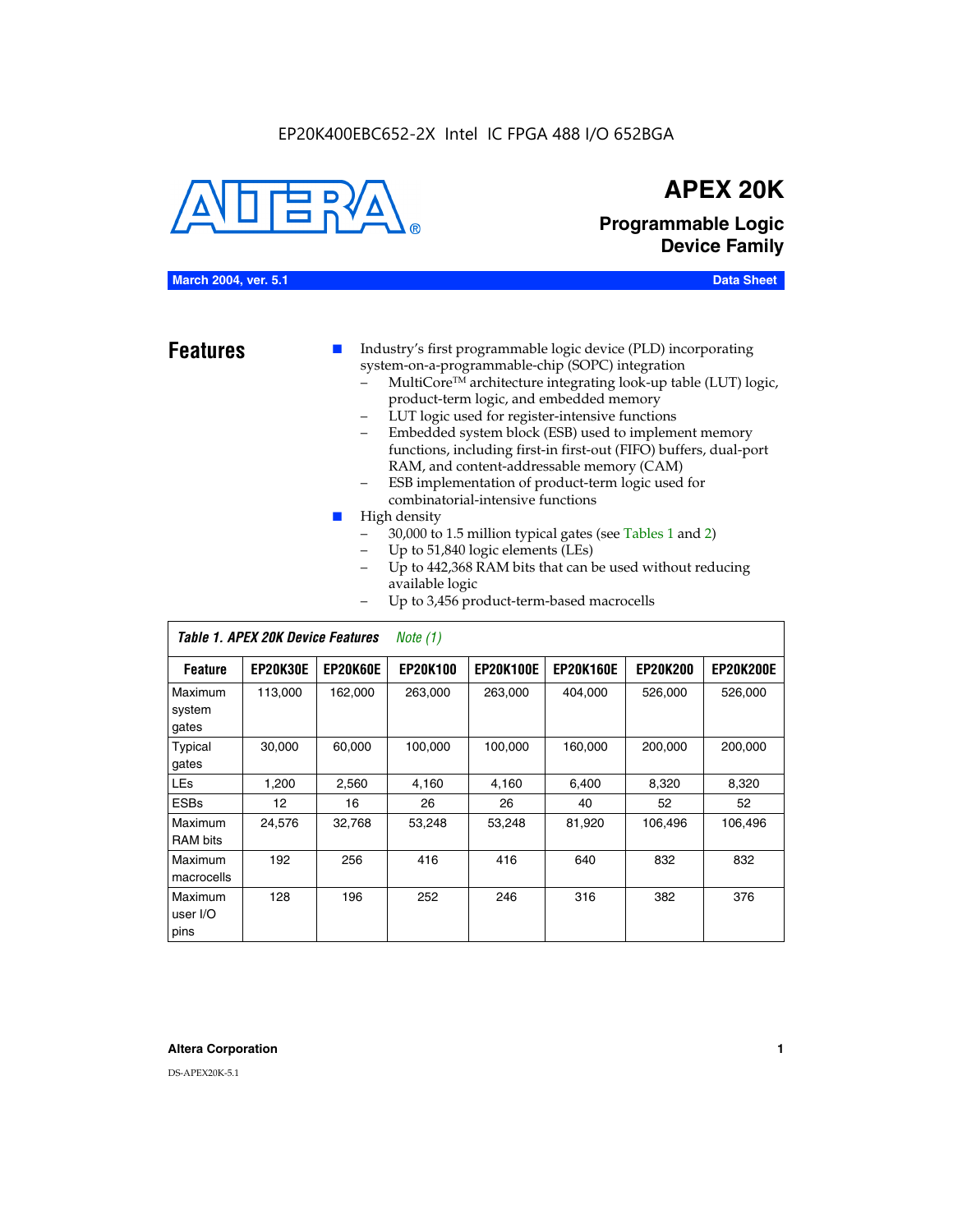| Table 2. Additional APEX 20K Device Features |                  |                 | Note $(1)$       |                  |                   |                   |
|----------------------------------------------|------------------|-----------------|------------------|------------------|-------------------|-------------------|
| <b>Feature</b>                               | <b>EP20K300E</b> | <b>EP20K400</b> | <b>EP20K400E</b> | <b>EP20K600E</b> | <b>EP20K1000E</b> | <b>EP20K1500E</b> |
| Maximum system<br>gates                      | 728,000          | 1,052,000       | 1,052,000        | 1,537,000        | 1,772,000         | 2,392,000         |
| <b>Typical gates</b>                         | 300,000          | 400,000         | 400,000          | 600,000          | 1,000,000         | 1,500,000         |
| <b>LEs</b>                                   | 11,520           | 16.640          | 16.640           | 24,320           | 38,400            | 51,840            |
| <b>ESBs</b>                                  | 72               | 104             | 104              | 152              | 160               | 216               |
| Maximum<br><b>RAM bits</b>                   | 147,456          | 212,992         | 212,992          | 311,296          | 327,680           | 442.368           |
| Maximum<br>macrocells                        | 1,152            | 1,664           | 1,664            | 2.432            | 2,560             | 3,456             |
| Maximum user I/O<br>pins                     | 408              | 502             | 488              | 588              | 708               | 808               |

#### *Note to Tables 1 and 2:*

(1) The embedded IEEE Std. 1149.1 Joint Test Action Group (JTAG) boundary-scan circuitry contributes up to 57,000 additional gates.

**Additional Features**

- Designed for low-power operation
	- 1.8-V and 2.5-V supply voltage (see Table 3)
	- $-$  MultiVolt<sup>TM</sup> I/O interface support to interface with 1.8-V, 2.5-V, 3.3-V, and 5.0-V devices (see Table 3)
	- ESB offering programmable power-saving mode

| <b>Table 3. APEX 20K Supply Voltages</b>                                       |                                                       |                                                                                                                                                                          |  |  |  |  |  |
|--------------------------------------------------------------------------------|-------------------------------------------------------|--------------------------------------------------------------------------------------------------------------------------------------------------------------------------|--|--|--|--|--|
| <b>Feature</b>                                                                 |                                                       | <b>Device</b>                                                                                                                                                            |  |  |  |  |  |
|                                                                                | <b>EP20K100</b><br><b>EP20K200</b><br><b>EP20K400</b> | EP20K30E<br>EP20K60E<br><b>EP20K100E</b><br><b>EP20K160E</b><br>EP20K200E<br><b>EP20K300E</b><br><b>EP20K400E</b><br>EP20K600E<br><b>EP20K1000E</b><br><b>EP20K1500E</b> |  |  |  |  |  |
| Internal supply voltage (V <sub>CCINT</sub> )                                  | 2.5V                                                  | 1.8V                                                                                                                                                                     |  |  |  |  |  |
| MultiVolt I/O interface voltage levels $(V_{\text{CCIO}})$ 2.5 V, 3.3 V, 5.0 V |                                                       | 1.8 V, 2.5 V, 3.3 V, 5.0 V $(1)$                                                                                                                                         |  |  |  |  |  |

#### *Note to Table 3:*

(1) APEX 20KE devices can be 5.0-V tolerant by using an external resistor.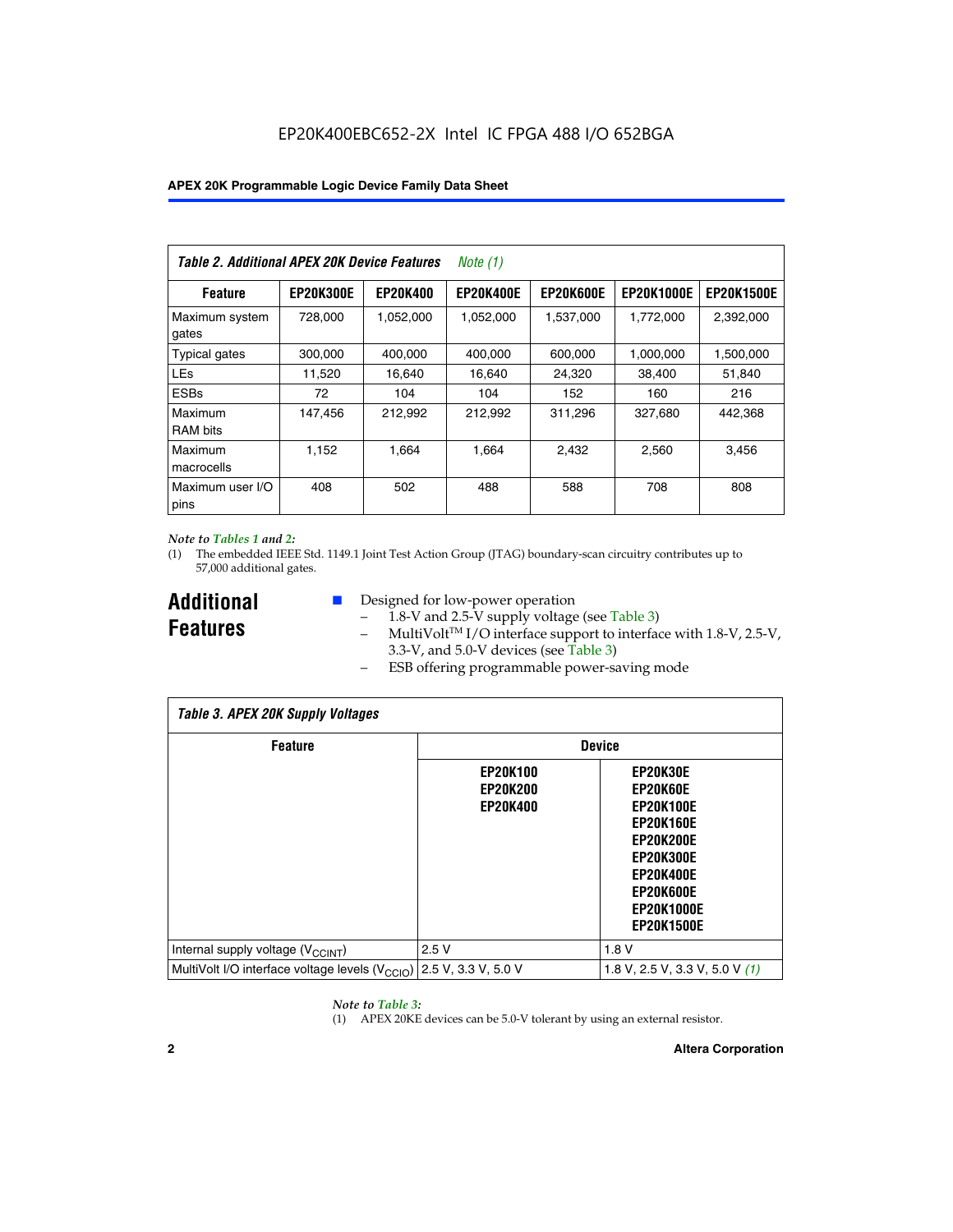### EP20K400EBC652-2X Intel IC FPGA 488 I/O 652BGA

#### **APEX 20K Programmable Logic Device Family Data Sheet**

- Flexible clock management circuitry with up to four phase-locked loops (PLLs)
	- Built-in low-skew clock tree
	- Up to eight global clock signals
	- $ClockLock^{\circledR}$  feature reducing clock delay and skew
	- $ClockBoost^{\circledR}$  feature providing clock multiplication and division
	- ClockShiftTM programmable clock phase and delay shifting
- Powerful I/O features
	- Compliant with peripheral component interconnect Special Interest Group (PCI SIG) *PCI Local Bus Specification, Revision 2.2* for 3.3-V operation at 33 or 66 MHz and 32 or 64 bits
	- Support for high-speed external memories, including DDR SDRAM and ZBT SRAM (ZBT is a trademark of Integrated Device Technology, Inc.)
	- Bidirectional I/O performance  $(t_{CO} + t_{SU})$  up to 250 MHz
	- LVDS performance up to 840 Mbits per channel
	- Direct connection from I/O pins to local interconnect providing fast  $t_{CO}$  and  $t_{SU}$  times for complex logic
	- MultiVolt I/O interface support to interface with 1.8-V, 2.5-V, 3.3-V, and 5.0-V devices (see Table 3)
	- Programmable clamp to  $V_{\text{C}CD}$
	- Individual tri-state output enable control for each pin
	- Programmable output slew-rate control to reduce switching noise
	- Support for advanced I/O standards, including low-voltage differential signaling (LVDS), LVPECL, PCI-X, AGP, CTT, stubseries terminated logic (SSTL-3 and SSTL-2), Gunning transceiver logic plus (GTL+), and high-speed terminated logic (HSTL Class I)
	- Pull-up on I/O pins before and during configuration
- Advanced interconnect structure
	- Four-level hierarchical FastTrack® Interconnect structure providing fast, predictable interconnect delays
	- Dedicated carry chain that implements arithmetic functions such as fast adders, counters, and comparators (automatically used by software tools and megafunctions)
	- Dedicated cascade chain that implements high-speed, high-fan-in logic functions (automatically used by software tools and megafunctions)
	- Interleaved local interconnect allows one LE to drive 29 other LEs through the fast local interconnect
- Advanced packaging options
	- Available in a variety of packages with 144 to 1,020 pins (see Tables 4 through 7)
	- FineLine BGA® packages maximize board space efficiency
- Advanced software support
	- Software design support and automatic place-and-route provided by the Altera® Quartus® II development system for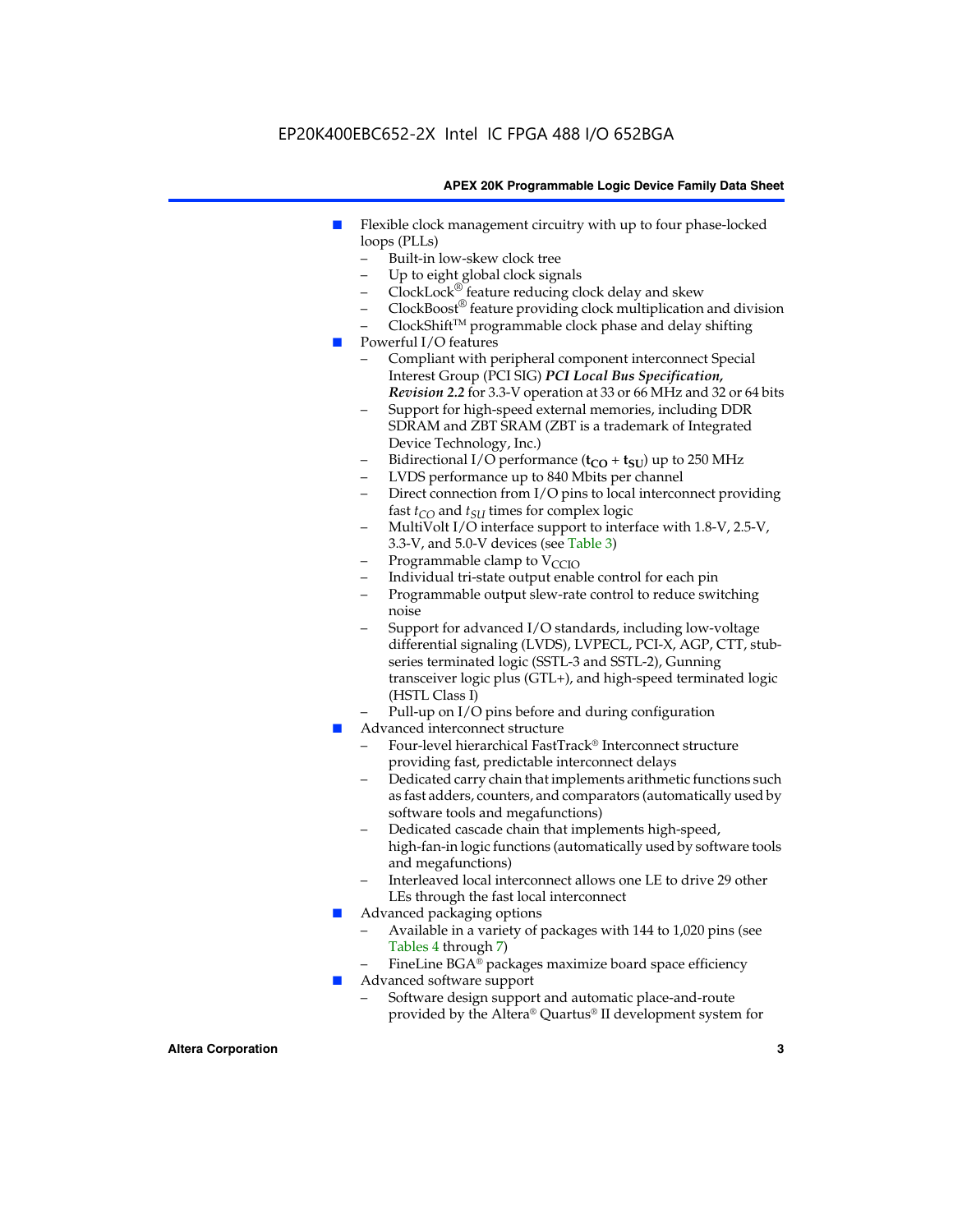Windows-based PCs, Sun SPARCstations, and HP 9000 Series 700/800 workstations

- Altera MegaCore® functions and Altera Megafunction Partners Program (AMPP<sup>SM</sup>) megafunctions
- NativeLink<sup>™</sup> integration with popular synthesis, simulation, and timing analysis tools
- Quartus II SignalTap® embedded logic analyzer simplifies in-system design evaluation by giving access to internal nodes during device operation
- Supports popular revision-control software packages including PVCS, Revision Control System (RCS), and Source Code Control System (SCCS )

#### *Table 4. APEX 20K QFP, BGA & PGA Package Options & I/O Count Notes (1), (2)*

| <b>Device</b>   | 144-Pin<br><b>TQFP</b> | 208-Pin<br><b>PQFP</b><br><b>ROFP</b> | 240-Pin<br><b>PQFP</b><br><b>ROFP</b> |     | 356-Pin BGA   652-Pin BGA | 655-Pin PGA |
|-----------------|------------------------|---------------------------------------|---------------------------------------|-----|---------------------------|-------------|
| EP20K30E        | 92                     | 125                                   |                                       |     |                           |             |
| <b>EP20K60E</b> | 92                     | 148                                   | 151                                   | 196 |                           |             |
| EP20K100        | 101                    | 159                                   | 189                                   | 252 |                           |             |
| EP20K100E       | 92                     | 151                                   | 183                                   | 246 |                           |             |
| EP20K160E       | 88                     | 143                                   | 175                                   | 271 |                           |             |
| EP20K200        |                        | 144                                   | 174                                   | 277 |                           |             |
| EP20K200E       |                        | 136                                   | 168                                   | 271 | 376                       |             |
| EP20K300E       |                        |                                       | 152                                   |     | 408                       |             |
| EP20K400        |                        |                                       |                                       |     | 502                       | 502         |
| EP20K400E       |                        |                                       |                                       |     | 488                       |             |
| EP20K600E       |                        |                                       |                                       |     | 488                       |             |
| EP20K1000E      |                        |                                       |                                       |     | 488                       |             |
| EP20K1500E      |                        |                                       |                                       |     | 488                       |             |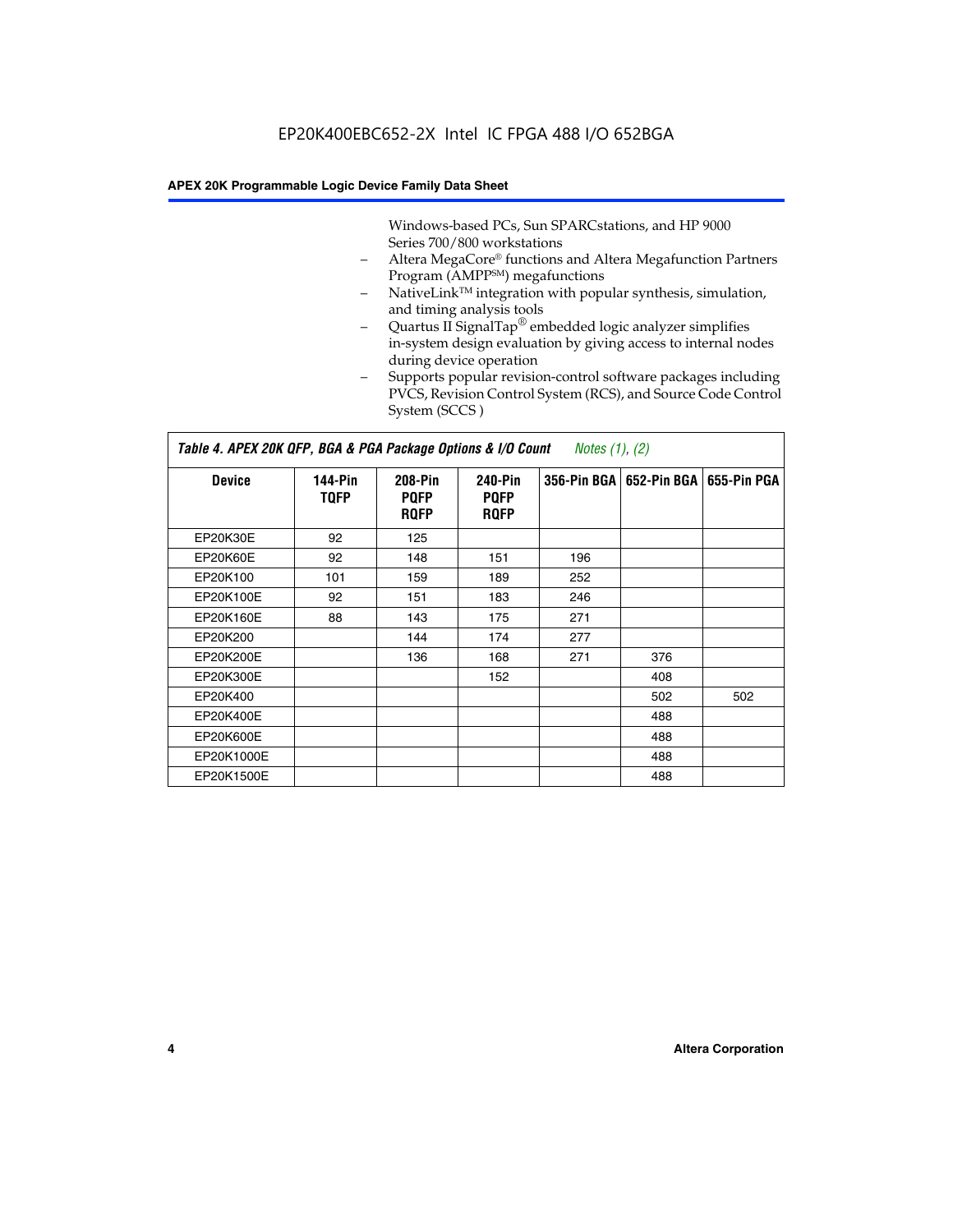| APEX 20K Programmable Logic Device Family Data Sheet |  |  |  |
|------------------------------------------------------|--|--|--|
|------------------------------------------------------|--|--|--|

| Table 5. APEX 20K FineLine BGA Package Options & I/O Count<br>Notes $(1)$ , $(2)$ |                |                |                |           |           |  |  |  |
|-----------------------------------------------------------------------------------|----------------|----------------|----------------|-----------|-----------|--|--|--|
| <b>Device</b>                                                                     | <b>144 Pin</b> | <b>324 Pin</b> | <b>484 Pin</b> | 672 Pin   | 1,020 Pin |  |  |  |
| EP20K30E                                                                          | 93             | 128            |                |           |           |  |  |  |
| <b>EP20K60E</b>                                                                   | 93             | 196            |                |           |           |  |  |  |
| EP20K100                                                                          |                | 252            |                |           |           |  |  |  |
| EP20K100E                                                                         | 93             | 246            |                |           |           |  |  |  |
| EP20K160E                                                                         |                |                | 316            |           |           |  |  |  |
| EP20K200                                                                          |                |                | 382            |           |           |  |  |  |
| EP20K200E                                                                         |                |                | 376            | 376       |           |  |  |  |
| EP20K300E                                                                         |                |                |                | 408       |           |  |  |  |
| EP20K400                                                                          |                |                |                | 502 $(3)$ |           |  |  |  |
| EP20K400E                                                                         |                |                |                | 488 $(3)$ |           |  |  |  |
| EP20K600E                                                                         |                |                |                | 508 $(3)$ | 588       |  |  |  |
| EP20K1000E                                                                        |                |                |                | 508 $(3)$ | 708       |  |  |  |
| EP20K1500E                                                                        |                |                |                |           | 808       |  |  |  |

#### *Notes to Tables 4 and 5:*

(1) I/O counts include dedicated input and clock pins.

(2) APEX 20K device package types include thin quad flat pack (TQFP), plastic quad flat pack (PQFP), power quad flat pack (RQFP), 1.27-mm pitch ball-grid array (BGA), 1.00-mm pitch FineLine BGA, and pin-grid array (PGA) packages.

(3) This device uses a thermally enhanced package, which is taller than the regular package. Consult the *Altera Device Package Information Data Sheet* for detailed package size information.

| Table 6. APEX 20K QFP, BGA & PGA Package Sizes |                |                    |                    |                |                |                    |  |  |
|------------------------------------------------|----------------|--------------------|--------------------|----------------|----------------|--------------------|--|--|
| <b>Feature</b>                                 | 144-Pin TQFP   | 208-Pin QFP        | 240-Pin QFP        | 356-Pin BGA    | 652-Pin BGA    | 655-Pin PGA        |  |  |
| Pitch (mm)                                     | 0.50           | 0.50               | 0.50               | 1.27           | 1.27           |                    |  |  |
| Area ( $mm2$ )                                 | 484            | 924                | 1.218              | 1.225          | 2.025          | 3,906              |  |  |
| Length $\times$ Width<br>$(mm \times mm)$      | $22 \times 22$ | $30.4 \times 30.4$ | $34.9 \times 34.9$ | $35 \times 35$ | $45 \times 45$ | $62.5 \times 62.5$ |  |  |

| Table 7. APEX 20K FineLine BGA Package Sizes |                |                |                |                |                |  |  |  |
|----------------------------------------------|----------------|----------------|----------------|----------------|----------------|--|--|--|
| <b>Feature</b>                               | <b>144 Pin</b> | <b>324 Pin</b> | 484 Pin        | 672 Pin        | 1,020 Pin      |  |  |  |
| Pitch (mm)                                   | 1.00           | 1.00           | 1.00           | 1.00           | 1.00           |  |  |  |
| Area ( $mm2$ )                               | 169            | 361            | 529            | 729            | 1,089          |  |  |  |
| Length $\times$ Width (mm $\times$ mm)       | $13 \times 13$ | $19 \times 19$ | $23 \times 23$ | $27 \times 27$ | $33 \times 33$ |  |  |  |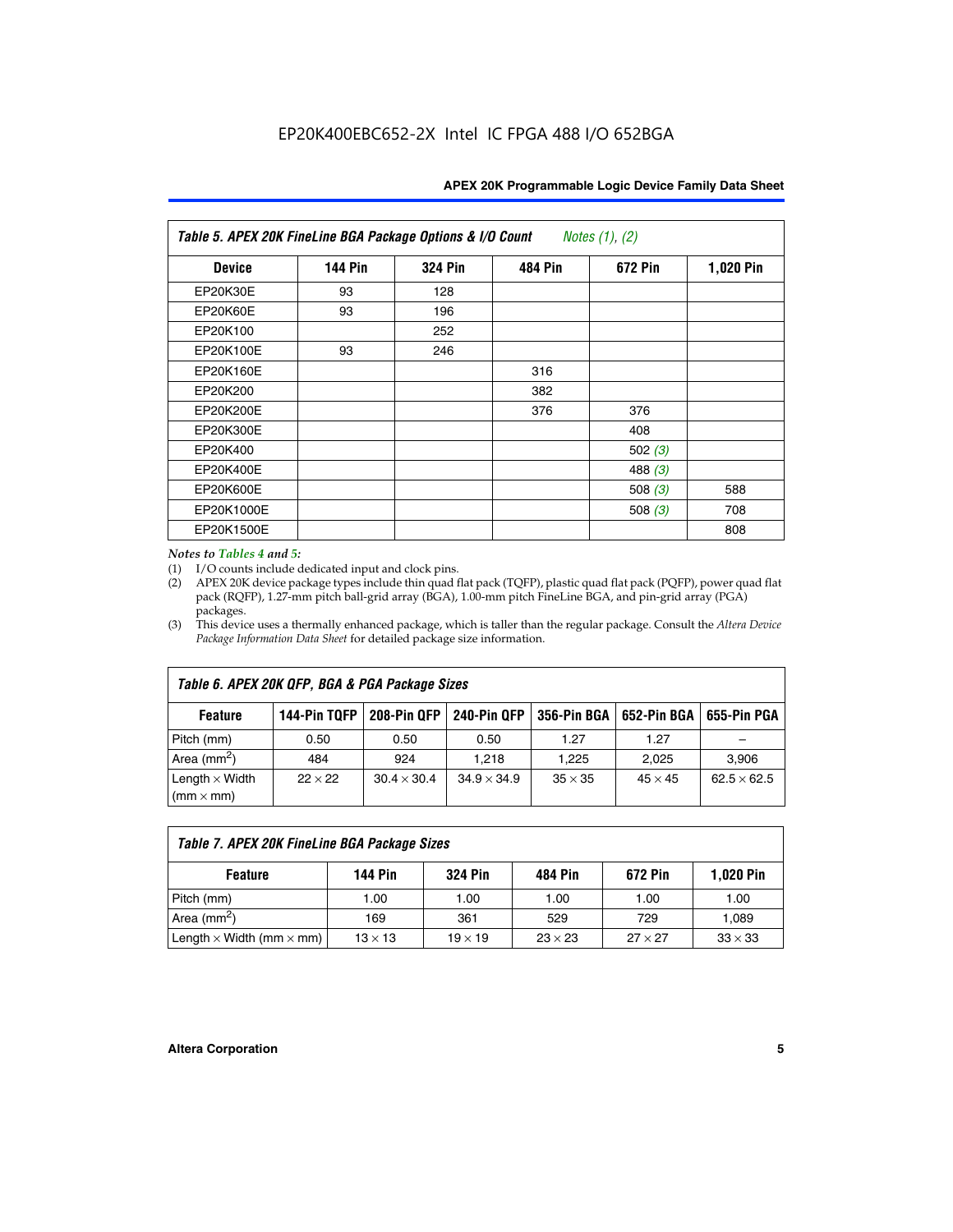### **General Description**

APEXTM 20K devices are the first PLDs designed with the MultiCore architecture, which combines the strengths of LUT-based and productterm-based devices with an enhanced memory structure. LUT-based logic provides optimized performance and efficiency for data-path, registerintensive, mathematical, or digital signal processing (DSP) designs. Product-term-based logic is optimized for complex combinatorial paths, such as complex state machines. LUT- and product-term-based logic combined with memory functions and a wide variety of MegaCore and AMPP functions make the APEX 20K device architecture uniquely suited for system-on-a-programmable-chip designs. Applications historically requiring a combination of LUT-, product-term-, and memory-based devices can now be integrated into one APEX 20K device.

APEX 20KE devices are a superset of APEX 20K devices and include additional features such as advanced I/O standard support, CAM, additional global clocks, and enhanced ClockLock clock circuitry. In addition, APEX 20KE devices extend the APEX 20K family to 1.5 million gates. APEX 20KE devices are denoted with an "E" suffix in the device name (e.g., the EP20K1000E device is an APEX 20KE device). Table 8 compares the features included in APEX 20K and APEX 20KE devices.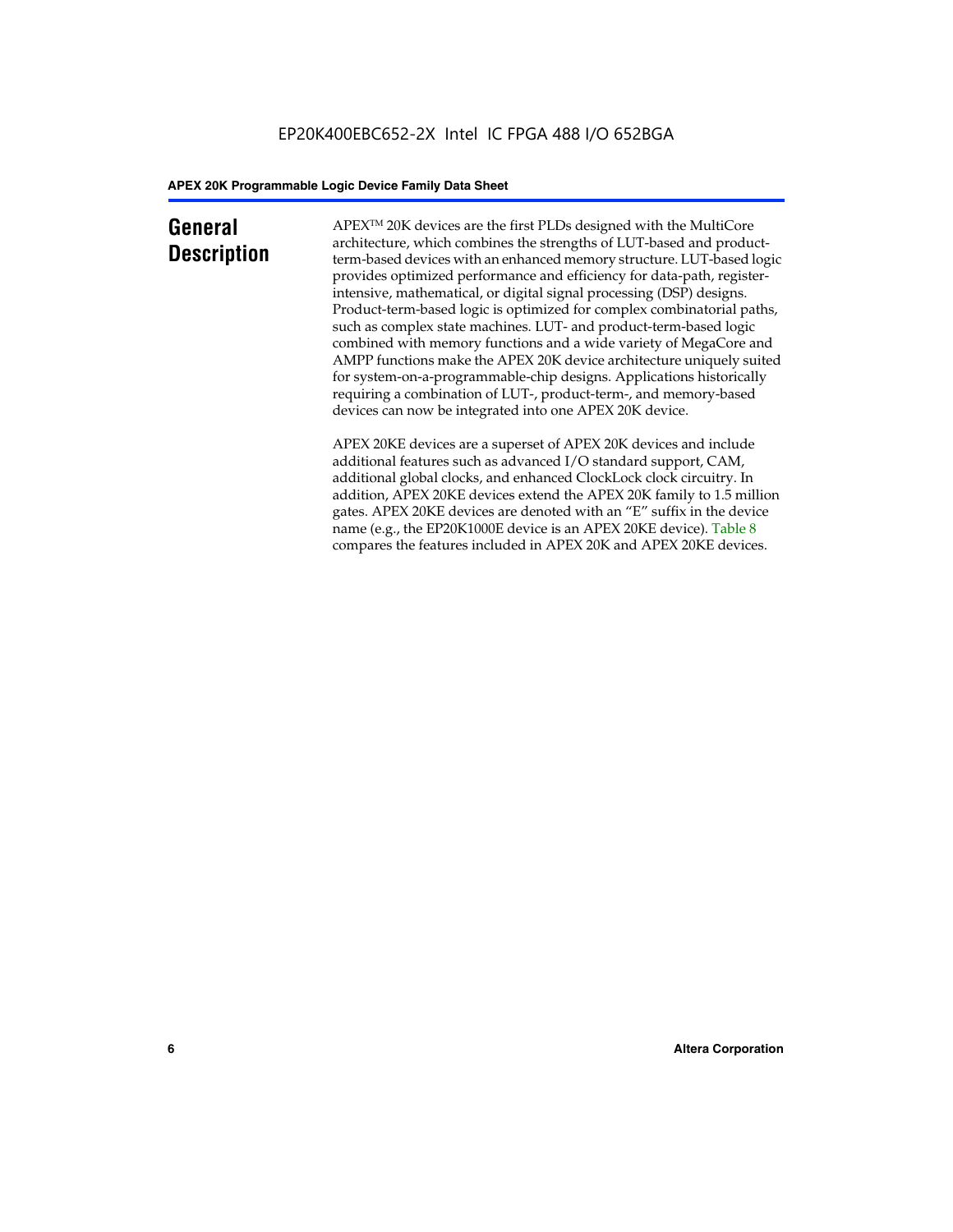| Table 8. Comparison of APEX 20K & APEX 20KE Features |                                                                                                                                                                     |                                                                                                                                                                                                                                                                                                                                                                                                                                                                                       |  |  |  |  |
|------------------------------------------------------|---------------------------------------------------------------------------------------------------------------------------------------------------------------------|---------------------------------------------------------------------------------------------------------------------------------------------------------------------------------------------------------------------------------------------------------------------------------------------------------------------------------------------------------------------------------------------------------------------------------------------------------------------------------------|--|--|--|--|
| <b>Feature</b>                                       | <b>APEX 20K Devices</b>                                                                                                                                             | <b>APEX 20KE Devices</b>                                                                                                                                                                                                                                                                                                                                                                                                                                                              |  |  |  |  |
| MultiCore system integration                         | Full support                                                                                                                                                        | Full support                                                                                                                                                                                                                                                                                                                                                                                                                                                                          |  |  |  |  |
| SignalTap logic analysis                             | Full support                                                                                                                                                        | Full support                                                                                                                                                                                                                                                                                                                                                                                                                                                                          |  |  |  |  |
| 32/64-Bit, 33-MHz PCI                                | Full compliance in -1, -2 speed<br>grades                                                                                                                           | Full compliance in -1, -2 speed grades                                                                                                                                                                                                                                                                                                                                                                                                                                                |  |  |  |  |
| 32/64-Bit, 66-MHz PCI                                |                                                                                                                                                                     | Full compliance in -1 speed grade                                                                                                                                                                                                                                                                                                                                                                                                                                                     |  |  |  |  |
| MultiVolt I/O                                        | 2.5-V or 3.3-V V <sub>CCIO</sub><br>V <sub>CCIO</sub> selected for device<br>Certain devices are 5.0-V tolerant                                                     | 1.8-V, 2.5-V, or 3.3-V V <sub>CCIO</sub><br>V <sub>CCIO</sub> selected block-by-block<br>5.0-V tolerant with use of external resistor                                                                                                                                                                                                                                                                                                                                                 |  |  |  |  |
| ClockLock support                                    | Clock delay reduction<br>$2\times$ and $4\times$ clock multiplication                                                                                               | Clock delay reduction<br>$m/(n \times v)$ or $m/(n \times k)$ clock multiplication<br>Drive ClockLock output off-chip<br>External clock feedback<br><b>ClockShift</b><br>LVDS support<br>Up to four PLLs<br>ClockShift, clock phase adjustment                                                                                                                                                                                                                                        |  |  |  |  |
| Dedicated clock and input pins                       | <b>Six</b>                                                                                                                                                          | Eight                                                                                                                                                                                                                                                                                                                                                                                                                                                                                 |  |  |  |  |
| I/O standard support                                 | 2.5-V, 3.3-V, 5.0-V I/O<br>3.3-V PCI<br>Low-voltage complementary<br>metal-oxide semiconductor<br>(LVCMOS)<br>Low-voltage transistor-to-transistor<br>logic (LVTTL) | 1.8-V, 2.5-V, 3.3-V, 5.0-V I/O<br>2.5-V I/O<br>3.3-V PCI and PCI-X<br>3.3-V Advanced Graphics Port (AGP)<br>Center tap terminated (CTT)<br>$GTL+$<br><b>LVCMOS</b><br>LVTTL<br>True-LVDS and LVPECL data pins<br>(in EP20K300E and larger devices)<br>LVDS and LVPECL signaling (in all BGA<br>and FineLine BGA devices)<br>LVDS and LVPECL data pins up to<br>156 Mbps (in -1 speed grade devices)<br><b>HSTL Class I</b><br>PCI-X<br>SSTL-2 Class I and II<br>SSTL-3 Class I and II |  |  |  |  |
| Memory support                                       | Dual-port RAM<br><b>FIFO</b><br><b>RAM</b><br><b>ROM</b>                                                                                                            | CAM<br>Dual-port RAM<br><b>FIFO</b><br>RAM<br><b>ROM</b>                                                                                                                                                                                                                                                                                                                                                                                                                              |  |  |  |  |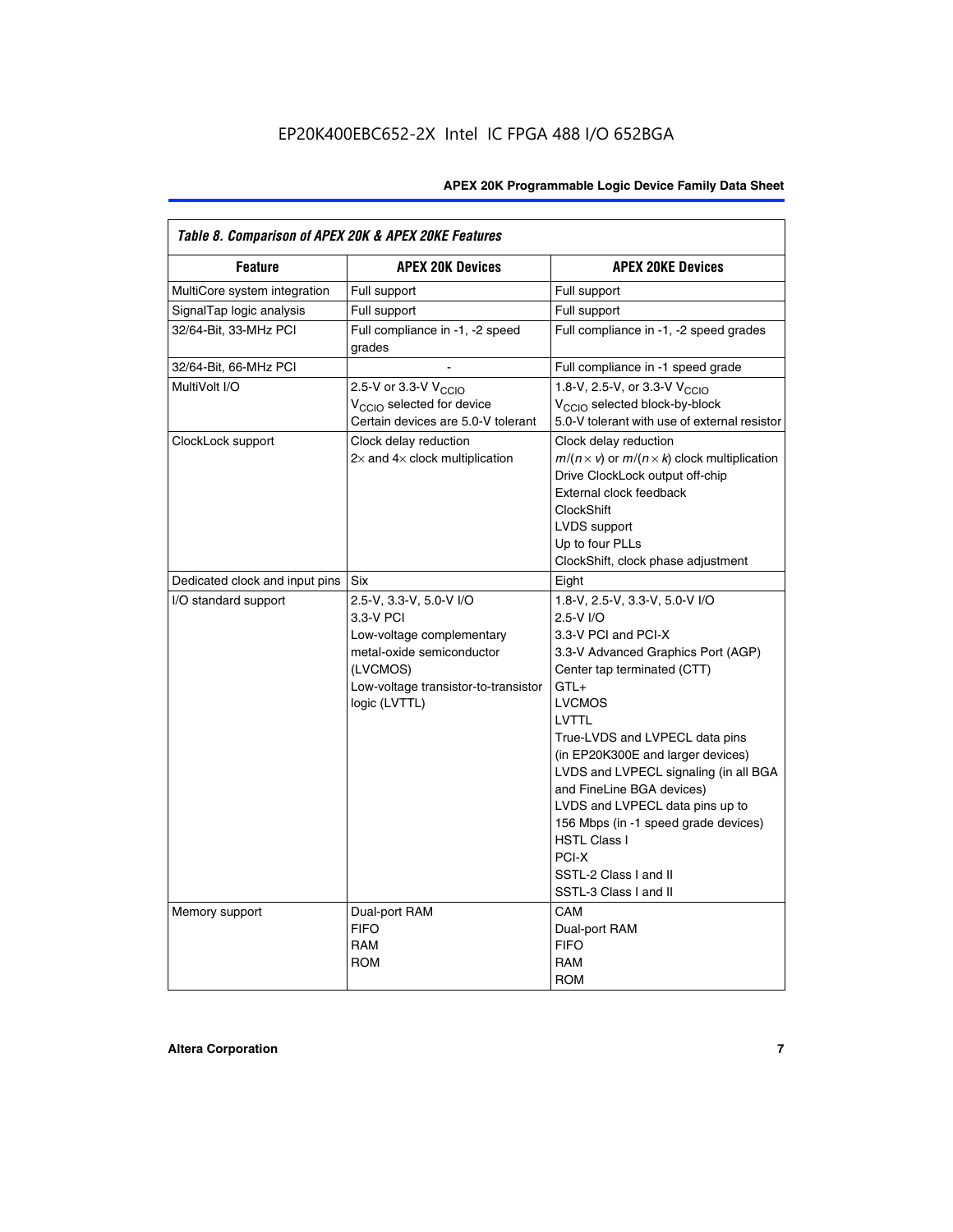All APEX 20K devices are reconfigurable and are 100% tested prior to shipment. As a result, test vectors do not have to be generated for fault coverage purposes. Instead, the designer can focus on simulation and design verification. In addition, the designer does not need to manage inventories of different application-specific integrated circuit (ASIC) designs; APEX 20K devices can be configured on the board for the specific functionality required.

APEX 20K devices are configured at system power-up with data stored in an Altera serial configuration device or provided by a system controller. Altera offers in-system programmability (ISP)-capable EPC1, EPC2, and EPC16 configuration devices, which configure APEX 20K devices via a serial data stream. Moreover, APEX 20K devices contain an optimized interface that permits microprocessors to configure APEX 20K devices serially or in parallel, and synchronously or asynchronously. The interface also enables microprocessors to treat APEX 20K devices as memory and configure the device by writing to a virtual memory location, making reconfiguration easy.

After an APEX 20K device has been configured, it can be reconfigured in-circuit by resetting the device and loading new data. Real-time changes can be made during system operation, enabling innovative reconfigurable computing applications.

APEX 20K devices are supported by the Altera Quartus II development system, a single, integrated package that offers HDL and schematic design entry, compilation and logic synthesis, full simulation and worst-case timing analysis, SignalTap logic analysis, and device configuration. The Quartus II software runs on Windows-based PCs, Sun SPARCstations, and HP 9000 Series 700/800 workstations.

The Quartus II software provides NativeLink interfaces to other industrystandard PC- and UNIX workstation-based EDA tools. For example, designers can invoke the Quartus II software from within third-party design tools. Further, the Quartus II software contains built-in optimized synthesis libraries; synthesis tools can use these libraries to optimize designs for APEX 20K devices. For example, the Synopsys Design Compiler library, supplied with the Quartus II development system, includes DesignWare functions optimized for the APEX 20K architecture.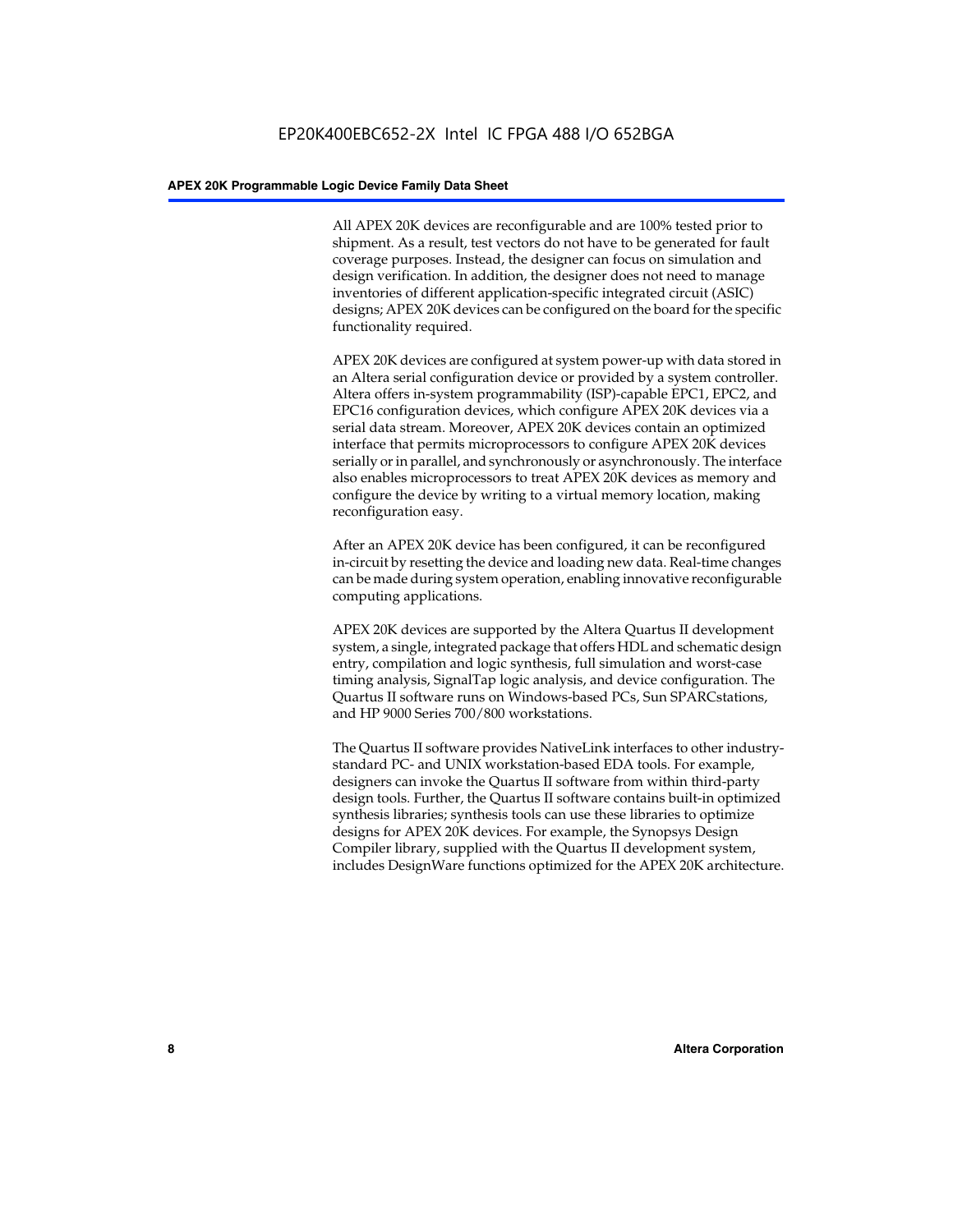| <b>Functional</b><br><b>Description</b> | APEX 20K devices incorporate LUT-based logic, product-term-based<br>logic, and memory into one device. Signal interconnections within<br>APEX 20K devices (as well as to and from device pins) are provided by the<br>FastTrack <sup>®</sup> Interconnect—a series of fast, continuous row and column<br>channels that run the entire length and width of the device.                                                                                                                                                                                                                                                                                                                                                                                              |
|-----------------------------------------|--------------------------------------------------------------------------------------------------------------------------------------------------------------------------------------------------------------------------------------------------------------------------------------------------------------------------------------------------------------------------------------------------------------------------------------------------------------------------------------------------------------------------------------------------------------------------------------------------------------------------------------------------------------------------------------------------------------------------------------------------------------------|
|                                         | Each I/O pin is fed by an I/O element (IOE) located at the end of each row<br>and column of the FastTrack Interconnect. Each IOE contains a<br>bidirectional I/O buffer and a register that can be used as either an input<br>or output register to feed input, output, or bidirectional signals. When<br>used with a dedicated clock pin, these registers provide exceptional<br>performance. IOEs provide a variety of features, such as 3.3-V, 64-bit,<br>66-MHz PCI compliance; JTAG BST support; slew-rate control; and<br>tri-state buffers. APEX 20KE devices offer enhanced I/O support,<br>including support for 1.8-V I/O, 2.5-V I/O, LVCMOS, LVTTL, LVPECL,<br>3.3-V PCI, PCI-X, LVDS, GTL+, SSTL-2, SSTL-3, HSTL, CTT, and 3.3-V<br>AGP I/O standards. |
|                                         | The ESB can implement a variety of memory functions, including CAM,<br>RAM, dual-port RAM, ROM, and FIFO functions. Embedding the<br>memory directly into the die improves performance and reduces die area<br>compared to distributed-RAM implementations. Moreover, the<br>abundance of cascadable ESBs ensures that the APEX 20K device can<br>implement multiple wide memory blocks for high-density designs. The<br>ESB's high speed ensures it can implement small memory blocks without<br>any speed penalty. The abundance of ESBs ensures that designers can                                                                                                                                                                                              |



create as many different-sized memory blocks as the system requires.

Figure 1 shows an overview of the APEX 20K device.

#### *Figure 1. APEX 20K Device Block Diagram*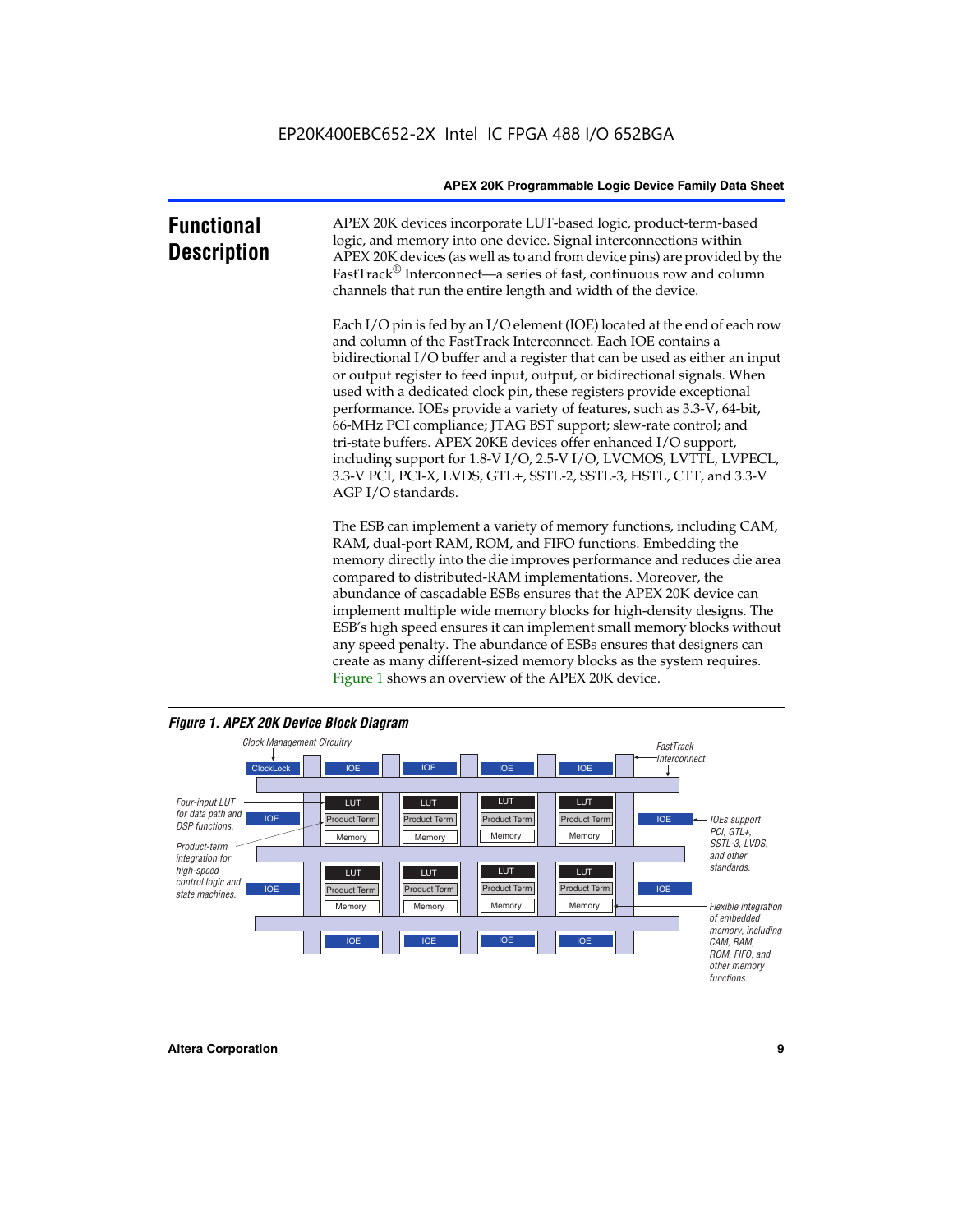APEX 20K devices provide two dedicated clock pins and four dedicated input pins that drive register control inputs. These signals ensure efficient distribution of high-speed, low-skew control signals. These signals use dedicated routing channels to provide short delays and low skews. Four of the dedicated inputs drive four global signals. These four global signals can also be driven by internal logic, providing an ideal solution for a clock divider or internally generated asynchronous clear signals with high fan-out. The dedicated clock pins featured on the APEX 20K devices can also feed logic. The devices also feature ClockLock and ClockBoost clock management circuitry. APEX 20KE devices provide two additional dedicated clock pins, for a total of four dedicated clock pins.

#### **MegaLAB Structure**

APEX 20K devices are constructed from a series of MegaLAB<sup>™</sup> structures. Each MegaLAB structure contains a group of logic array blocks (LABs), one ESB, and a MegaLAB interconnect, which routes signals within the MegaLAB structure. The EP20K30E device has 10 LABs, EP20K60E through EP20K600E devices have 16 LABs, and the EP20K1000E and EP20K1500E devices have 24 LABs. Signals are routed between MegaLAB structures and I/O pins via the FastTrack Interconnect. In addition, edge LABs can be driven by I/O pins through the local interconnect. Figure 2 shows the MegaLAB structure.



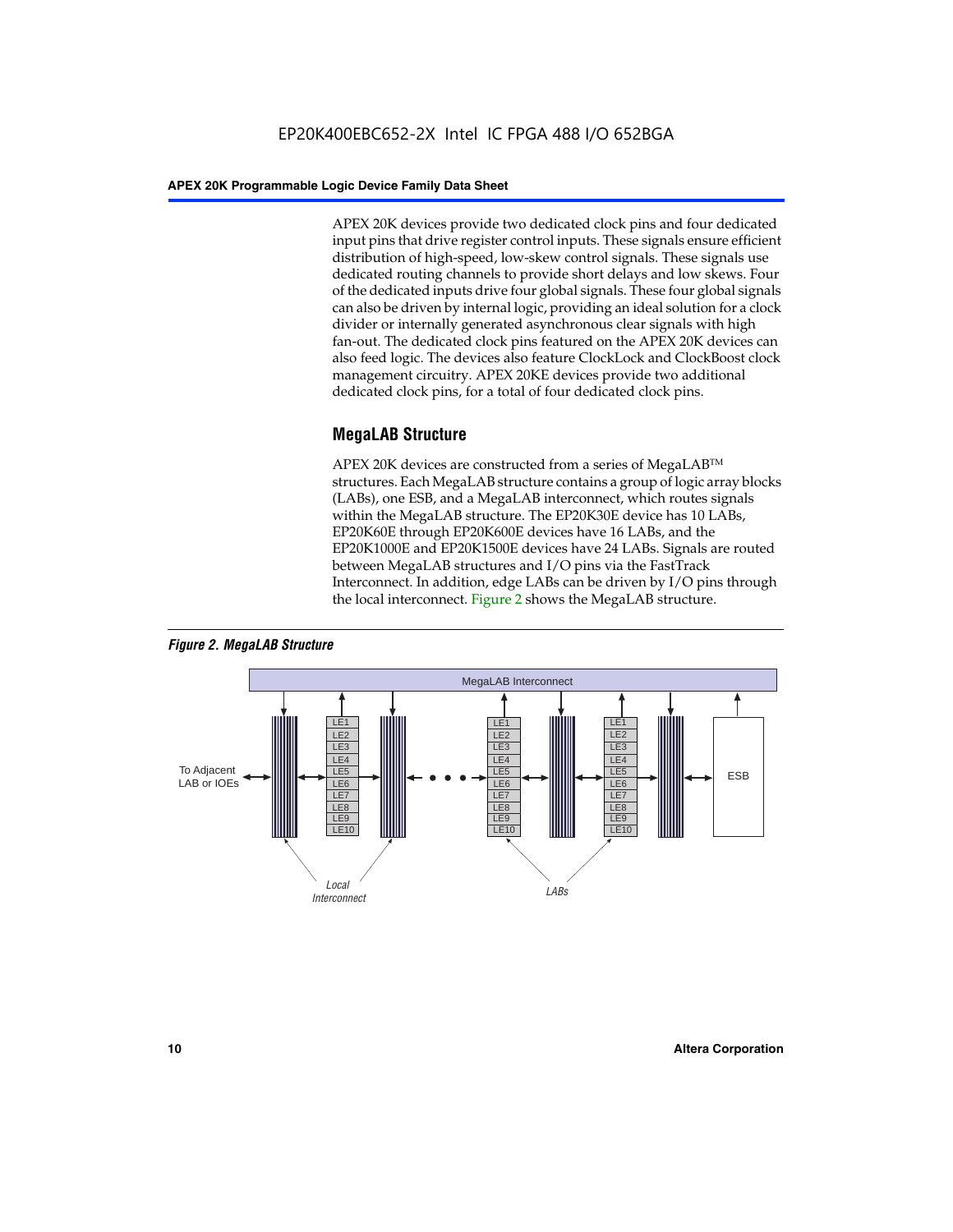#### **Logic Array Block**

Each LAB consists of 10 LEs, the LEs' associated carry and cascade chains, LAB control signals, and the local interconnect. The local interconnect transfers signals between LEs in the same or adjacent LABs, IOEs, or ESBs. The Quartus II Compiler places associated logic within an LAB or adjacent LABs, allowing the use of a fast local interconnect for high performance. Figure 3 shows the APEX 20K LAB.

APEX 20K devices use an interleaved LAB structure. This structure allows each LE to drive two local interconnect areas. This feature minimizes use of the MegaLAB and FastTrack interconnect, providing higher performance and flexibility. Each LE can drive 29 other LEs through the fast local interconnect.

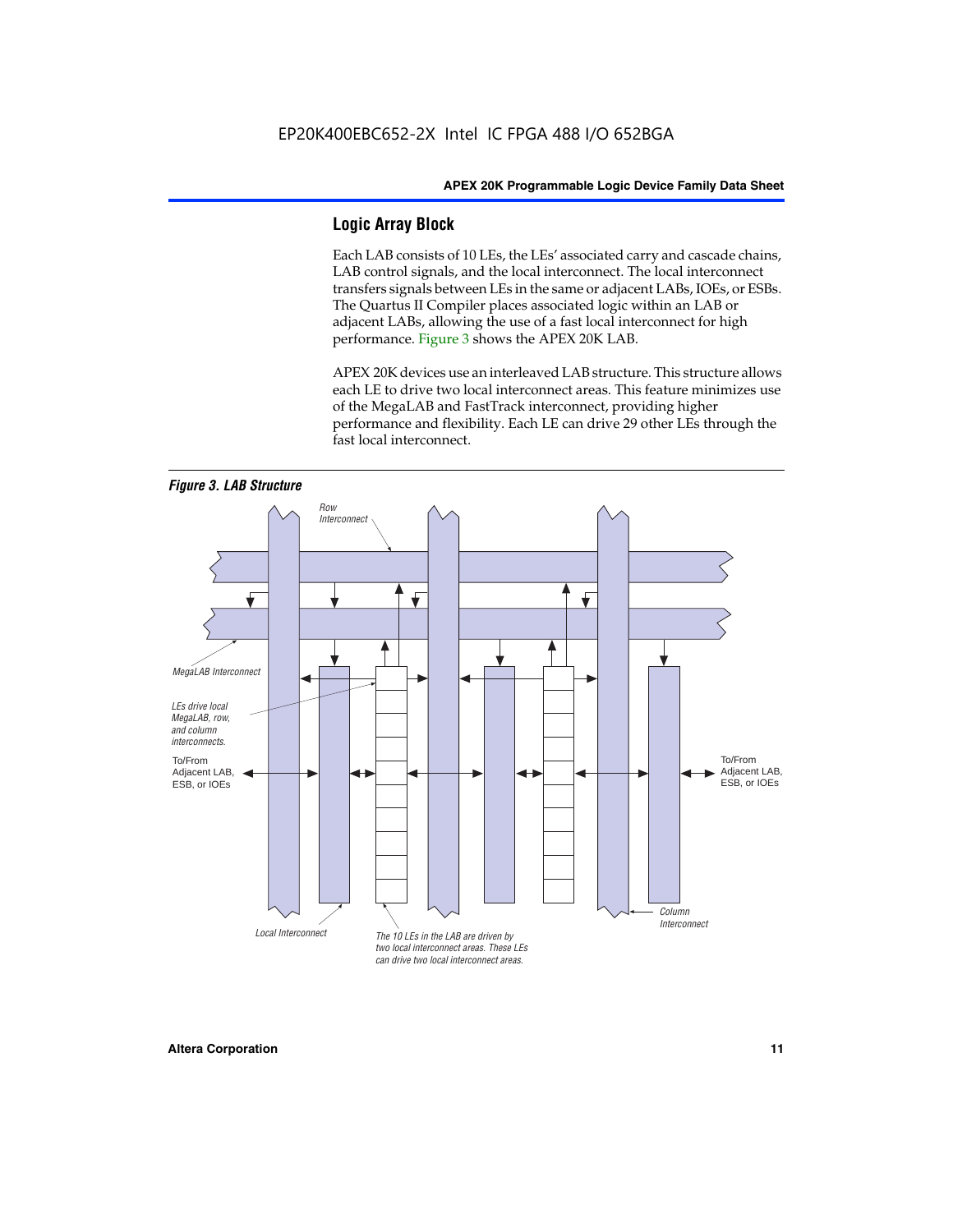Each LAB contains dedicated logic for driving control signals to its LEs and ESBs. The control signals include clock, clock enable, asynchronous clear, asynchronous preset, asynchronous load, synchronous clear, and synchronous load signals. A maximum of six control signals can be used at a time. Although synchronous load and clear signals are generally used when implementing counters, they can also be used with other functions.

Each LAB can use two clocks and two clock enable signals. Each LAB's clock and clock enable signals are linked (e.g., any LE in a particular LAB using CLK1 will also use CLKENA1). LEs with the same clock but different clock enable signals either use both clock signals in one LAB or are placed into separate LABs.

If both the rising and falling edges of a clock are used in a LAB, both LABwide clock signals are used.

The LAB-wide control signals can be generated from the LAB local interconnect, global signals, and dedicated clock pins. The inherent low skew of the FastTrack Interconnect enables it to be used for clock distribution. Figure 4 shows the LAB control signal generation circuit.



#### *Figure 4. LAB Control Signal Generation*

#### *Notes to Figure 4:*

- (1) APEX 20KE devices have four dedicated clocks.
- (2) The LABCLR1 and LABCLR2 signals also control asynchronous load and asynchronous preset for LEs within the LAB.
- (3) The SYNCCLR signal can be generated by the local interconnect or global signals.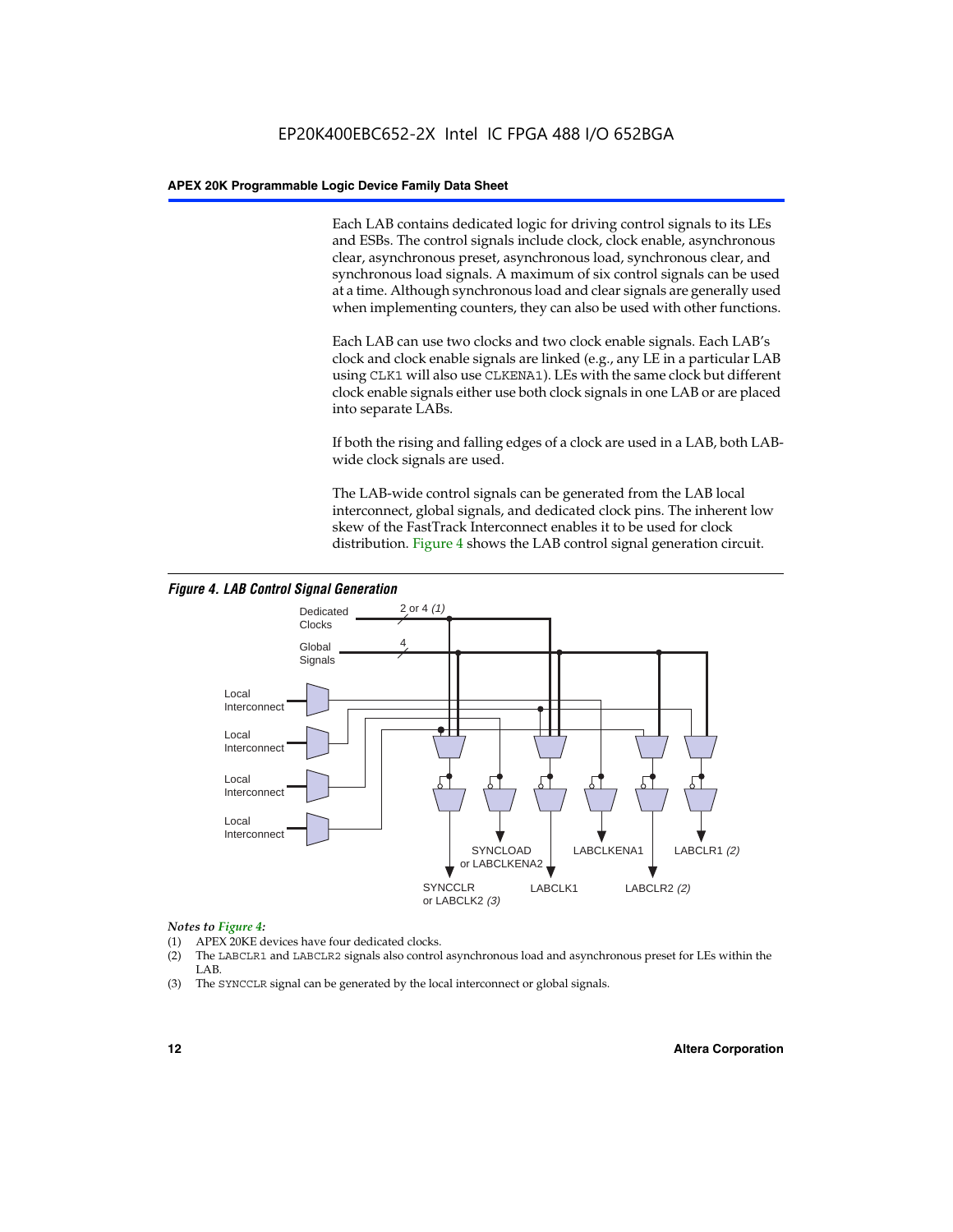#### **Logic Element**

The LE, the smallest unit of logic in the APEX 20K architecture, is compact and provides efficient logic usage. Each LE contains a four-input LUT, which is a function generator that can quickly implement any function of four variables. In addition, each LE contains a programmable register and carry and cascade chains. Each LE drives the local interconnect, MegaLAB interconnect, and FastTrack Interconnect routing structures. See Figure 5.



*Figure 5. APEX 20K Logic Element*

Each LE's programmable register can be configured for D, T, JK, or SR operation. The register's clock and clear control signals can be driven by global signals, general-purpose I/O pins, or any internal logic. For combinatorial functions, the register is bypassed and the output of the LUT drives the outputs of the LE.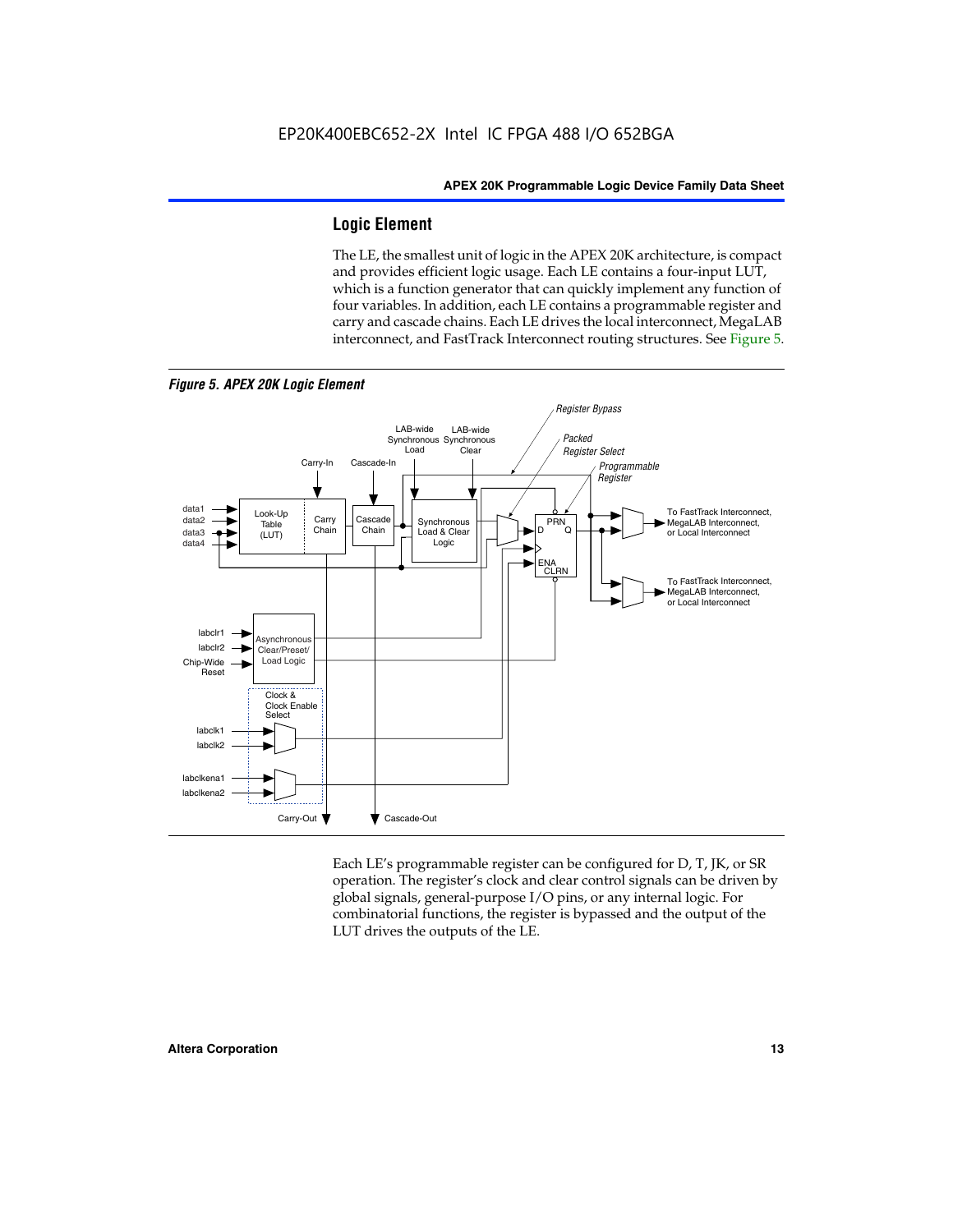Each LE has two outputs that drive the local, MegaLAB, or FastTrack Interconnect routing structure. Each output can be driven independently by the LUT's or register's output. For example, the LUT can drive one output while the register drives the other output. This feature, called register packing, improves device utilization because the register and the LUT can be used for unrelated functions. The LE can also drive out registered and unregistered versions of the LUT output.

The APEX 20K architecture provides two types of dedicated high-speed data paths that connect adjacent LEs without using local interconnect paths: carry chains and cascade chains. A carry chain supports high-speed arithmetic functions such as counters and adders, while a cascade chain implements wide-input functions such as equality comparators with minimum delay. Carry and cascade chains connect LEs 1 through 10 in an LAB and all LABs in the same MegaLAB structure.

#### *Carry Chain*

The carry chain provides a very fast carry-forward function between LEs. The carry-in signal from a lower-order bit drives forward into the higherorder bit via the carry chain, and feeds into both the LUT and the next portion of the carry chain. This feature allows the APEX 20K architecture to implement high-speed counters, adders, and comparators of arbitrary width. Carry chain logic can be created automatically by the Quartus II software Compiler during design processing, or manually by the designer during design entry. Parameterized functions such as library of parameterized modules (LPM) and DesignWare functions automatically take advantage of carry chains for the appropriate functions.

The Quartus II software Compiler creates carry chains longer than ten LEs by linking LABs together automatically. For enhanced fitting, a long carry chain skips alternate LABs in a MegaLAB<sup>™</sup> structure. A carry chain longer than one LAB skips either from an even-numbered LAB to the next evennumbered LAB, or from an odd-numbered LAB to the next oddnumbered LAB. For example, the last LE of the first LAB in the upper-left MegaLAB structure carries to the first LE of the third LAB in the MegaLAB structure.

Figure 6 shows how an *n*-bit full adder can be implemented in *n* + 1 LEs with the carry chain. One portion of the LUT generates the sum of two bits using the input signals and the carry-in signal; the sum is routed to the output of the LE. The register can be bypassed for simple adders or used for accumulator functions. Another portion of the LUT and the carry chain logic generates the carry-out signal, which is routed directly to the carryin signal of the next-higher-order bit. The final carry-out signal is routed to an LE, where it is driven onto the local, MegaLAB, or FastTrack Interconnect routing structures.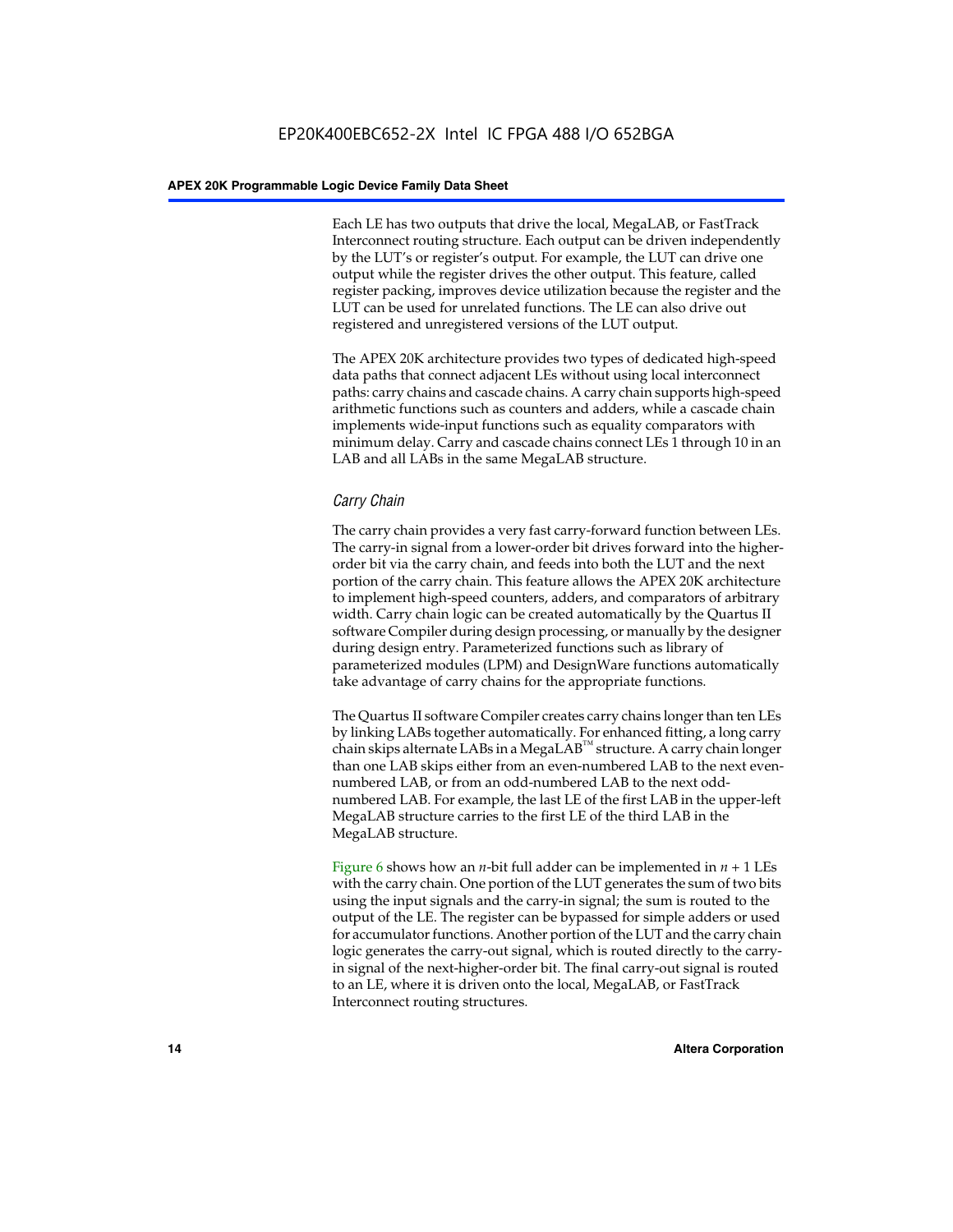

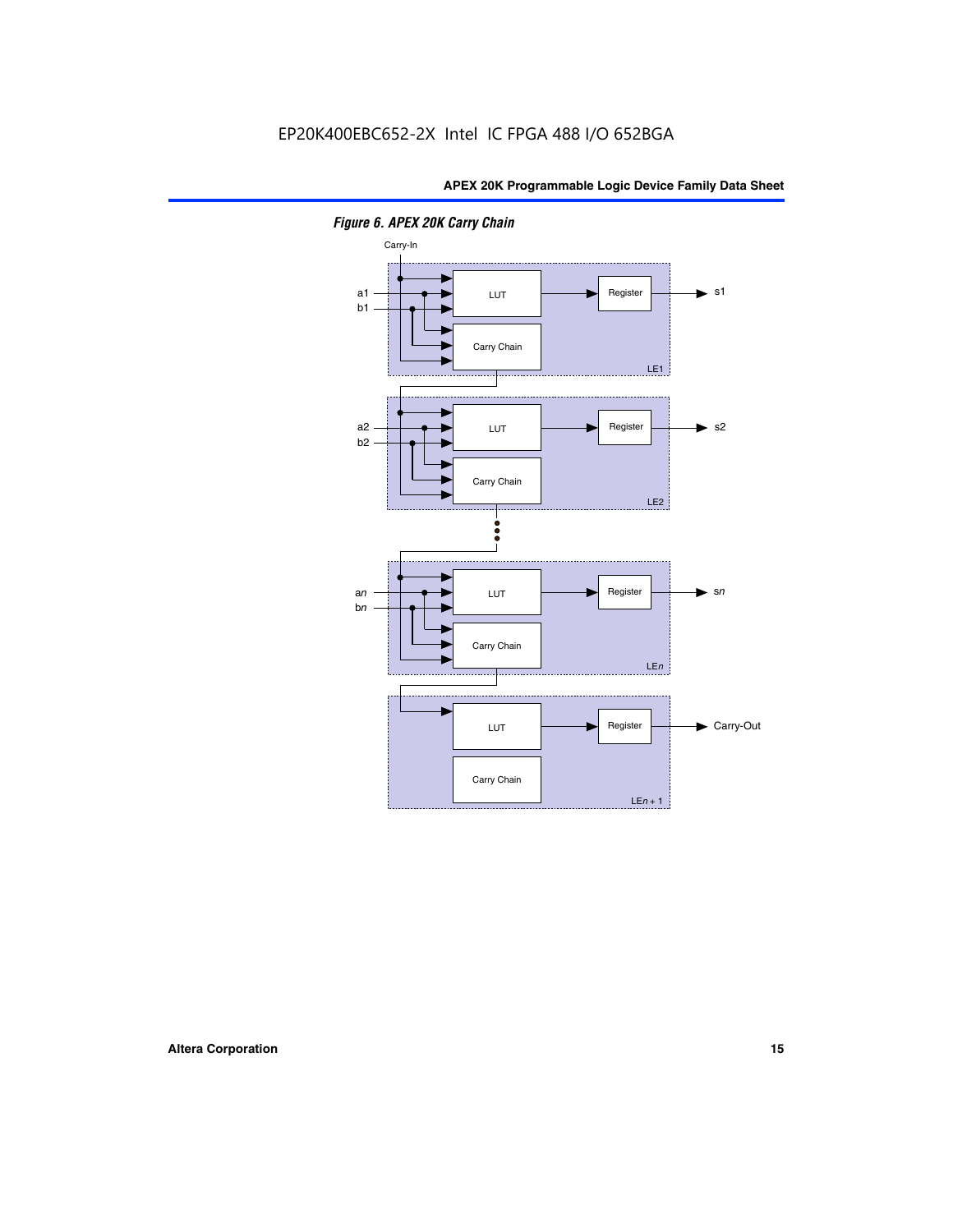#### *Cascade Chain*

With the cascade chain, the APEX 20K architecture can implement functions with a very wide fan-in. Adjacent LUTs can compute portions of a function in parallel; the cascade chain serially connects the intermediate values. The cascade chain can use a logical AND or logical OR (via De Morgan's inversion) to connect the outputs of adjacent LEs. Each additional LE provides four more inputs to the effective width of a function, with a short cascade delay. Cascade chain logic can be created automatically by the Quartus II software Compiler during design processing, or manually by the designer during design entry.

Cascade chains longer than ten LEs are implemented automatically by linking LABs together. For enhanced fitting, a long cascade chain skips alternate LABs in a MegaLAB structure. A cascade chain longer than one LAB skips either from an even-numbered LAB to the next even-numbered LAB, or from an odd-numbered LAB to the next odd-numbered LAB. For example, the last LE of the first LAB in the upper-left MegaLAB structure carries to the first LE of the third LAB in the MegaLAB structure. Figure 7 shows how the cascade function can connect adjacent LEs to form functions with a wide fan-in.



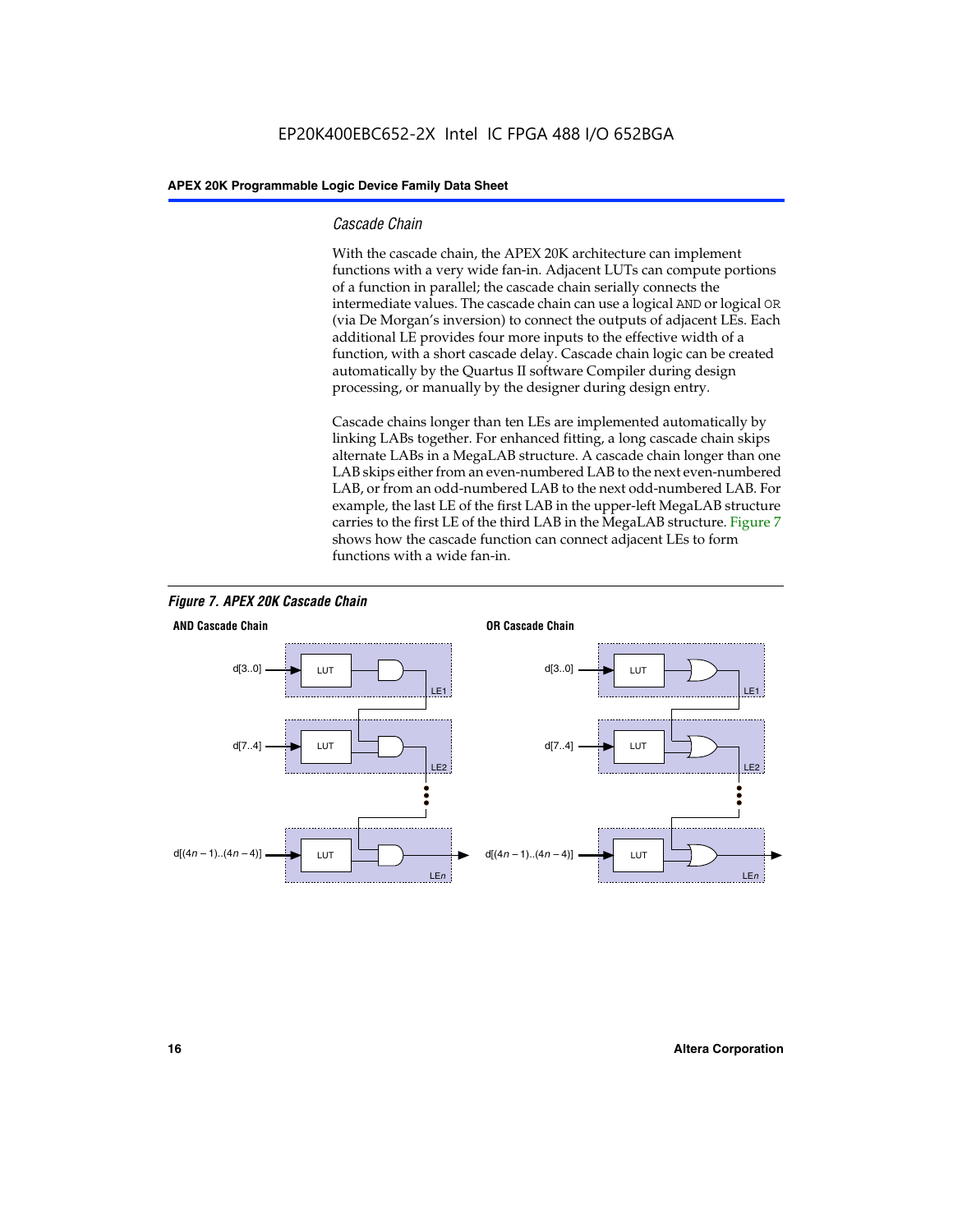#### *LE Operating Modes*

The APEX 20K LE can operate in one of the following three modes:

- Normal mode
- Arithmetic mode
- Counter mode

Each mode uses LE resources differently. In each mode, seven available inputs to the LE—the four data inputs from the LAB local interconnect, the feedback from the programmable register, and the carry-in and cascade-in from the previous LE—are directed to different destinations to implement the desired logic function. LAB-wide signals provide clock, asynchronous clear, asynchronous preset, asynchronous load, synchronous clear, synchronous load, and clock enable control for the register. These LAB-wide signals are available in all LE modes.

The Quartus II software, in conjunction with parameterized functions such as LPM and DesignWare functions, automatically chooses the appropriate mode for common functions such as counters, adders, and multipliers. If required, the designer can also create special-purpose functions that specify which LE operating mode to use for optimal performance. Figure 8 shows the LE operating modes.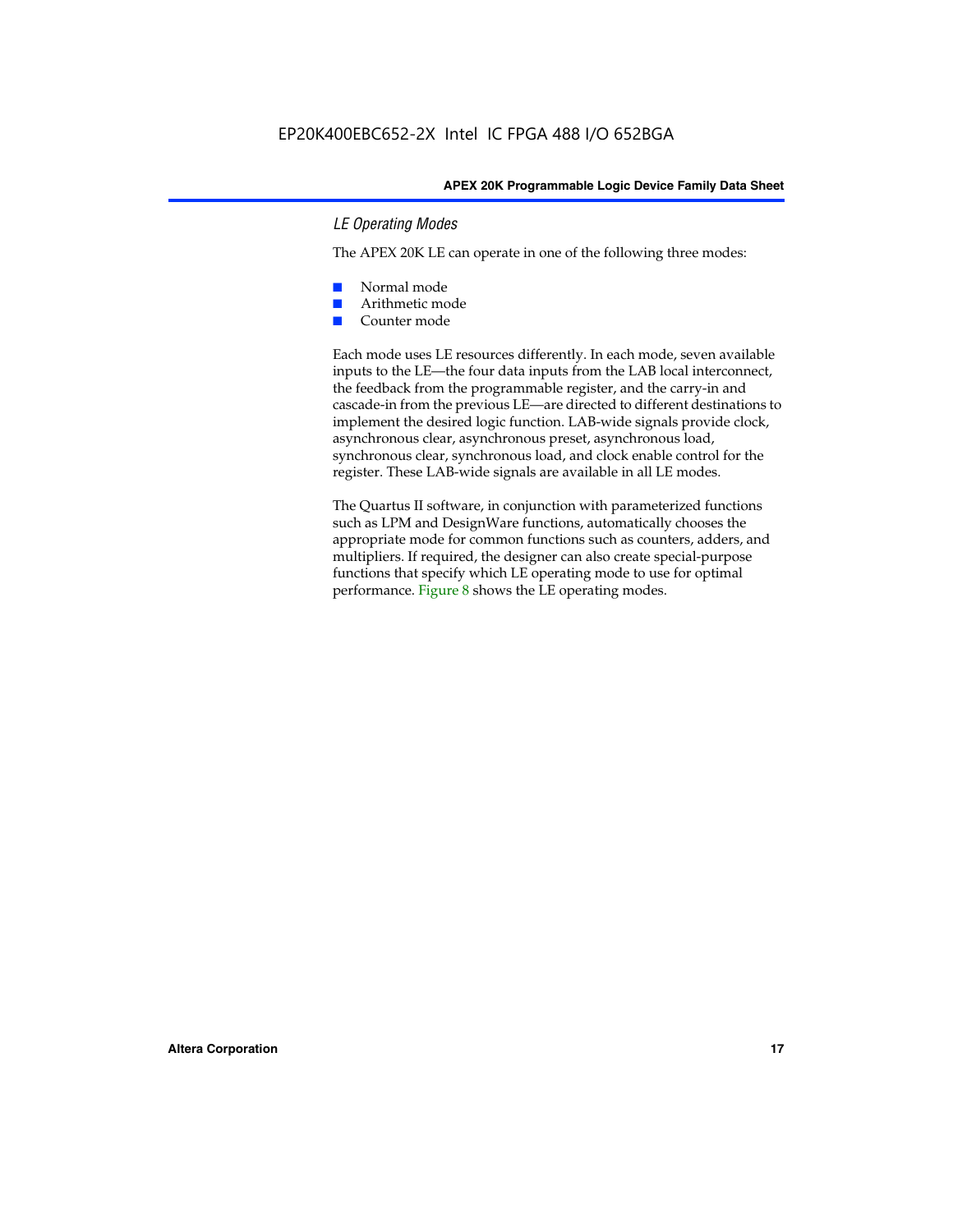#### *Figure 8. APEX 20K LE Operating Modes*



#### *Notes to Figure 8:*

- (1) LEs in normal mode support register packing.
- (2) There are two LAB-wide clock enables per LAB.
- (3) When using the carry-in in normal mode, the packed register feature is unavailable.
- (4) A register feedback multiplexer is available on LE1 of each LAB.
- (5) The DATA1 and DATA2 input signals can supply counter enable, up or down control, or register feedback signals for LEs other than the second LE in an LAB.
- (6) The LAB-wide synchronous clear and LAB wide synchronous load affect all registers in an LAB.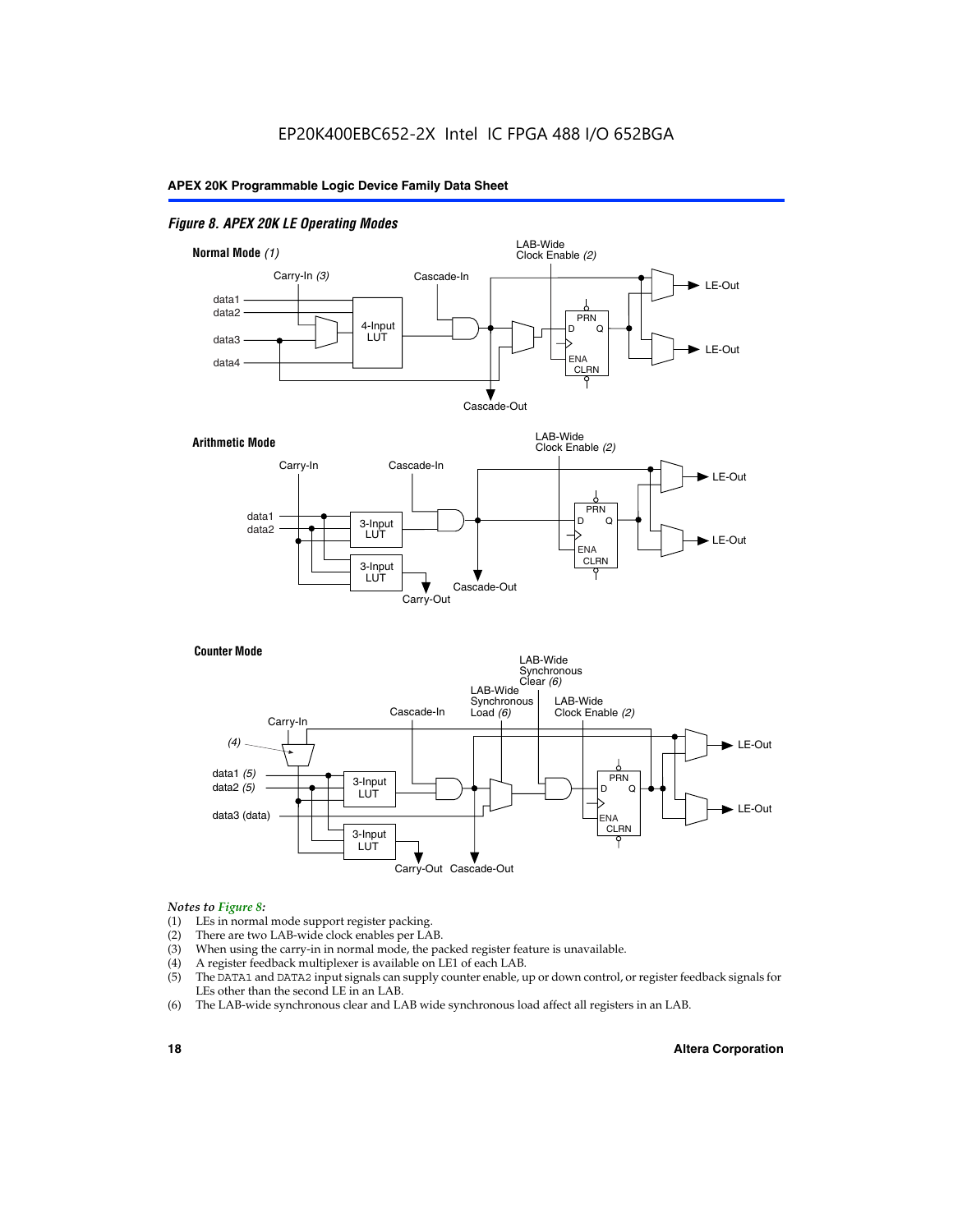#### **Normal Mode**

The normal mode is suitable for general logic applications, combinatorial functions, or wide decoding functions that can take advantage of a cascade chain. In normal mode, four data inputs from the LAB local interconnect and the carry-in are inputs to a four-input LUT. The Quartus II software Compiler automatically selects the carry-in or the DATA3 signal as one of the inputs to the LUT. The LUT output can be combined with the cascade-in signal to form a cascade chain through the cascade-out signal. LEs in normal mode support packed registers.

#### **Arithmetic Mode**

The arithmetic mode is ideal for implementing adders, accumulators, and comparators. An LE in arithmetic mode uses two 3-input LUTs. One LUT computes a three-input function; the other generates a carry output. As shown in Figure 8, the first LUT uses the carry-in signal and two data inputs from the LAB local interconnect to generate a combinatorial or registered output. For example, when implementing an adder, this output is the sum of three signals: DATA1, DATA2, and carry-in. The second LUT uses the same three signals to generate a carry-out signal, thereby creating a carry chain. The arithmetic mode also supports simultaneous use of the cascade chain. LEs in arithmetic mode can drive out registered and unregistered versions of the LUT output.

The Quartus II software implements parameterized functions that use the arithmetic mode automatically where appropriate; the designer does not need to specify how the carry chain will be used.

#### **Counter Mode**

The counter mode offers clock enable, counter enable, synchronous up/down control, synchronous clear, and synchronous load options. The counter enable and synchronous up/down control signals are generated from the data inputs of the LAB local interconnect. The synchronous clear and synchronous load options are LAB-wide signals that affect all registers in the LAB. Consequently, if any of the LEs in an LAB use the counter mode, other LEs in that LAB must be used as part of the same counter or be used for a combinatorial function. The Quartus II software automatically places any registers that are not used by the counter into other LABs.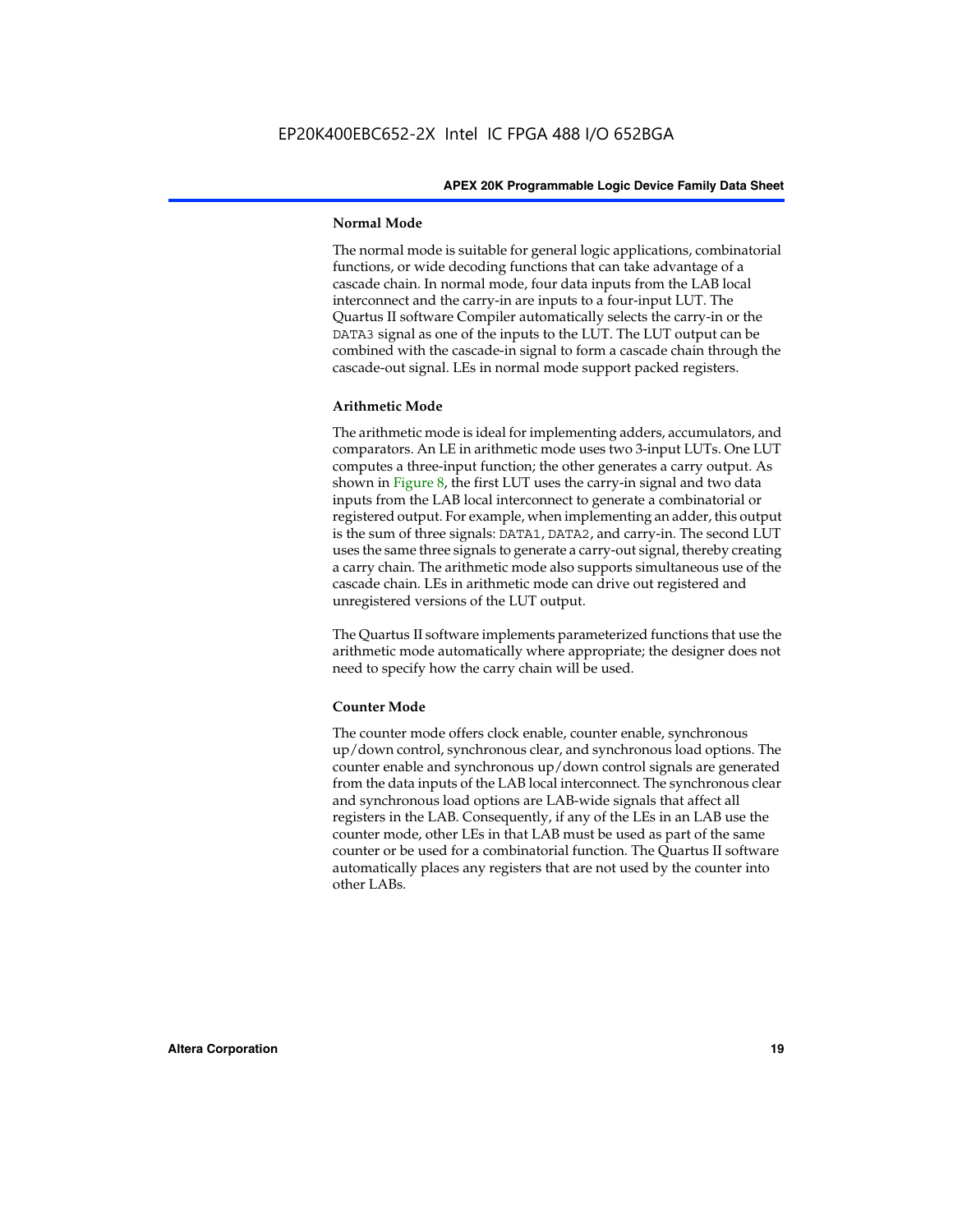The counter mode uses two three-input LUTs: one generates the counter data, and the other generates the fast carry bit. A 2-to-1 multiplexer provides synchronous loading, and another AND gate provides synchronous clearing. If the cascade function is used by an LE in counter mode, the synchronous clear or load overrides any signal carried on the cascade chain. The synchronous clear overrides the synchronous load. LEs in arithmetic mode can drive out registered and unregistered versions of the LUT output.

#### *Clear & Preset Logic Control*

Logic for the register's clear and preset signals is controlled by LAB-wide signals. The LE directly supports an asynchronous clear function. The Quartus II software Compiler can use a NOT-gate push-back technique to emulate an asynchronous preset. Moreover, the Quartus II software Compiler can use a programmable NOT-gate push-back technique to emulate simultaneous preset and clear or asynchronous load. However, this technique uses three additional LEs per register. All emulation is performed automatically when the design is compiled. Registers that emulate simultaneous preset and load will enter an unknown state upon power-up or when the chip-wide reset is asserted.

In addition to the two clear and preset modes, APEX 20K devices provide a chip-wide reset pin (DEV\_CLRn) that resets all registers in the device. Use of this pin is controlled through an option in the Quartus II software that is set before compilation. The chip-wide reset overrides all other control signals. Registers using an asynchronous preset are preset when the chip-wide reset is asserted; this effect results from the inversion technique used to implement the asynchronous preset.

#### **FastTrack Interconnect**

In the APEX 20K architecture, connections between LEs, ESBs, and I/O pins are provided by the FastTrack Interconnect. The FastTrack Interconnect is a series of continuous horizontal and vertical routing channels that traverse the device. This global routing structure provides predictable performance, even in complex designs. In contrast, the segmented routing in FPGAs requires switch matrices to connect a variable number of routing paths, increasing the delays between logic resources and reducing performance.

The FastTrack Interconnect consists of row and column interconnect channels that span the entire device. The row interconnect routes signals throughout a row of MegaLAB structures; the column interconnect routes signals throughout a column of MegaLAB structures. When using the row and column interconnect, an LE, IOE, or ESB can drive any other LE, IOE, or ESB in a device. See Figure 9.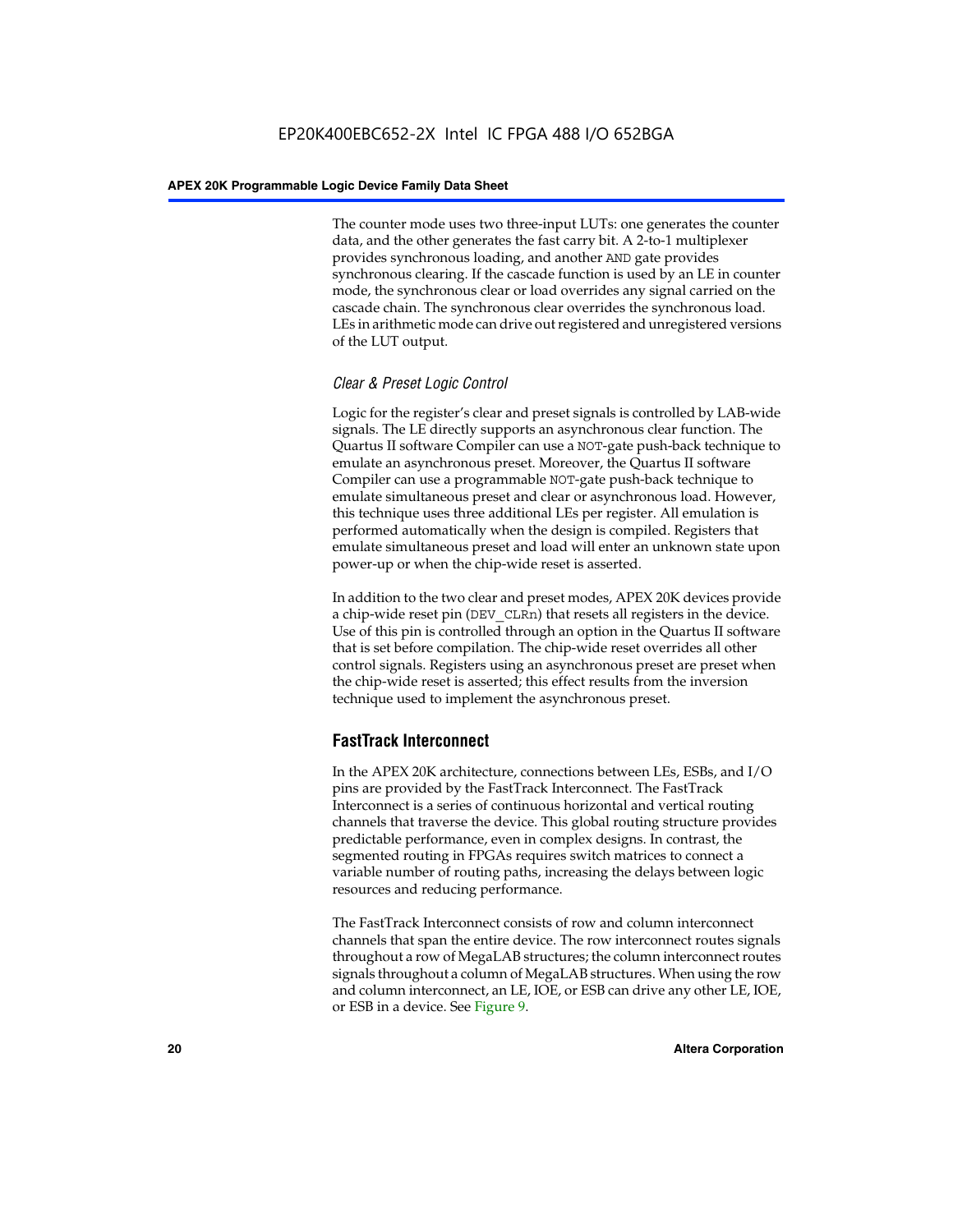



#### *Figure 9. APEX 20K Interconnect Structure*

A row line can be driven directly by LEs, IOEs, or ESBs in that row. Further, a column line can drive a row line, allowing an LE, IOE, or ESB to drive elements in a different row via the column and row interconnect. The row interconnect drives the MegaLAB interconnect to drive LEs, IOEs, or ESBs in a particular MegaLAB structure.

A column line can be directly driven by LEs, IOEs, or ESBs in that column. A column line on a device's left or right edge can also be driven by row IOEs. The column line is used to route signals from one row to another. A column line can drive a row line; it can also drive the MegaLAB interconnect directly, allowing faster connections between rows.

Figure 10 shows how the FastTrack Interconnect uses the local interconnect to drive LEs within MegaLAB structures.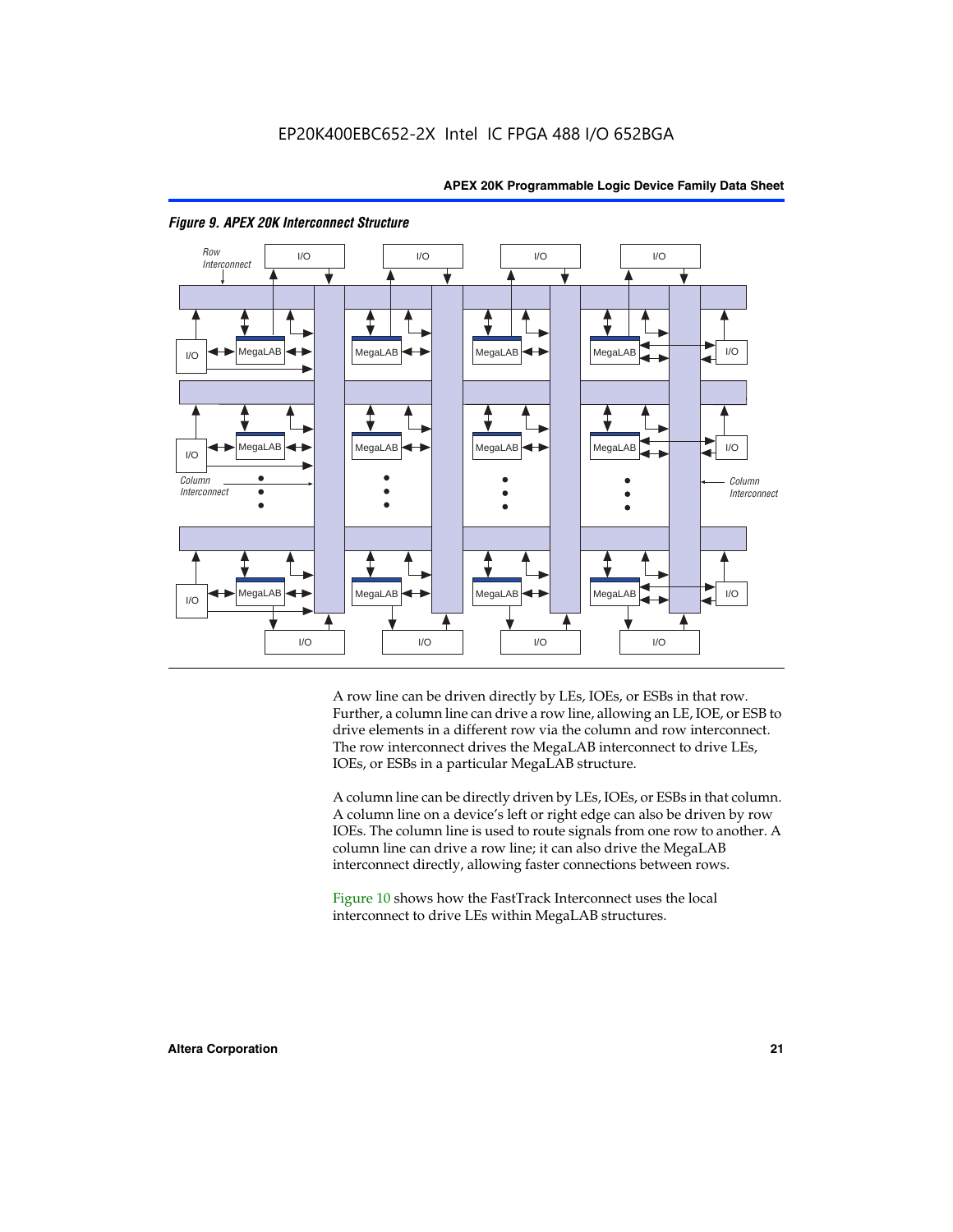

*Figure 10. FastTrack Connection to Local Interconnect*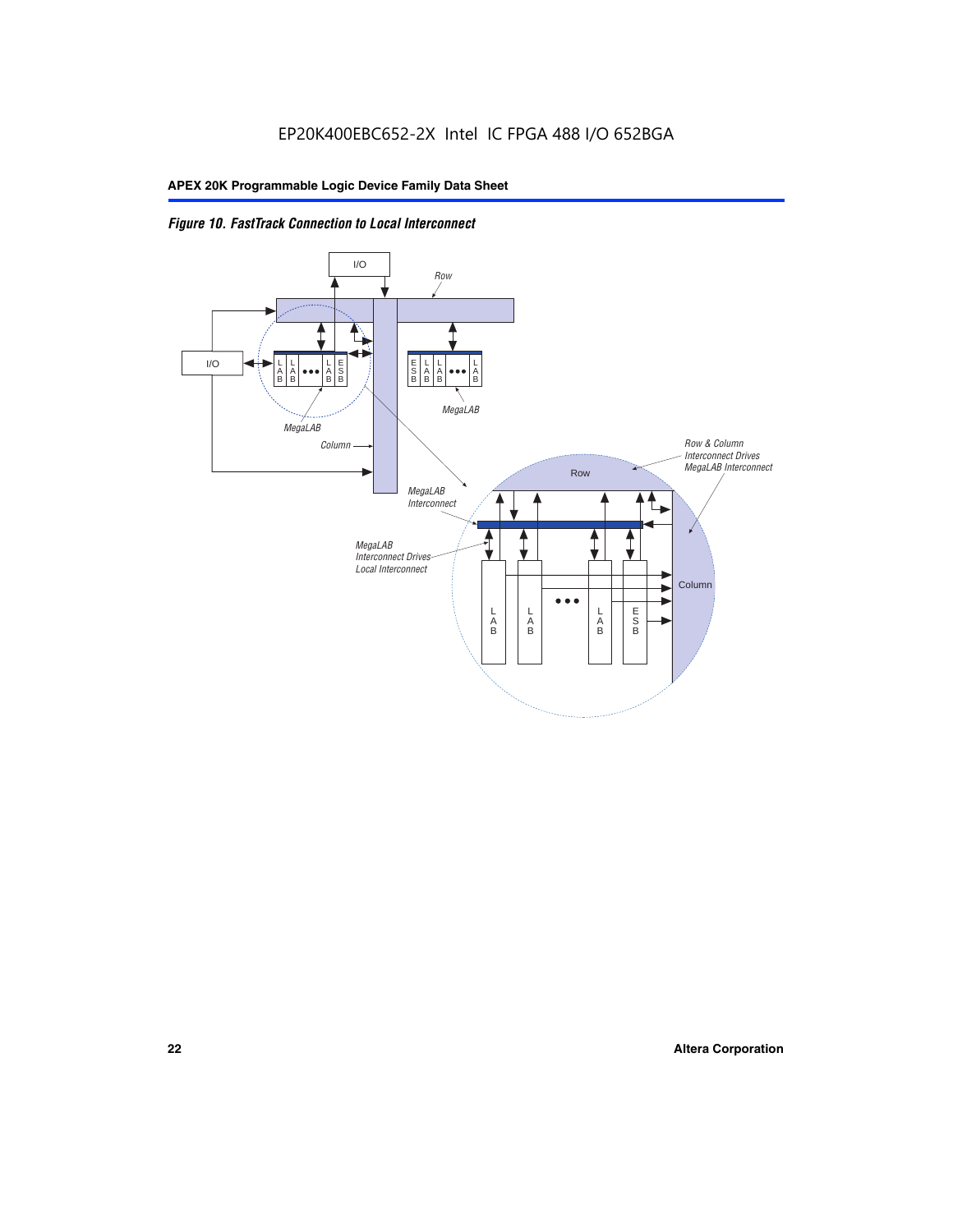Figure 11 shows the intersection of a row and column interconnect, and how these forms of interconnects and LEs drive each other.





APEX 20KE devices include an enhanced interconnect structure for faster routing of input signals with high fan-out. Column I/O pins can drive the FastRow<sup>™</sup> interconnect, which routes signals directly into the local interconnect without having to drive through the MegaLAB interconnect. FastRow lines traverse two MegaLAB structures. Also, these pins can drive the local interconnect directly for fast setup times. On EP20K300E and larger devices, the FastRow interconnect drives the two MegaLABs in the top left corner, the two MegaLABs in the top right corner, the two MegaLABS in the bottom left corner, and the two MegaLABs in the bottom right corner. On EP20K200E and smaller devices, FastRow interconnect drives the two MegaLABs on the top and the two MegaLABs on the bottom of the device. On all devices, the FastRow interconnect drives all local interconnect in the appropriate MegaLABs except the local interconnect on the side of the MegaLAB opposite the ESB. Pins using the FastRow interconnect achieve a faster set-up time, as the signal does not need to use a MegaLAB interconnect line to reach the destination LE. Figure 12 shows the FastRow interconnect.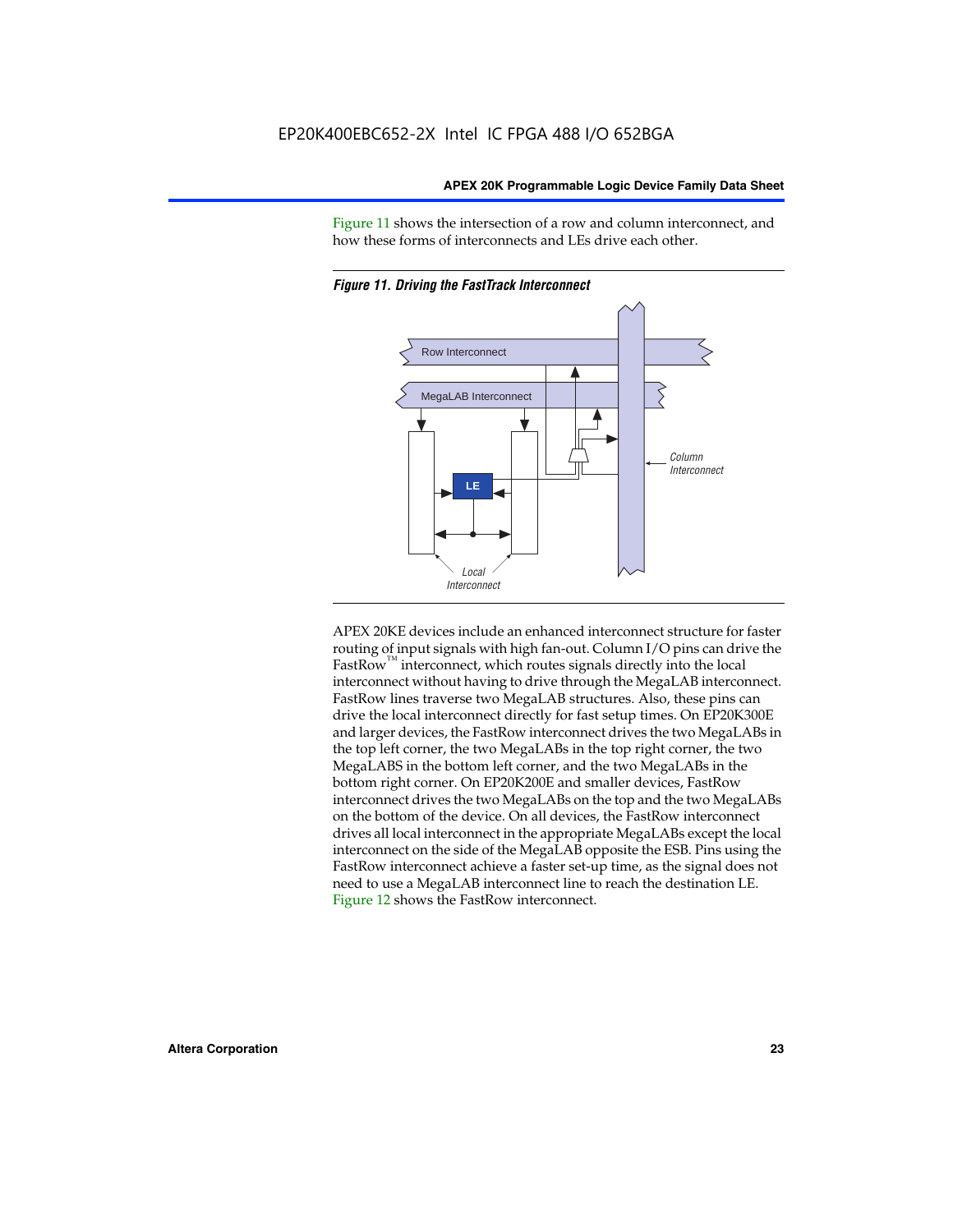

Table 9 summarizes how various elements of the APEX 20K architecture drive each other.

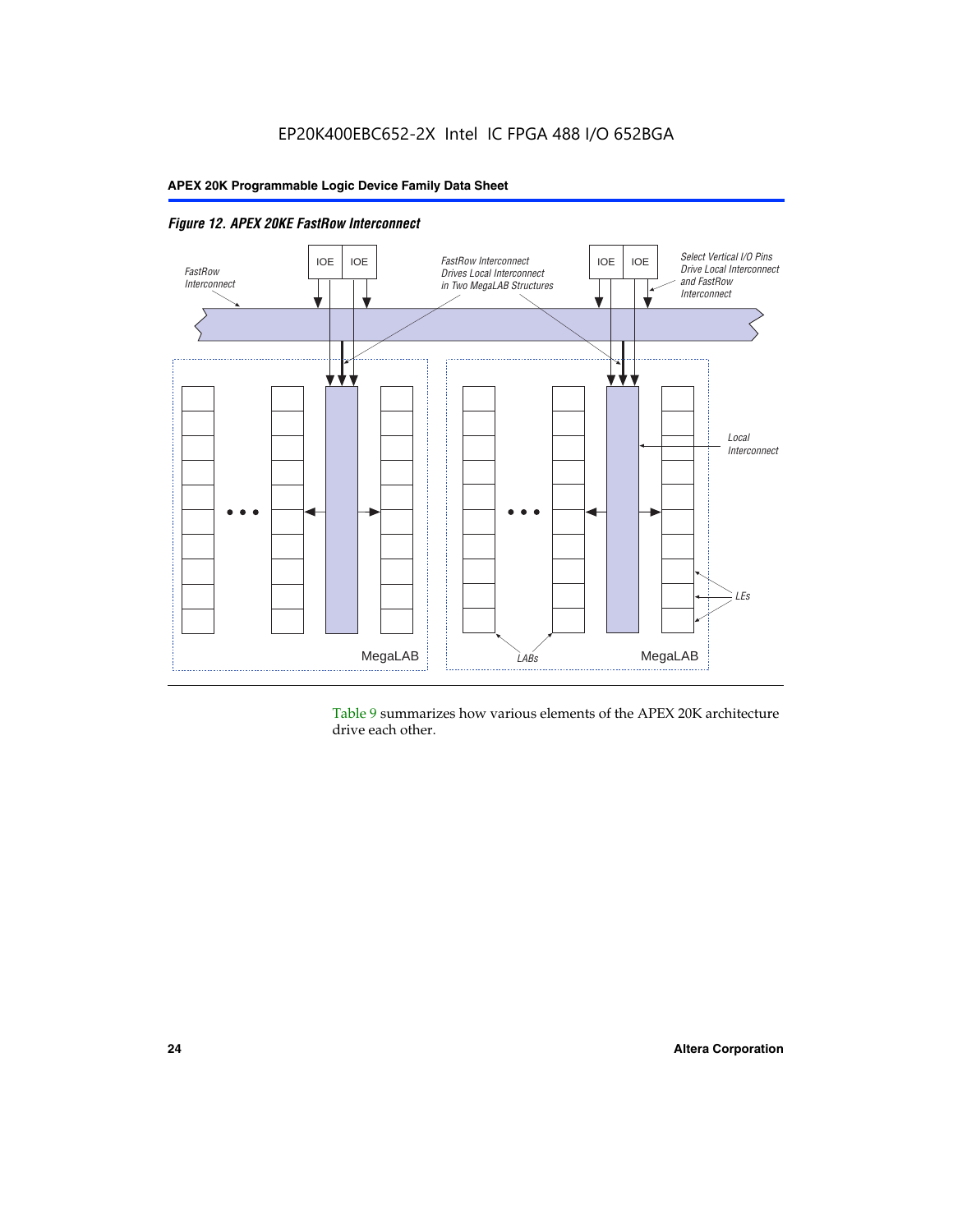| <b>Table 9. APEX 20K Routing Scheme</b> |                  |                      |              |              |                              |                                |                                                |                                            |                                       |
|-----------------------------------------|------------------|----------------------|--------------|--------------|------------------------------|--------------------------------|------------------------------------------------|--------------------------------------------|---------------------------------------|
| <b>Source</b>                           |                  |                      |              |              |                              | <b>Destination</b>             |                                                |                                            |                                       |
|                                         | Row<br>$1/0$ Pin | Column<br>$I/O P$ in | LE           | <b>ESB</b>   | Local<br><b>Interconnect</b> | <b>MegaLAB</b><br>Interconnect | Row<br><b>FastTrack</b><br><b>Interconnect</b> | Column<br><b>FastTrack</b><br>Interconnect | <b>FastRow</b><br><b>Interconnect</b> |
| Row I/O Pin                             |                  |                      |              |              | $\checkmark$                 | $\checkmark$                   | $\checkmark$                                   | $\checkmark$                               |                                       |
| Column I/O<br>Pin                       |                  |                      |              |              |                              |                                |                                                | $\checkmark$                               | $\checkmark$<br>(1)                   |
| LE                                      |                  |                      |              |              | $\checkmark$                 | $\checkmark$                   | $\checkmark$                                   | $\checkmark$                               |                                       |
| <b>ESB</b>                              |                  |                      |              |              | $\checkmark$                 | $\checkmark$                   | $\checkmark$                                   | $\checkmark$                               |                                       |
| Local<br>Interconnect                   | $\checkmark$     | $\checkmark$         | $\checkmark$ | $\checkmark$ |                              |                                |                                                |                                            |                                       |
| MegaLAB<br>Interconnect                 |                  |                      |              |              | $\checkmark$                 |                                |                                                |                                            |                                       |
| Row<br>FastTrack<br>Interconnect        |                  |                      |              |              |                              | $\checkmark$                   |                                                | $\checkmark$                               |                                       |
| Column<br>FastTrack<br>Interconnect     |                  |                      |              |              |                              | $\checkmark$                   | $\checkmark$                                   |                                            |                                       |
| FastRow<br>Interconnect                 |                  |                      |              |              | $\checkmark$<br>(1)          |                                |                                                |                                            |                                       |

#### *Note to Table 9:*

(1) This connection is supported in APEX 20KE devices only.

#### **Product-Term Logic**

The product-term portion of the MultiCore architecture is implemented with the ESB. The ESB can be configured to act as a block of macrocells on an ESB-by-ESB basis. Each ESB is fed by 32 inputs from the adjacent local interconnect; therefore, it can be driven by the MegaLAB interconnect or the adjacent LAB. Also, nine ESB macrocells feed back into the ESB through the local interconnect for higher performance. Dedicated clock pins, global signals, and additional inputs from the local interconnect drive the ESB control signals.

In product-term mode, each ESB contains 16 macrocells. Each macrocell consists of two product terms and a programmable register. Figure 13 shows the ESB in product-term mode.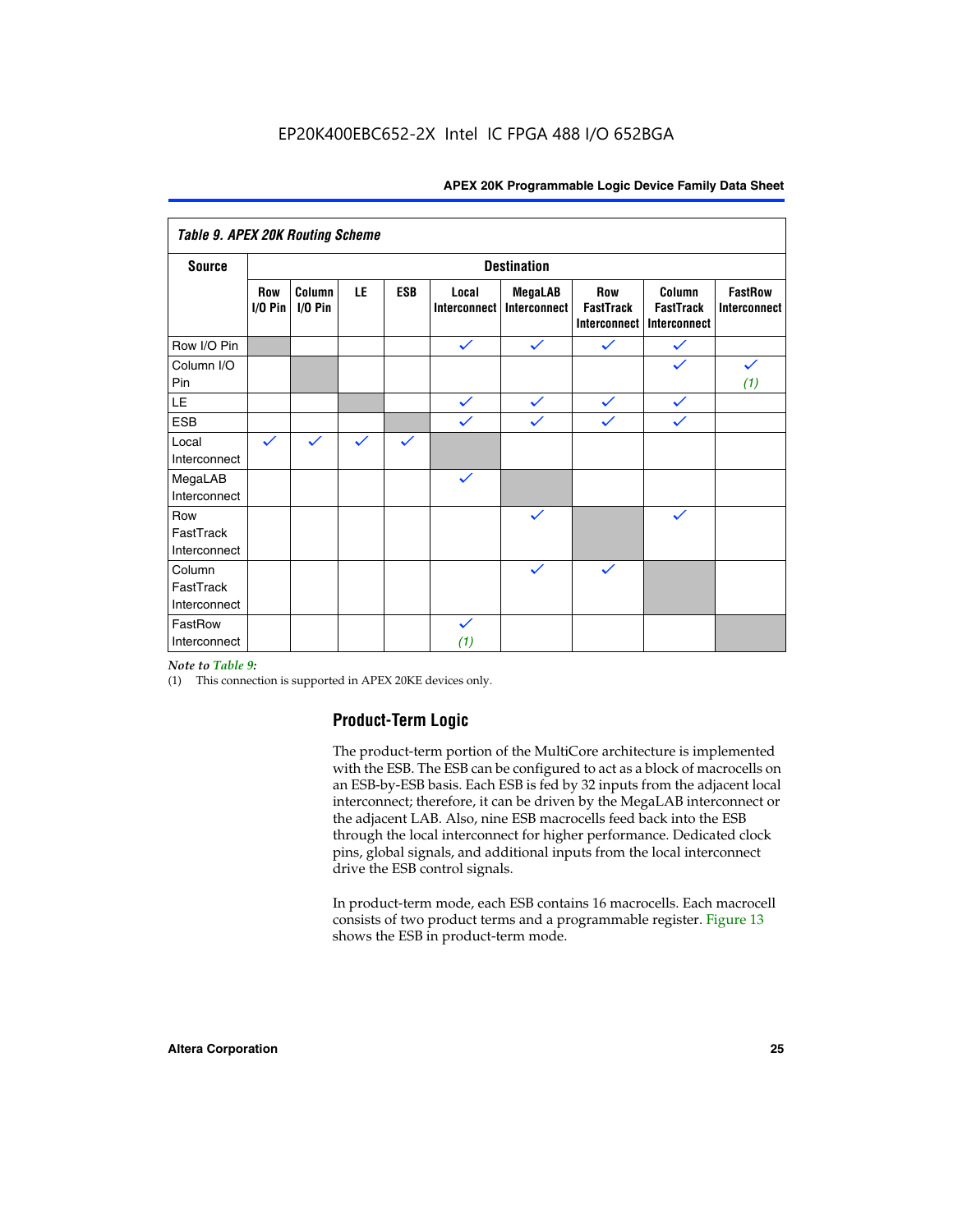#### *Figure 13. Product-Term Logic in ESB*



(1) APEX 20KE devices have four dedicated clocks.

#### *Macrocells*

APEX 20K macrocells can be configured individually for either sequential or combinatorial logic operation. The macrocell consists of three functional blocks: the logic array, the product-term select matrix, and the programmable register.

Combinatorial logic is implemented in the product terms. The productterm select matrix allocates these product terms for use as either primary logic inputs (to the OR and XOR gates) to implement combinatorial functions, or as parallel expanders to be used to increase the logic available to another macrocell. One product term can be inverted; the Quartus II software uses this feature to perform DeMorgan's inversion for more efficient implementation of wide OR functions. The Quartus II software Compiler can use a NOT-gate push-back technique to emulate an asynchronous preset. Figure 14 shows the APEX 20K macrocell.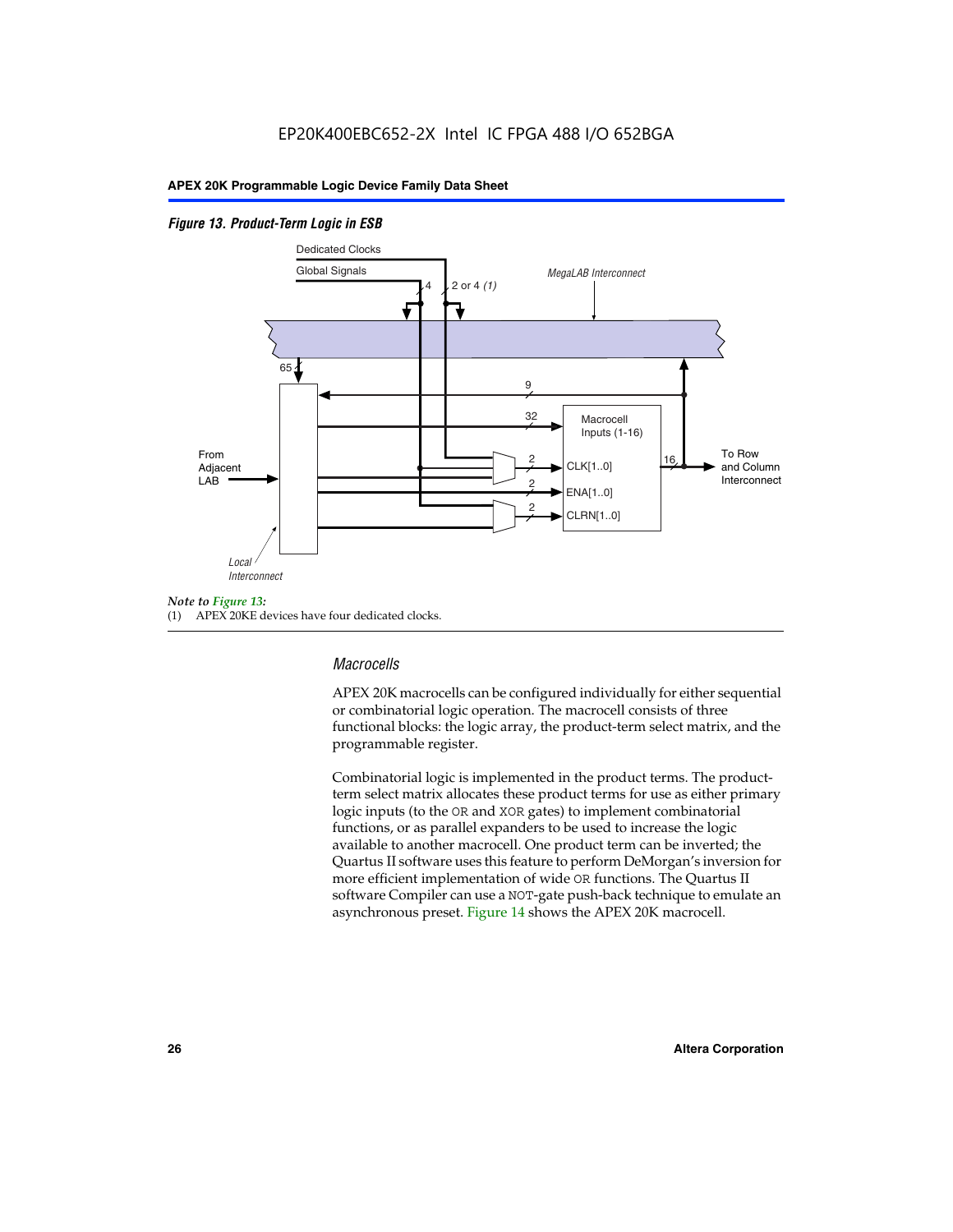

#### *Figure 14. APEX 20K Macrocell*

For registered functions, each macrocell register can be programmed individually to implement D, T, JK, or SR operation with programmable clock control. The register can be bypassed for combinatorial operation. During design entry, the designer specifies the desired register type; the Quartus II software then selects the most efficient register operation for each registered function to optimize resource utilization. The Quartus II software or other synthesis tools can also select the most efficient register operation automatically when synthesizing HDL designs.

Each programmable register can be clocked by one of two ESB-wide clocks. The ESB-wide clocks can be generated from device dedicated clock pins, global signals, or local interconnect. Each clock also has an associated clock enable, generated from the local interconnect. The clock and clock enable signals are related for a particular ESB; any macrocell using a clock also uses the associated clock enable.

If both the rising and falling edges of a clock are used in an ESB, both ESB-wide clock signals are used.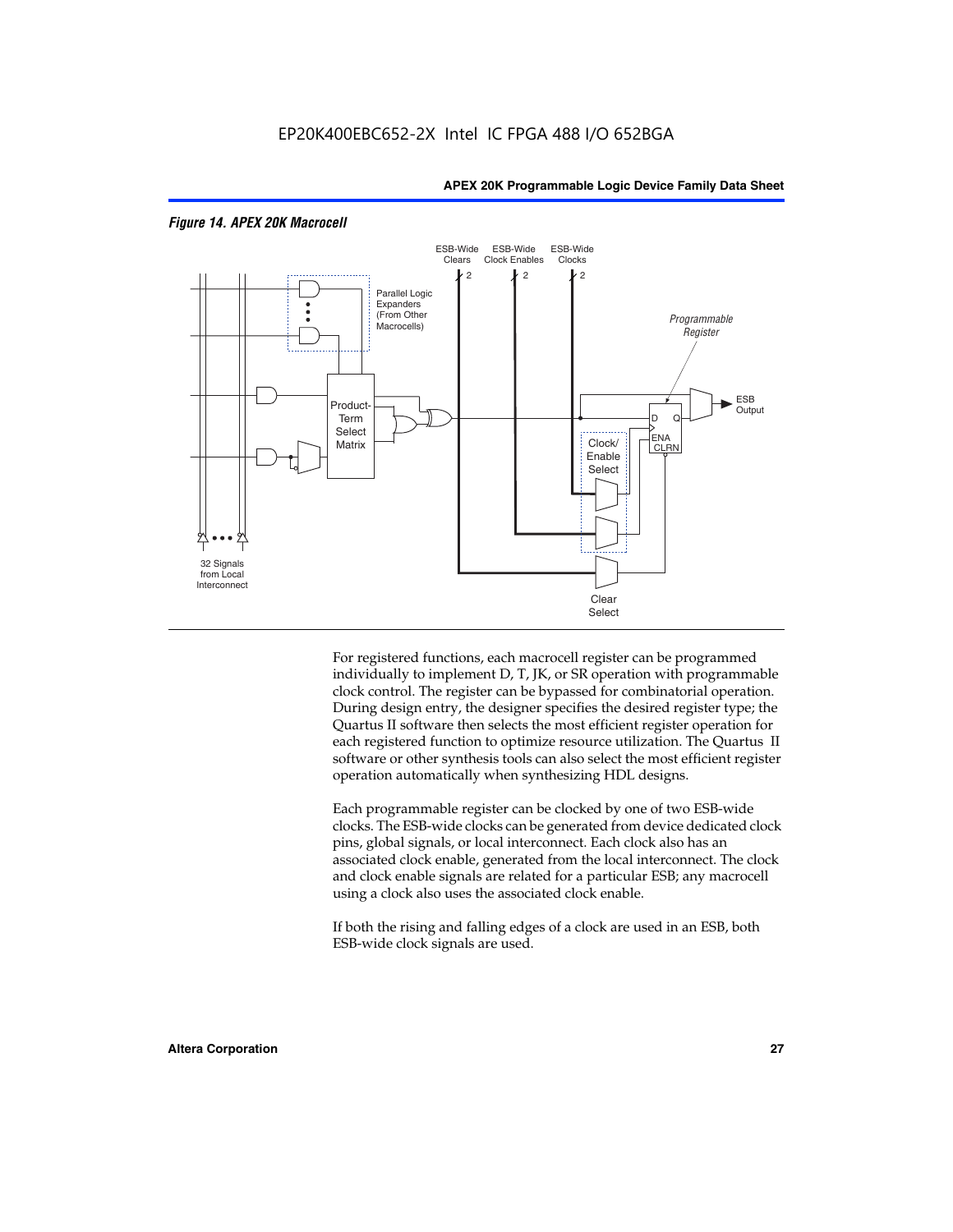The programmable register also supports an asynchronous clear function. Within the ESB, two asynchronous clears are generated from global signals and the local interconnect. Each macrocell can either choose between the two asynchronous clear signals or choose to not be cleared. Either of the two clear signals can be inverted within the ESB. Figure 15 shows the ESB control logic when implementing product-terms.





(1) APEX 20KE devices have four dedicated clocks.

#### *Parallel Expanders*

Parallel expanders are unused product terms that can be allocated to a neighboring macrocell to implement fast, complex logic functions. Parallel expanders allow up to 32 product terms to feed the macrocell OR logic directly, with two product terms provided by the macrocell and 30 parallel expanders provided by the neighboring macrocells in the ESB.

The Quartus II software Compiler can allocate up to 15 sets of up to two parallel expanders per set to the macrocells automatically. Each set of two parallel expanders incurs a small, incremental timing delay. Figure 16 shows the APEX 20K parallel expanders.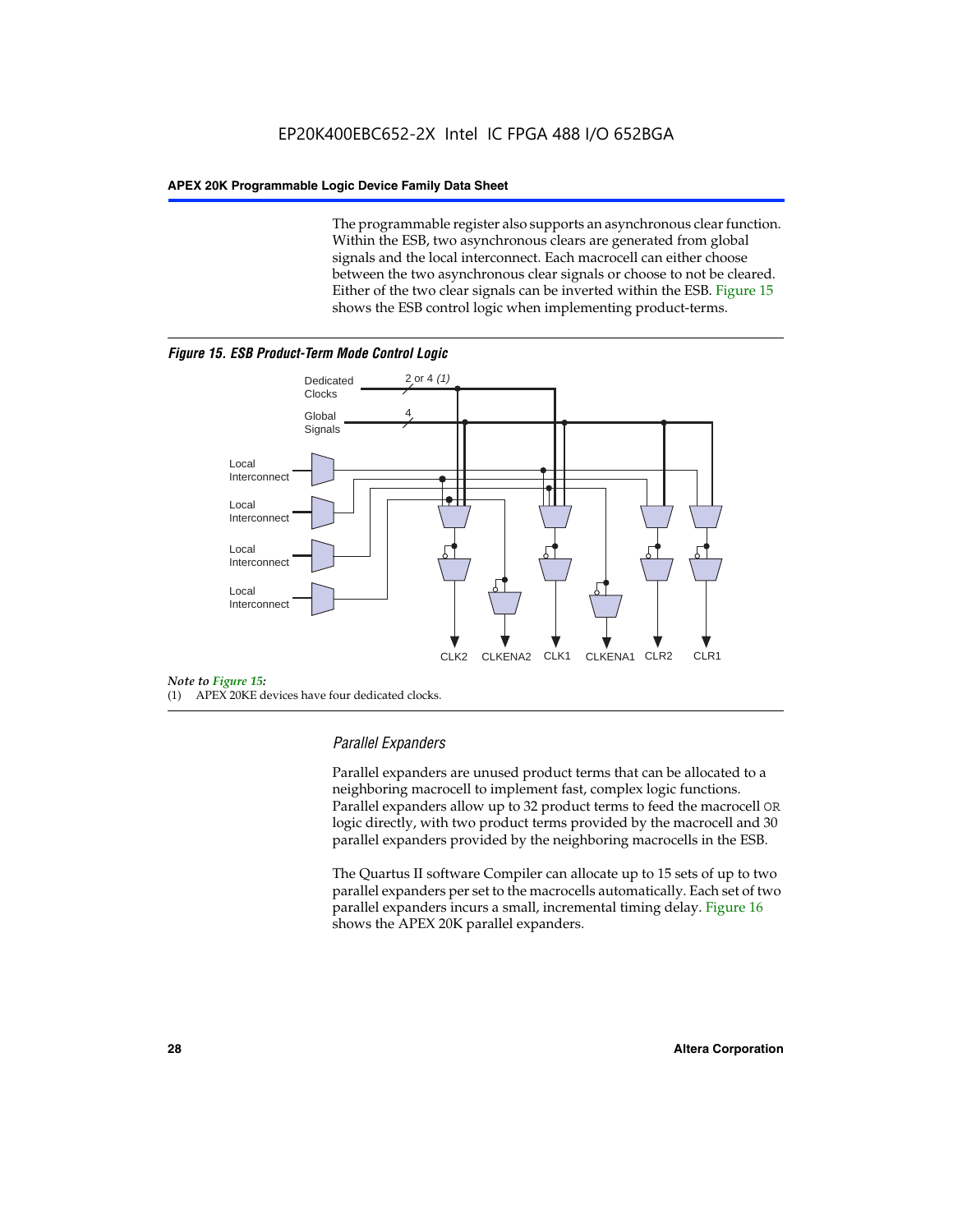



## **Embedded System Block**

The ESB can implement various types of memory blocks, including dual-port RAM, ROM, FIFO, and CAM blocks. The ESB includes input and output registers; the input registers synchronize writes, and the output registers can pipeline designs to improve system performance. The ESB offers a dual-port mode, which supports simultaneous reads and writes at two different clock frequencies. Figure 17 shows the ESB block diagram.



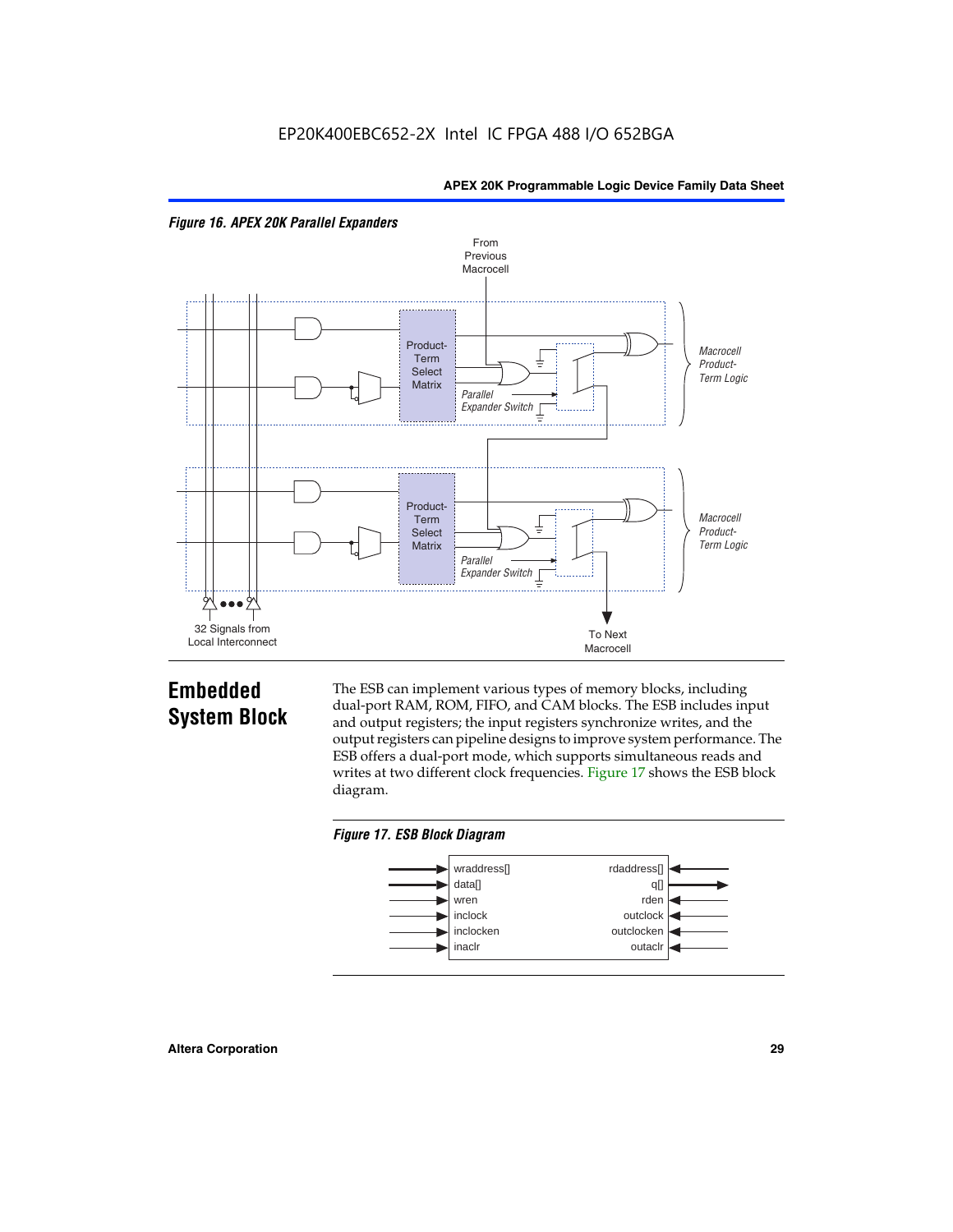ESBs can implement synchronous RAM, which is easier to use than asynchronous RAM. A circuit using asynchronous RAM must generate the RAM write enable (WE) signal, while ensuring that its data and address signals meet setup and hold time specifications relative to the WE signal. In contrast, the ESB's synchronous RAM generates its own WE signal and is self-timed with respect to the global clock. Circuits using the ESB's selftimed RAM must only meet the setup and hold time specifications of the global clock.

ESB inputs are driven by the adjacent local interconnect, which in turn can be driven by the MegaLAB or FastTrack Interconnect. Because the ESB can be driven by the local interconnect, an adjacent LE can drive it directly for fast memory access. ESB outputs drive the MegaLAB and FastTrack Interconnect. In addition, ten ESB outputs, nine of which are unique output lines, drive the local interconnect for fast connection to adjacent LEs or for fast feedback product-term logic.

When implementing memory, each ESB can be configured in any of the following sizes:  $128 \times 16$ ,  $256 \times 8$ ,  $512 \times 4$ ,  $1,024 \times 2$ , or  $2,048 \times 1$ . By combining multiple ESBs, the Quartus II software implements larger memory blocks automatically. For example, two  $128 \times 16$  RAM blocks can be combined to form a  $128 \times 32$  RAM block, and two  $512 \times 4$  RAM blocks can be combined to form a  $512 \times 8$  RAM block. Memory performance does not degrade for memory blocks up to 2,048 words deep. Each ESB can implement a 2,048-word-deep memory; the ESBs are used in parallel, eliminating the need for any external control logic and its associated delays.

To create a high-speed memory block that is more than 2,048 words deep, ESBs drive tri-state lines. Each tri-state line connects all ESBs in a column of MegaLAB structures, and drives the MegaLAB interconnect and row and column FastTrack Interconnect throughout the column. Each ESB incorporates a programmable decoder to activate the tri-state driver appropriately. For instance, to implement 8,192-word-deep memory, four ESBs are used. Eleven address lines drive the ESB memory, and two more drive the tri-state decoder. Depending on which 2,048-word memory page is selected, the appropriate ESB driver is turned on, driving the output to the tri-state line. The Quartus II software automatically combines ESBs with tri-state lines to form deeper memory blocks. The internal tri-state control logic is designed to avoid internal contention and floating lines. See Figure 18.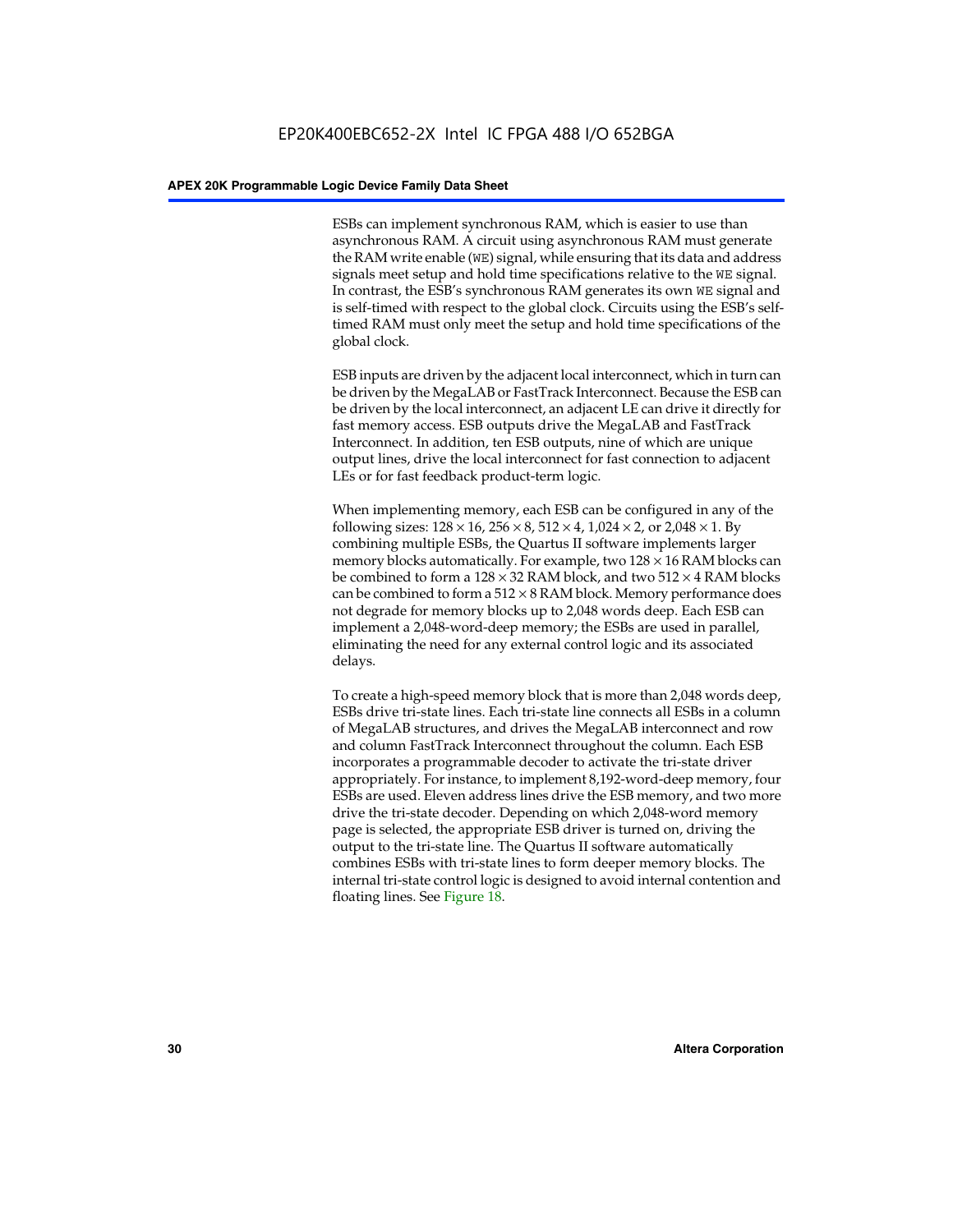

*Figure 18. Deep Memory Block Implemented with Multiple ESBs*

The ESB implements two forms of dual-port memory: read/write clock mode and input/output clock mode. The ESB can also be used for bidirectional, dual-port memory applications in which two ports read or write simultaneously. To implement this type of dual-port memory, two or four ESBs are used to support two simultaneous reads or writes. This functionality is shown in Figure 19.

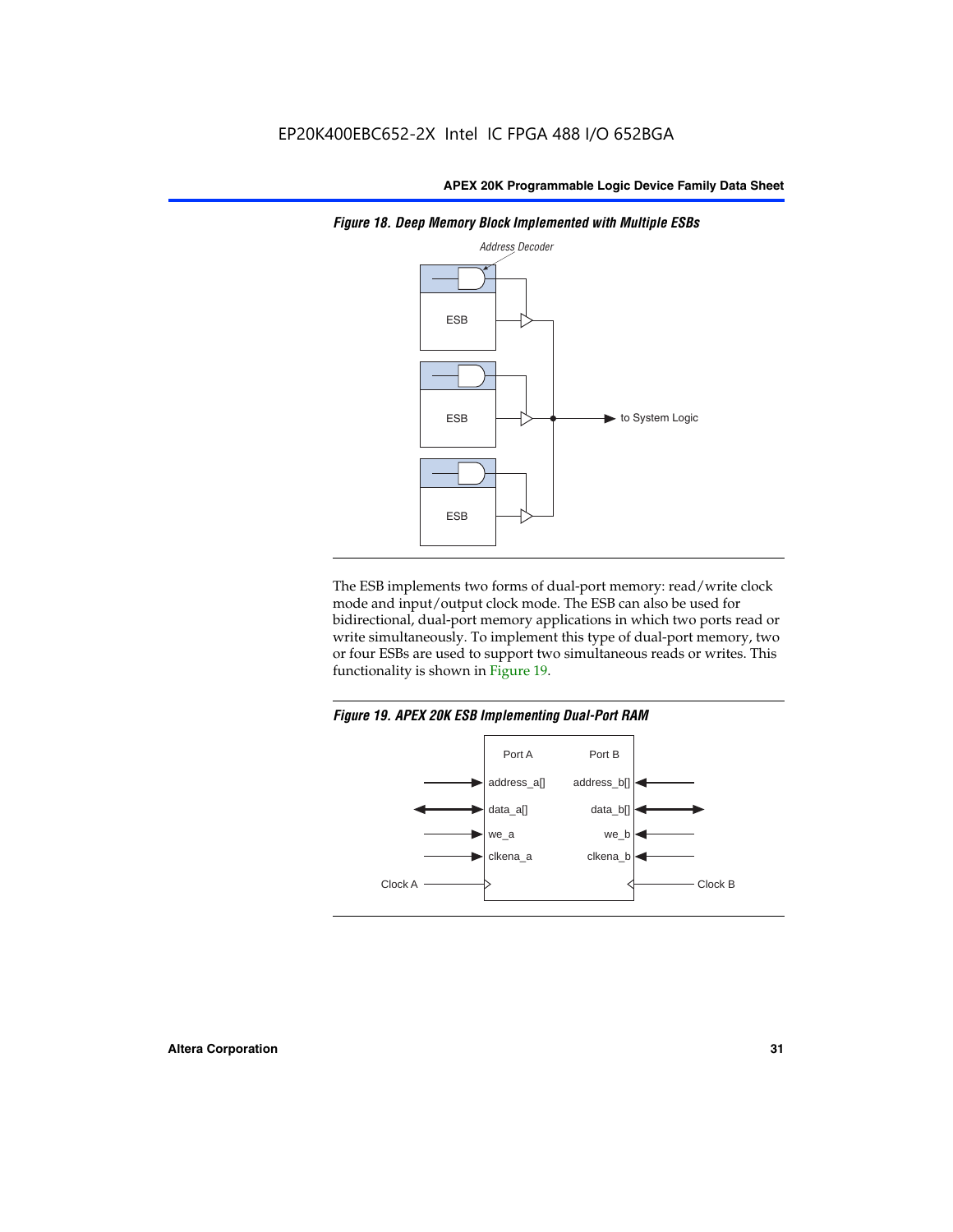#### **Read/Write Clock Mode**

The read/write clock mode contains two clocks. One clock controls all registers associated with writing: data input, WE, and write address. The other clock controls all registers associated with reading: read enable (RE), read address, and data output. The ESB also supports clock enable and asynchronous clear signals; these signals also control the read and write registers independently. Read/write clock mode is commonly used for applications where reads and writes occur at different system frequencies. Figure 20 shows the ESB in read/write clock mode.



## *Notes to Figure 20:*

- (1) All registers can be cleared asynchronously by ESB local interconnect signals, global signals, or the chip-wide reset.
- (2) APEX 20KE devices have four dedicated clocks.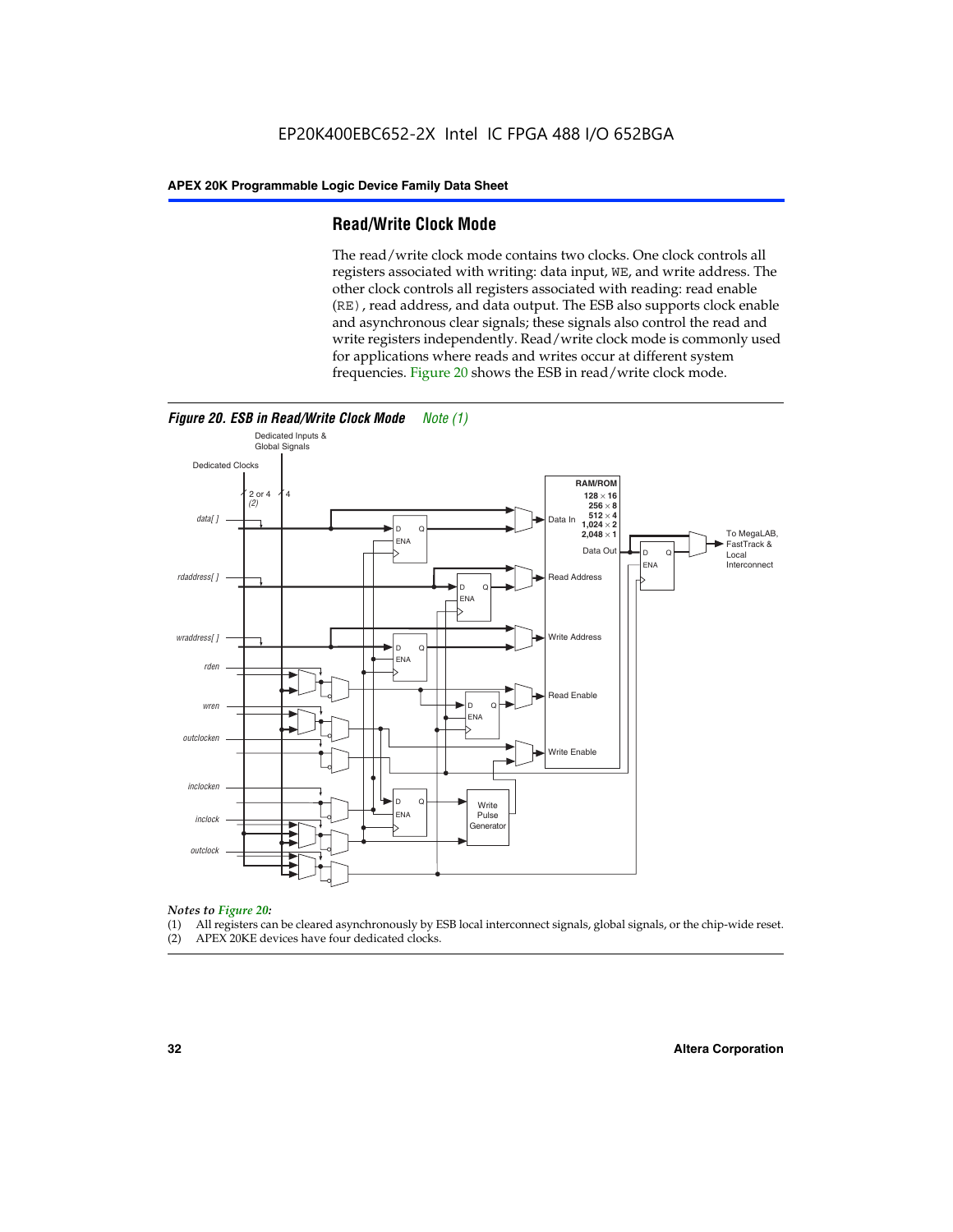#### **Input/Output Clock Mode**

The input/output clock mode contains two clocks. One clock controls all registers for inputs into the ESB: data input, WE, RE, read address, and write address. The other clock controls the ESB data output registers. The ESB also supports clock enable and asynchronous clear signals; these signals also control the reading and writing of registers independently. Input/output clock mode is commonly used for applications where the reads and writes occur at the same system frequency, but require different clock enable signals for the input and output registers. Figure 21 shows the ESB in input/output clock mode.



#### *Figure 21. ESB in Input/Output Clock Mode Note (1)*

#### *Notes to Figure 21:*

(1) All registers can be cleared asynchronously by ESB local interconnect signals, global signals, or the chip-wide reset.

(2) APEX 20KE devices have four dedicated clocks.

#### **Single-Port Mode**

The APEX 20K ESB also supports a single-port mode, which is used when simultaneous reads and writes are not required. See Figure 22.

#### **Altera Corporation 33**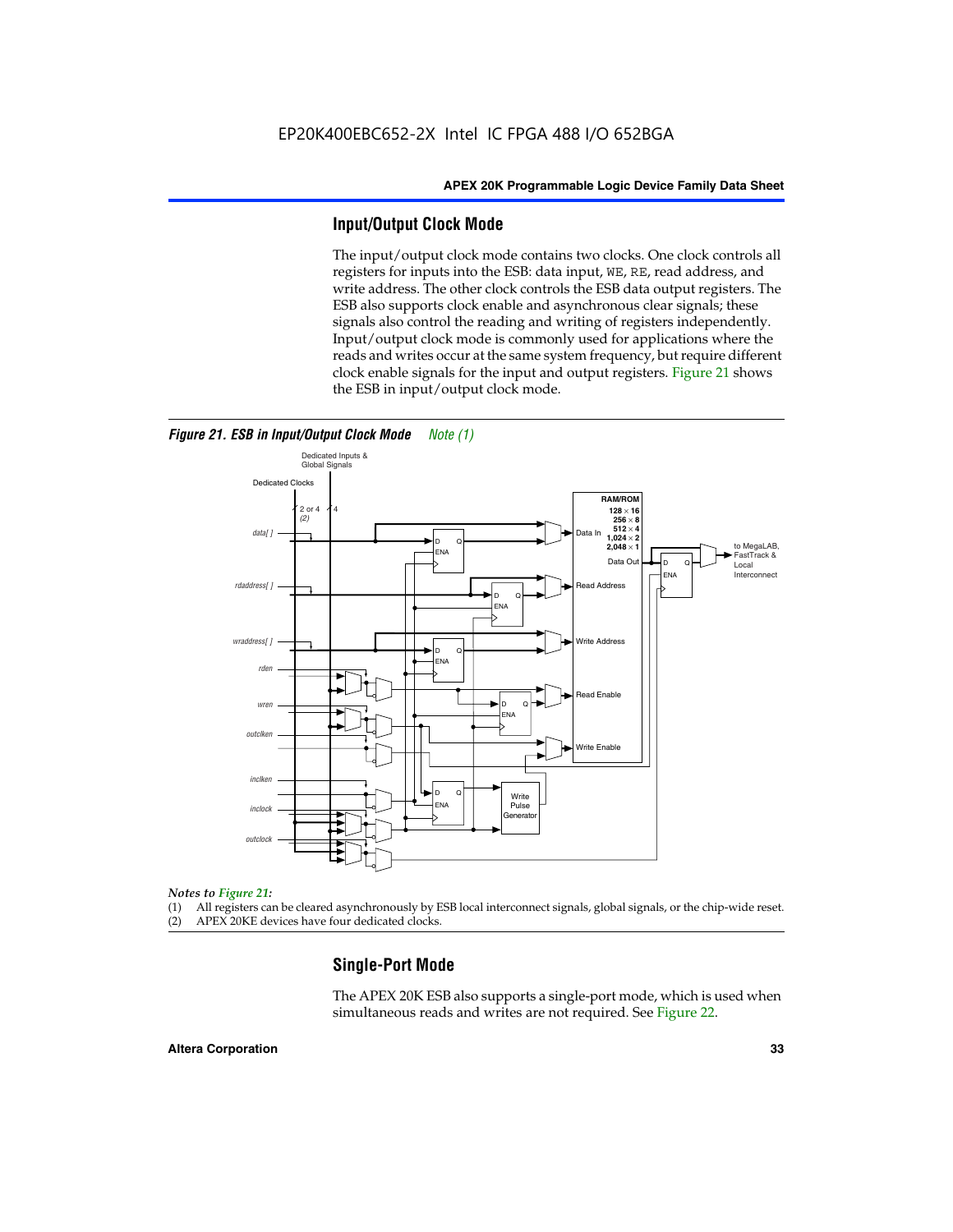#### *Figure 22. ESB in Single-Port Mode Note (1)*



#### *Notes to Figure 22:*

(1) All registers can be asynchronously cleared by ESB local interconnect signals, global signals, or the chip-wide reset.

(2) APEX 20KE devices have four dedicated clocks.

#### **Content-Addressable Memory**

In APEX 20KE devices, the ESB can implement CAM. CAM can be thought of as the inverse of RAM. When read, RAM outputs the data for a given address. Conversely, CAM outputs an address for a given data word. For example, if the data FA12 is stored in address 14, the CAM outputs 14 when FA12 is driven into it.

CAM is used for high-speed search operations. When searching for data within a RAM block, the search is performed serially. Thus, finding a particular data word can take many cycles. CAM searches all addresses in parallel and outputs the address storing a particular word. When a match is found, a match flag is set high. Figure 23 shows the CAM block diagram.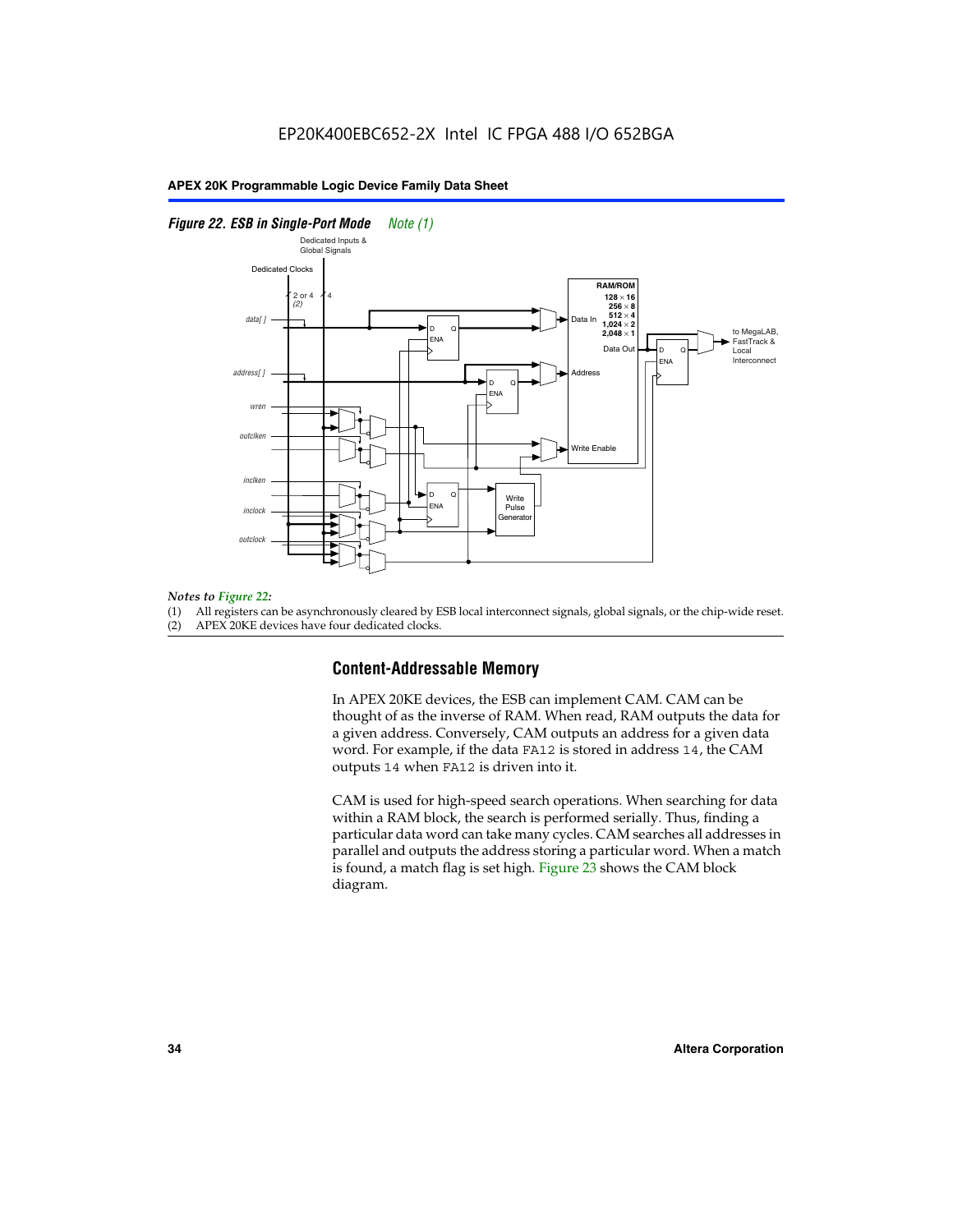

#### *Figure 23. APEX 20KE CAM Block Diagram*

CAM can be used in any application requiring high-speed searches, such as networking, communications, data compression, and cache management.

The APEX 20KE on-chip CAM provides faster system performance than traditional discrete CAM. Integrating CAM and logic into the APEX 20KE device eliminates off-chip and on-chip delays, improving system performance.

When in CAM mode, the ESB implements 32-word, 32-bit CAM. Wider or deeper CAM can be implemented by combining multiple CAMs with some ancillary logic implemented in LEs. The Quartus II software combines ESBs and LEs automatically to create larger CAMs.

CAM supports writing "don't care" bits into words of the memory. The "don't-care" bit can be used as a mask for CAM comparisons; any bit set to "don't-care" has no effect on matches.

The output of the CAM can be encoded or unencoded. When encoded, the ESB outputs an encoded address of the data's location. For instance, if the data is located in address 12, the ESB output is 12. When unencoded, the ESB uses its 16 outputs to show the location of the data over two clock cycles. In this case, if the data is located in address 12, the 12th output line goes high. When using unencoded outputs, two clock cycles are required to read the output because a 16-bit output bus is used to show the status of 32 words.

The encoded output is better suited for designs that ensure duplicate data is not written into the CAM. If duplicate data is written into two locations, the CAM's output will be incorrect. If the CAM may contain duplicate data, the unencoded output is a better solution; CAM with unencoded outputs can distinguish multiple data locations.

CAM can be pre-loaded with data during configuration, or it can be written during system operation. In most cases, two clock cycles are required to write each word into CAM. When "don't-care" bits are used, a third clock cycle is required.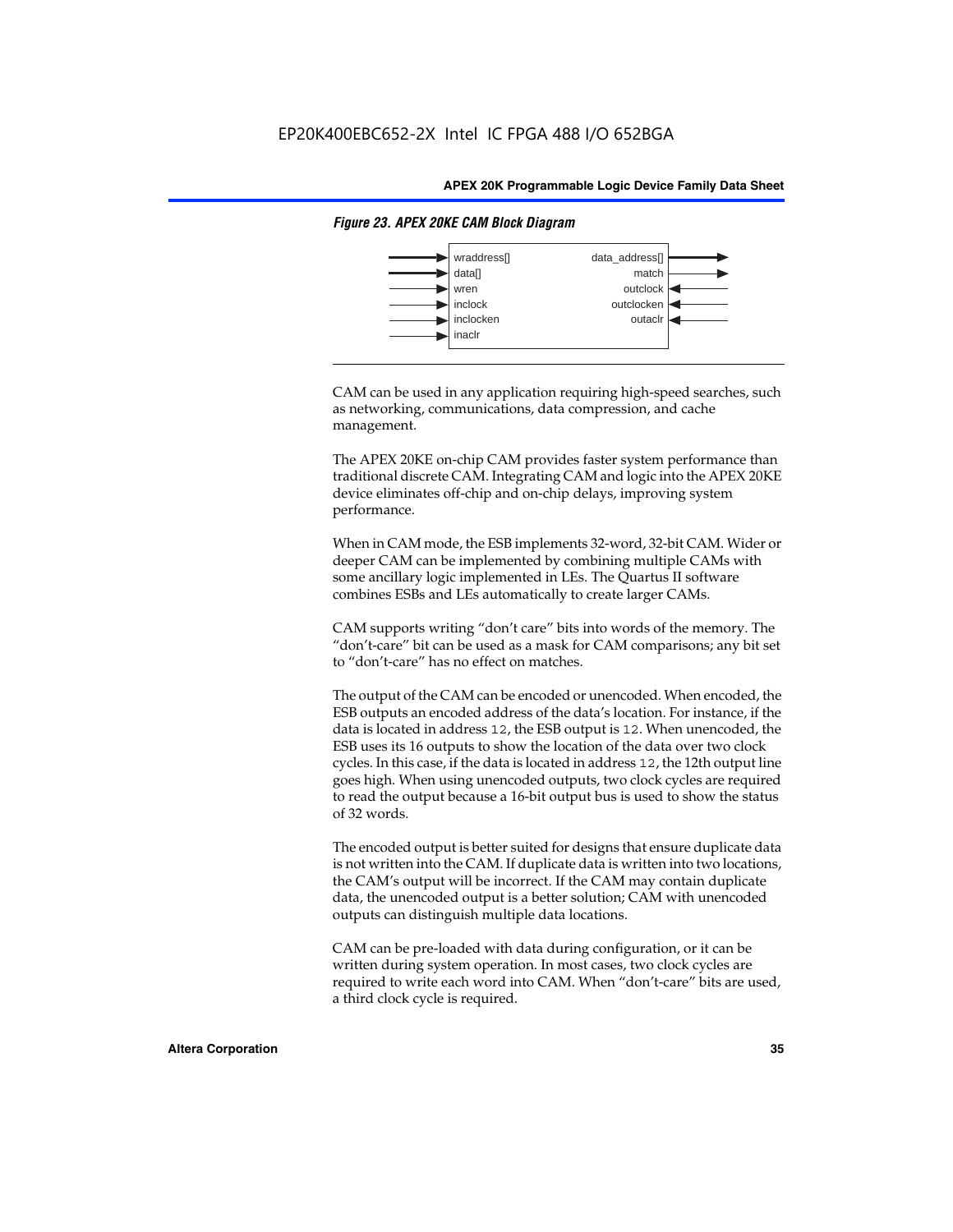

For more information on APEX 20KE devices and CAM, see *Application Note 119 (Implementing High-Speed Search Applications with APEX CAM).*

# **Driving Signals to the ESB**

ESBs provide flexible options for driving control signals. Different clocks can be used for the ESB inputs and outputs. Registers can be inserted independently on the data input, data output, read address, write address, WE, and RE signals. The global signals and the local interconnect can drive the WE and RE signals. The global signals, dedicated clock pins, and local interconnect can drive the ESB clock signals. Because the LEs drive the local interconnect, the LEs can control the WE and RE signals and the ESB clock, clock enable, and asynchronous clear signals. Figure 24 shows the ESB control signal generation logic.





#### *Note to Figure 24:*

(1) APEX 20KE devices have four dedicated clocks.

An ESB is fed by the local interconnect, which is driven by adjacent LEs (for high-speed connection to the ESB) or the MegaLAB interconnect. The ESB can drive the local, MegaLAB, or FastTrack Interconnect routing structure to drive LEs and IOEs in the same MegaLAB structure or anywhere in the device.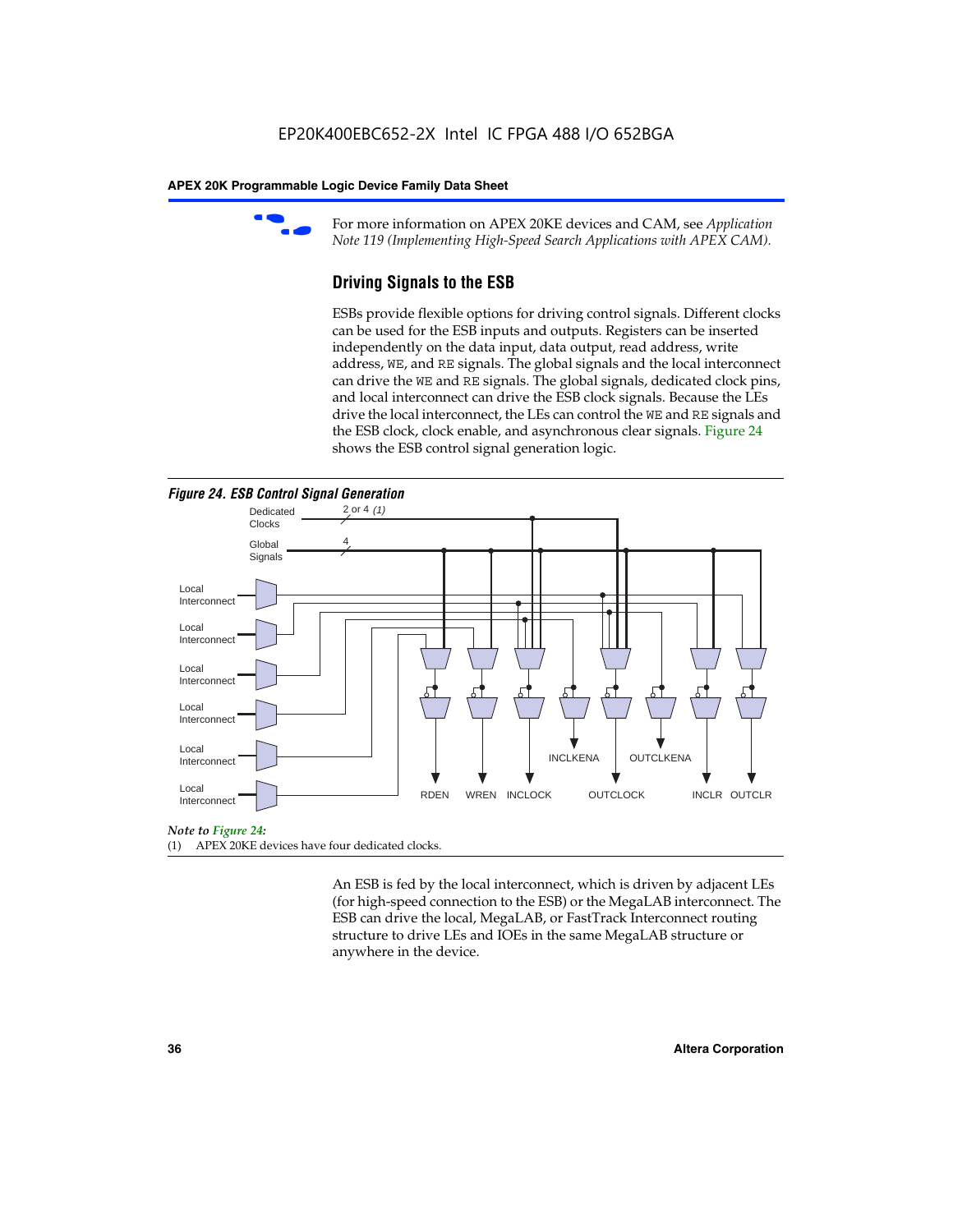# **Implementing Logic in ROM**

In addition to implementing logic with product terms, the ESB can implement logic functions when it is programmed with a read-only pattern during configuration, creating a large LUT. With LUTs, combinatorial functions are implemented by looking up the results, rather than by computing them. This implementation of combinatorial functions can be faster than using algorithms implemented in general logic, a performance advantage that is further enhanced by the fast access times of ESBs. The large capacity of ESBs enables designers to implement complex functions in one logic level without the routing delays associated with linked LEs or distributed RAM blocks. Parameterized functions such as LPM functions can take advantage of the ESB automatically. Further, the Quartus II software can implement portions of a design with ESBs where appropriate.

# **Programmable Speed/Power Control**

APEX 20K ESBs offer a high-speed mode that supports very fast operation on an ESB-by-ESB basis. When high speed is not required, this feature can be turned off to reduce the ESB's power dissipation by up to 50%. ESBs that run at low power incur a nominal timing delay adder. This Turbo  $Bit^{TM}$  option is available for ESBs that implement product-term logic or memory functions. An ESB that is not used will be powered down so that it does not consume DC current.

Designers can program each ESB in the APEX 20K device for either high-speed or low-power operation. As a result, speed-critical paths in the design can run at high speed, while the remaining paths operate at reduced power.

**I/O Structure** The APEX 20K IOE contains a bidirectional I/O buffer and a register that can be used either as an input register for external data requiring fast setup times, or as an output register for data requiring fast clock-to-output performance. IOEs can be used as input, output, or bidirectional pins. For fast bidirectional I/O timing, LE registers using local routing can improve setup times and OE timing. The Quartus II software Compiler uses the programmable inversion option to invert signals from the row and column interconnect automatically where appropriate. Because the APEX 20K IOE offers one output enable per pin, the Quartus II software Compiler can emulate open-drain operation efficiently.

> The APEX 20K IOE includes programmable delays that can be activated to ensure zero hold times, minimum clock-to-output times, input IOE register-to-core register transfers, or core-to-output IOE register transfers. A path in which a pin directly drives a register may require the delay to ensure zero hold time, whereas a path in which a pin drives a register through combinatorial logic may not require the delay.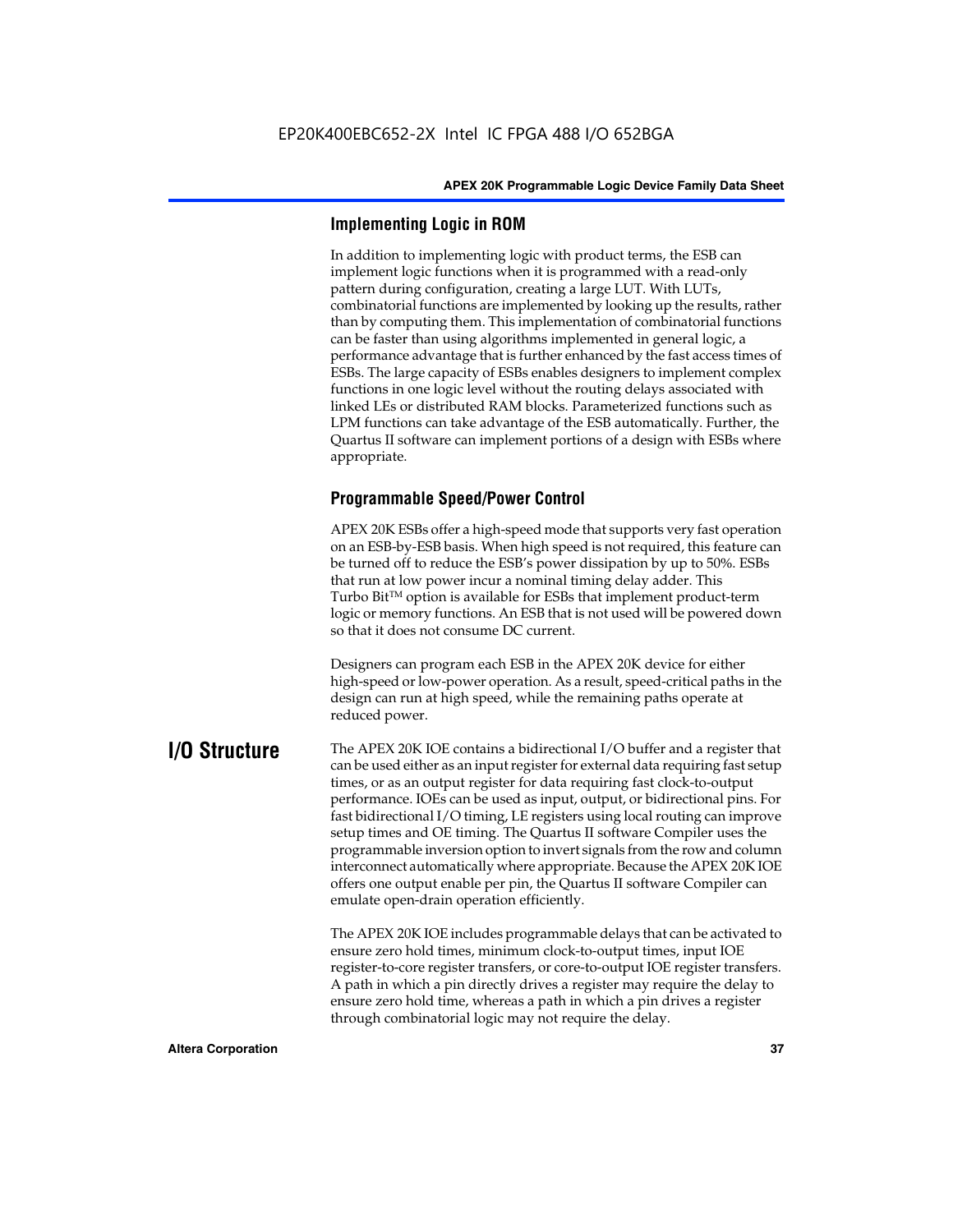Table 10 describes the APEX 20K programmable delays and their logic options in the Quartus II software.

| Table 10. APEX 20K Programmable Delay Chains                 |                                         |  |  |  |  |
|--------------------------------------------------------------|-----------------------------------------|--|--|--|--|
| <b>Programmable Delays</b><br><b>Quartus II Logic Option</b> |                                         |  |  |  |  |
| Input pin to core delay                                      | Decrease input delay to internal cells  |  |  |  |  |
| Input pin to input register delay                            | Decrease input delay to input register  |  |  |  |  |
| Core to output register delay                                | Decrease input delay to output register |  |  |  |  |
| Output register $t_{\rm CO}$ delay                           | Increase delay to output pin            |  |  |  |  |

The Quartus II software compiler can program these delays automatically to minimize setup time while providing a zero hold time. Figure 25 shows how fast bidirectional I/Os are implemented in APEX 20K devices.

The register in the APEX 20K IOE can be programmed to power-up high or low after configuration is complete. If it is programmed to power-up low, an asynchronous clear can control the register. If it is programmed to power-up high, the register cannot be asynchronously cleared or preset. This feature is useful for cases where the APEX 20K device controls an active-low input or another device; it prevents inadvertent activation of the input upon power-up.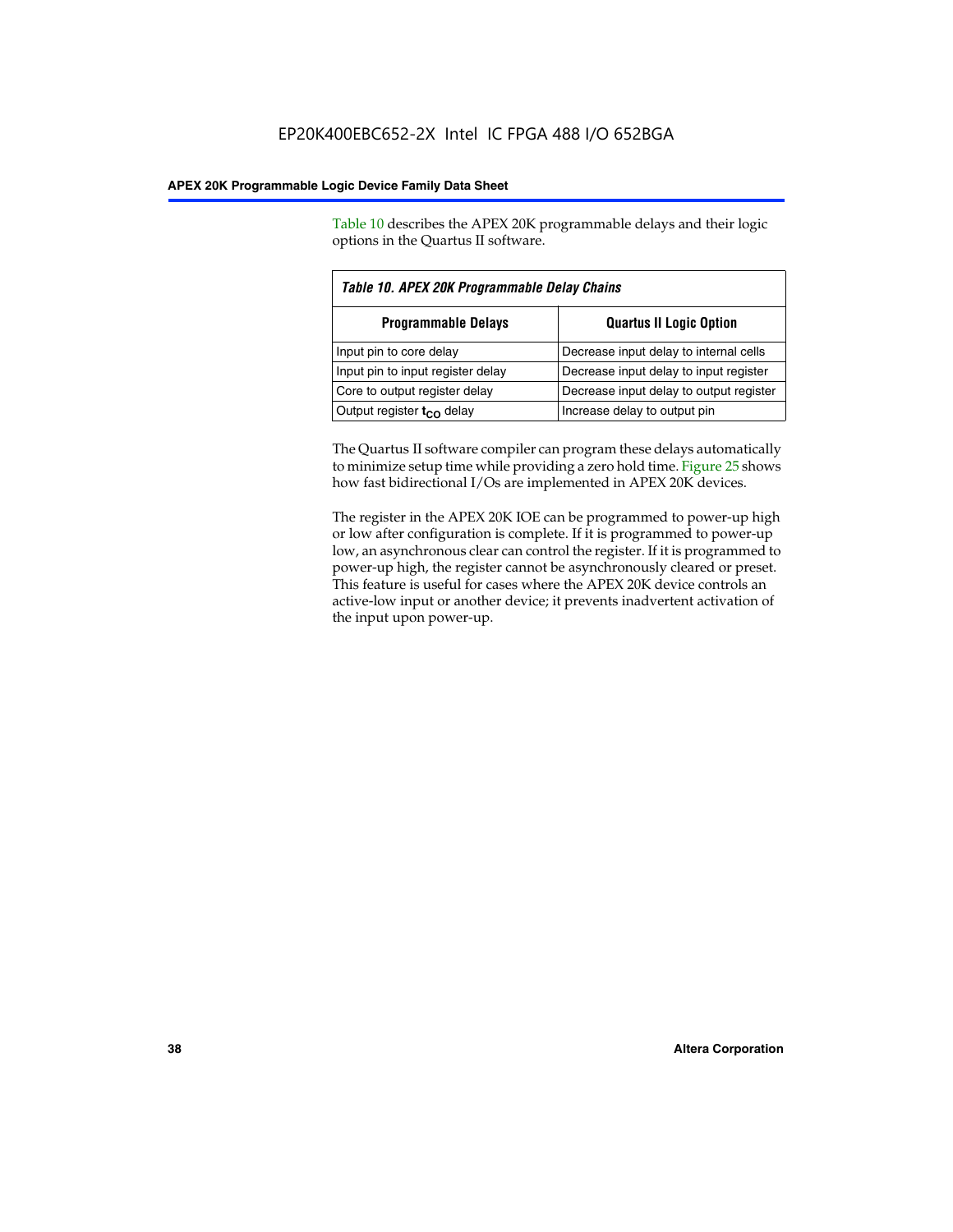

# *Figure 25. APEX 20K Bidirectional I/O Registers Note (1)*



#### **Altera Corporation 39**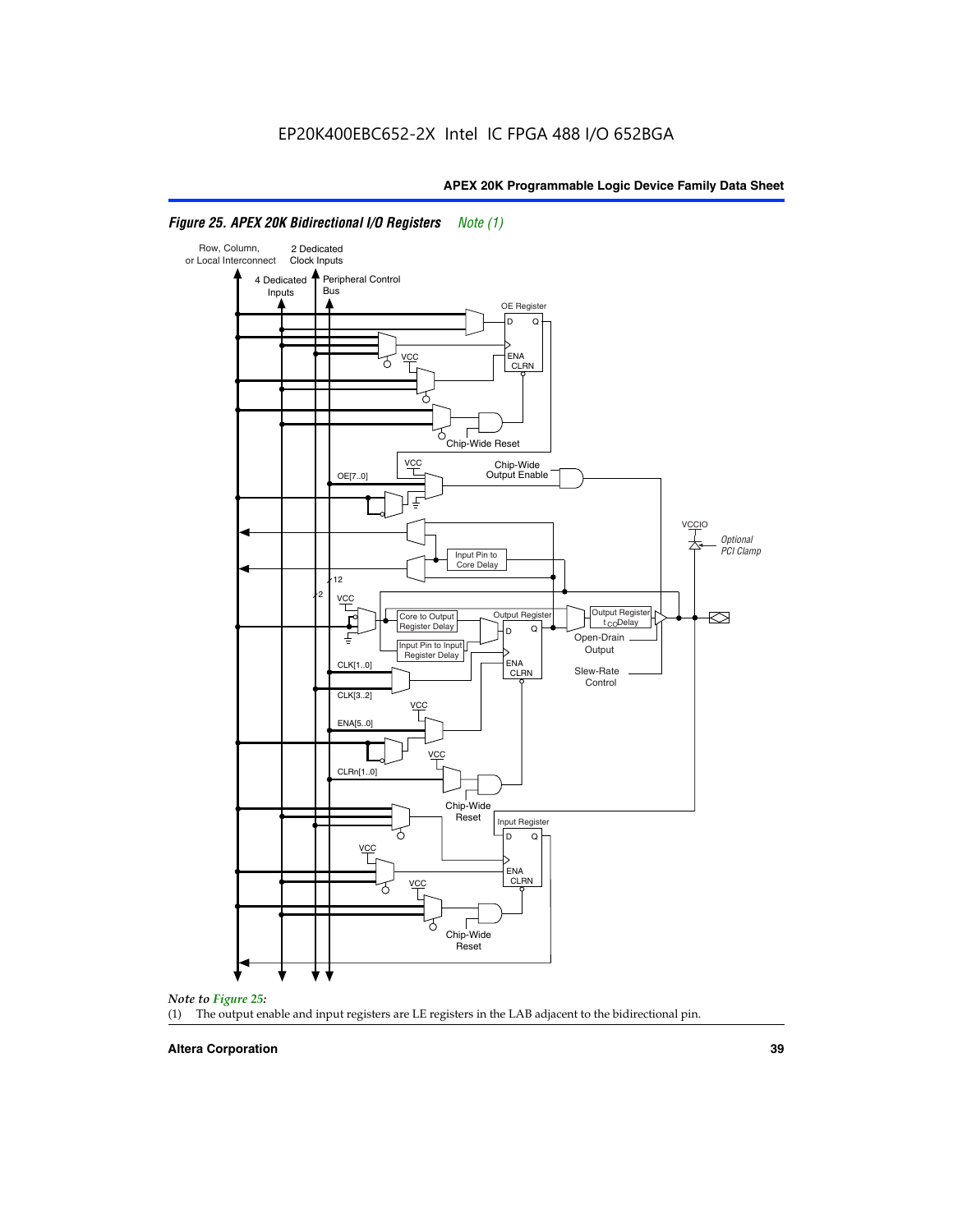APEX 20KE devices include an enhanced IOE, which drives the FastRow interconnect. The FastRow interconnect connects a column I/O pin directly to the LAB local interconnect within two MegaLAB structures. This feature provides fast setup times for pins that drive high fan-outs with complex logic, such as PCI designs. For fast bidirectional I/O timing, LE registers using local routing can improve setup times and OE timing. The APEX 20KE IOE also includes direct support for open-drain operation, giving faster clock-to-output for open-drain signals. Some programmable delays in the APEX 20KE IOE offer multiple levels of delay to fine-tune setup and hold time requirements. The Quartus II software compiler can set these delays automatically to minimize setup time while providing a zero hold time.

Table 11 describes the APEX 20KE programmable delays and their logic options in the Quartus II software.

| Table 11. APEX 20KE Programmable Delay Chains |                                         |  |  |  |  |
|-----------------------------------------------|-----------------------------------------|--|--|--|--|
| <b>Programmable Delays</b>                    | <b>Quartus II Logic Option</b>          |  |  |  |  |
| Input Pin to Core Delay                       | Decrease input delay to internal cells  |  |  |  |  |
| Input Pin to Input Register Delay             | Decrease input delay to input registers |  |  |  |  |
| Core to Output Register Delay                 | Decrease input delay to output register |  |  |  |  |
| Output Register t <sub>CO</sub> Delay         | Increase delay to output pin            |  |  |  |  |
| <b>Clock Enable Delay</b>                     | Increase clock enable delay             |  |  |  |  |

The register in the APEX 20KE IOE can be programmed to power-up high or low after configuration is complete. If it is programmed to power-up low, an asynchronous clear can control the register. If it is programmed to power-up high, an asynchronous preset can control the register. Figure 26 shows how fast bidirectional I/O pins are implemented in APEX 20KE devices. This feature is useful for cases where the APEX 20KE device controls an active-low input or another device; it prevents inadvertent activation of the input upon power-up.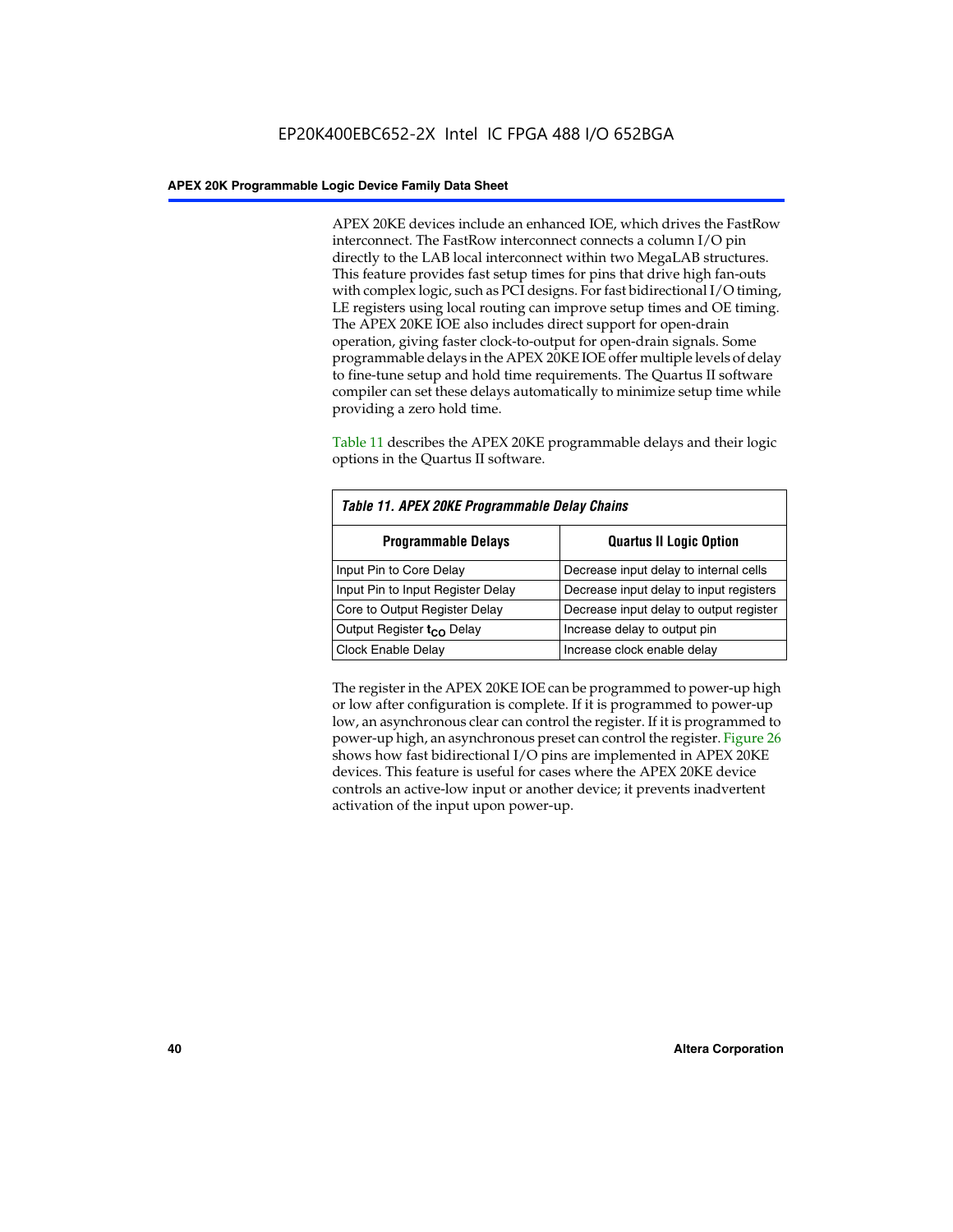#### Row, Column, FastRow, 4 Dedicated or Local Interconnect Clock Inputs Peripheral Control 4 Dedicated **Bus** Inputs OE Register D Q ENA VCC CLRN 7 Chip-Wide Reset vcc Chip-Wide Output Enable OE[7..0] VC Input Pin to **Optional** Core Delay (1) PCI Clamp Input Pin to Core Delay (1) 12 4 **VCC** Output Register **Output Registe**  $\approx$ Core to Output | Output Hegister | Durbut Tropieding | Contput Tropieding | Durbut Tropieding | Output Tropied<br>Register Delay | Durbut Tropieding | Contput Tropieding | Contput Tropieding | O t<sub>CO</sub>Delay  $D$  Q ŧ Open-Drain Input Pin to Input **Output** Register Delay ENA CLK[1..0] CLRN/ Slew-Rate PR<sub>N</sub> Control CLK[3..0] VCC ENA[5..0] Clock Enable Delay (1) VCC CLRn[1..0] Chip-Wide Input Pin to Core Delay (1) Reset Input Register D Q <u>vcc</u> .<br>ENA CLRN **VCC** Chip-Wide Reset

# *Figure 26. APEX 20KE Bidirectional I/O Registers Notes (1), (2)*

#### *Notes to Figure 26:*

- (1) This programmable delay has four settings: off and three levels of delay.<br>(2) The output enable and input registers are LE registers in the LAB adjacer
- The output enable and input registers are LE registers in the LAB adjacent to the bidirectional pin.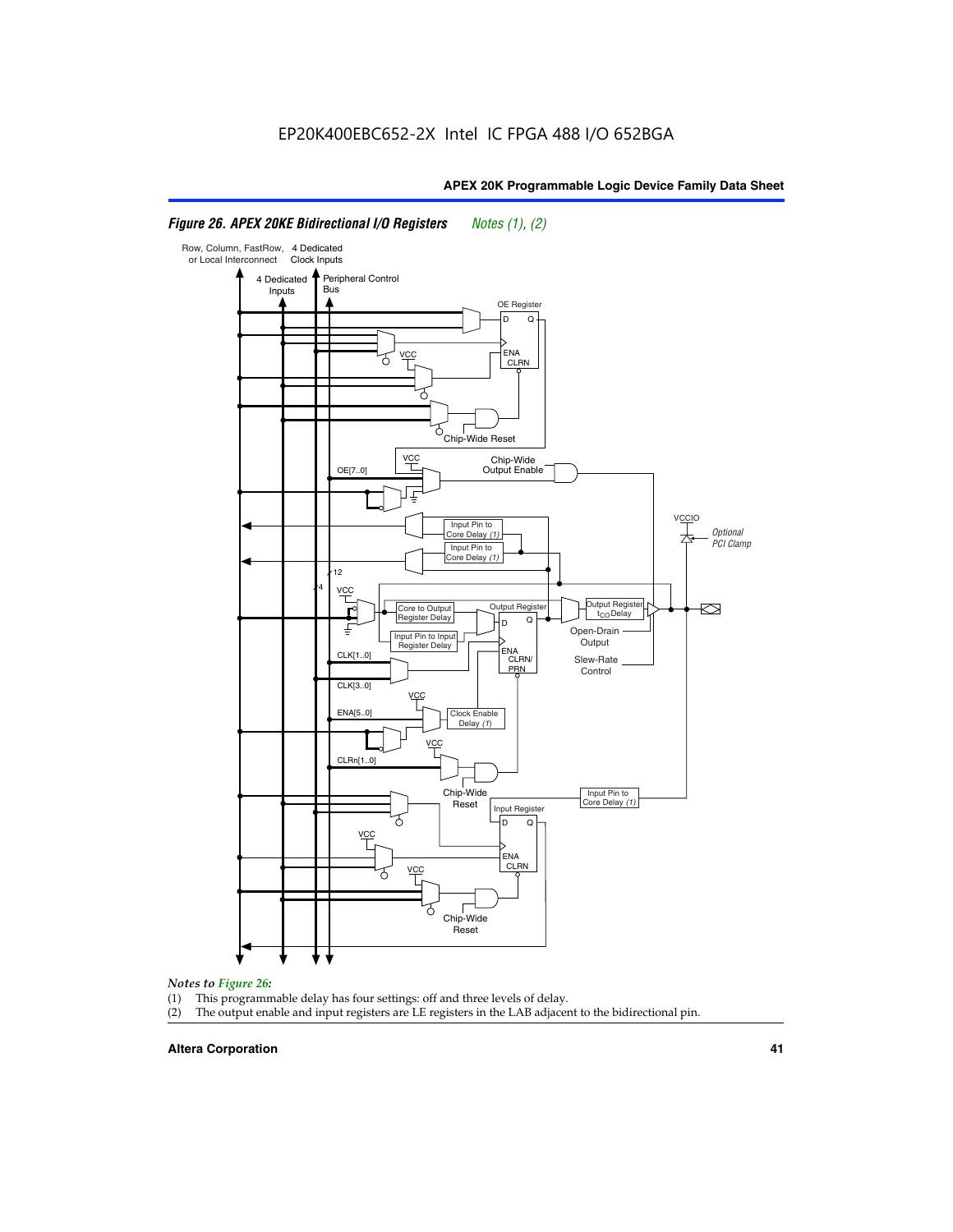Each IOE drives a row, column, MegaLAB, or local interconnect when used as an input or bidirectional pin. A row IOE can drive a local, MegaLAB, row, and column interconnect; a column IOE can drive the column interconnect. Figure 27 shows how a row IOE connects to the interconnect.

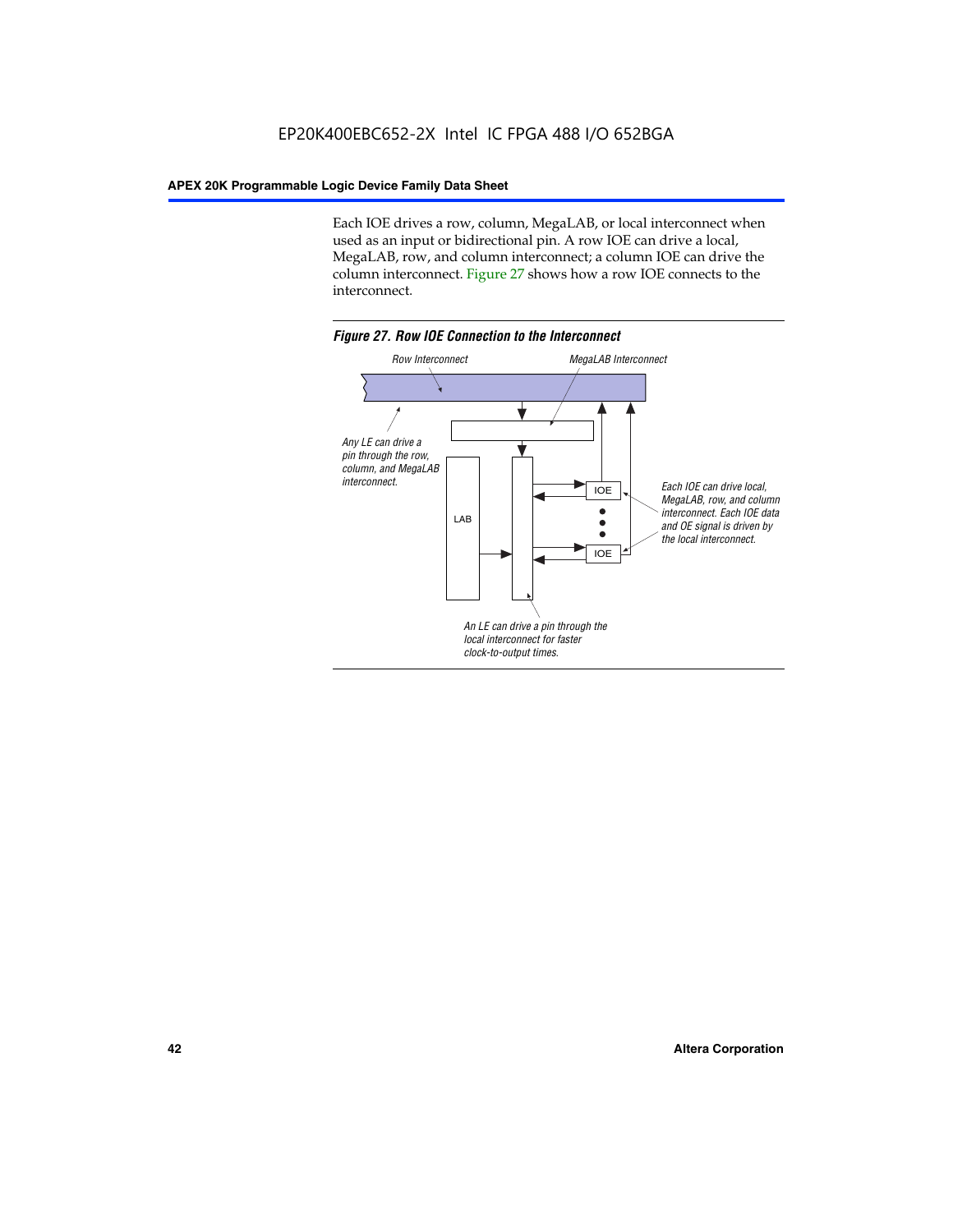Figure 28 shows how a column IOE connects to the interconnect.

# *Figure 28. Column IOE Connection to the Interconnect*



# **Dedicated Fast I/O Pins**

APEX 20KE devices incorporate an enhancement to support bidirectional pins with high internal fanout such as PCI control signals. These pins are called Dedicated Fast I/O pins (FAST1, FAST2, FAST3, and FAST4) and replace dedicated inputs. These pins can be used for fast clock, clear, or high fanout logic signal distribution. They also can drive out. The Dedicated Fast I/O pin data output and tri-state control are driven by local interconnect from the adjacent MegaLAB for high speed.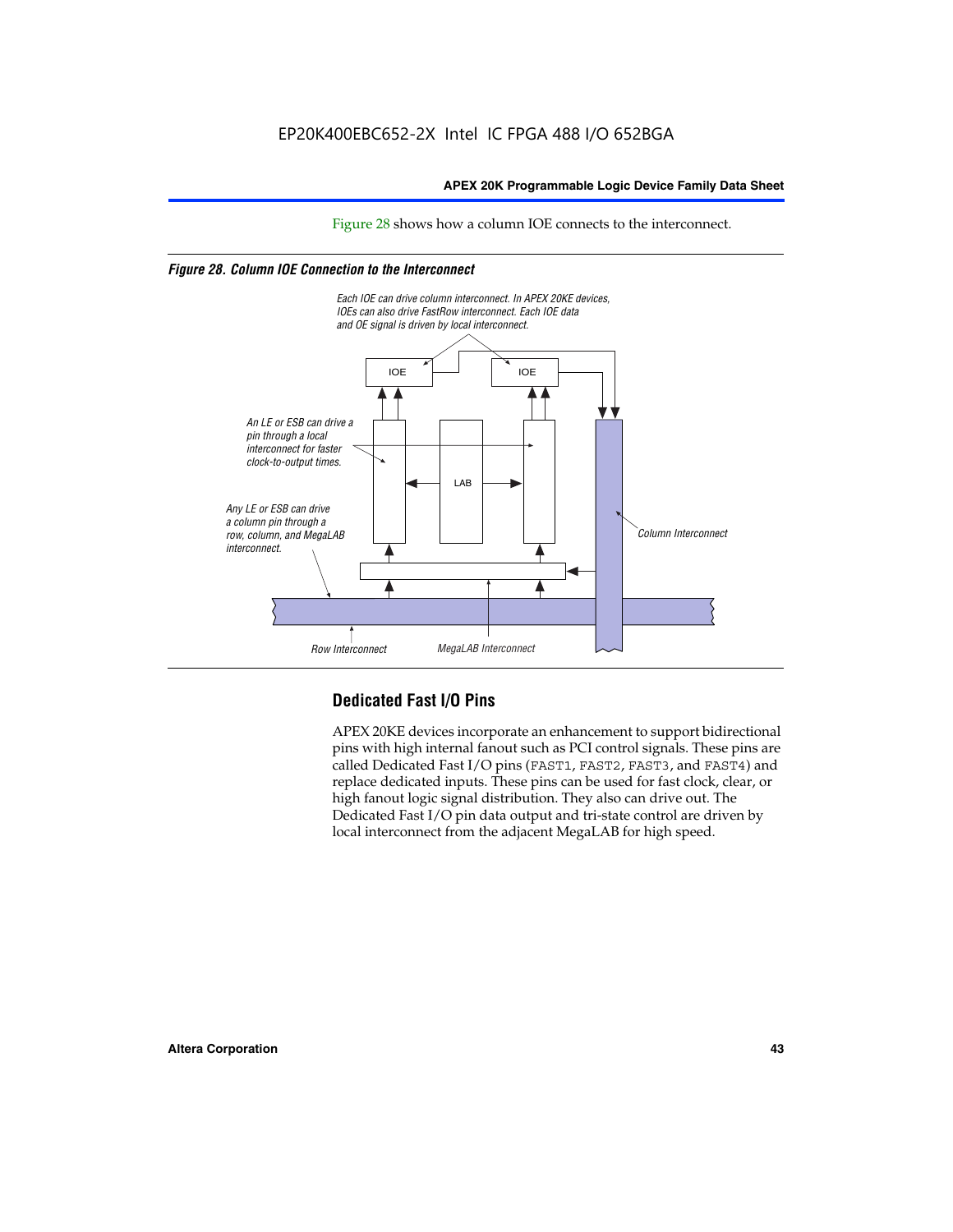# **Advanced I/O Standard Support**

APEX 20KE IOEs support the following I/O standards: LVTTL, LVCMOS, 1.8-V I/O, 2.5-V I/O, 3.3-V PCI, PCI-X, 3.3-V AGP, LVDS, LVPECL, GTL+, CTT, HSTL Class I, SSTL-3 Class I and II, and SSTL-2 Class I and II.



For more information on I/O standards supported by APEX 20KE devices, see *Application Note 117 (Using Selectable I/O Standards in Altera Devices)*.

The APEX 20KE device contains eight I/O banks. In QFP packages, the banks are linked to form four I/O banks. The I/O banks directly support all standards except LVDS and LVPECL. All I/O banks can support LVDS and LVPECL with the addition of external resistors. In addition, one block within a bank contains circuitry to support high-speed True-LVDS and LVPECL inputs, and another block within a particular bank supports high-speed True-LVDS and LVPECL outputs. The LVDS blocks support all of the I/O standards. Each I/O bank has its own VCCIO pins. A single device can support 1.8-V, 2.5-V, and 3.3-V interfaces; each bank can support a different standard independently. Each bank can also use a separate  $V_{\text{REF}}$  level so that each bank can support any of the terminated standards (such as SSTL-3) independently. Within a bank, any one of the terminated standards can be supported. EP20K300E and larger APEX 20KE devices support the LVDS interface for data pins (smaller devices support LVDS clock pins, but not data pins). All EP20K300E and larger devices support the LVDS interface for data pins up to 155 Mbit per channel; EP20K400E devices and larger with an X-suffix on the ordering code add a serializer/deserializer circuit and PLL for higher-speed support.

Each bank can support multiple standards with the same VCCIO for output pins. Each bank can support one voltage-referenced I/O standard, but it can support multiple I/O standards with the same VCCIO voltage level. For example, when VCCIO is 3.3 V, a bank can support LVTTL, LVCMOS, 3.3-V PCI, and SSTL-3 for inputs and outputs.

When the LVDS banks are not used as LVDS I/O banks, they support all of the other I/O standards. Figure 29 shows the arrangement of the APEX 20KE I/O banks.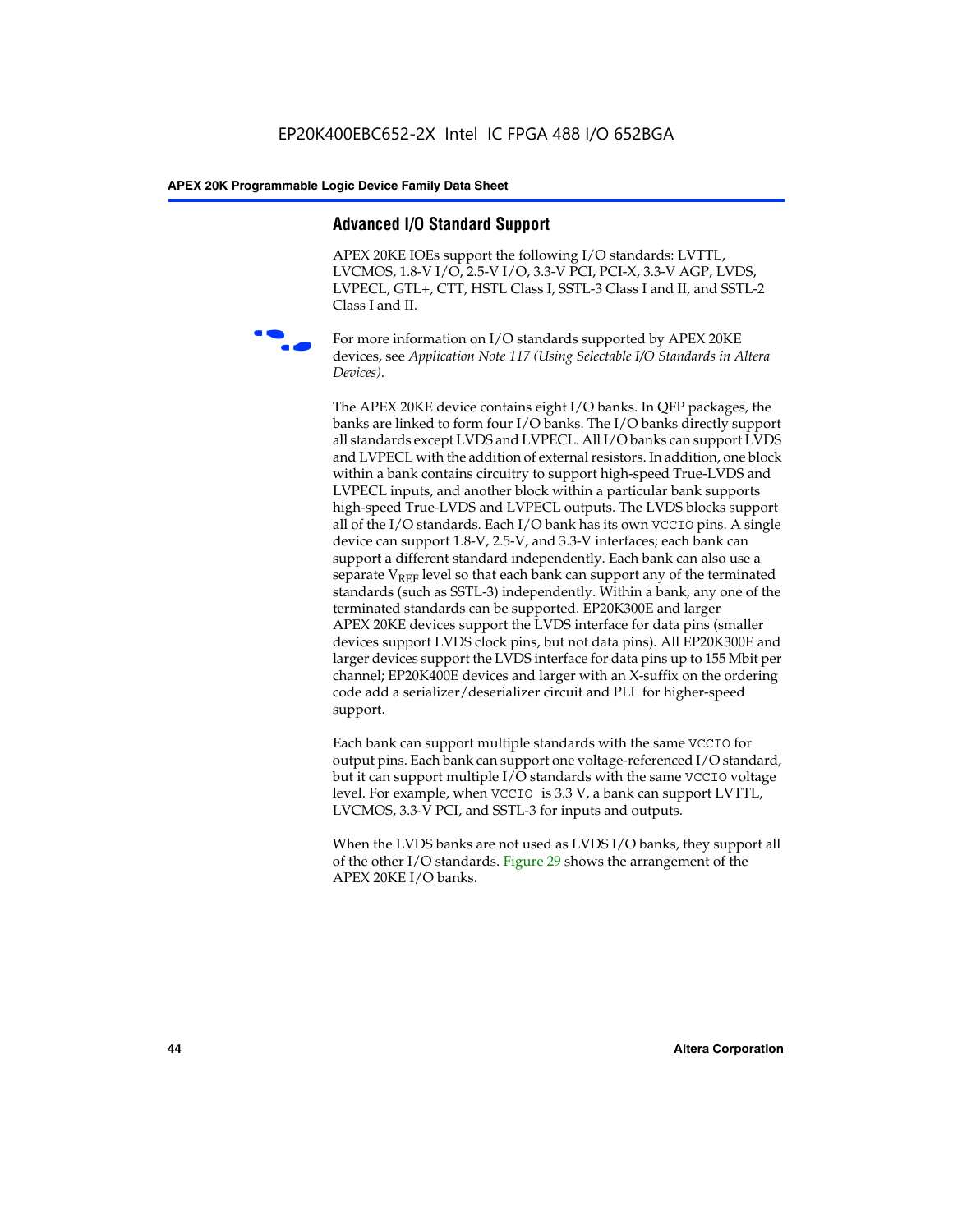

#### *Notes to Figure 29:*

- (1) For more information on placing I/O pins in LVDS blocks, refer to the *Guidelines for Using LVDS Blocks* section in *Application Note 120 (Using LVDS in APEX 20KE Devices*).
- (2) If the LVDS input and output blocks are not used for LVDS, they can support all of the I/O standards and can be used as input, output, or bidirectional pins with  $V_{\text{C} \cap \text{O}}$  set to 3.3 V, 2.5 V, or 1.8 V.

# **Power Sequencing & Hot Socketing**

Because APEX 20K and APEX 20KE devices can be used in a mixedvoltage environment, they have been designed specifically to tolerate any possible power-up sequence. Therefore, the  $V_{\text{CCIO}}$  and  $V_{\text{CCINT}}$  power supplies may be powered in any order.

For more information, please refer to the "Power Sequencing Considerations" section in the *Configuring APEX 20KE & APEX 20KC Devices* chapter of the *Configuration Devices Handbook*.

Signals can be driven into APEX 20K devices before and during power-up without damaging the device. In addition, APEX 20K devices do not drive out during power-up. Once operating conditions are reached and the device is configured, APEX 20K and APEX 20KE devices operate as specified by the user.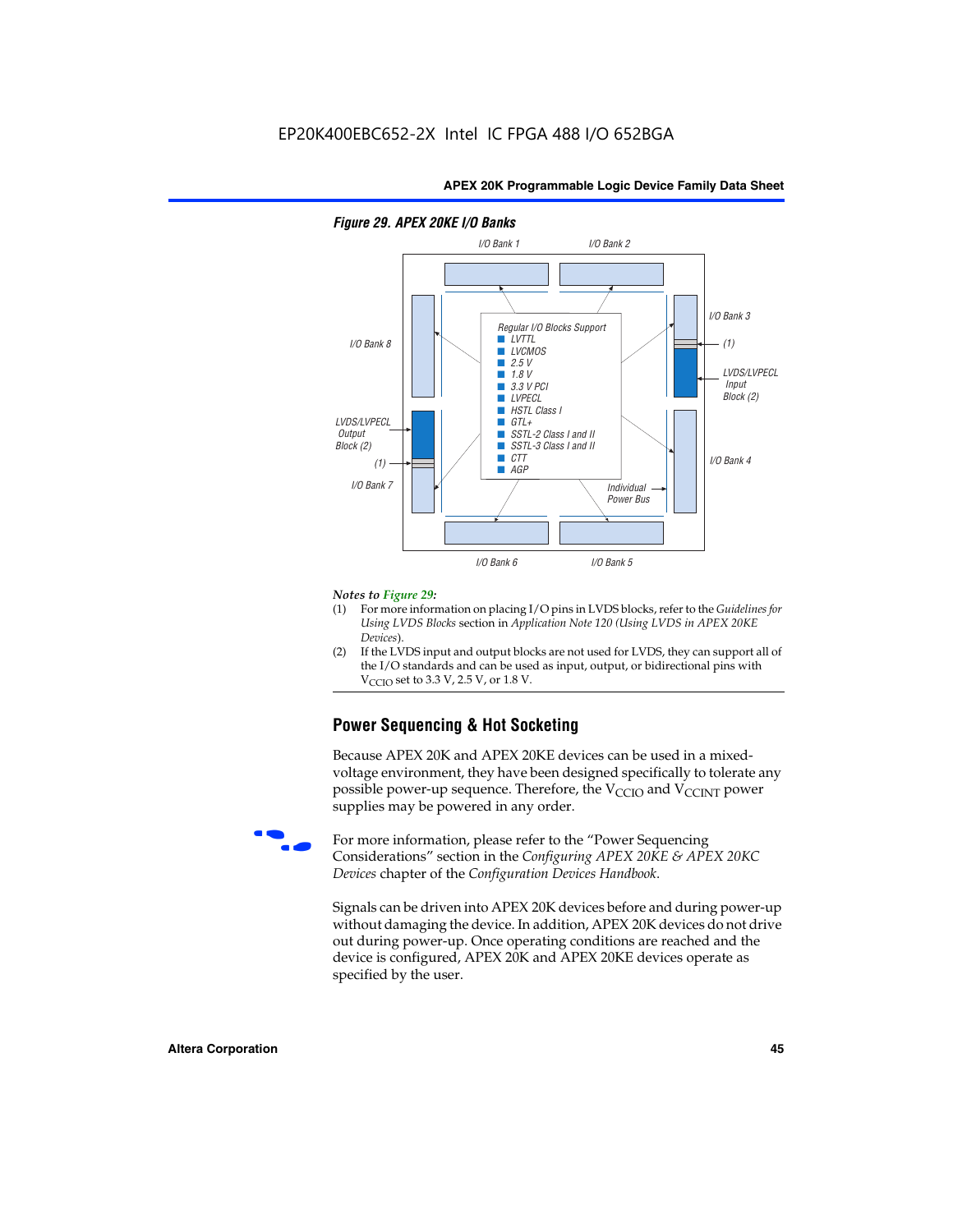Under hot socketing conditions, APEX 20KE devices will not sustain any damage, but the I/O pins will drive out.

# **MultiVolt I/O Interface**

The APEX device architecture supports the MultiVolt I/O interface feature, which allows APEX devices in all packages to interface with systems of different supply voltages. The devices have one set of VCC pins for internal operation and input buffers (VCCINT), and another set for I/O output drivers (VCCIO).

The APEX 20K VCCINT pins must always be connected to a 2.5 V power supply. With a 2.5-V  $V_{\text{CCMT}}$  level, input pins are 2.5-V, 3.3-V, and 5.0-V tolerant. The VCCIO pins can be connected to either a 2.5-V or 3.3-V power supply, depending on the output requirements. When VCCIO pins are connected to a 2.5-V power supply, the output levels are compatible with 2.5-V systems. When the VCCIO pins are connected to a 3.3-V power supply, the output high is 3.3 V and is compatible with 3.3-V or 5.0-V systems.

| Table 12. 5.0-V Tolerant APEX 20K MultiVolt I/O Support |                                                |     |     |     |     |     |  |
|---------------------------------------------------------|------------------------------------------------|-----|-----|-----|-----|-----|--|
| $V_{\text{CCIO}}(V)$                                    | Input Signals (V)<br><b>Output Signals (V)</b> |     |     |     |     |     |  |
|                                                         | 2.5                                            | 3.3 | 5.0 | 2.5 | 3.3 | 5.0 |  |
| 2.5                                                     |                                                |     |     |     |     |     |  |
| 3.3                                                     |                                                |     |     |     |     |     |  |

Table 12 summarizes 5.0-V tolerant APEX 20K MultiVolt I/O support.

#### *Notes to Table 12:*

- (1) The PCI clamping diode must be disabled to drive an input with voltages higher than  $V_{CCIO}$ .
- (2) When  $V_{CCIO} = 3.3 V$ , an APEX 20K device can drive a 2.5-V device with 3.3-V tolerant inputs.

Open-drain output pins on 5.0-V tolerant APEX 20K devices (with a pullup resistor to the 5.0-V supply) can drive 5.0-V CMOS input pins that require a  $V_{IH}$  of 3.5 V. When the pin is inactive, the trace will be pulled up to 5.0 V by the resistor. The open-drain pin will only drive low or tri-state; it will never drive high. The rise time is dependent on the value of the pullup resistor and load impedance. The  $I_{OI}$  current specification should be considered when selecting a pull-up resistor.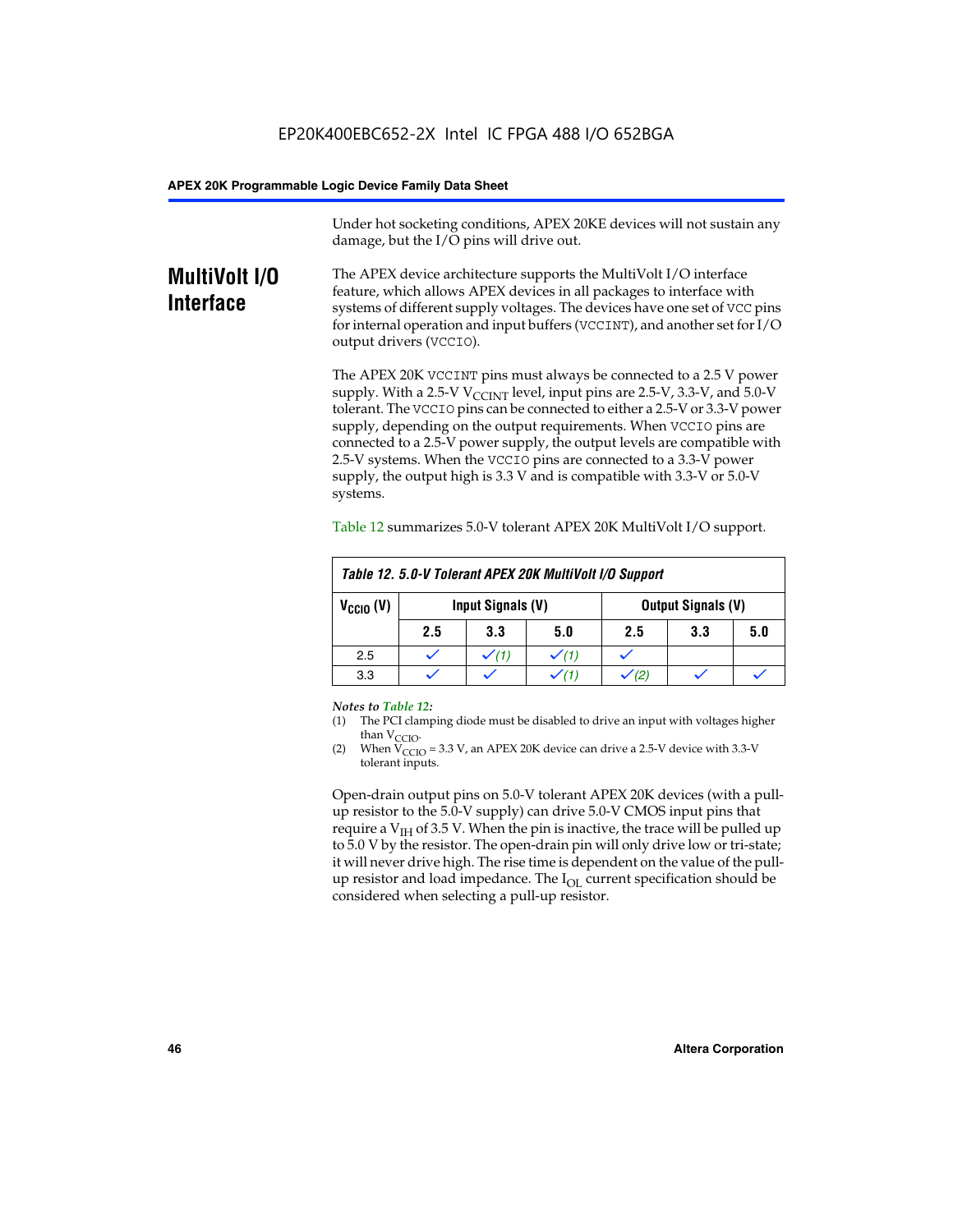APEX 20KE devices also support the MultiVolt I/O interface feature. The APEX 20KE VCCINT pins must always be connected to a 1.8-V power supply. With a 1.8-V  $V_{\text{CCINT}}$  level, input pins are 1.8-V, 2.5-V, and 3.3-V tolerant. The VCCIO pins can be connected to either a 1.8-V, 2.5-V, or 3.3-V power supply, depending on the I/O standard requirements. When the VCCIO pins are connected to a 1.8-V power supply, the output levels are compatible with 1.8-V systems. When VCCIO pins are connected to a 2.5-V power supply, the output levels are compatible with 2.5-V systems. When VCCIO pins are connected to a 3.3-V power supply, the output high is 3.3 V and compatible with 3.3-V or 5.0-V systems. An APEX 20KE device is 5.0-V tolerant with the addition of a resistor.

# Table 13 summarizes APEX 20KE MultiVolt I/O support.

| Table 13. APEX 20KE MultiVolt I/O Support<br>Note $(1)$ |     |     |                   |          |     |     |                           |     |
|---------------------------------------------------------|-----|-----|-------------------|----------|-----|-----|---------------------------|-----|
| $V_{\text{CCIO}}(V)$                                    |     |     | Input Signals (V) |          |     |     | <b>Output Signals (V)</b> |     |
|                                                         | 1.8 | 2.5 | 3.3               | 5.0      | 1.8 | 2.5 | 3.3                       | 5.0 |
| 1.8                                                     |     |     |                   |          |     |     |                           |     |
| 2.5                                                     |     |     |                   |          |     |     |                           |     |
| 3.3                                                     |     |     |                   | $^{(2)}$ |     |     | (3)                       |     |

## *Notes to Table 13:*

(1) The PCI clamping diode must be disabled to drive an input with voltages higher than  $V_{CCIO}$ , except for the 5.0-V input case.

(2) An APEX 20KE device can be made 5.0-V tolerant with the addition of an external resistor. You also need a PCI clamp and series resistor.

(3) When  $V_{\text{CCIO}} = 3.3$  V, an APEX 20KE device can drive a 2.5-V device with 3.3-V tolerant inputs.

# **ClockLock & ClockBoost Features**

APEX 20K devices support the ClockLock and ClockBoost clock management features, which are implemented with PLLs. The ClockLock circuitry uses a synchronizing PLL that reduces the clock delay and skew within a device. This reduction minimizes clock-to-output and setup times while maintaining zero hold times. The ClockBoost circuitry, which provides a clock multiplier, allows the designer to enhance device area efficiency by sharing resources within the device. The ClockBoost circuitry allows the designer to distribute a low-speed clock and multiply that clock on-device. APEX 20K devices include a high-speed clock tree; unlike ASICs, the user does not have to design and optimize the clock tree. The ClockLock and ClockBoost features work in conjunction with the APEX 20K device's high-speed clock to provide significant improvements in system performance and band-width. Devices with an X-suffix on the ordering code include the ClockLock circuit.

The ClockLock and ClockBoost features in APEX 20K devices are enabled through the Quartus II software. External devices are not required to use these features.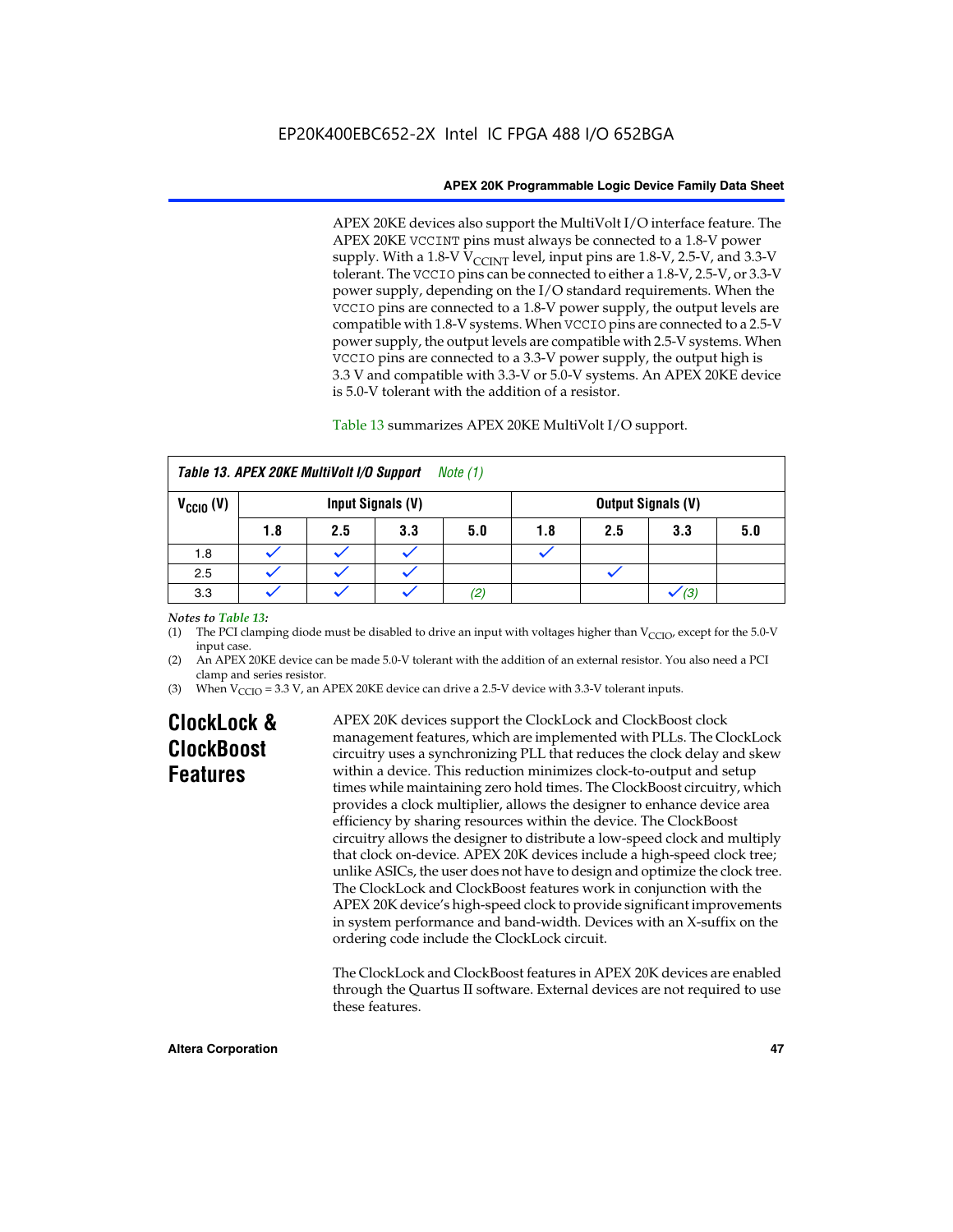For designs that require both a multiplied and non-multiplied clock, the clock trace on the board can be connected to CLK2p. Table 14 shows the combinations supported by the ClockLock and ClockBoost circuitry. The CLK2p pin can feed both the ClockLock and ClockBoost circuitry in the APEX 20K device. However, when both circuits are used, the other clock pin (CLK1p) cannot be used.

| <b>Table 14. Multiplication Factor Combinations</b> |            |  |  |  |
|-----------------------------------------------------|------------|--|--|--|
| Clock <sub>2</sub><br>Clock 1                       |            |  |  |  |
| ×1                                                  | ×1         |  |  |  |
| $\times$ 1, $\times$ 2                              | $\times 2$ |  |  |  |
| $\times$ 1, $\times$ 2, $\times$ 4                  | ×4         |  |  |  |

# **APEX 20KE ClockLock Feature**

APEX 20KE devices include an enhanced ClockLock feature set. These devices include up to four PLLs, which can be used independently. Two PLLs are designed for either general-purpose use or LVDS use (on devices that support LVDS I/O pins). The remaining two PLLs are designed for general-purpose use. The EP20K200E and smaller devices have two PLLs; the EP20K300E and larger devices have four PLLs.

The following sections describe some of the features offered by the APEX 20KE PLLs.

# *External PLL Feedback*

The ClockLock circuit's output can be driven off-chip to clock other devices in the system; further, the feedback loop of the PLL can be routed off-chip. This feature allows the designer to exercise fine control over the I/O interface between the APEX 20KE device and another high-speed device, such as SDRAM.

# *Clock Multiplication*

The APEX 20KE ClockBoost circuit can multiply or divide clocks by a programmable number. The clock can be multiplied by *m*/(*n* × *k*) or  $m/(n \times v)$ , where *m* and *k* range from 2 to 160, and *n* and *v* range from 1 to 16. Clock multiplication and division can be used for time-domain multiplexing and other functions, which can reduce design LE requirements.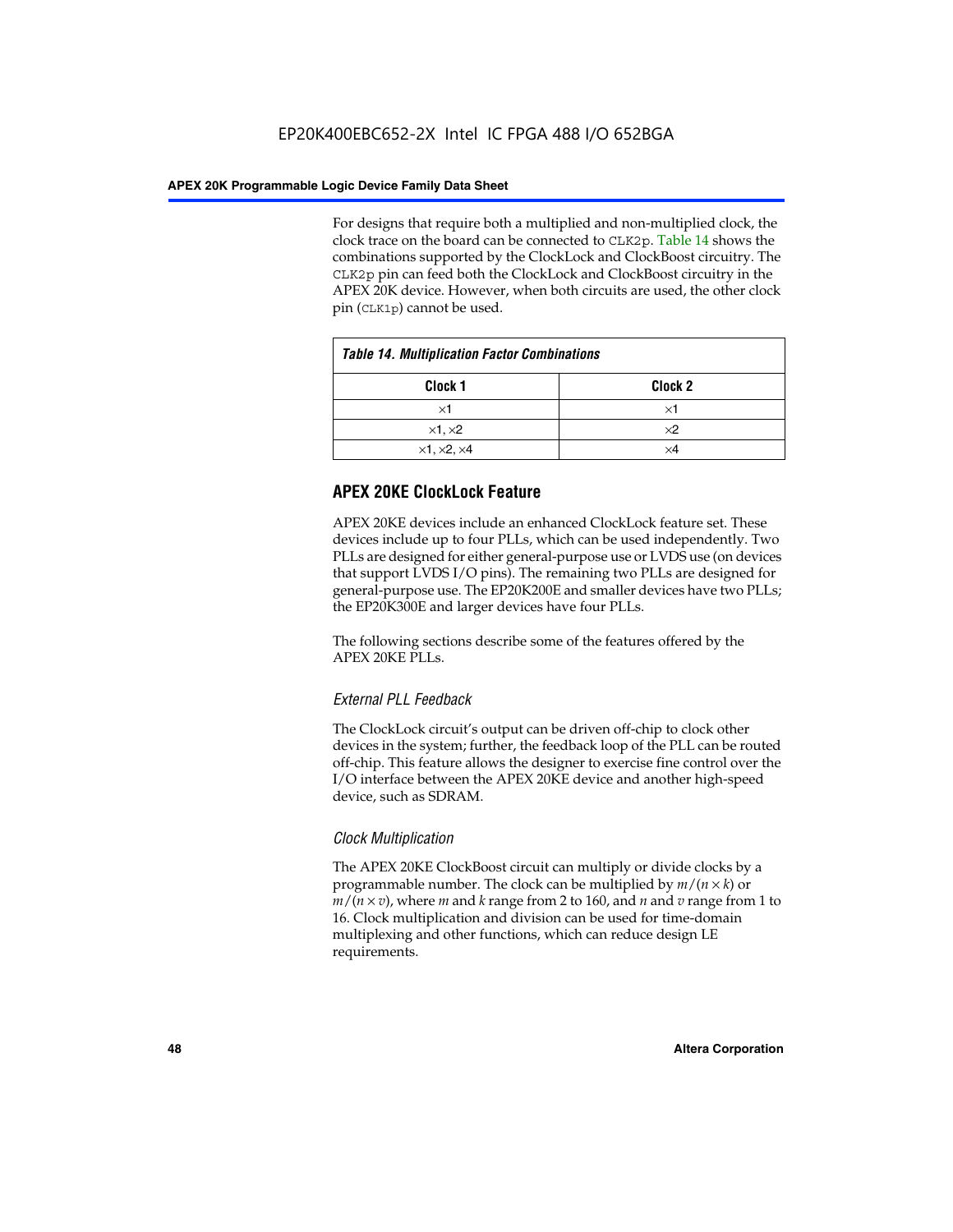# *Clock Phase & Delay Adjustment*

The APEX 20KE ClockShift feature allows the clock phase and delay to be adjusted. The clock phase can be adjusted by 90° steps. The clock delay can be adjusted to increase or decrease the clock delay by an arbitrary amount, up to one clock period.

# *LVDS Support*

Two PLLs are designed to support the LVDS interface. When using LVDS, the I/O clock runs at a slower rate than the data transfer rate. Thus, PLLs are used to multiply the I/O clock internally to capture the LVDS data. For example, an I/O clock may run at 105 MHz to support 840 megabits per second (Mbps) LVDS data transfer. In this example, the PLL multiplies the incoming clock by eight to support the high-speed data transfer. You can use PLLs in EP20K400E and larger devices for high-speed LVDS interfacing.

# *Lock Signals*

The APEX 20KE ClockLock circuitry supports individual LOCK signals. The LOCK signal drives high when the ClockLock circuit has locked onto the input clock. The LOCK signals are optional for each ClockLock circuit; when not used, they are I/O pins.

# **ClockLock & ClockBoost Timing Parameters**

For the ClockLock and ClockBoost circuitry to function properly, the incoming clock must meet certain requirements. If these specifications are not met, the circuitry may not lock onto the incoming clock, which generates an erroneous clock within the device. The clock generated by the ClockLock and ClockBoost circuitry must also meet certain specifications. If the incoming clock meets these requirements during configuration, the APEX 20K ClockLock and ClockBoost circuitry will lock onto the clock during configuration. The circuit will be ready for use immediately after configuration. In APEX 20KE devices, the clock input standard is programmable, so the PLL cannot respond to the clock until the device is configured. The PLL locks onto the input clock as soon as configuration is complete. Figure 30 shows the incoming and generated clock specifications.

 $\mathbb{I} \mathcal{F}$  For more information on ClockLock and ClockBoost circuitry, see *Application Note 115: Using the ClockLock and ClockBoost PLL Features in APEX Devices*.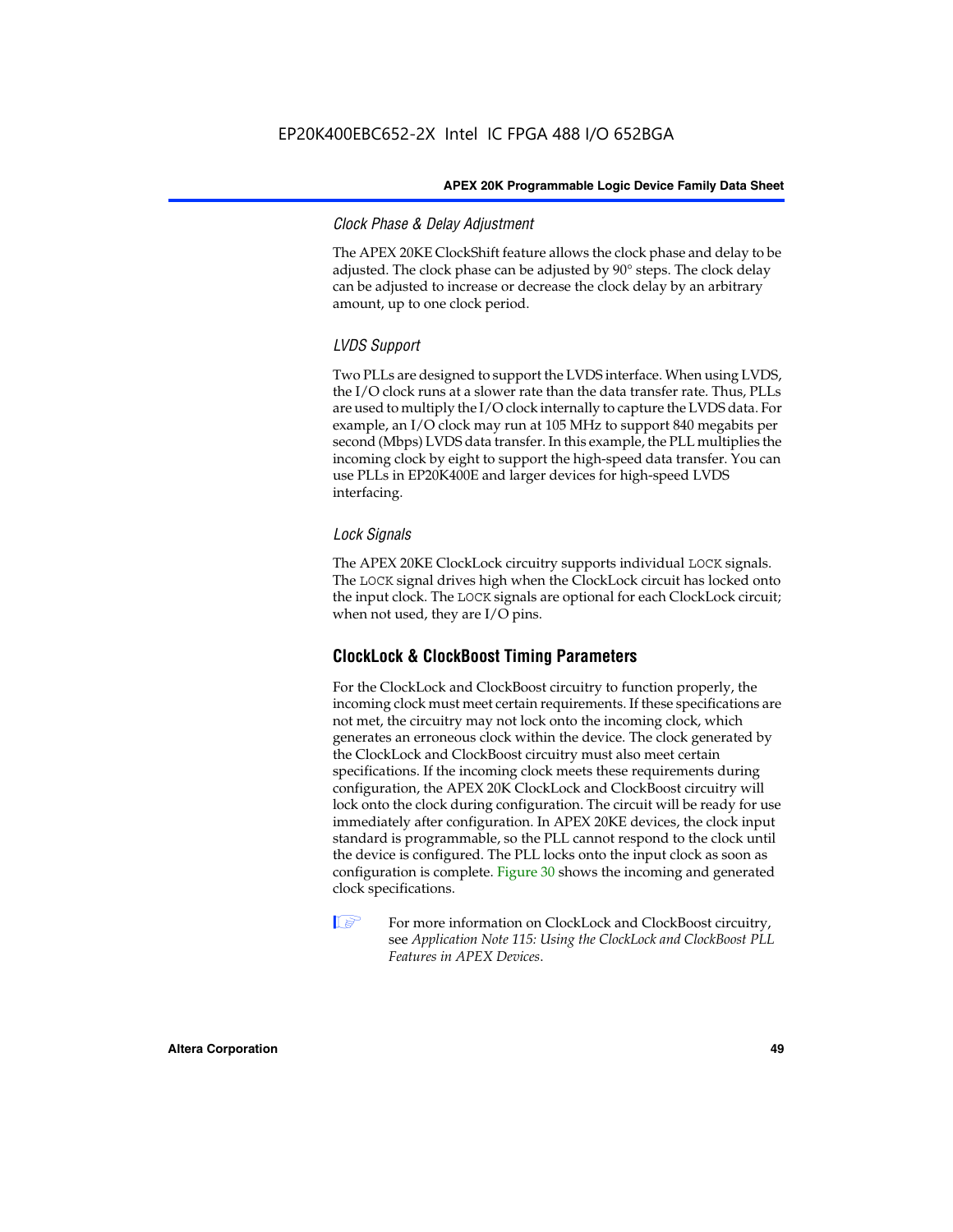

# *Figure 30. Specifications for the Incoming & Generated Clocks Note (1)*

# *Note to Figure 30:*

The tI parameter refers to the nominal input clock period; the tO parameter refers to the nominal output clock period.

Table 15 summarizes the APEX 20K ClockLock and ClockBoost parameters for -1 speed-grade devices.

| Table 15. APEX 20K ClockLock & ClockBoost Parameters for -1 Speed-Grade Devices (Part 1 of 2) |                                                                                                                                  |     |           |            |  |
|-----------------------------------------------------------------------------------------------|----------------------------------------------------------------------------------------------------------------------------------|-----|-----------|------------|--|
| <b>Symbol</b>                                                                                 | <b>Parameter</b>                                                                                                                 | Min | Max       | Unit       |  |
| $f_{\text{OUT}}$                                                                              | Output frequency                                                                                                                 | 25  | 180       | <b>MHz</b> |  |
| $f_{CLK1}$ $(1)$                                                                              | Input clock frequency (ClockBoost clock<br>multiplication factor equals 1)                                                       | 25  | 180 $(1)$ | <b>MHz</b> |  |
| $f_{CLK2}$                                                                                    | Input clock frequency (ClockBoost clock<br>multiplication factor equals 2)                                                       | 16  | 90        | <b>MHz</b> |  |
| $f_{CLK4}$                                                                                    | Input clock frequency (ClockBoost clock<br>multiplication factor equals 4)                                                       | 10  | 48        | <b>MHz</b> |  |
| toutputy                                                                                      | Duty cycle for ClockLock/ClockBoost-generated<br>clock                                                                           | 40  | 60        | $\%$       |  |
| <b>f</b> CLKDEV                                                                               | Input deviation from user specification in the<br>Quartus II software (ClockBoost clock<br>multiplication factor equals 1) $(2)$ |     | 25,000(3) | <b>PPM</b> |  |
| $t_{\mathsf{R}}$                                                                              | Input rise time                                                                                                                  |     | 5         | ns         |  |
| $t_{\mathsf{F}}$                                                                              | Input fall time                                                                                                                  |     | 5         | ns         |  |
| <sup>t</sup> LOCK                                                                             | Time required for ClockLock/ClockBoost to<br>acquire lock (4)                                                                    |     | 10        | μs         |  |

 $\mathsf I$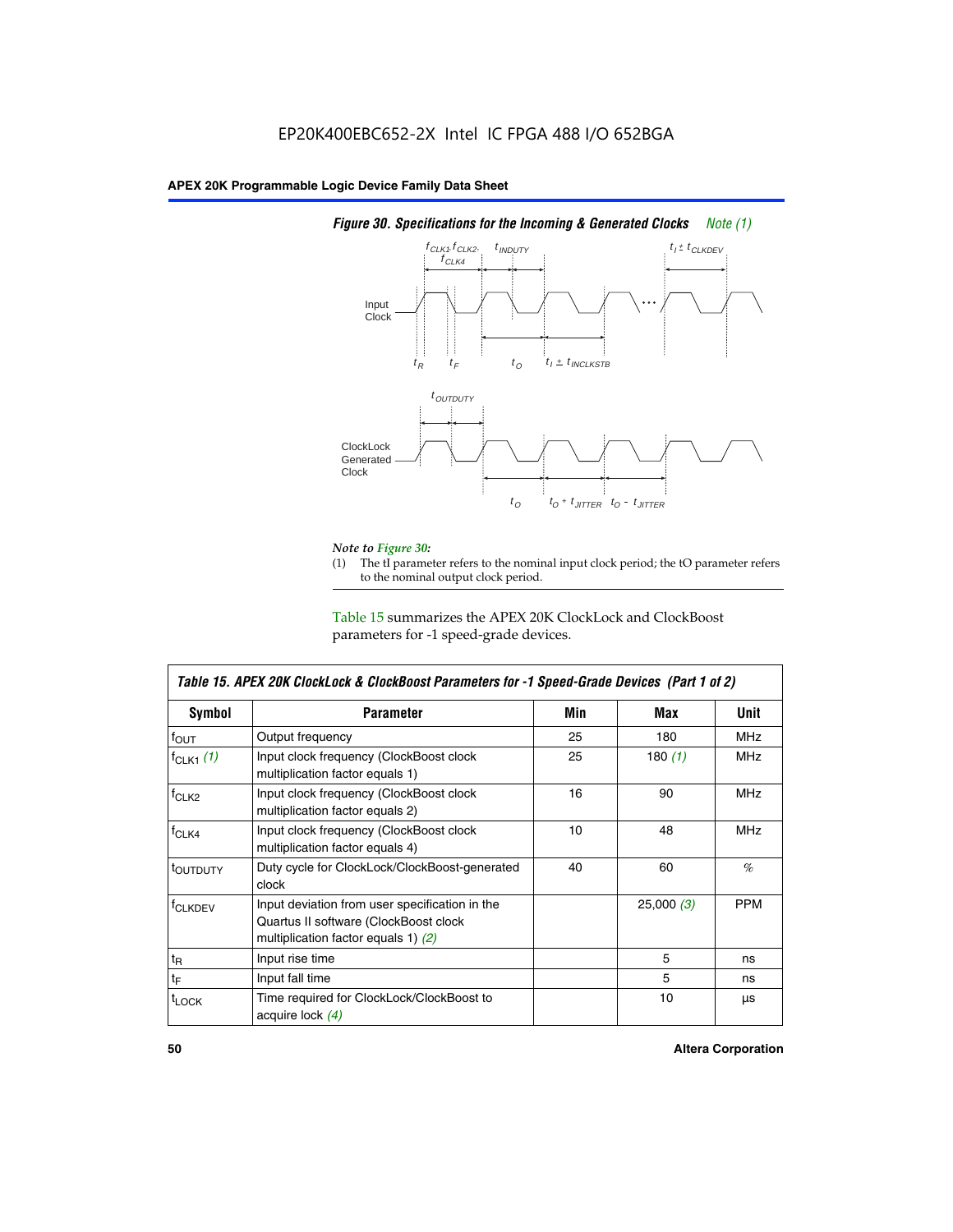| Table 15. APEX 20K ClockLock & ClockBoost Parameters for -1 Speed-Grade Devices (Part 2 of 2) |                                                                     |     |     |      |  |
|-----------------------------------------------------------------------------------------------|---------------------------------------------------------------------|-----|-----|------|--|
| <b>Symbol</b>                                                                                 | <b>Parameter</b>                                                    | Min | Max | Unit |  |
| t <sub>SKEW</sub>                                                                             | Skew delay between related<br>ClockLock/ClockBoost-generated clocks |     | 500 | ps   |  |
| <b>UITTER</b>                                                                                 | Jitter on ClockLock/ClockBoost-generated clock<br>(5)               |     | 200 | ps   |  |
| <b>INCLKSTB</b>                                                                               | Input clock stability (measured between adjacent<br>clocks)         |     | 50  | ps   |  |

*Notes to Table 15:*

- (1) The PLL input frequency range for the EP20K100-1X device for 1x multiplication is 25 MHz to 175 MHz.
- (2) All input clock specifications must be met. The PLL may not lock onto an incoming clock if the clock specifications are not met, creating an erroneous clock within the device.
- (3) During device configuration, the ClockLock and ClockBoost circuitry is configured first. If the incoming clock is supplied during configuration, the ClockLock and ClockBoost circuitry locks during configuration, because the lock time is less than the configuration time.
- (4) The jitter specification is measured under long-term observation.
- (5) If the input clock stability is 100 ps,  $t_{\text{JITTER}}$  is 250 ps.

# Table 16 summarizes the APEX 20K ClockLock and ClockBoost parameters for -2 speed grade devices.

| Symbol                | <b>Parameter</b>                                                                                                                   | Min | Max       | Unit       |
|-----------------------|------------------------------------------------------------------------------------------------------------------------------------|-----|-----------|------------|
| $f_{\text{OUT}}$      | Output frequency                                                                                                                   | 25  | 170       | <b>MHz</b> |
| <sup>T</sup> CLK1     | Input clock frequency (ClockBoost clock multiplication<br>factor equals 1)                                                         | 25  | 170       | <b>MHz</b> |
| $f_{CLK2}$            | Input clock frequency (ClockBoost clock multiplication<br>factor equals 2)                                                         | 16  | 80        | <b>MHz</b> |
| $tCLK4$               | Input clock frequency (ClockBoost clock multiplication<br>factor equals 4)                                                         | 10  | 34        | <b>MHz</b> |
| <sup>t</sup> OUTDUTY  | Duty cycle for ClockLock/ClockBoost-generated clock                                                                                | 40  | 60        | $\%$       |
| <sup>T</sup> CLKDEV   | Input deviation from user specification in the Quartus II<br>software (ClockBoost clock multiplication factor equals<br>one) $(1)$ |     | 25,000(2) | <b>PPM</b> |
| $t_{\mathsf{R}}$      | Input rise time                                                                                                                    |     | 5         | ns         |
| $t_F$                 | Input fall time                                                                                                                    |     | 5         | ns         |
| $t_{\text{LOCK}}$     | Time required for ClockLock/ ClockBoost to acquire<br>lock $(3)$                                                                   |     | 10        | μs         |
| t <sub>SKEW</sub>     | Skew delay between related ClockLock/ ClockBoost-<br>generated clock                                                               | 500 | 500       | ps         |
| t <sub>JITTER</sub>   | Jitter on ClockLock/ ClockBoost-generated clock (4)                                                                                |     | 200       | ps         |
| <sup>I</sup> INCLKSTB | Input clock stability (measured between adjacent<br>clocks)                                                                        |     | 50        | ps         |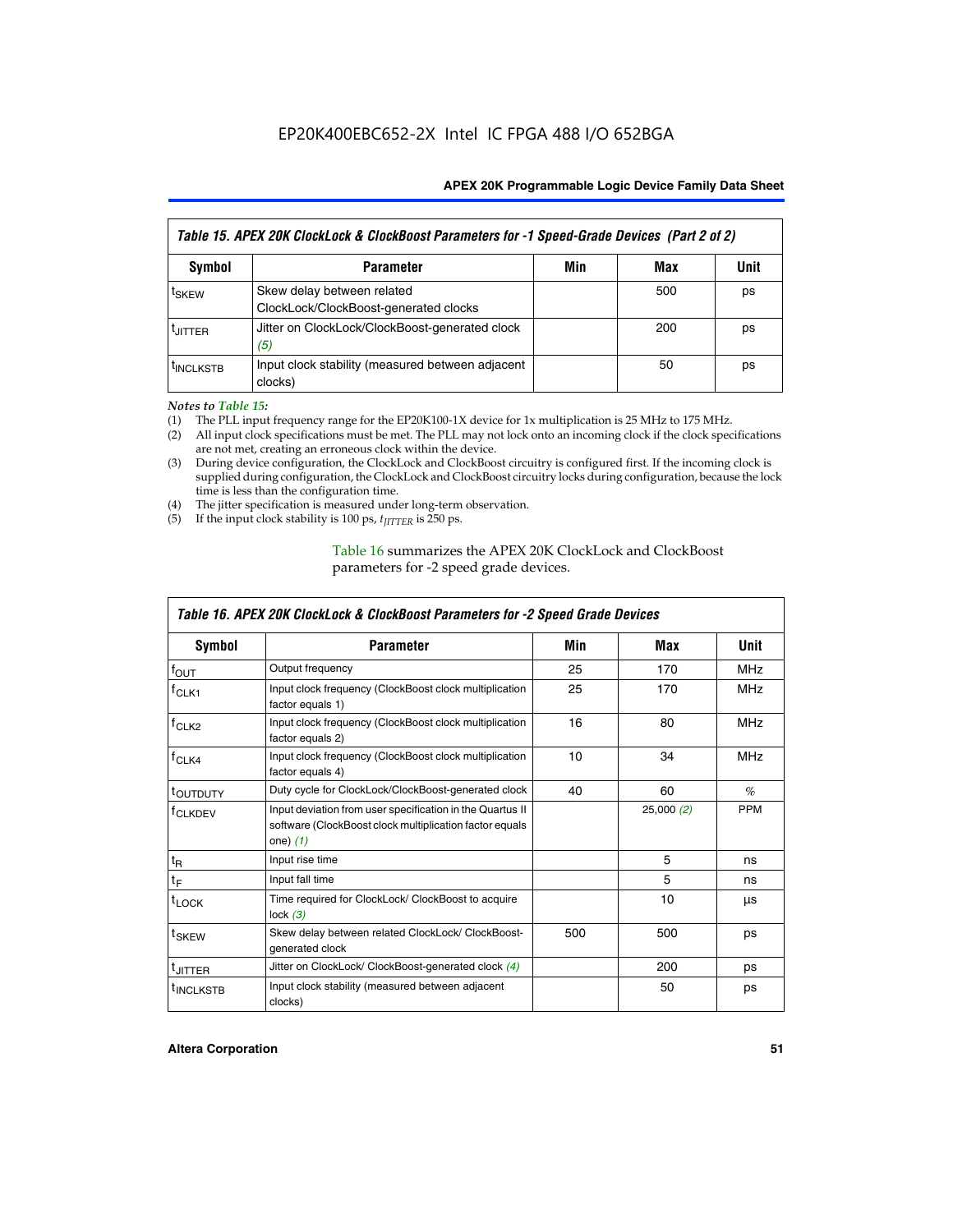- *Notes to Table 16:* (1) To implement the ClockLock and ClockBoost circuitry with the Quartus II software, designers must specify the input frequency. The Quartus II software tunes the PLL in the ClockLock and ClockBoost circuitry to this frequency. The *f<sub>CLKDEV</sub>* parameter specifies how much the incoming clock can differ from the specified frequency during device operation. Simulation does not reflect this parameter.
- (2) Twenty-five thousand parts per million (PPM) equates to 2.5% of input clock period.
- (3) During device configuration, the ClockLock and ClockBoost circuitry is configured before the rest of the device. If the incoming clock is supplied during configuration, the ClockLock and ClockBoost circuitry locks during configuration because the  $t_{LOCK}$  value is less than the time required for configuration.
- (4) The  $t_{\text{ITTTER}}$  specification is measured under long-term observation.

Tables 17 and 18 summarize the ClockLock and ClockBoost parameters for APEX 20KE devices.

| Table 17. APEX 20KE ClockLock & ClockBoost Parameters<br>Note (1) |                                                              |                   |     |     |                             |                  |  |  |
|-------------------------------------------------------------------|--------------------------------------------------------------|-------------------|-----|-----|-----------------------------|------------------|--|--|
| Symbol                                                            | <b>Parameter</b>                                             | <b>Conditions</b> | Min | Typ | Max                         | <b>Unit</b>      |  |  |
| $t_{R}$                                                           | Input rise time                                              |                   |     |     | 5                           | ns               |  |  |
| tF                                                                | Input fall time                                              |                   |     |     | 5                           | ns               |  |  |
| <sup>t</sup> INDUTY                                               | Input duty cycle                                             |                   | 40  |     | 60                          | %                |  |  |
| <sup>t</sup> INJITTER                                             | Input jitter peak-to-peak                                    |                   |     |     | 2% of input<br>period       | peak-to-<br>peak |  |  |
| <sup>t</sup> OUTJITTER                                            | Jitter on ClockLock or ClockBoost-<br>generated clock        |                   |     |     | $0.35%$ of<br>output period | <b>RMS</b>       |  |  |
| t <sub>outputy</sub>                                              | Duty cycle for ClockLock or<br>ClockBoost-generated clock    |                   | 45  |     | 55                          | $\%$             |  |  |
| $t_{\text{LOCK}}$ (2), (3)                                        | Time required for ClockLock or<br>ClockBoost to acquire lock |                   |     |     | 40                          | μs               |  |  |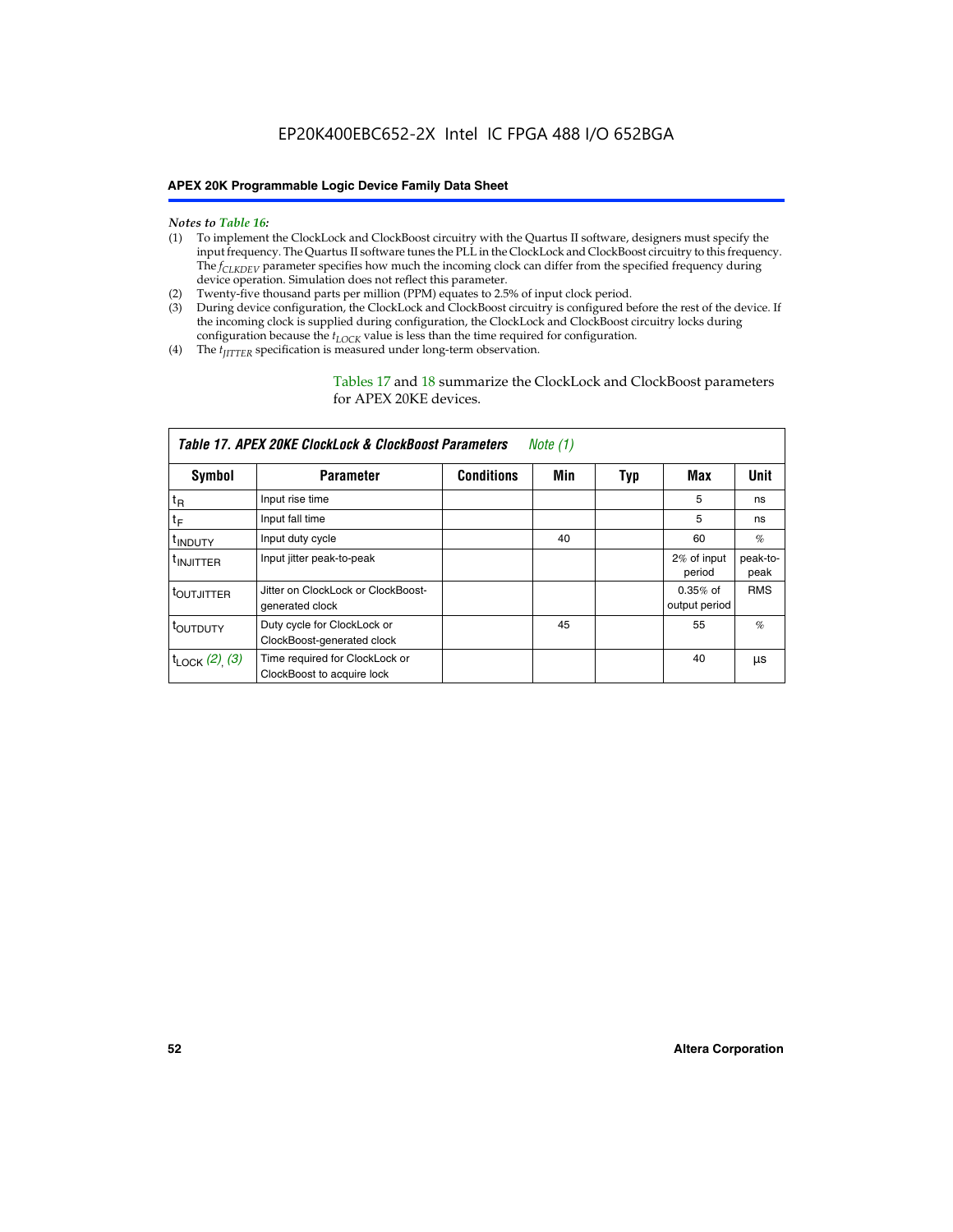| APEX 20K Programmable Logic Device Family Data Sheet |  |  |
|------------------------------------------------------|--|--|
|------------------------------------------------------|--|--|

|                         | Table 18. APEX 20KE Clock Input & Output Parameters<br>(Part 1 of 2)<br>Note $(1)$ |                   |     |                 |     |                 |              |
|-------------------------|------------------------------------------------------------------------------------|-------------------|-----|-----------------|-----|-----------------|--------------|
| <b>Symbol</b>           | <b>Parameter</b>                                                                   | I/O Standard      |     | -1X Speed Grade |     | -2X Speed Grade | <b>Units</b> |
|                         |                                                                                    |                   | Min | Max             | Min | Max             |              |
| f <sub>VCO</sub> (4)    | Voltage controlled oscillator<br>operating range                                   |                   | 200 | 500             | 200 | 500             | <b>MHz</b>   |
| f <sub>CLOCK0</sub>     | Clock0 PLL output frequency<br>for internal use                                    |                   | 1.5 | 335             | 1.5 | 200             | <b>MHz</b>   |
| f <sub>CLOCK1</sub>     | Clock1 PLL output frequency<br>for internal use                                    |                   | 20  | 335             | 20  | 200             | <b>MHz</b>   |
| f <sub>CLOCK0_EXT</sub> | Output clock frequency for                                                         | 3.3-V LVTTL       | 1.5 | 245             | 1.5 | 226             | <b>MHz</b>   |
|                         | external clock0 output                                                             | 2.5-V LVTTL       | 1.5 | 234             | 1.5 | 221             | <b>MHz</b>   |
|                         |                                                                                    | 1.8-V LVTTL       | 1.5 | 223             | 1.5 | 216             | <b>MHz</b>   |
|                         |                                                                                    | $GTL+$            | 1.5 | 205             | 1.5 | 193             | <b>MHz</b>   |
|                         |                                                                                    | SSTL-2 Class      | 1.5 | 158             | 1.5 | 157             | MHz          |
|                         |                                                                                    | SSTL-2 Class<br>Ш | 1.5 | 142             | 1.5 | 142             | MHz          |
|                         |                                                                                    | SSTL-3 Class      | 1.5 | 166             | 1.5 | 162             | MHz          |
|                         |                                                                                    | SSTL-3 Class<br>Ш | 1.5 | 149             | 1.5 | 146             | <b>MHz</b>   |
|                         |                                                                                    | <b>LVDS</b>       | 1.5 | 420             | 1.5 | 350             | <b>MHz</b>   |
| f <sub>CLOCK1_EXT</sub> | Output clock frequency for                                                         | 3.3-V LVTTL       | 20  | 245             | 20  | 226             | <b>MHz</b>   |
|                         | external clock1 output                                                             | 2.5-V LVTTL       | 20  | 234             | 20  | 221             | <b>MHz</b>   |
|                         |                                                                                    | 1.8-V LVTTL       | 20  | 223             | 20  | 216             | <b>MHz</b>   |
|                         |                                                                                    | GTL+              | 20  | 205             | 20  | 193             | <b>MHz</b>   |
|                         |                                                                                    | SSTL-2 Class      | 20  | 158             | 20  | 157             | <b>MHz</b>   |
|                         |                                                                                    | SSTL-2 Class<br>Ш | 20  | 142             | 20  | 142             | <b>MHz</b>   |
|                         |                                                                                    | SSTL-3 Class      | 20  | 166             | 20  | 162             | <b>MHz</b>   |
|                         |                                                                                    | SSTL-3 Class<br>Ш | 20  | 149             | 20  | 146             | <b>MHz</b>   |
|                         |                                                                                    | <b>LVDS</b>       | 20  | 420             | 20  | 350             | <b>MHz</b>   |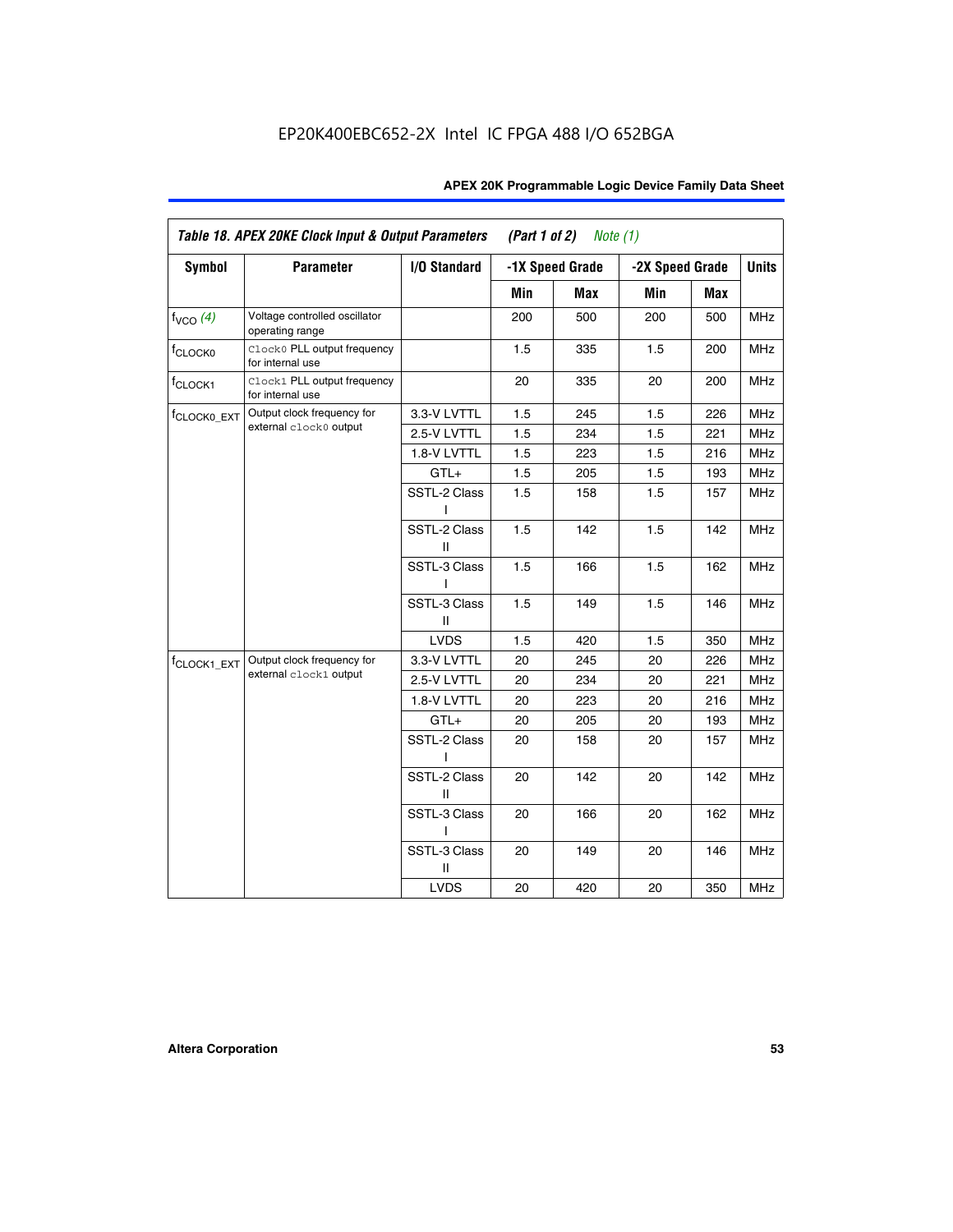|                 | Table 18. APEX 20KE Clock Input & Output Parameters<br>(Part 2 of 2)<br>Note (1) |                     |                 |     |                 |     |              |  |  |
|-----------------|----------------------------------------------------------------------------------|---------------------|-----------------|-----|-----------------|-----|--------------|--|--|
| Symbol          | <b>Parameter</b>                                                                 | <b>I/O Standard</b> | -1X Speed Grade |     | -2X Speed Grade |     | <b>Units</b> |  |  |
|                 |                                                                                  |                     | Min             | Max | Min             | Max |              |  |  |
| $f_{\text{IN}}$ | Input clock frequency                                                            | 3.3-V LVTTL         | 1.5             | 290 | 1.5             | 257 | MHz          |  |  |
|                 |                                                                                  | 2.5-V LVTTL         | 1.5             | 281 | 1.5             | 250 | <b>MHz</b>   |  |  |
|                 |                                                                                  | 1.8-V LVTTL         | 1.5             | 272 | 1.5             | 243 | <b>MHz</b>   |  |  |
|                 |                                                                                  | $GTL+$              | 1.5             | 303 | 1.5             | 261 | <b>MHz</b>   |  |  |
|                 |                                                                                  | SSTL-2 Class        | 1.5             | 291 | 1.5             | 253 | <b>MHz</b>   |  |  |
|                 |                                                                                  | SSTL-2 Class<br>Ш   | 1.5             | 291 | 1.5             | 253 | <b>MHz</b>   |  |  |
|                 |                                                                                  | SSTL-3 Class        | 1.5             | 300 | 1.5             | 260 | <b>MHz</b>   |  |  |
|                 |                                                                                  | SSTL-3 Class<br>Ш   | 1.5             | 300 | 1.5             | 260 | <b>MHz</b>   |  |  |
|                 |                                                                                  | <b>LVDS</b>         | 1.5             | 420 | 1.5             | 350 | <b>MHz</b>   |  |  |

#### *Notes to Tables 17 and 18:*

(1) All input clock specifications must be met. The PLL may not lock onto an incoming clock if the clock specifications are not met, creating an erroneous clock within the device.

- (2) The maximum lock time is 40 µs or 2000 input clock cycles, whichever occurs first.
- (3) Before configuration, the PLL circuits are disable and powered down. During configuration, the PLLs are still disabled. The PLLs begin to lock once the device is in the user mode. If the clock enable feature is used, lock begins once the CLKLK\_ENA pin goes high in user mode.
- (4) The PLL VCO operating range is 200 MHz  $\eth$  f<sub>VCO</sub>  $\eth$  840 MHz for LVDS mode.

# **SignalTap Embedded Logic Analyzer**

APEX 20K devices include device enhancements to support the SignalTap embedded logic analyzer. By including this circuitry, the APEX 20K device provides the ability to monitor design operation over a period of time through the IEEE Std. 1149.1 (JTAG) circuitry; a designer can analyze internal logic at speed without bringing internal signals to the I/O pins. This feature is particularly important for advanced packages such as FineLine BGA packages because adding a connection to a pin during the debugging process can be difficult after a board is designed and manufactured.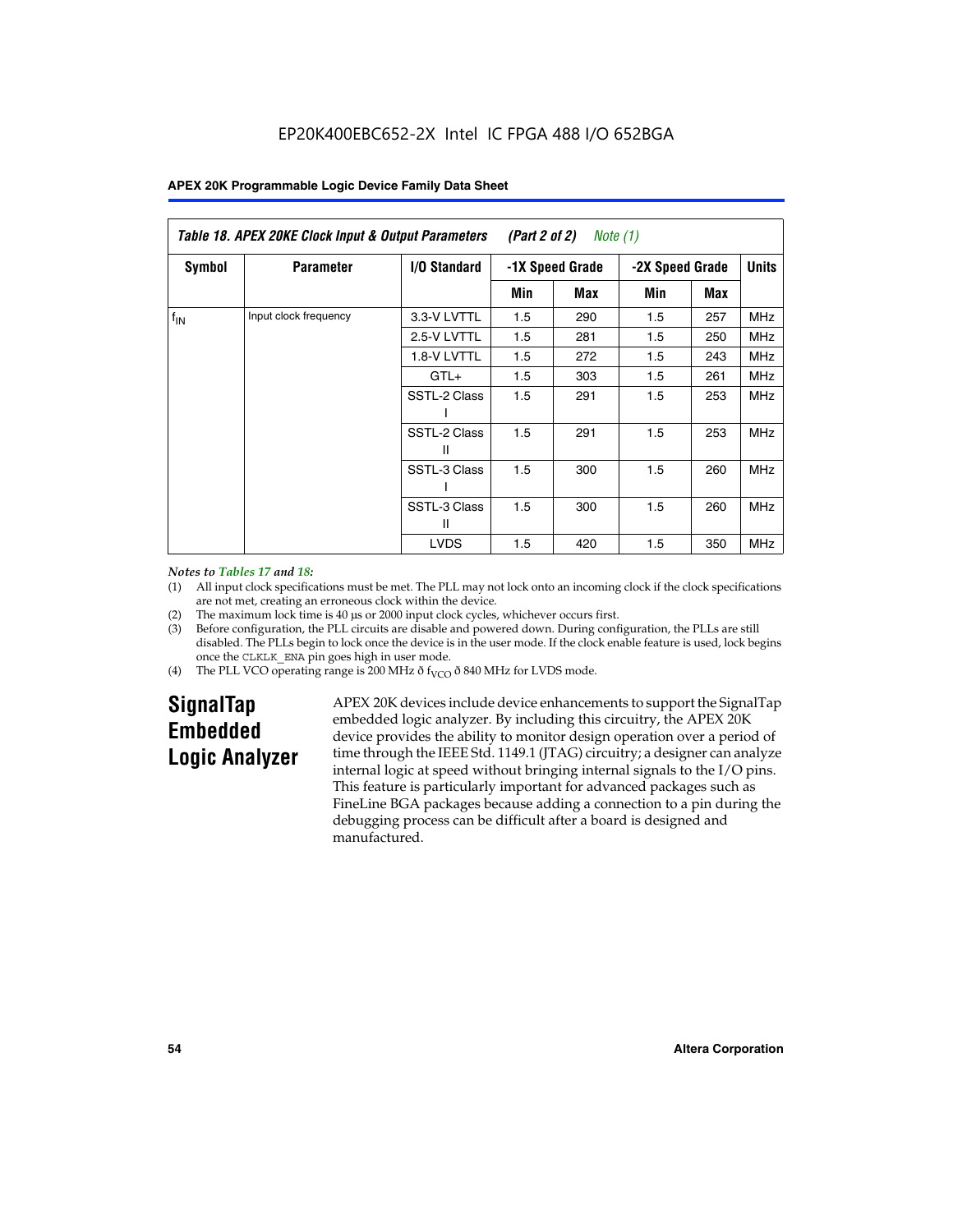# **IEEE Std. 1149.1 (JTAG) Boundary-Scan Support**

All APEX 20K devices provide JTAG BST circuitry that complies with the IEEE Std. 1149.1-1990 specification. JTAG boundary-scan testing can be performed before or after configuration, but not during configuration. APEX 20K devices can also use the JTAG port for configuration with the Quartus II software or with hardware using either Jam Files (**.jam**) or Jam Byte-Code Files (**.jbc**). Finally, APEX 20K devices use the JTAG port to monitor the logic operation of the device with the SignalTap embedded logic analyzer. APEX 20K devices support the JTAG instructions shown in Table 19. Although EP20K1500E devices support the JTAG BYPASS and SignalTap instructions, they do not support boundary-scan testing or the use of the JTAG port for configuration.

| <i><b>Table 19. APEX 20K JTAG Instructions</b></i> |                                                                                                                                                                                                                                            |  |  |  |
|----------------------------------------------------|--------------------------------------------------------------------------------------------------------------------------------------------------------------------------------------------------------------------------------------------|--|--|--|
| <b>JTAG Instruction</b>                            | <b>Description</b>                                                                                                                                                                                                                         |  |  |  |
| SAMPLE/PRELOAD                                     | Allows a snapshot of signals at the device pins to be captured and examined during<br>normal device operation, and permits an initial data pattern to be output at the device<br>pins. Also used by the SignalTap embedded logic analyzer. |  |  |  |
| <b>EXTEST</b>                                      | Allows the external circuitry and board-level interconnections to be tested by forcing a<br>test pattern at the output pins and capturing test results at the input pins.                                                                  |  |  |  |
| BYPASS (1)                                         | Places the 1-bit bypass register between the TDI and TDO pins, which allows the BST<br>data to pass synchronously through selected devices to adjacent devices during<br>normal device operation.                                          |  |  |  |
| <b>USERCODE</b>                                    | Selects the 32-bit USERCODE register and places it between the TDI and TDO pins,<br>allowing the USERCODE to be serially shifted out of TDO.                                                                                               |  |  |  |
| <b>IDCODE</b>                                      | Selects the IDCODE register and places it between TDI and TDO, allowing the<br>IDCODE to be serially shifted out of TDO.                                                                                                                   |  |  |  |
| <b>ICR Instructions</b>                            | Used when configuring an APEX 20K device via the JTAG port with a MasterBlaster™<br>or ByteBlasterMV™ download cable, or when using a Jam File or Jam Byte-Code File<br>via an embedded processor.                                         |  |  |  |
| SignalTap Instructions<br>(1)                      | Monitors internal device operation with the SignalTap embedded logic analyzer.                                                                                                                                                             |  |  |  |

 $\overline{\phantom{a}}$ 

# *Note to Table 19:*

(1) The EP20K1500E device supports the JTAG BYPASS instruction and the SignalTap instructions.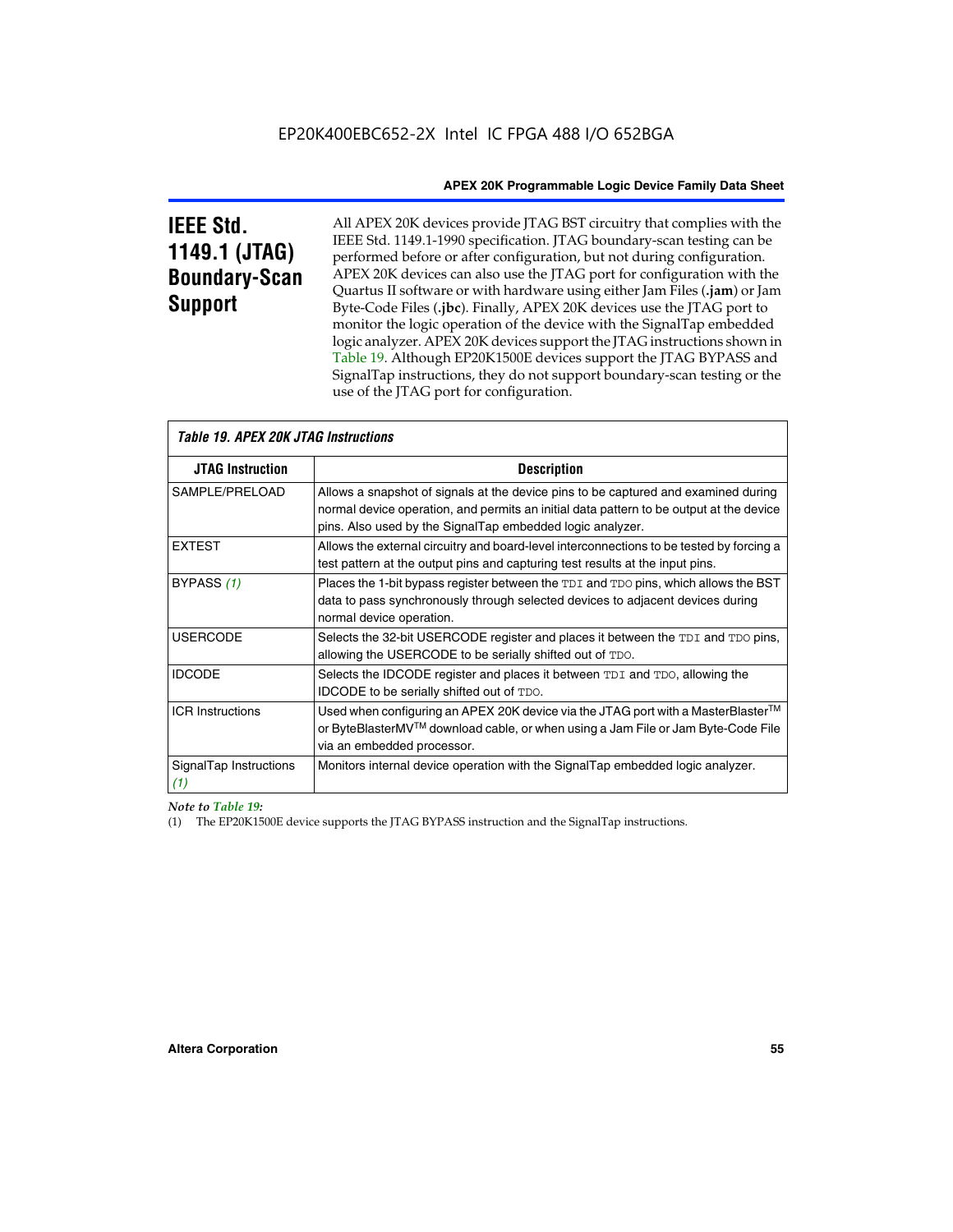The APEX 20K device instruction register length is 10 bits. The APEX 20K device USERCODE register length is 32 bits. Tables 20 and 21 show the boundary-scan register length and device IDCODE information for APEX 20K devices.

| Table 20. APEX 20K Boundary-Scan Register Length |                                      |
|--------------------------------------------------|--------------------------------------|
| <b>Device</b>                                    | <b>Boundary-Scan Register Length</b> |
| EP20K30E                                         | 420                                  |
| EP20K60E                                         | 624                                  |
| EP20K100                                         | 786                                  |
| EP20K100E                                        | 774                                  |
| EP20K160E                                        | 984                                  |
| EP20K200                                         | 1,176                                |
| EP20K200E                                        | 1,164                                |
| EP20K300E                                        | 1,266                                |
| EP20K400                                         | 1,536                                |
| EP20K400E                                        | 1,506                                |
| EP20K600E                                        | 1,806                                |
| EP20K1000E                                       | 2,190                                |
| EP20K1500E                                       | 1 $(1)$                              |

#### *Note to Table 20:*

(1) This device does not support JTAG boundary scan testing.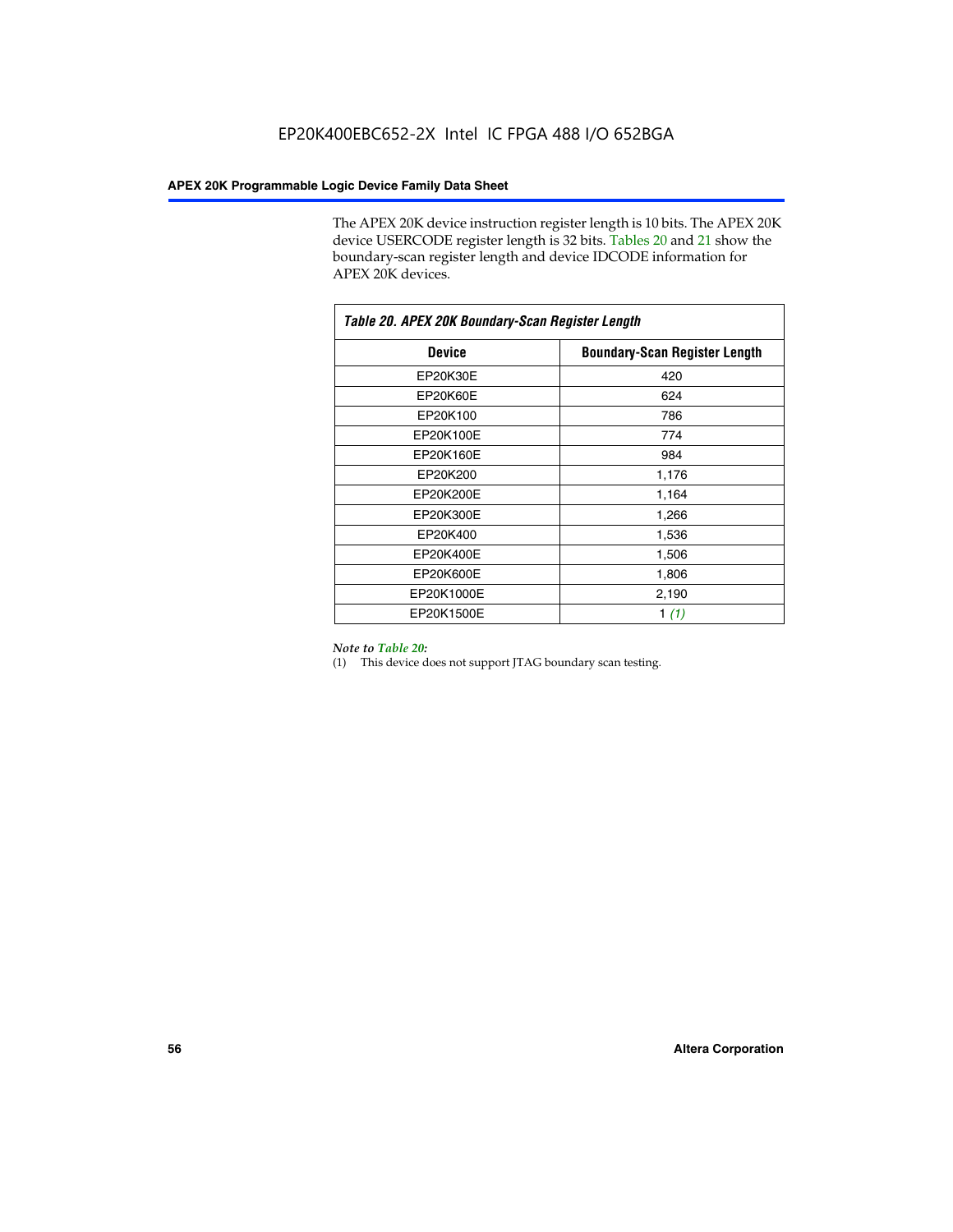| Table 21. 32-Bit APEX 20K Device IDCODE |                            |                                          |                                           |                  |  |
|-----------------------------------------|----------------------------|------------------------------------------|-------------------------------------------|------------------|--|
| <b>Device</b>                           |                            | <b>IDCODE (32 Bits) <math>(1)</math></b> |                                           |                  |  |
|                                         | <b>Version</b><br>(4 Bits) | Part Number (16 Bits)                    | <b>Manufacturer</b><br>Identity (11 Bits) | 1 (1 Bit)<br>(2) |  |
| EP20K30E                                | 0000                       | 0000 0011 0000<br>1000                   | 0110 1110<br>000                          | 1                |  |
| EP20K60E                                | 0000                       | 0000<br>0110<br>0000<br>1000             | 0110 1110<br>000                          | 1                |  |
| EP20K100                                | 0000                       | 0000<br>0100<br>0001 0110                | 000<br>0110 1110                          | 1                |  |
| EP20K100E                               | 0000                       | 0001 0000<br>0000<br>1000                | 0110 1110<br>000                          | 1                |  |
| EP20K160E                               | 0000                       | 0001 0110<br>0000<br>1000                | 0110 1110<br>000                          | 1                |  |
| EP20K200                                | 0000                       | 0000<br>1000<br>0011 0010                | 0110 1110<br>000                          | 1                |  |
| EP20K200E                               | 0000                       | 0010<br>0000<br>0000<br>1000             | 0110 1110<br>000                          | 1                |  |
| EP20K300E                               | 0000                       | 0011 0000 0000<br>1000                   | 0110 1110<br>000                          | 1                |  |
| EP20K400                                | 0000                       | 0110<br>0110<br>0100<br>0001             | 0110 1110<br>000                          | 1                |  |
| EP20K400E                               | 0000                       | 0100<br>0000<br>0000<br>1000             | 0110 1110<br>000                          | 1                |  |
| EP20K600E                               | 0000                       | 0110<br>0000<br>0000<br>1000             | 0110 1110<br>000                          | 1                |  |
| EP20K1000E                              | 0000                       | 0000<br>0000<br>0000<br>1001             | 000<br>0110 1110                          | 1                |  |

*Notes to Table 21:*

The most significant bit (MSB) is on the left.

(2) The IDCODE's least significant bit (LSB) is always 1.

# Figure 31 shows the timing requirements for the JTAG signals.



*Figure 31. APEX 20K JTAG Waveforms*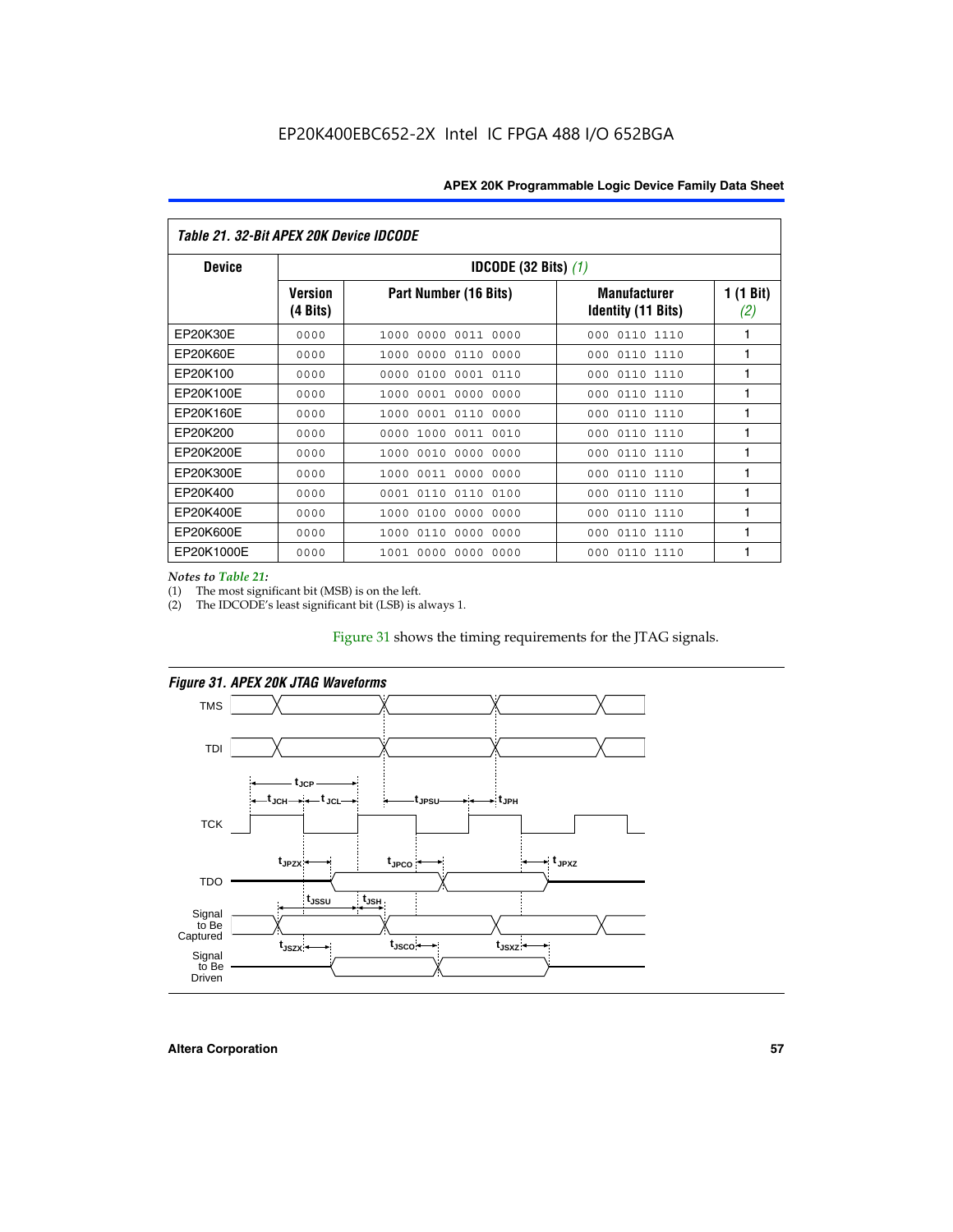Table 22 shows the JTAG timing parameters and values for APEX 20K devices.

|                   | TADIG LL. AF LA LUN JTAU THIIHIY FAIAHIGIGIS & VAIUGS |     |     |      |  |  |  |
|-------------------|-------------------------------------------------------|-----|-----|------|--|--|--|
| Symbol            | Parameter                                             | Min | Max | Unit |  |  |  |
| $t_{JCP}$         | <b>TCK clock period</b>                               | 100 |     | ns   |  |  |  |
| $t_{\text{JCH}}$  | TCK clock high time                                   | 50  |     | ns   |  |  |  |
| $t_{JCL}$         | TCK clock low time                                    | 50  |     | ns   |  |  |  |
| t <sub>JPSU</sub> | JTAG port setup time                                  | 20  |     | ns   |  |  |  |
| $t_{\rm JPH}$     | JTAG port hold time                                   | 45  |     | ns   |  |  |  |
| <sup>t</sup> JPCO | JTAG port clock to output                             |     | 25  | ns   |  |  |  |
| t <sub>JPZX</sub> | JTAG port high impedance to valid output              |     | 25  | ns   |  |  |  |
| t <sub>JPXZ</sub> | JTAG port valid output to high impedance              |     | 25  | ns   |  |  |  |
| tussu             | Capture register setup time                           | 20  |     | ns   |  |  |  |
| $t_{\rm JSH}$     | Capture register hold time                            | 45  |     | ns   |  |  |  |
| t <sub>JSCO</sub> | Update register clock to output                       |     | 35  | ns   |  |  |  |
| t <sub>JSZX</sub> | Update register high impedance to valid output        |     | 35  | ns   |  |  |  |
| t <sub>JSXZ</sub> | Update register valid output to high impedance        |     | 35  | ns   |  |  |  |

*Table 22. APEX 20K JTAG Timing Parameters & Values*

For more information, see the following documents:

- *Application Note 39 (IEEE Std. 1149.1 (JTAG) Boundary-Scan Testing in Altera Devices)*
- Jam Programming & Test Language Specification

**Generic Testing** Each APEX 20K device is functionally tested. Complete testing of each configurable static random access memory (SRAM) bit and all logic functionality ensures 100% yield. AC test measurements for APEX 20K devices are made under conditions equivalent to those shown in Figure 32. Multiple test patterns can be used to configure devices during all stages of the production flow.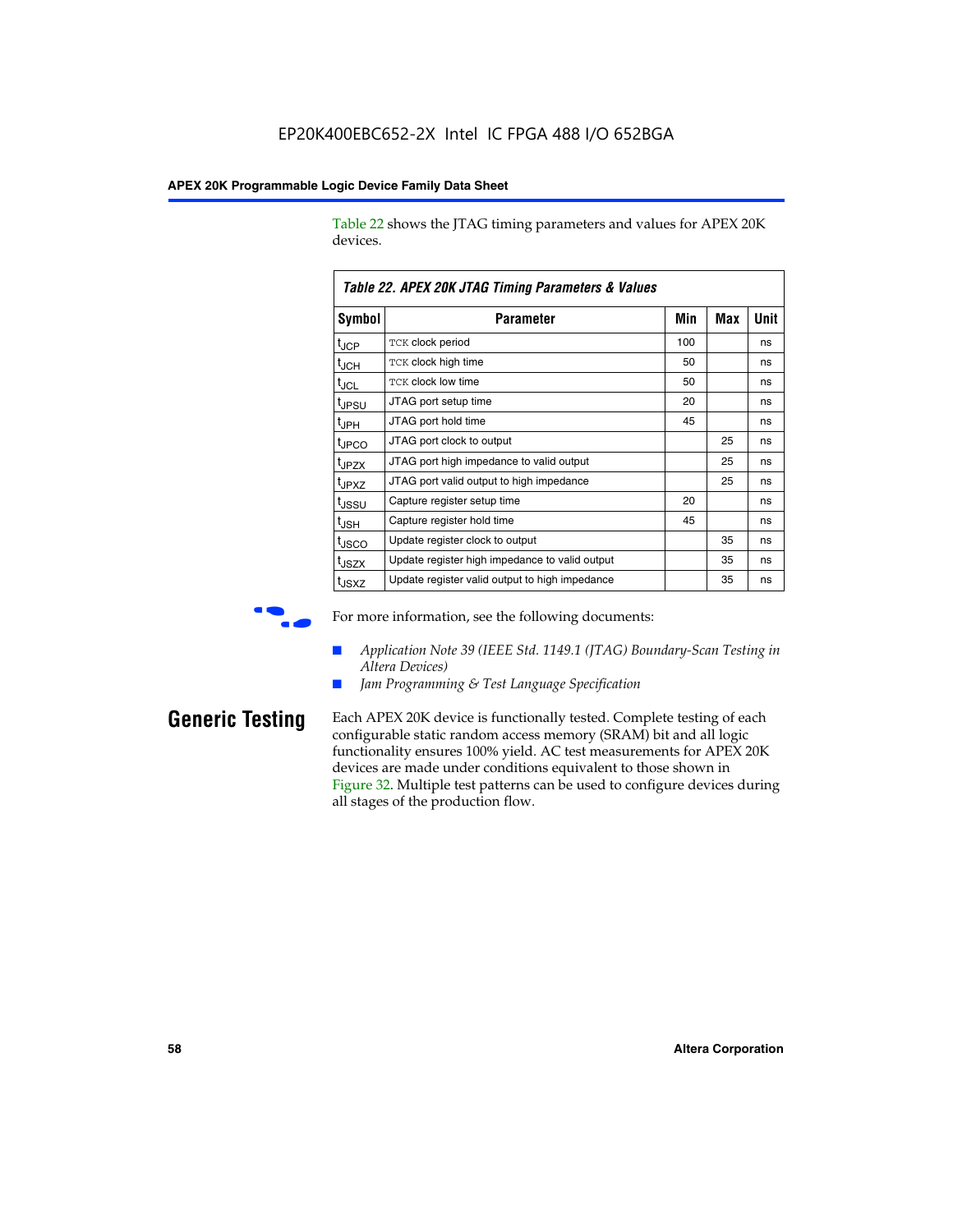

#### *Note to Figure 32:*

(1) Power supply transients can affect AC measurements. Simultaneous transitions of multiple outputs should be avoided for accurate measurement. Threshold tests must not be performed under AC conditions. Large-amplitude, fast-groundcurrent transients normally occur as the device outputs discharge the load capacitances. When these transients flow through the parasitic inductance between the device ground pin and the test system ground, significant reductions in observable noise immunity can result.

# **Operating Conditions**

Tables 23 through 26 provide information on absolute maximum ratings, recommended operating conditions, DC operating conditions, and capacitance for 2.5-V APEX 20K devices.

|                             | Table Lo. At LA Lon 0.0 V Toletant Device Absolute maximum hathlys<br>110100 (11, 14) |                                                   |        |      |              |  |  |  |
|-----------------------------|---------------------------------------------------------------------------------------|---------------------------------------------------|--------|------|--------------|--|--|--|
| Symbol                      | <b>Parameter</b>                                                                      | <b>Conditions</b>                                 | Min    | Max  | <b>Unit</b>  |  |  |  |
| <b>V<sub>CCINT</sub></b>    | Supply voltage                                                                        | With respect to ground $(3)$                      | $-0.5$ | 3.6  | v            |  |  |  |
| V <sub>CCIO</sub>           |                                                                                       |                                                   | $-0.5$ | 4.6  | v            |  |  |  |
| $V_{\parallel}$             | DC input voltage                                                                      |                                                   | $-2.0$ | 5.75 | v            |  |  |  |
| $I_{\text{OUT}}$            | DC output current, per pin                                                            |                                                   | $-25$  | 25   | mA           |  |  |  |
| $\mathsf{T}_{\textsf{STG}}$ | Storage temperature                                                                   | No bias                                           | $-65$  | 150  | $^{\circ}$ C |  |  |  |
| Т <sub>АМВ</sub>            | Ambient temperature                                                                   | Under bias                                        | $-65$  | 135  | $^{\circ}$ C |  |  |  |
| $T_{\rm J}$                 | Junction temperature                                                                  | PQFP, RQFP, TQFP, and BGA packages,<br>under bias |        | 135  | $^{\circ}$ C |  |  |  |
|                             |                                                                                       | Ceramic PGA packages, under bias                  |        | 150  | $^{\circ}$ C |  |  |  |

| Table 23. APEX 20K 5.0-V Tolerant Device Absolute Maximum Ratings $Notes (1), (2)$ |  |
|------------------------------------------------------------------------------------|--|
|------------------------------------------------------------------------------------|--|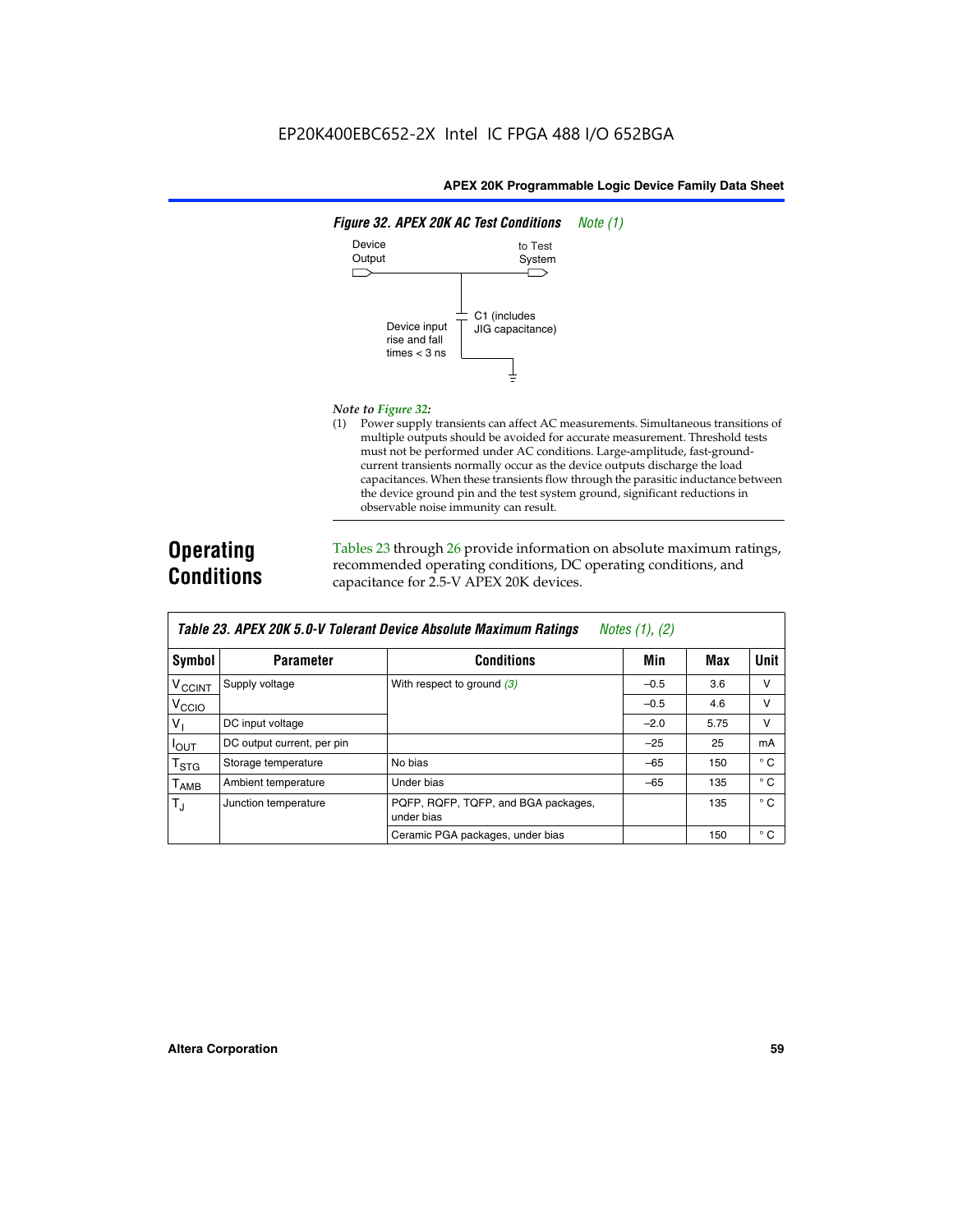# EP20K400EBC652-2X Intel IC FPGA 488 I/O 652BGA

# **APEX 20K Programmable Logic Device Family Data Sheet**

| Table 24. APEX 20K 5.0-V Tolerant Device Recommended Operating Conditions<br><i>Note</i> $(2)$ |                                                        |                    |                  |                  |              |
|------------------------------------------------------------------------------------------------|--------------------------------------------------------|--------------------|------------------|------------------|--------------|
| Symbol                                                                                         | <b>Parameter</b>                                       | <b>Conditions</b>  | Min              | Max              | <b>Unit</b>  |
| <b>V<sub>CCINT</sub></b>                                                                       | Supply voltage for internal logic<br>and input buffers | (4), (5)           | 2.375<br>(2.375) | 2.625<br>(2.625) | v            |
| V <sub>CCIO</sub>                                                                              | Supply voltage for output buffers,<br>3.3-V operation  | (4), (5)           | 3.00(3.00)       | 3.60(3.60)       | v            |
|                                                                                                | Supply voltage for output buffers,<br>2.5-V operation  | (4), (5)           | 2.375<br>(2.375) | 2.625<br>(2.625) | v            |
| $V_1$                                                                                          | Input voltage                                          | (3), (6)           | $-0.5$           | 5.75             | v            |
| $V_{\rm O}$                                                                                    | Output voltage                                         |                    | $\Omega$         | V <sub>CCO</sub> | v            |
| $T_{\rm J}$                                                                                    | Junction temperature                                   | For commercial use | $\Omega$         | 85               | $^{\circ}$ C |
|                                                                                                |                                                        | For industrial use | $-40$            | 100              | $^{\circ}$ C |
| $t_{R}$                                                                                        | Input rise time                                        |                    |                  | 40               | ns           |
| $t_{\mathsf{F}}$                                                                               | Input fall time                                        |                    |                  | 40               | ns           |

| Table 25. APEX 20K 5.0-V Tolerant Device DC Operating Conditions (Part 1 of 2) Notes (2), (7), (8) |                                         |                                                                      |                                          |     |                                          |              |  |
|----------------------------------------------------------------------------------------------------|-----------------------------------------|----------------------------------------------------------------------|------------------------------------------|-----|------------------------------------------|--------------|--|
| Symbol                                                                                             | <b>Parameter</b>                        | <b>Conditions</b>                                                    | Min                                      | Typ | Max                                      | Unit         |  |
| $V_{\text{IH}}$                                                                                    | High-level input voltage                |                                                                      | 1.7, $0.5 \times V_{\text{CCIO}}$<br>(9) |     | 5.75                                     | $\vee$       |  |
| $V_{IL}$                                                                                           | Low-level input voltage                 |                                                                      | $-0.5$                                   |     | 0.8, $0.3 \times V_{\text{CCIO}}$<br>(9) | v            |  |
| $V_{OH}$                                                                                           | 3.3-V high-level TTL output<br>voltage  | $I_{OH} = -8$ mA DC,<br>$V_{\text{CCIO}} = 3.00 V (10)$              | 2.4                                      |     |                                          | $\mathsf{v}$ |  |
|                                                                                                    | 3.3-V high-level CMOS output<br>voltage | $I_{OH} = -0.1$ mA DC,<br>$V_{\text{CCIO}} = 3.00 \text{ V} (10)$    | $V_{\text{CCIO}} - 0.2$                  |     |                                          | $\mathsf{V}$ |  |
|                                                                                                    | 3.3-V high-level PCI output voltage     | $I_{OH} = -0.5$ mA DC,<br>$V_{\text{CCIO}} = 3.00$ to 3.60 V<br>(10) | $0.9 \times V_{\text{CCIO}}$             |     |                                          | v            |  |
|                                                                                                    | 2.5-V high-level output voltage         | $I_{OH} = -0.1$ mA DC,<br>$V_{\text{CCIO}} = 2.30 V (10)$            | 2.1                                      |     |                                          | $\mathsf{V}$ |  |
|                                                                                                    |                                         | $I_{OH} = -1$ mA DC,<br>$V_{\text{CCIO}} = 2.30 V (10)$              | 2.0                                      |     |                                          | $\vee$       |  |
|                                                                                                    |                                         | $I_{OH} = -2$ mA DC,<br>$V_{\text{CCIO}} = 2.30 V (10)$              | 1.7                                      |     |                                          | $\vee$       |  |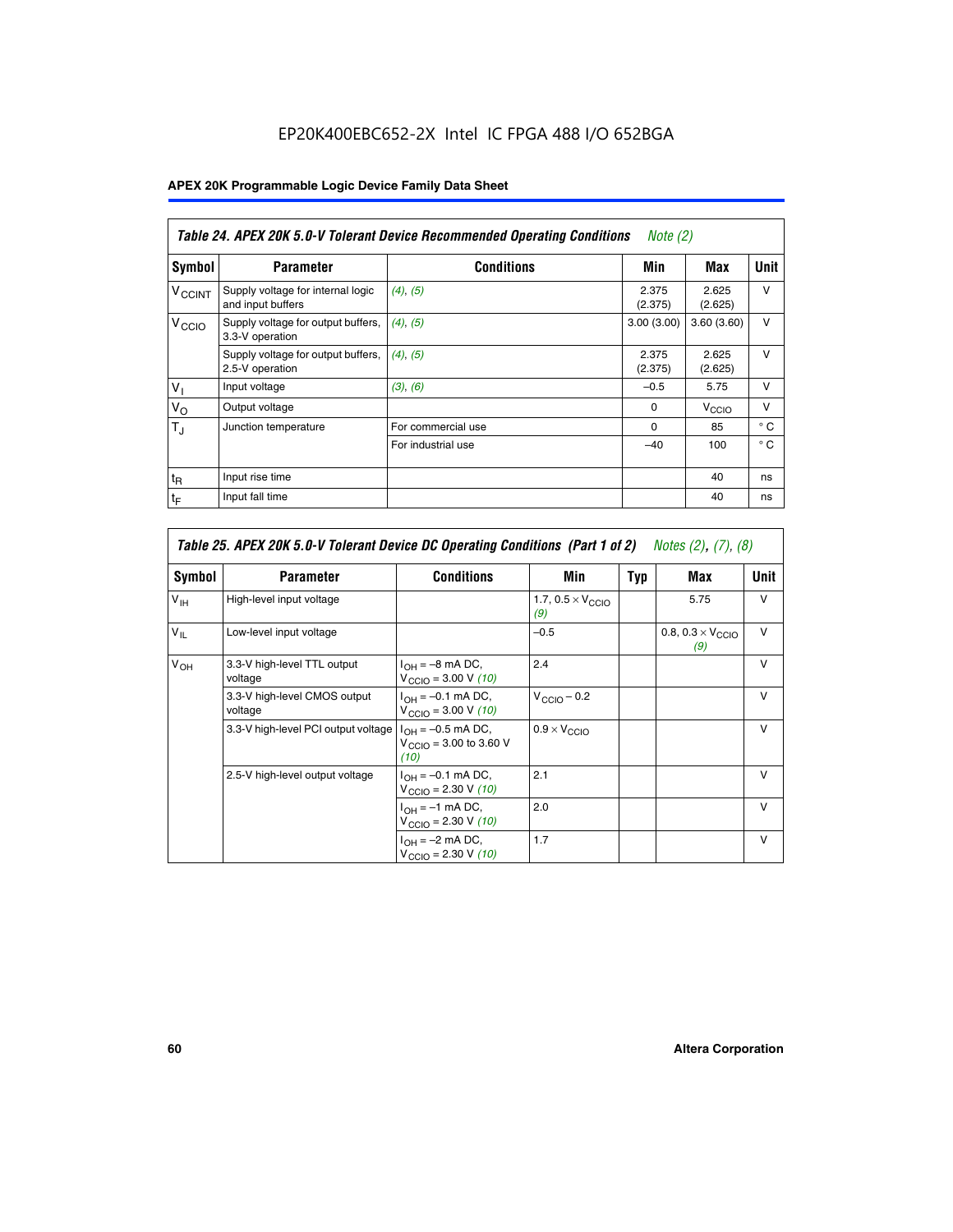|                   | Table 25. APEX 20K 5.0-V Tolerant Device DC Operating Conditions (Part 2 of 2) Notes (2), (7), (8) |                                                                                    |       |     |                              |        |  |  |
|-------------------|----------------------------------------------------------------------------------------------------|------------------------------------------------------------------------------------|-------|-----|------------------------------|--------|--|--|
| Symbol            | <b>Parameter</b>                                                                                   | <b>Conditions</b>                                                                  | Min   | Typ | Max                          | Unit   |  |  |
| $V_{OL}$          | 3.3-V low-level TTL output voltage                                                                 | $I_{\Omega}$ = 12 mA DC,<br>$V_{\text{CCIO}} = 3.00 V (11)$                        |       |     | 0.45                         | $\vee$ |  |  |
|                   | 3.3-V low-level CMOS output<br>voltage                                                             | $I_{\Omega} = 0.1$ mA DC,<br>$V_{\text{CCIO}} = 3.00 V (11)$                       |       |     | 0.2                          | $\vee$ |  |  |
|                   | 3.3-V low-level PCI output voltage                                                                 | $I_{\Omega I}$ = 1.5 mA DC,<br>$V_{\text{CGIO}} = 3.00$ to 3.60 V<br>(11)          |       |     | $0.1 \times V_{\text{CCLO}}$ | $\vee$ |  |  |
|                   | 2.5-V low-level output voltage                                                                     | $I_{\Omega} = 0.1$ mA DC,<br>$V_{\text{CCIO}} = 2.30 V (11)$                       |       |     | 0.2                          | $\vee$ |  |  |
|                   |                                                                                                    | $I_{\Omega}$ = 1 mA DC,<br>$V_{\text{CCIO}} = 2.30 V (11)$                         |       |     | 0.4                          | $\vee$ |  |  |
|                   |                                                                                                    | $I_{\Omega}$ = 2 mA DC,<br>$V_{\text{CCIO}} = 2.30 V (11)$                         |       |     | 0.7                          | v      |  |  |
| h,                | Input pin leakage current                                                                          | $V_1 = 5.75$ to $-0.5$ V                                                           | $-10$ |     | 10                           | μA     |  |  |
| $I_{OZ}$          | Tri-stated I/O pin leakage current                                                                 | $V_O = 5.75$ to $-0.5$ V                                                           | $-10$ |     | 10                           | μA     |  |  |
| ICCO              | $V_{CC}$ supply current (standby)<br>(All ESBs in power-down mode)                                 | $V_1$ = ground, no load, no<br>toggling inputs, -1 speed<br>grade $(12)$           |       | 10  |                              | mA     |  |  |
|                   |                                                                                                    | $V_1$ = ground, no load, no<br>toggling inputs,<br>$-2$ , $-3$ speed grades $(12)$ |       | 5   |                              | mA     |  |  |
| R <sub>CONF</sub> | Value of I/O pin pull-up resistor                                                                  | $V_{\text{CClO}} = 3.0 V (13)$                                                     | 20    |     | 50                           | W      |  |  |
|                   | before and during configuration                                                                    | $V_{\text{CCIO}} = 2.375 V (13)$                                                   | 30    |     | 80                           | w      |  |  |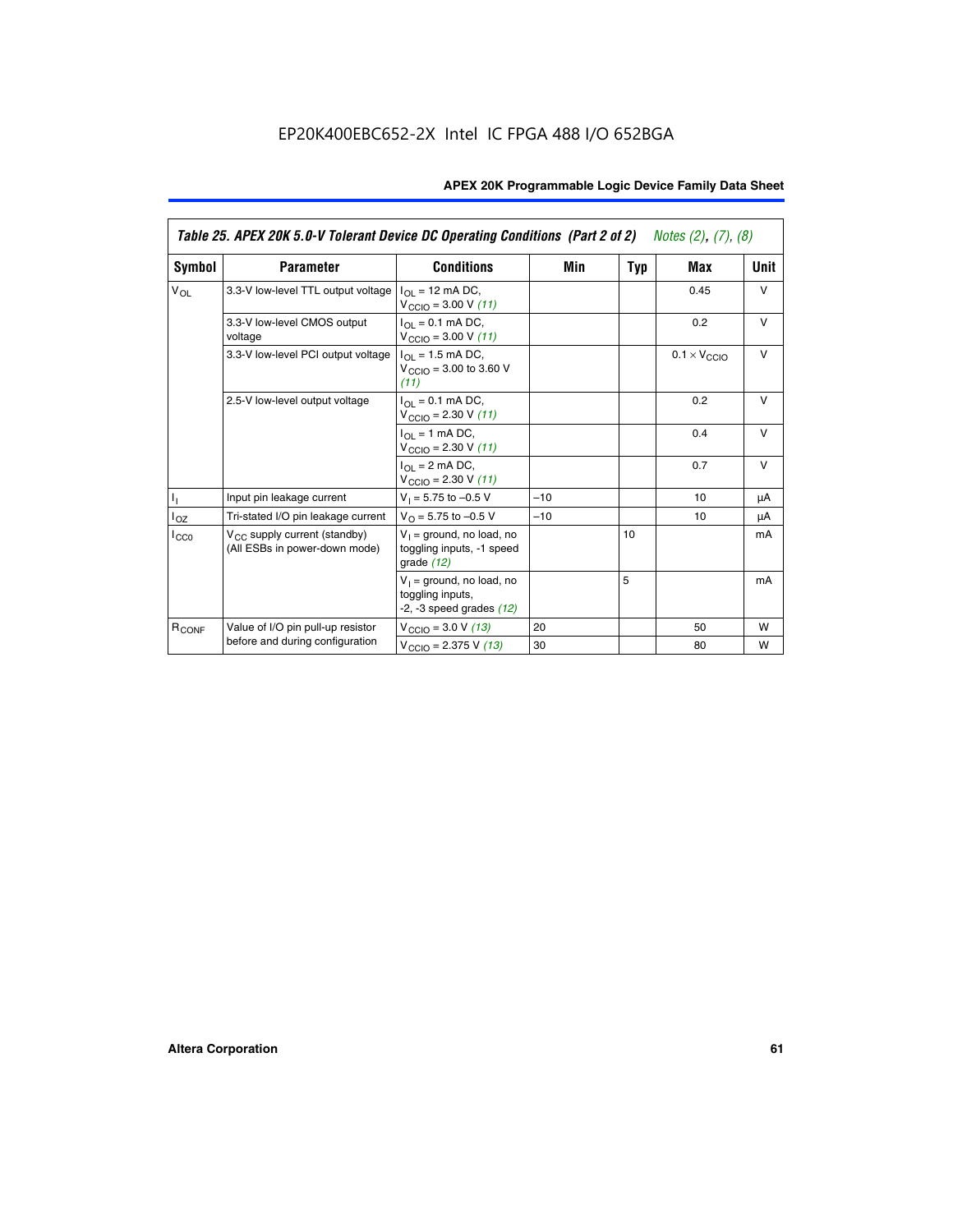| Table 26. APEX 20K 5.0-V Tolerant Device Capacitance<br>Notes (2), (14) |                                             |                                     |     |     |      |  |
|-------------------------------------------------------------------------|---------------------------------------------|-------------------------------------|-----|-----|------|--|
| Symbol                                                                  | <b>Parameter</b>                            | <b>Conditions</b>                   | Min | Max | Unit |  |
| $C_{IN}$                                                                | Input capacitance                           | $V_{1N} = 0 V$ , f = 1.0 MHz        |     | 8   | pF   |  |
| $C_{\text{INCLK}}$                                                      | Input capacitance on dedicated<br>clock pin | $V_{IN} = 0 V$ , f = 1.0 MHz        |     | 12  | pF   |  |
| $C_{OUT}$                                                               | Output capacitance                          | $V_{\text{OUT}} = 0 V, f = 1.0 MHz$ |     | 8   | pF   |  |

#### *Notes to Tables 23 through 26:*

- (1) See the *Operating Requirements for Altera Devices Data Sheet*.
- (2) All APEX 20K devices are 5.0-V tolerant.
- (3) Minimum DC input is –0.5 V. During transitions, the inputs may undershoot to –2.0 V or overshoot to 5.75 V for input currents less than 100 mA and periods shorter than 20 ns.
- (4) Numbers in parentheses are for industrial-temperature-range devices.
- (5) Maximum  $V_{CC}$  rise time is 100 ms, and  $V_{CC}$  must rise monotonically.<br>(6) All pins, including dedicated inputs, clock I/O, and JTAG pins, may b
- All pins, including dedicated inputs, clock I/O, and JTAG pins, may be driven before  $V_{\text{CCINT}}$  and  $V_{\text{CCIO}}$  are powered.
- (7) Typical values are for  $T_A = 25^\circ$  C, V<sub>CCINT</sub> = 2.5 V, and V<sub>CCIO</sub> = 2.5 or 3.3 V.<br>(8) These values are specified in the APEX 20K device recommended operat
- These values are specified in the APEX 20K device recommended operating conditions, shown in Table 26 on page 62.
- (9) The APEX 20K input buffers are compatible with 2.5-V and 3.3-V (LVTTL and LVCMOS) signals. Additionally, the input buffers are 3.3-V PCI compliant when  $V_{\text{CCIO}}$  and  $V_{\text{CCINI}}$  meet the relationship shown in Figure 33 on page 68.
- (10) The  $I<sub>OH</sub>$  parameter refers to high-level TTL, PCI or CMOS output current.
- (11) The I<sub>OL</sub> parameter refers to low-level TTL, PCI, or CMOS output current. This parameter applies to open-drain pins as well as output pins.
- (12) This value is specified for normal device operation. The value may vary during power-up.
- (13) Pin pull-up resistance values will be lower if an external source drives the pin higher than  $V_{\text{CCIO}}$ .
- (14) Capacitance is sample-tested only.

Tables 27 through 30 provide information on absolute maximum ratings, recommended operating conditions, DC operating conditions, and capacitance for 1.8-V APEX 20KE devices.

|                             | Table 27. APEX 20KE Device Absolute Maximum Ratings<br>Note (1) |                                                   |        |     |              |  |  |
|-----------------------------|-----------------------------------------------------------------|---------------------------------------------------|--------|-----|--------------|--|--|
| Symbol                      | <b>Parameter</b>                                                | <b>Conditions</b>                                 | Min    | Max | Unit         |  |  |
| $V_{\text{CCINT}}$          | Supply voltage                                                  | With respect to ground (2)                        | $-0.5$ | 2.5 | v            |  |  |
| V <sub>CCIO</sub>           |                                                                 |                                                   | $-0.5$ | 4.6 | v            |  |  |
| $V_{1}$                     | DC input voltage                                                |                                                   | $-0.5$ | 4.6 | $\vee$       |  |  |
| $I_{OUT}$                   | DC output current, per pin                                      |                                                   | $-25$  | 25  | mA           |  |  |
| $\mathsf{T}_{\texttt{STG}}$ | Storage temperature                                             | No bias                                           | $-65$  | 150 | $^{\circ}$ C |  |  |
| Т <sub>АМВ</sub>            | Ambient temperature                                             | Under bias                                        | $-65$  | 135 | $^{\circ}$ C |  |  |
| $\mathsf{T}_{\text{d}}$     | Junction temperature                                            | PQFP, RQFP, TQFP, and BGA packages,<br>under bias |        | 135 | $^{\circ}$ C |  |  |
|                             |                                                                 | Ceramic PGA packages, under bias                  |        | 150 | $^{\circ}$ C |  |  |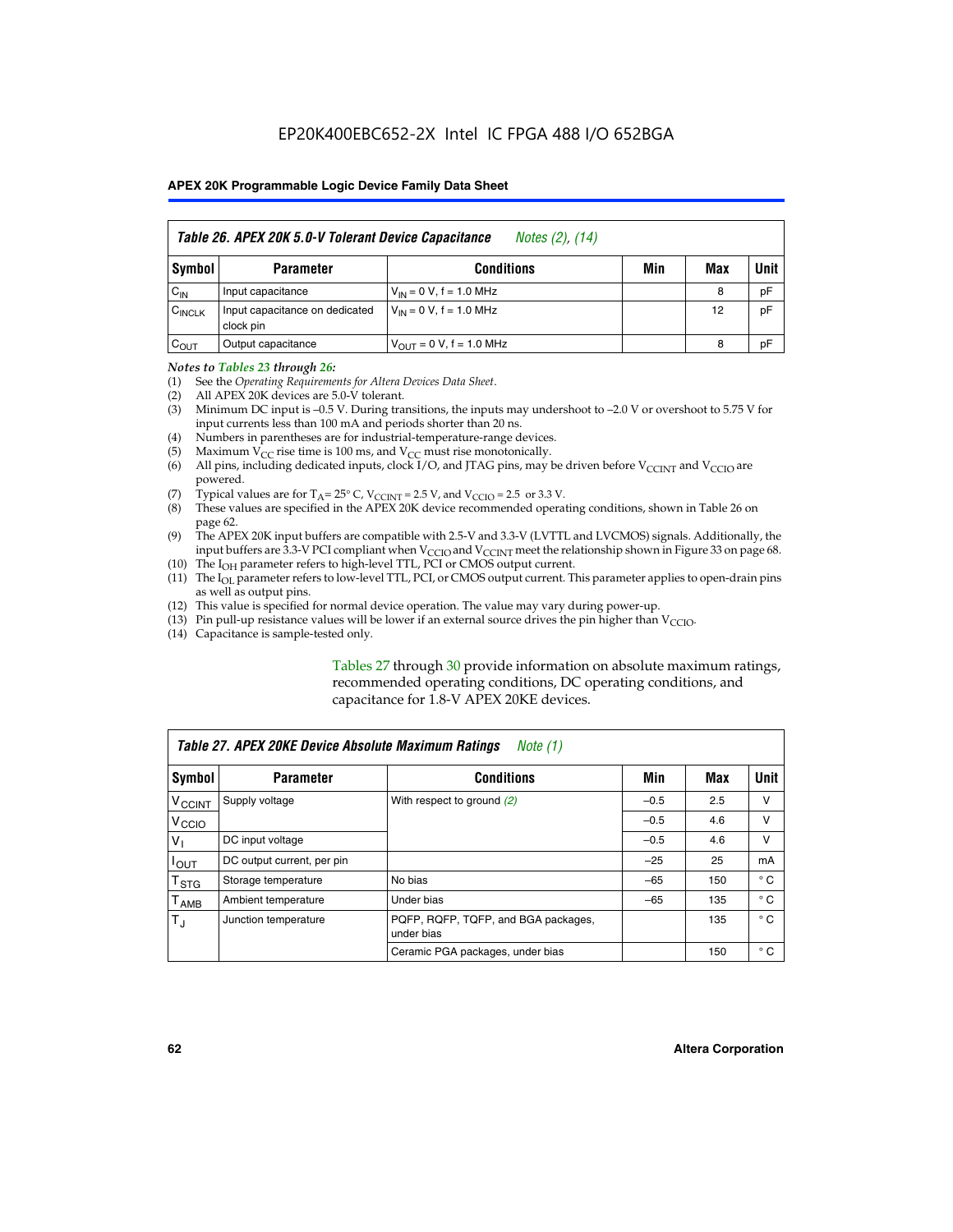|                             | <b>Table 28. APEX 20KE Device Recommended Operating Conditions</b> |                    |                  |                   |              |
|-----------------------------|--------------------------------------------------------------------|--------------------|------------------|-------------------|--------------|
| <b>Symbol</b>               | <b>Parameter</b>                                                   | <b>Conditions</b>  | Min              | Max               | <b>Unit</b>  |
| <b>V<sub>CCINT</sub></b>    | Supply voltage for internal logic and<br>input buffers             | (3), (4)           | 1.71(1.71)       | 1.89(1.89)        | $\vee$       |
| V <sub>CCIO</sub>           | Supply voltage for output buffers, 3.3-V<br>operation              | (3), (4)           | 3.00(3.00)       | 3.60(3.60)        | $\vee$       |
|                             | Supply voltage for output buffers, 2.5-V<br>operation              | (3), (4)           | 2.375<br>(2.375) | 2.625<br>(2.625)  | $\vee$       |
|                             | Supply voltage for output buffers, 1.8-V<br>operation              | (3), (4)           | 1.71(1.71)       | 1.89(1.89)        | $\vee$       |
| $V_1$                       | Input voltage                                                      | (5), (6)           | $-0.5$           | 4.0               | $\vee$       |
| $V_{\rm O}$                 | Output voltage                                                     |                    | $\Omega$         | V <sub>CCIO</sub> | v            |
| $T_{\rm J}$                 | Junction temperature                                               | For commercial use | $\Omega$         | 85                | $^{\circ}$ C |
|                             |                                                                    | For industrial use | $-40$            | 100               | $^{\circ}$ C |
| $t_{R}$                     | Input rise time                                                    |                    |                  | 40                | ns           |
| $\mathfrak{t}_{\mathsf{F}}$ | Input fall time                                                    |                    |                  | 40                | ns           |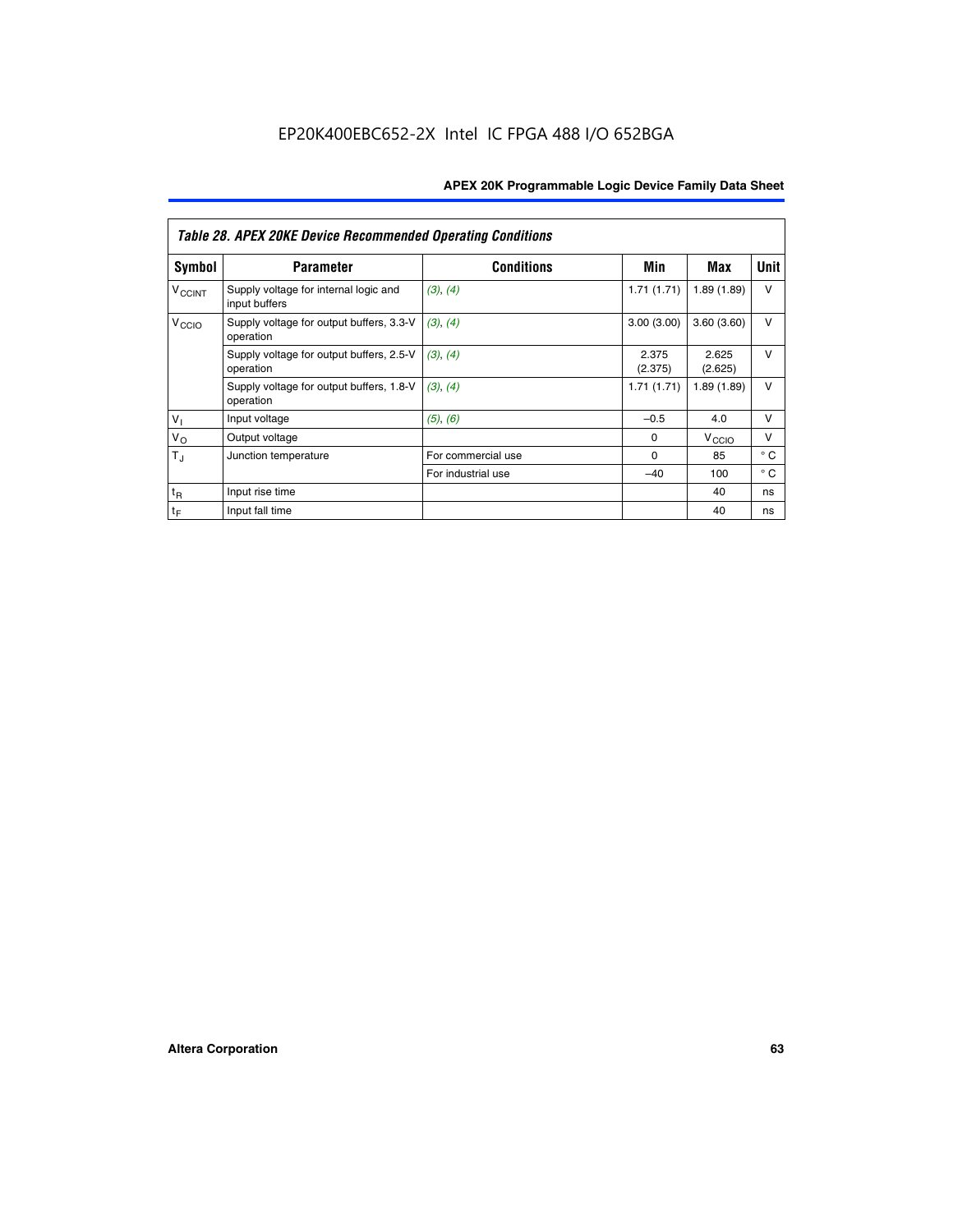# EP20K400EBC652-2X Intel IC FPGA 488 I/O 652BGA

# **APEX 20K Programmable Logic Device Family Data Sheet**

| Symbol                     | <b>Parameter</b>                                                   | <b>Conditions</b>                                                                        | Min                                       | <b>Typ</b> | Max                                       | Unit      |
|----------------------------|--------------------------------------------------------------------|------------------------------------------------------------------------------------------|-------------------------------------------|------------|-------------------------------------------|-----------|
| $V_{\text{IH}}$            | High-level LVTTL, CMOS, or 3.3-V<br>PCI input voltage              |                                                                                          | 1.7, $0.5 \times V_{\text{CCIO}}$<br>(10) |            | 4.1                                       | V         |
| $\mathsf{V}_{\mathsf{IL}}$ | Low-level LVTTL, CMOS, or 3.3-V<br>PCI input voltage               |                                                                                          | $-0.5$                                    |            | 0.8, $0.3 \times V_{\text{CCIO}}$<br>(10) | $\vee$    |
| $V_{OH}$                   | 3.3-V high-level LVTTL output<br>voltage                           | $I_{OH} = -12$ mA DC,<br>$V_{\text{CCIO}} = 3.00 V (11)$                                 | 2.4                                       |            |                                           | v         |
|                            | 3.3-V high-level LVCMOS output<br>voltage                          | $I_{OH} = -0.1$ mA DC,<br>$V_{\text{CCIO}} = 3.00 V (11)$                                | $V_{\text{CCIO}} - 0.2$                   |            |                                           | V         |
|                            | 3.3-V high-level PCI output voltage $ I_{OH} = -0.5$ mA DC,        | $V_{\text{CCIO}} = 3.00$ to 3.60 V<br>(11)                                               | $0.9 \times V_{\text{CCIO}}$              |            |                                           | $\vee$    |
|                            | 2.5-V high-level output voltage                                    | $I_{OH} = -0.1$ mA DC,<br>$V_{\text{CCIO}} = 2.30 V (11)$                                | 2.1                                       |            |                                           | v         |
|                            |                                                                    | $I_{OH} = -1$ mA DC,<br>$V_{\text{CCIO}} = 2.30 V (11)$                                  | 2.0                                       |            |                                           | v         |
|                            |                                                                    | $I_{OH} = -2$ mA DC,<br>$V_{\text{CCIO}}$ = 2.30 V (11)                                  | 1.7                                       |            |                                           | V         |
| $V_{OL}$                   | 3.3-V low-level LVTTL output<br>voltage                            | $I_{\Omega}$ = 12 mA DC,<br>$V_{\text{CCIO}}$ = 3.00 V (12)                              |                                           |            | 0.4                                       | ν         |
|                            | 3.3-V low-level LVCMOS output<br>voltage                           | $I_{\Omega} = 0.1$ mA DC,<br>$V_{\text{CCIO}} = 3.00 V (12)$                             |                                           |            | 0.2                                       | $\vee$    |
|                            | 3.3-V low-level PCI output voltage                                 | $I_{\Omega}$ = 1.5 mA DC,<br>$V_{\text{CGIQ}} = 3.00 \text{ to } 3.60 \text{ V}$<br>(12) |                                           |            | $0.1 \times V_{\text{CCIO}}$              | v         |
|                            | 2.5-V low-level output voltage                                     | $I_{OL} = 0.1$ mA DC,<br>$V_{\text{CCIO}}$ = 2.30 V (12)                                 |                                           |            | 0.2                                       | v         |
|                            |                                                                    | $I_{\Omega}$ = 1 mA DC,<br>$V_{\text{CCIO}} = 2.30 V (12)$                               |                                           |            | 0.4                                       | ν         |
|                            |                                                                    | $I_{OL}$ = 2 mA DC,<br>$V_{\text{CCIO}} = 2.30 V (12)$                                   |                                           |            | 0.7                                       | v         |
| т,                         | Input pin leakage current                                          | $V_1 = 4.1$ to -0.5 V (13)                                                               | $-10$                                     |            | 10                                        | μA        |
| $I_{OZ}$                   | Tri-stated I/O pin leakage current                                 | $V_{\Omega}$ = 4.1 to -0.5 V (13)                                                        | $-10$                                     |            | 10                                        | μA        |
| $I_{CC0}$                  | $V_{CC}$ supply current (standby)<br>(All ESBs in power-down mode) | $V_1$ = ground, no load, no<br>toggling inputs, -1 speed<br>grade                        |                                           | 10         |                                           | mA        |
|                            |                                                                    | $V_1$ = ground, no load, no<br>toggling inputs,<br>-2, -3 speed grades                   |                                           | 5          |                                           | mA        |
| R <sub>CONF</sub>          | Value of I/O pin pull-up resistor                                  | $V_{\text{CCIO}} = 3.0 V (14)$                                                           | 20                                        |            | 50                                        | $k\Omega$ |
|                            | before and during configuration                                    | $V_{\text{CCIO}} = 2.375 V (14)$                                                         | 30                                        |            | 80                                        | kΩ        |
|                            |                                                                    | $V_{\text{CCIO}} = 1.71 V (14)$                                                          | 60                                        |            | 150                                       | kΩ        |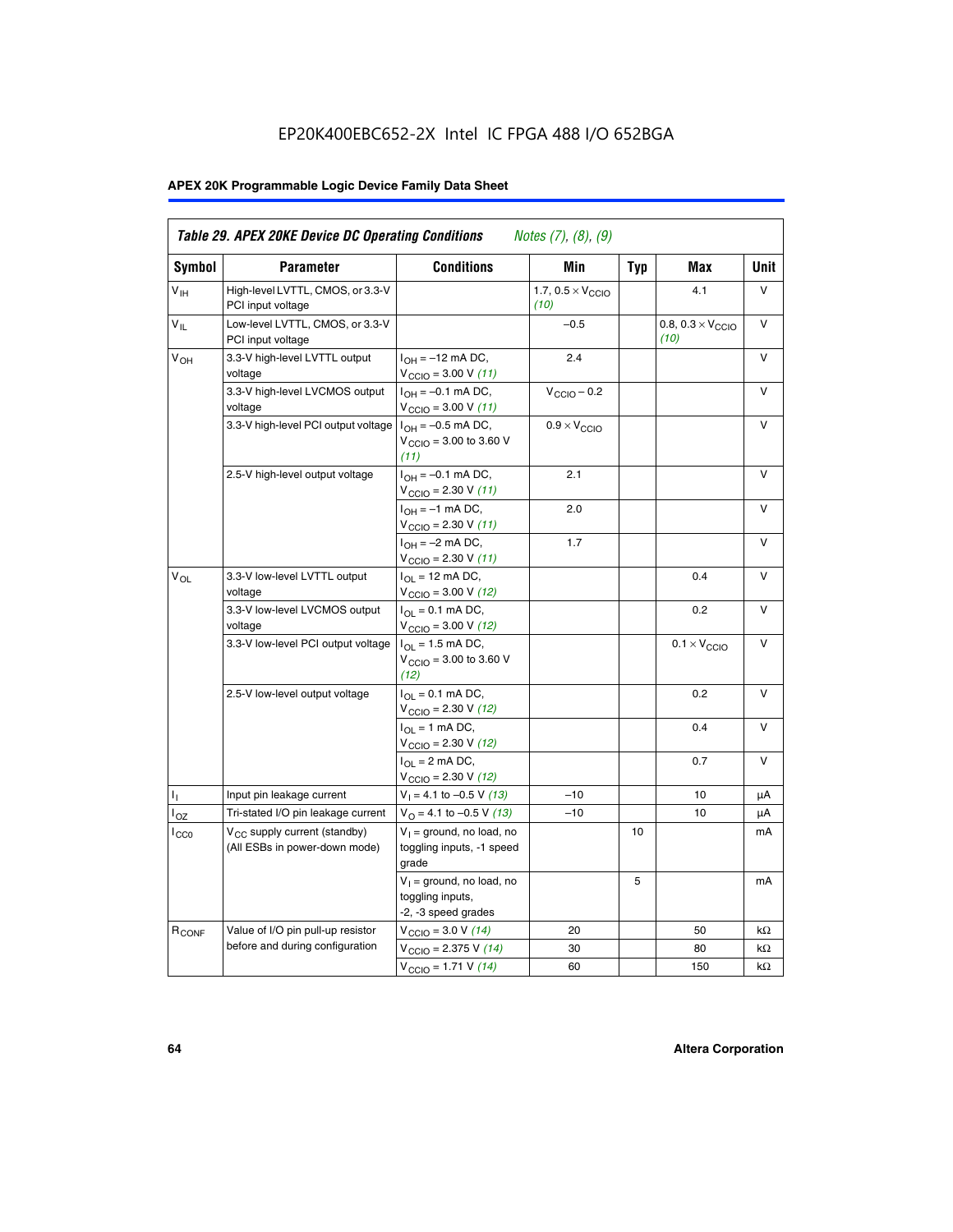**1 For DC Operating Specifications on APEX 20KE I/O standards,** please refer to *Application Note 117 (Using Selectable I/O Standards in Altera Devices).*

| Table 30. APEX 20KE Device Capacitance<br><i>Note</i> (15) |                                             |                                |     |     |      |  |  |
|------------------------------------------------------------|---------------------------------------------|--------------------------------|-----|-----|------|--|--|
| Symbol                                                     | <b>Parameter</b>                            | <b>Conditions</b>              | Min | Max | Unit |  |  |
| $C_{\text{IN}}$                                            | Input capacitance                           | $V_{IN} = 0 V$ , f = 1.0 MHz   |     | 8   | pF   |  |  |
| $C_{\text{INCLK}}$                                         | Input capacitance on<br>dedicated clock pin | $V_{IN} = 0 V$ , f = 1.0 MHz   |     | 12  | pF   |  |  |
| $C_{OUT}$                                                  | Output capacitance                          | $V_{OUIT} = 0 V$ , f = 1.0 MHz |     | 8   | рF   |  |  |

#### *Notes to Tables 27 through 30:*

- (1) See the *Operating Requirements for Altera Devices Data Sheet*.
- (2) Minimum DC input is –0.5 V. During transitions, the inputs may undershoot to –2.0 V or overshoot to 5.75 V for input currents less than 100 mA and periods shorter than 20 ns.
- (3) Numbers in parentheses are for industrial-temperature-range devices.
- (4) Maximum  $V_{CC}$  rise time is 100 ms, and  $V_{CC}$  must rise monotonically.<br>(5) Minimum DC input is -0.5 V. During transitions, the inputs may und
- Minimum DC input is  $-0.5$  V. During transitions, the inputs may undershoot to  $-2.0$  V or overshoot to the voltage shown in the following table based on input duty cycle for input currents less than 100 mA. The overshoot is dependent upon duty cycle of the signal. The DC case is equivalent to 100% duty cycle.

| Vin  | Max. Duty Cycle |
|------|-----------------|
| 4.0V | 100% (DC)       |
| 4.1  | 90%             |
| 4.2  | 50%             |
| 4.3  | 30%             |
|      |                 |

- 4.4  $17\%$ <br>4.5  $10\%$
- 10%
- (6) All pins, including dedicated inputs, clock, I/O, and JTAG pins, may be driven before  $V_{\text{CCINT}}$  and  $V_{\text{CCIO}}$  are powered.
- (7) Typical values are for  $T_A = 25^\circ$  C, V<sub>CCINT</sub> = 1.8 V, and V<sub>CCIO</sub> = 1.8 V, 2.5 V or 3.3 V.
- (8) These values are specified under the APEX 20KE device recommended operating conditions, shown in Table 24 on page 60.
- (9) Refer to *Application Note 117 (Using Selectable I/O Standards in Altera Devices)* for the V<sub>IH</sub>, V<sub>IL</sub>, V<sub>OH</sub>, V<sub>OL</sub>, and I<sub>I</sub> parameters when VCCIO = 1.8 V.
- (10) The APEX 20KE input buffers are compatible with 1.8-V, 2.5-V and 3.3-V (LVTTL and LVCMOS) signals. Additionally, the input buffers are 3.3-V PCI compliant. Input buffers also meet specifications for GTL+, CTT, AGP, SSTL-2, SSTL-3, and HSTL.
- (11) The  $I_{OH}$  parameter refers to high-level TTL, PCI, or CMOS output current.
- (12) The I<sub>OL</sub> parameter refers to low-level TTL, PCI, or CMOS output current. This parameter applies to open-drain pins as well as output pins.
- (13) This value is specified for normal device operation. The value may vary during power-up.
- (14) Pin pull-up resistance values will be lower if an external source drives the pin higher than  $V_{CCIO}$ .
- (15) Capacitance is sample-tested only.

Figure 33 shows the relationship between  $V_{\text{CCIO}}$  and  $V_{\text{CCINT}}$  for 3.3-V PCI compliance on APEX 20K devices.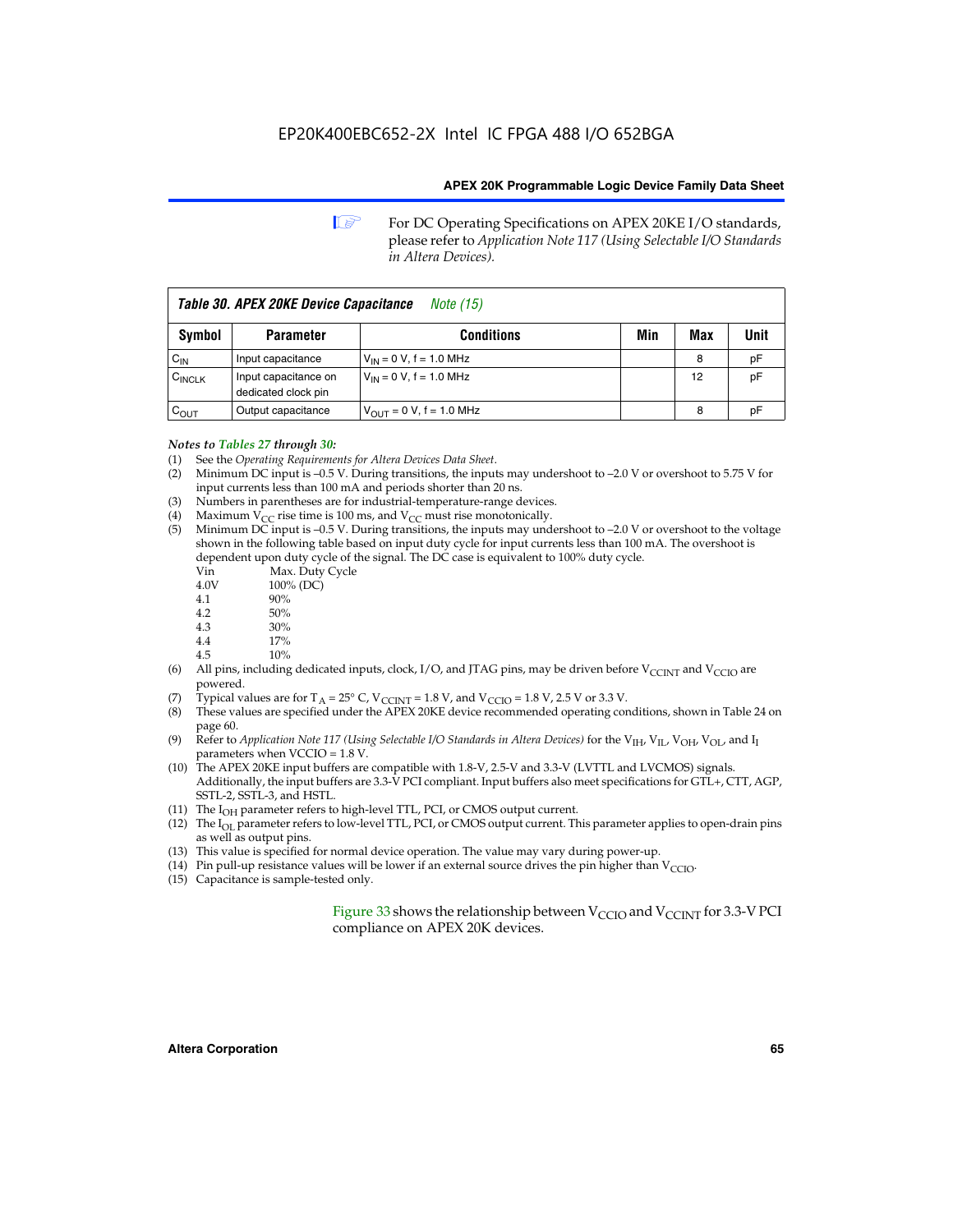



Figure 34 shows the typical output drive characteristics of APEX 20K devices with 3.3-V and 2.5-V V<sub>CCIO</sub>. The output driver is compatible with the 3.3-V *PCI Local Bus Specification, Revision 2.2* (when VCCIO pins are connected to 3.3 V). 5-V tolerant APEX 20K devices in the -1 speed grade are 5-V PCI compliant over all operating conditions.

*Figure 34. Output Drive Characteristics of APEX 20K Device Note (1)*





**66 Altera Corporation**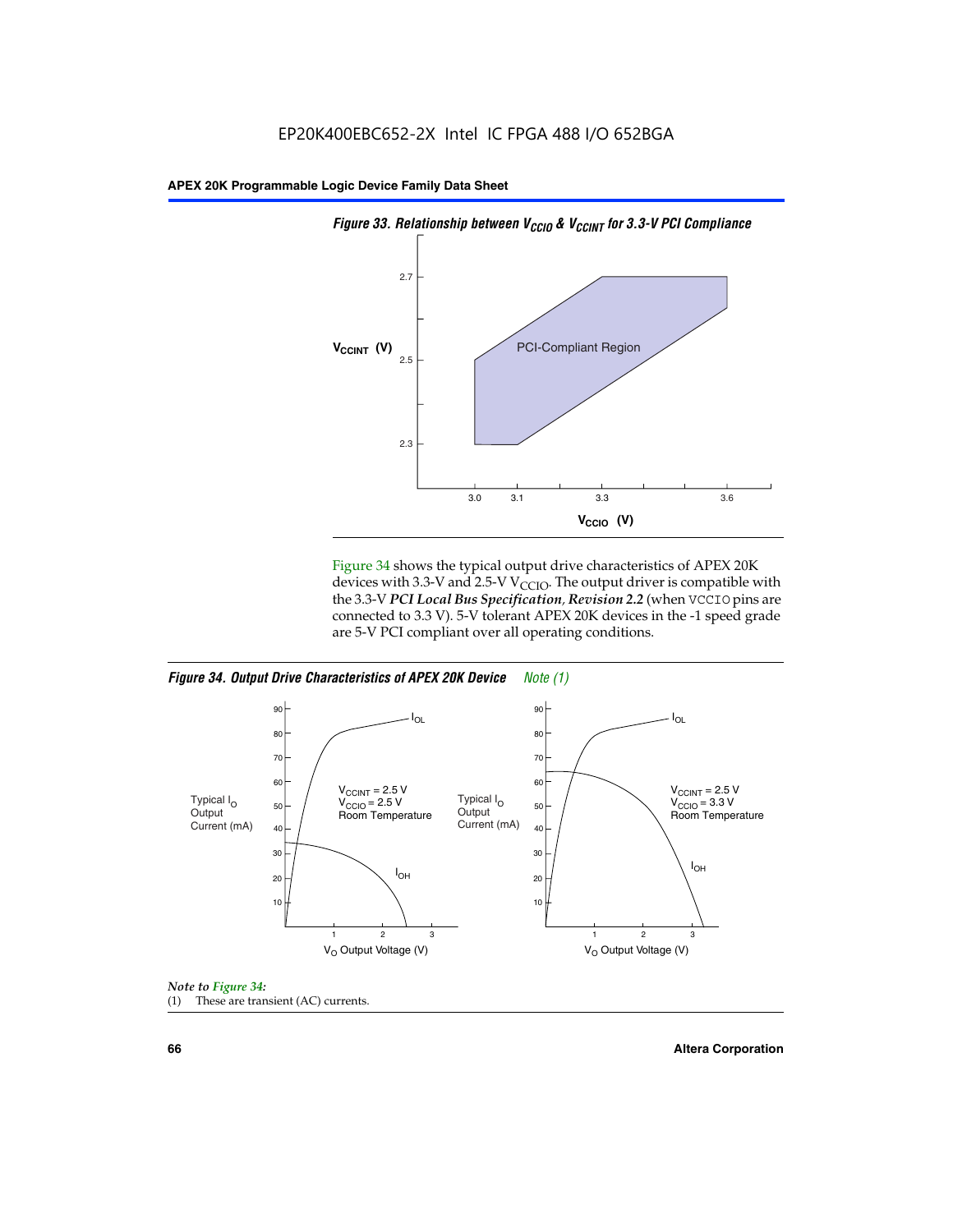

Figure 35 shows the output drive characteristics of APEX 20KE devices.

*Note to Figure 35:* (1) These are transient (AC) currents.

**Timing Model** The high-performance FastTrack and MegaLAB interconnect routing resources ensure predictable performance, accurate simulation, and accurate timing analysis. This predictable performance contrasts with that of FPGAs, which use a segmented connection scheme and therefore have unpredictable performance.

#### **Altera Corporation 67** 67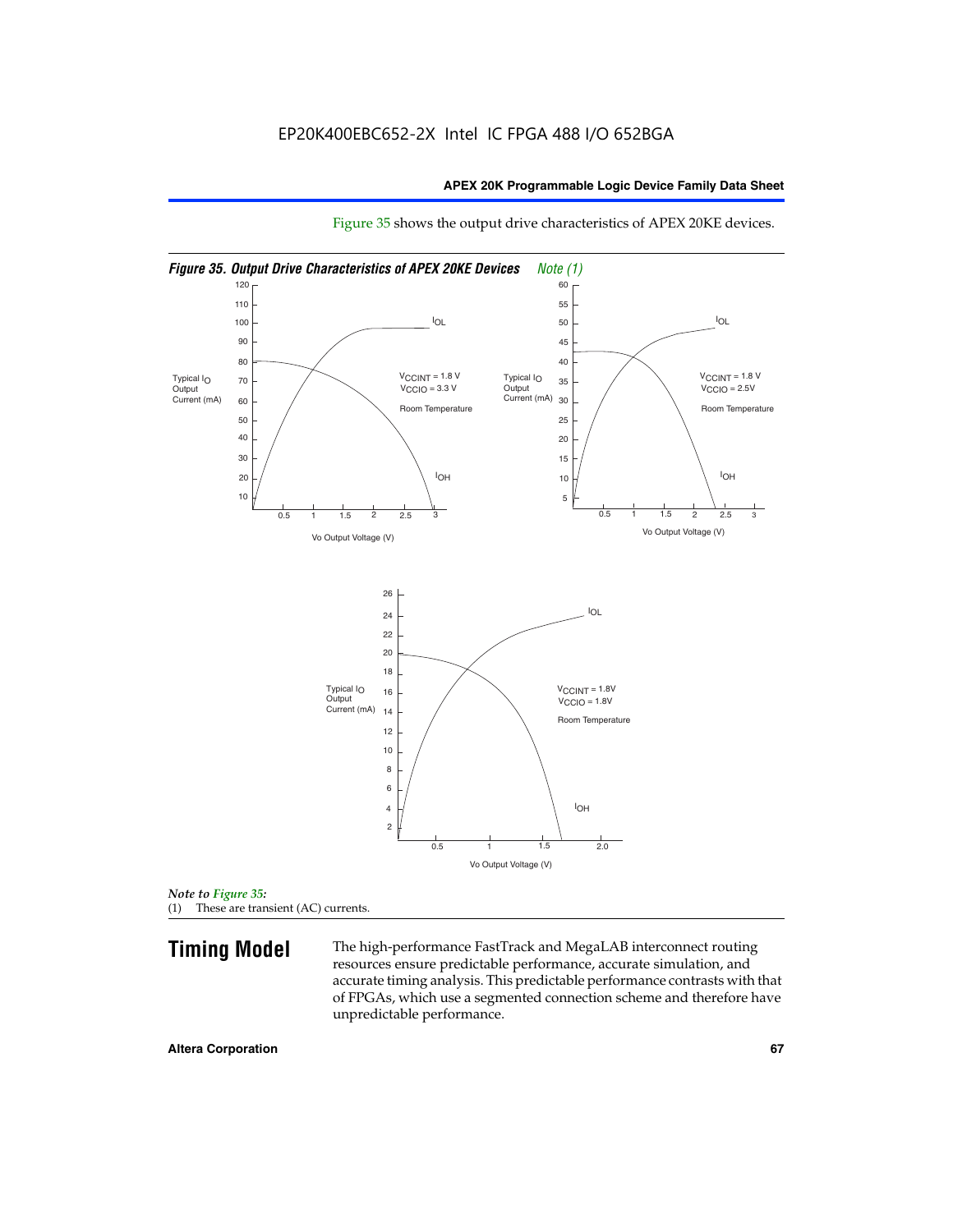All specifications are always representative of worst-case supply voltage and junction temperature conditions. All output-pin-timing specifications are reported for maximum driver strength.

Figure  $36$  shows the  $f_{MAX}$  timing model for APEX 20K devices.



Figure 37 shows the  $f_{MAX}$  timing model for APEX 20KE devices. These parameters can be used to estimate  $f_{MAX}$  for multiple levels of logic. Quartus II software timing analysis should be used for more accurate timing information.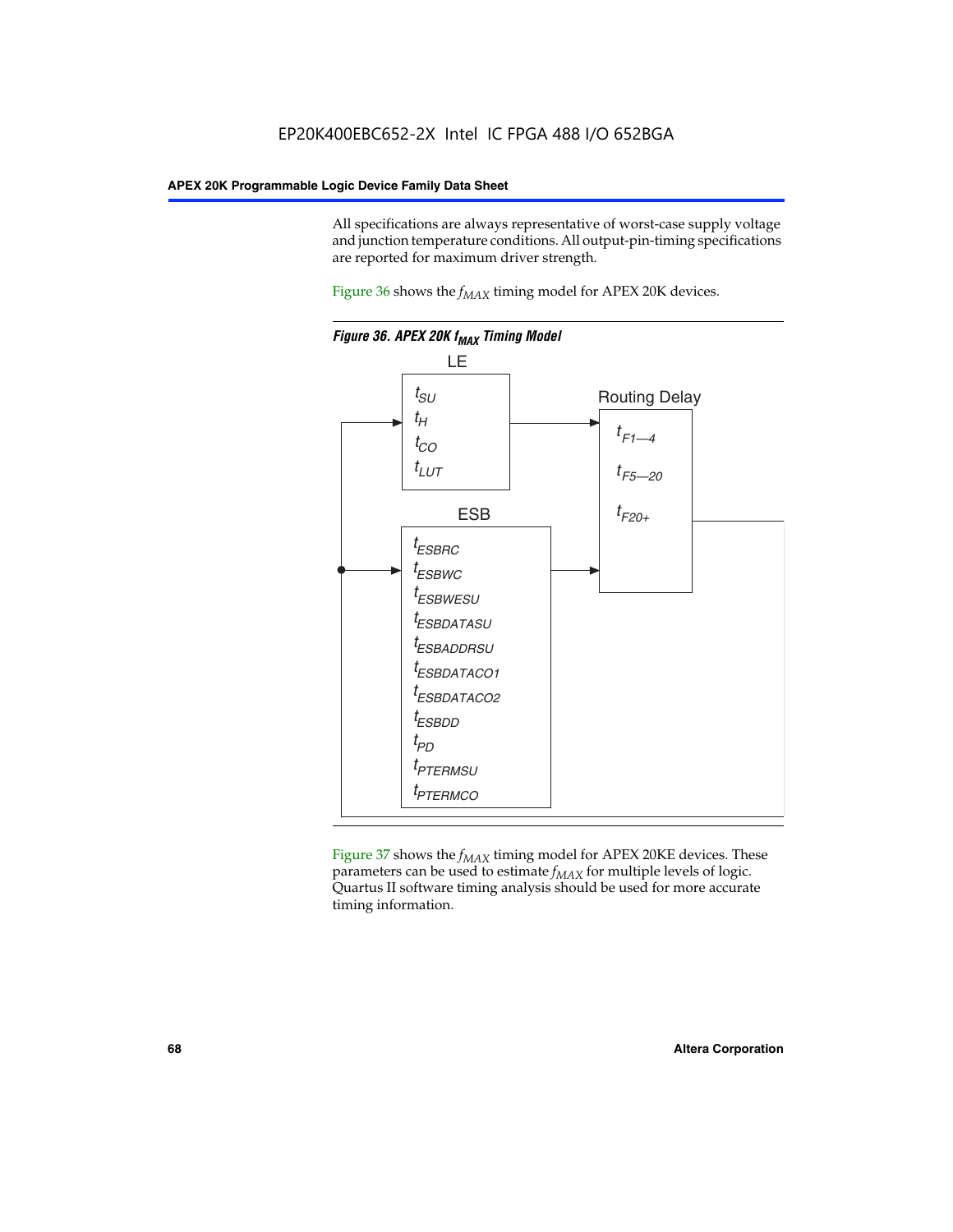

**Figure 37. APEX 20KE f<sub>MAX</sub> Timing Model**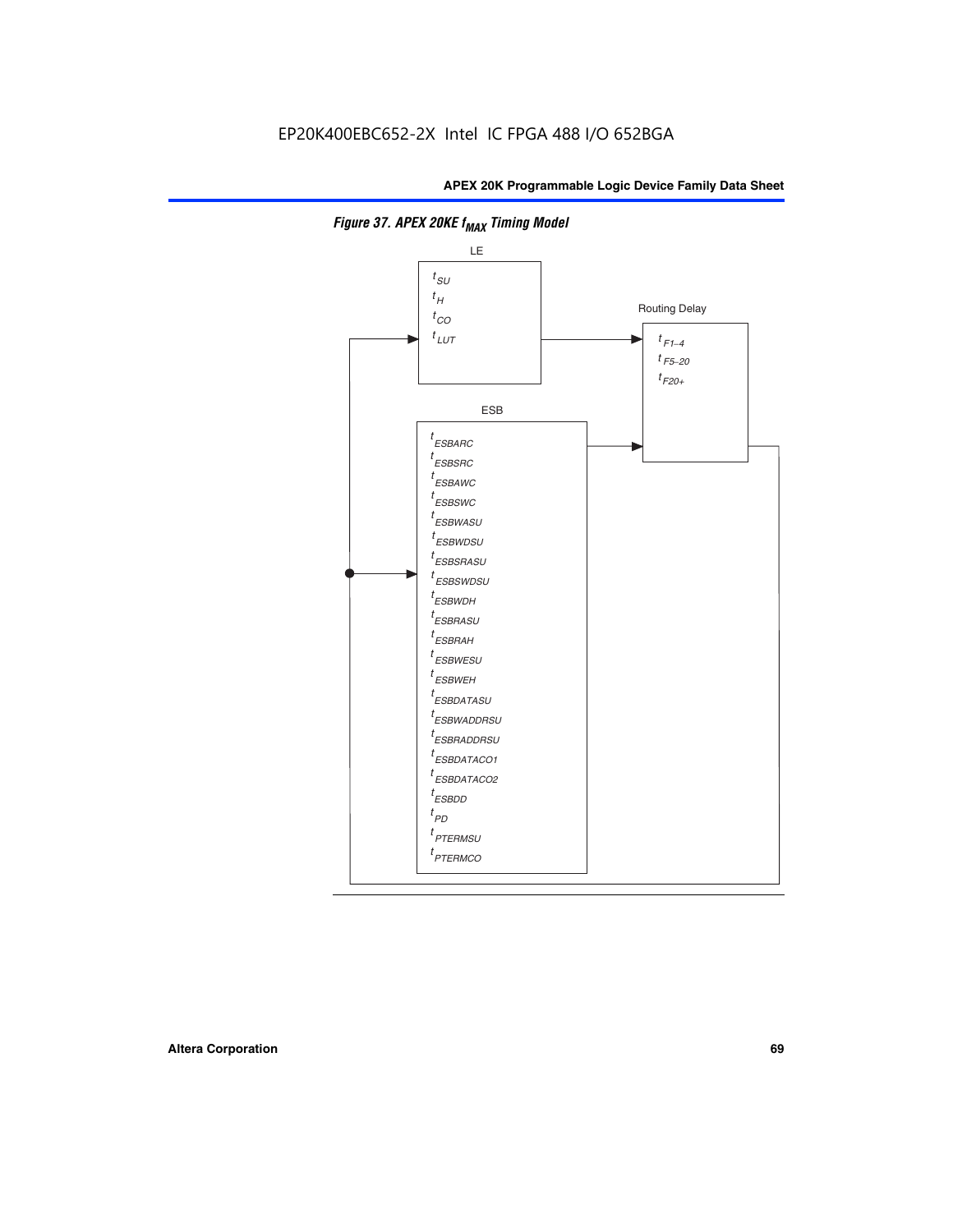Figures 38 and 39 show the asynchronous and synchronous timing waveforms, respectively, for the ESB macroparameters in Table 31.



*Figure 38. ESB Asynchronous Timing Waveforms*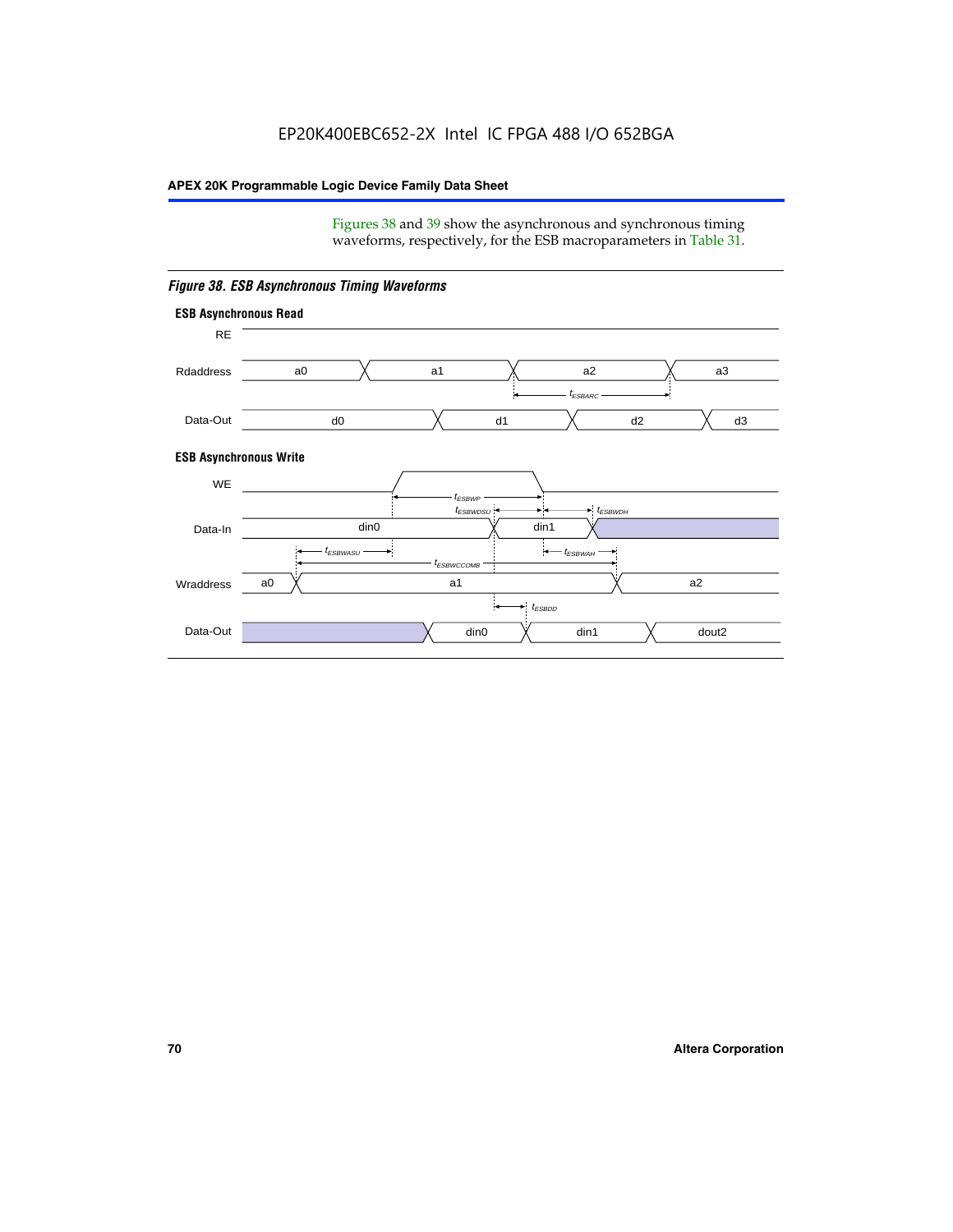

# *Figure 39. ESB Synchronous Timing Waveforms*

# **ESB Synchronous Write (ESB Output Registers Used)**



Figure 40 shows the timing model for bidirectional I/O pin timing.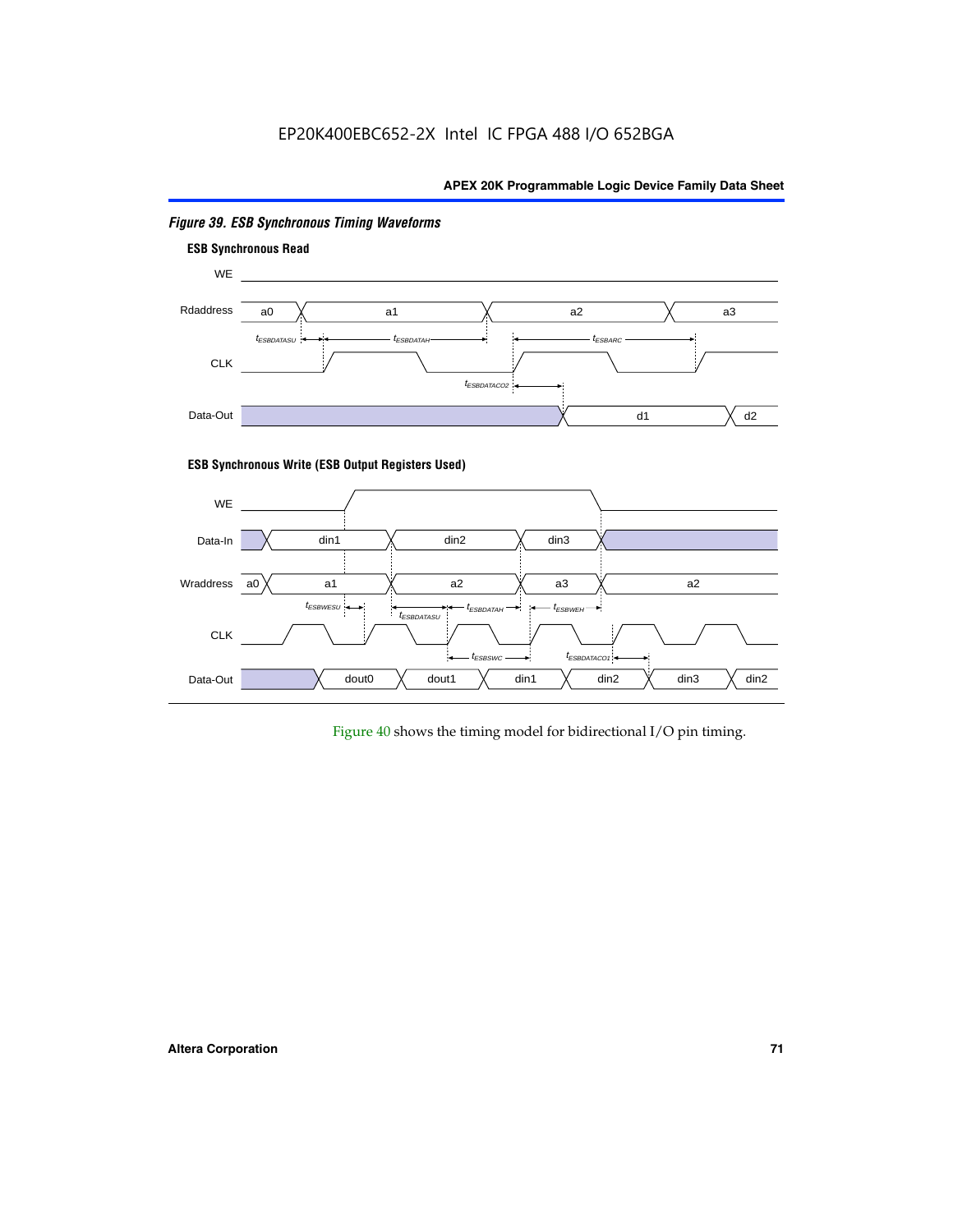

### *Figure 40. Synchronous Bidirectional Pin External Timing*

# *Notes to Figure 40:*

- The output enable and input registers are LE registers in the LAB adjacent to a bidirectional row pin. The output enable register is set with "Output Enable Routing= Signal-Pin" option in the Quartus II software.
- (2) The LAB adjacent input register is set with "Decrease Input Delay to Internal Cells= Off". This maintains a zero hold time for lab adjacent registers while giving a fast, position independent setup time. A faster setup time with zero hold time is possible by setting "Decrease Input Delay to Internal Cells= ON" and moving the input register farther away from the bidirectional pin. The exact position where zero hold occurs with the minimum setup time, varies with device density and speed grade.

Table 31 describes the  $f_{MAX}$  timing parameters shown in Figure 36 on page 68.

| Table 31. APEX 20K f <sub>MAX</sub> Timing Parameters<br>(Part 1 of 2) |                                                                |  |  |  |  |
|------------------------------------------------------------------------|----------------------------------------------------------------|--|--|--|--|
| Symbol                                                                 | <b>Parameter</b>                                               |  |  |  |  |
| $t_{\text{SU}}$                                                        | LE register setup time before clock                            |  |  |  |  |
| $t_H$                                                                  | LE register hold time after clock                              |  |  |  |  |
| $t_{CO}$                                                               | LE register clock-to-output delay                              |  |  |  |  |
| t <sub>LUT</sub>                                                       | LUT delay for data-in                                          |  |  |  |  |
| <sup>t</sup> ESBRC                                                     | ESB Asynchronous read cycle time                               |  |  |  |  |
| <sup>t</sup> ESBWC                                                     | ESB Asynchronous write cycle time                              |  |  |  |  |
| <sup>t</sup> ESBWESU                                                   | ESB WE setup time before clock when using input register       |  |  |  |  |
| <sup>t</sup> ESBDATASU                                                 | ESB data setup time before clock when using input register     |  |  |  |  |
| <sup>t</sup> ESBDATAH                                                  | ESB data hold time after clock when using input register       |  |  |  |  |
| <sup>t</sup> ESBADDRSU                                                 | ESB address setup time before clock when using input registers |  |  |  |  |
| ESBDATACO1                                                             | ESB clock-to-output delay when using output registers          |  |  |  |  |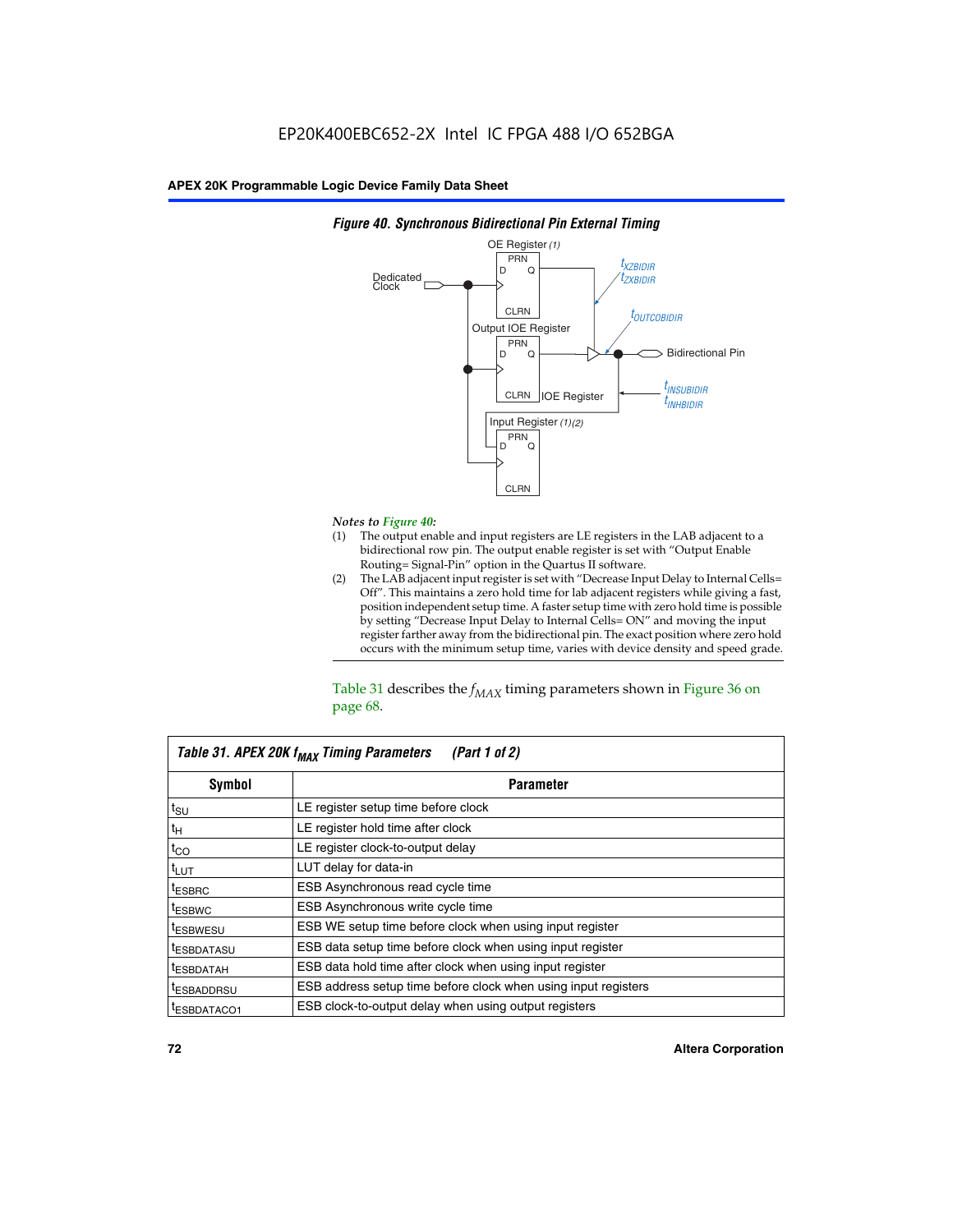| Table 31. APEX 20K f <sub>MAX</sub> Timing Parameters<br>(Part 2 of 2) |                                                    |  |  |  |  |
|------------------------------------------------------------------------|----------------------------------------------------|--|--|--|--|
| Symbol                                                                 | <b>Parameter</b>                                   |  |  |  |  |
| t <sub>ESBDATACO2</sub>                                                | ESB clock-to-output delay without output registers |  |  |  |  |
| <sup>t</sup> ESBDD                                                     | ESB data-in to data-out delay for RAM mode         |  |  |  |  |
| t <sub>PD</sub>                                                        | ESB macrocell input to non-registered output       |  |  |  |  |
| <sup>t</sup> PTERMSU                                                   | ESB macrocell register setup time before clock     |  |  |  |  |
| <sup>t</sup> PTERMCO                                                   | ESB macrocell register clock-to-output delay       |  |  |  |  |
| $t_{F1-4}$                                                             | Fanout delay using local interconnect              |  |  |  |  |
| $t_{F5-20}$                                                            | Fanout delay using MegaLab Interconnect            |  |  |  |  |
| $t_{F20+}$                                                             | Fanout delay using FastTrack Interconnect          |  |  |  |  |
| $t_{CH}$                                                               | Minimum clock high time from clock pin             |  |  |  |  |
| $t_{CL}$                                                               | Minimum clock low time from clock pin              |  |  |  |  |
| t <sub>CLRP</sub>                                                      | LE clear pulse width                               |  |  |  |  |
| t <sub>PREP</sub>                                                      | LE preset pulse width                              |  |  |  |  |
| <sup>t</sup> ESBCH                                                     | Clock high time                                    |  |  |  |  |
| <sup>t</sup> ESBCL                                                     | Clock low time                                     |  |  |  |  |
| <sup>t</sup> ESBWP                                                     | Write pulse width                                  |  |  |  |  |
| <sup>t</sup> ESBRP                                                     | Read pulse width                                   |  |  |  |  |

## Tables 32 and 33 describe APEX 20K external timing parameters.

| Table 32. APEX 20K External Timing Parameters<br>Note (1) |                                                         |  |  |  |  |
|-----------------------------------------------------------|---------------------------------------------------------|--|--|--|--|
| Symbol                                                    | <b>Clock Parameter</b>                                  |  |  |  |  |
| <sup>t</sup> insu                                         | Setup time with global clock at IOE register            |  |  |  |  |
| $t_{\mathsf{INH}}$                                        | Hold time with global clock at IOE register             |  |  |  |  |
| toutco                                                    | Clock-to-output delay with global clock at IOE register |  |  |  |  |

| Table 33. APEX 20K External Bidirectional Timing Parameters<br>Note (1) |                                                                                                |              |  |  |  |  |
|-------------------------------------------------------------------------|------------------------------------------------------------------------------------------------|--------------|--|--|--|--|
| Symbol                                                                  | <b>Conditions</b><br><b>Parameter</b>                                                          |              |  |  |  |  |
| <sup>I</sup> INSUBIDIR                                                  | Setup time for bidirectional pins with global clock at same-row or same-<br>column LE register |              |  |  |  |  |
| <sup>t</sup> INHBIDIR                                                   | Hold time for bidirectional pins with global clock at same-row or same-<br>column LE register  |              |  |  |  |  |
| <sup>t</sup> OUTCOBIDIR                                                 | Clock-to-output delay for bidirectional pins with global clock at IOE<br>register              | $C1 = 10 pF$ |  |  |  |  |
| <sup>T</sup> XZBIDIR                                                    | Synchronous IOE output buffer disable delay                                                    | $C1 = 10 pF$ |  |  |  |  |
| <sup>I</sup> ZXBIDIR                                                    | Synchronous IOE output buffer enable delay, slow slew rate $=$ off                             | $C1 = 10 pF$ |  |  |  |  |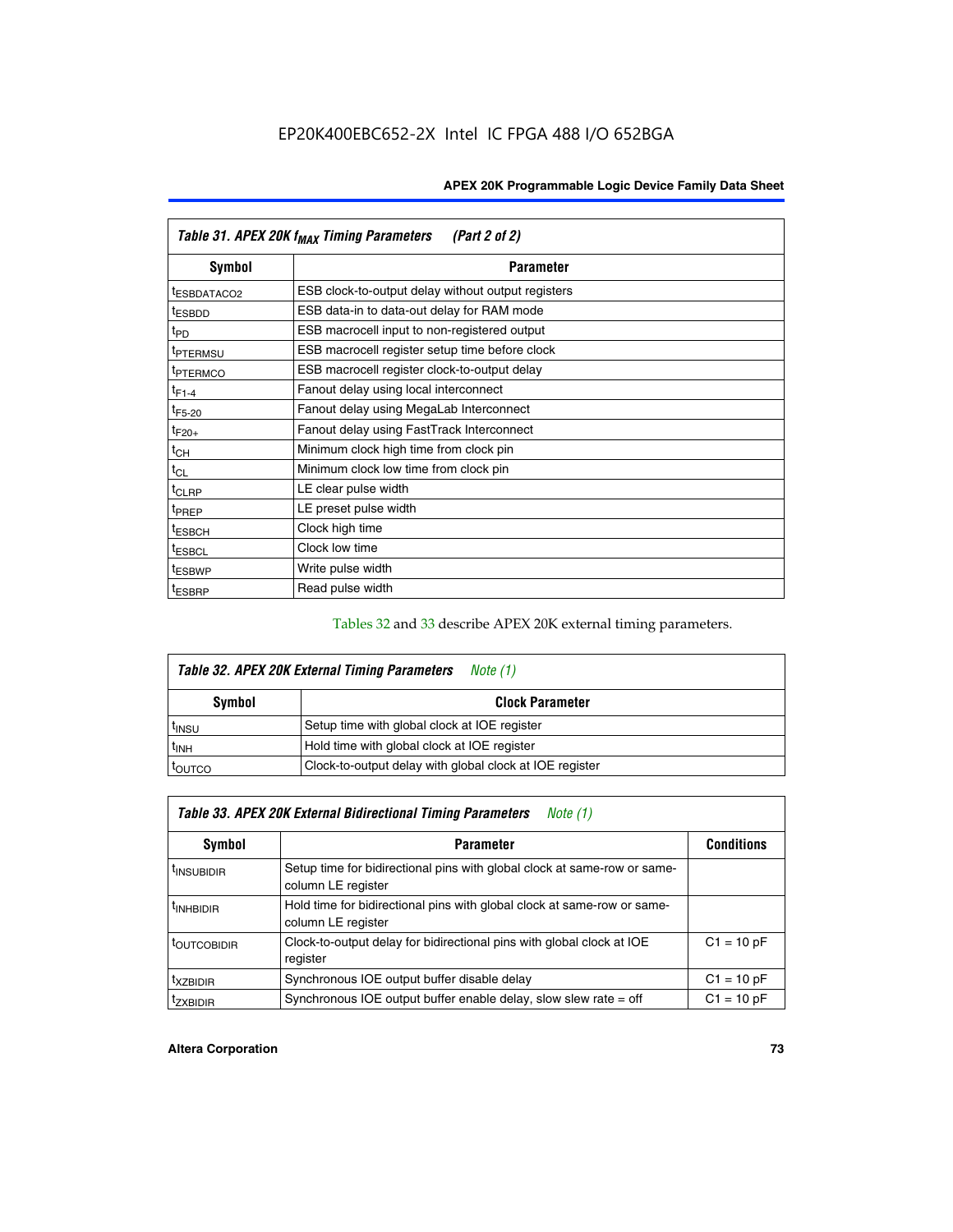$\mathbf{r}$ 

#### *Note to Tables 32 and 33:*

(1) These timing parameters are sample-tested only.

Tables 34 through 37 show APEX 20KE LE, ESB, routing, and functional timing microparameters for the  $f_{MAX}$  timing model.

| <b>Table 34. APEX 20KE LE Timing Microparameters</b> |                                     |  |  |  |
|------------------------------------------------------|-------------------------------------|--|--|--|
| Symbol<br><b>Parameter</b>                           |                                     |  |  |  |
| t <sub>SU</sub>                                      | LE register setup time before clock |  |  |  |
| $t_H$                                                | LE register hold time after clock   |  |  |  |
| $t_{CO}$                                             | LE register clock-to-output delay   |  |  |  |
|                                                      | LUT delay for data-in to data-out   |  |  |  |

| Table 35. APEX 20KE ESB Timing Microparameters |                                                                        |  |  |  |
|------------------------------------------------|------------------------------------------------------------------------|--|--|--|
| Symbol                                         | <b>Parameter</b>                                                       |  |  |  |
| t <sub>ESBARC</sub>                            | ESB Asynchronous read cycle time                                       |  |  |  |
| <sup>t</sup> ESBSRC                            | <b>ESB Synchronous read cycle time</b>                                 |  |  |  |
| t <sub>ESBAWC</sub>                            | ESB Asynchronous write cycle time                                      |  |  |  |
| t <sub>ESBSWC</sub>                            | ESB Synchronous write cycle time                                       |  |  |  |
| tESBWASU                                       | ESB write address setup time with respect to WE                        |  |  |  |
| <sup>t</sup> ESBWAH                            | ESB write address hold time with respect to WE                         |  |  |  |
| t <sub>ESBWDSU</sub>                           | ESB data setup time with respect to WE                                 |  |  |  |
| <sup>t</sup> ESBWDH                            | ESB data hold time with respect to WE                                  |  |  |  |
| tESBRASU                                       | ESB read address setup time with respect to RE                         |  |  |  |
| t <sub>ESBRAH</sub>                            | ESB read address hold time with respect to RE                          |  |  |  |
| <sup>t</sup> ESBWESU                           | ESB WE setup time before clock when using input register               |  |  |  |
| <sup>t</sup> ESBWEH                            | ESB WE hold time after clock when using input register                 |  |  |  |
| <sup>t</sup> ESBDATASU                         | ESB data setup time before clock when using input register             |  |  |  |
| t <sub>ESBDATAH</sub>                          | ESB data hold time after clock when using input register               |  |  |  |
| <sup>t</sup> ESBWADDRSU                        | ESB write address setup time before clock when using input             |  |  |  |
|                                                | registers                                                              |  |  |  |
| tESBRADDRSU                                    | ESB read address setup time before clock when using input<br>registers |  |  |  |
| t <sub>ESBDATACO1</sub>                        | ESB clock-to-output delay when using output registers                  |  |  |  |
| t <sub>ESBDATACO2</sub>                        | ESB clock-to-output delay without output registers                     |  |  |  |
| $t_{ESBDD}$                                    | ESB data-in to data-out delay for RAM mode                             |  |  |  |
| $t_{PD}$                                       | ESB Macrocell input to non-registered output                           |  |  |  |
| t <sub>PTERMSU</sub>                           | ESB Macrocell register setup time before clock                         |  |  |  |
| t <sub>PTERMCO</sub>                           | ESB Macrocell register clock-to-output delay                           |  |  |  |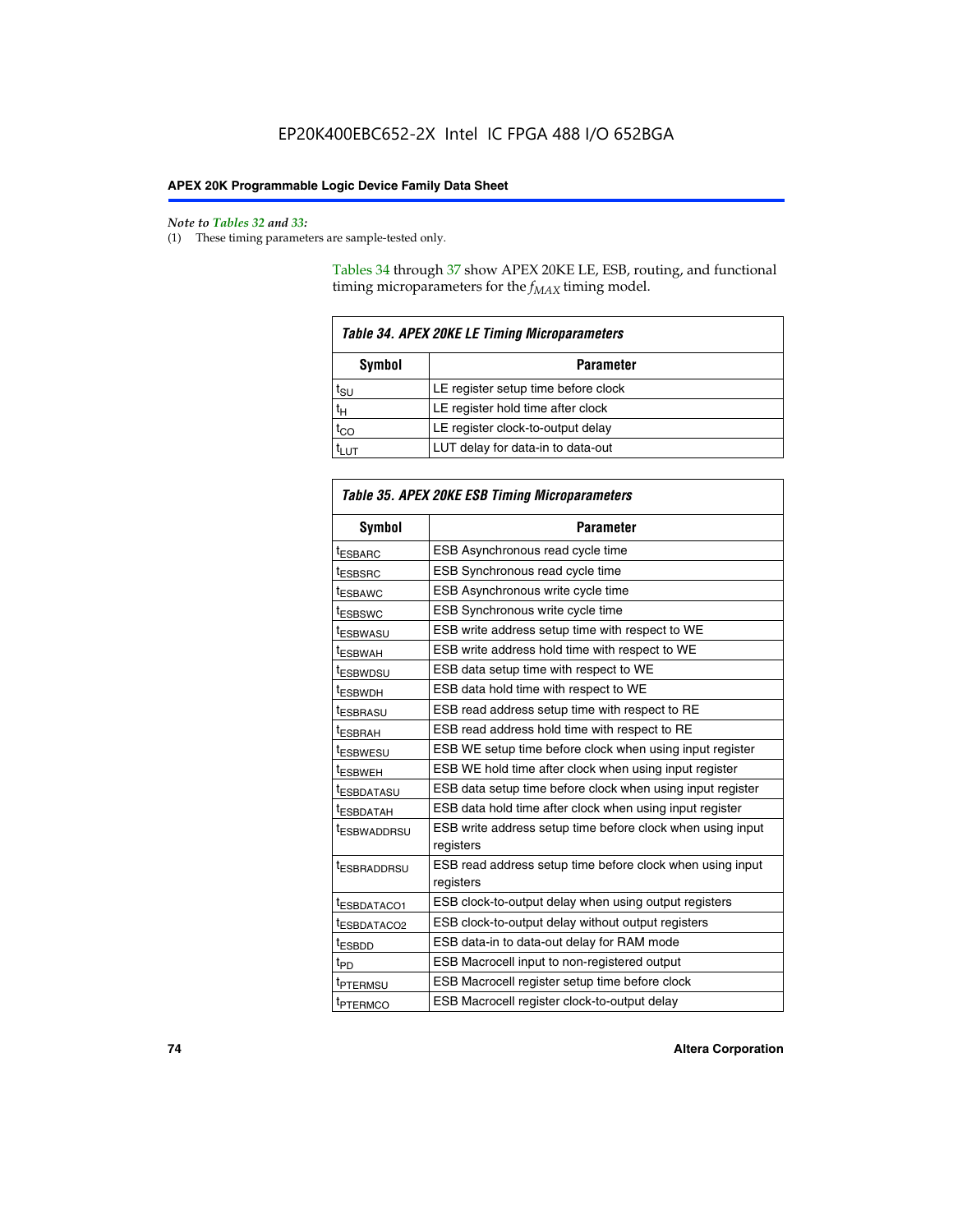| Table 36. APEX 20KE Routing Timing Microparameters<br>Note (1) |                                                    |  |  |  |  |
|----------------------------------------------------------------|----------------------------------------------------|--|--|--|--|
| Symbol<br><b>Parameter</b>                                     |                                                    |  |  |  |  |
| $t_{F1-4}$                                                     | Fanout delay using Local Interconnect              |  |  |  |  |
| $t_{F5-20}$                                                    | Fanout delay estimate using MegaLab Interconnect   |  |  |  |  |
| t <sub>F20+</sub>                                              | Fanout delay estimate using FastTrack Interconnect |  |  |  |  |

#### *Note to Table 36:*

(1) These parameters are worst-case values for typical applications. Post-compilation timing simulation and timing analysis are required to determine actual worst-case performance.

| Symbol        | <b>Parameter</b>                       |
|---------------|----------------------------------------|
| <b>TCH</b>    | Minimum clock high time from clock pin |
| <b>TCL</b>    | Minimum clock low time from clock pin  |
| <b>TCLRP</b>  | LE clear Pulse Width                   |
| <b>TPREP</b>  | LE preset pulse width                  |
| <b>TESBCH</b> | Clock high time for ESB                |
| <b>TESBCL</b> | Clock low time for ESB                 |
| <b>TESBWP</b> | Write pulse width                      |
| <b>TESBRP</b> | Read pulse width                       |

## *Table 37. APEX 20KE Functional Timing Microparameters*

Tables 38 and 39 describe the APEX 20KE external timing parameters.

| Table 38. APEX 20KE External Timing Parameters<br>Note (1) |                                                                |              |  |  |  |
|------------------------------------------------------------|----------------------------------------------------------------|--------------|--|--|--|
| <b>Clock Parameter</b><br>Symbol<br><b>Conditions</b>      |                                                                |              |  |  |  |
| <sup>t</sup> insu                                          | Setup time with global clock at IOE input register             |              |  |  |  |
| $t_{\text{INH}}$                                           | Hold time with global clock at IOE input register              |              |  |  |  |
| toutco                                                     | Clock-to-output delay with global clock at IOE output register | $C1 = 10 pF$ |  |  |  |
| <sup>t</sup> INSUPLL                                       | Setup time with PLL clock at IOE input register                |              |  |  |  |
| <sup>t</sup> INHPLL                                        | Hold time with PLL clock at IOE input register                 |              |  |  |  |
| <sup>I</sup> OUTCOPLL                                      | Clock-to-output delay with PLL clock at IOE output register    | $C1 = 10 pF$ |  |  |  |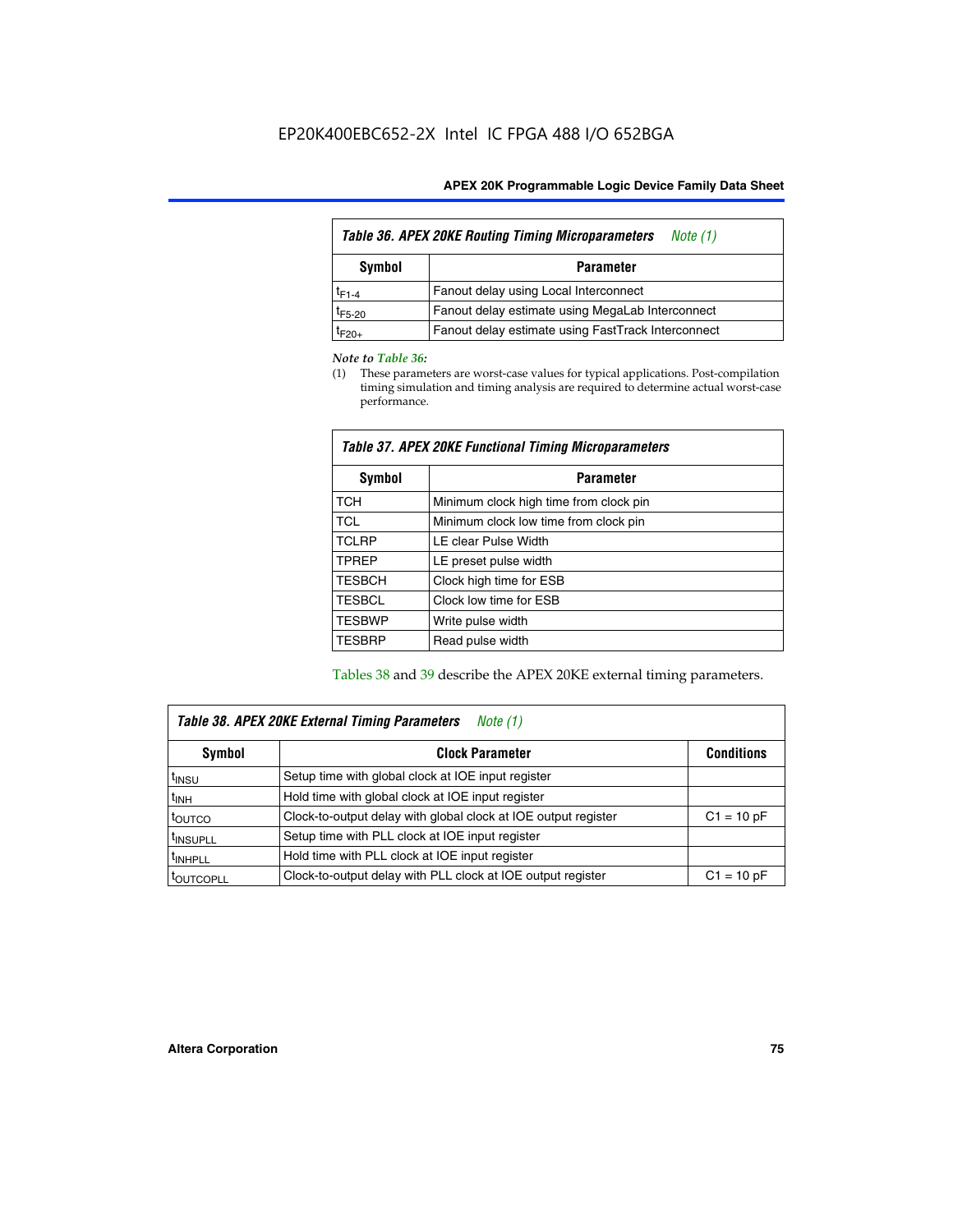| Table 39. APEX 20KE External Bidirectional Timing Parameters<br>Note $(1)$ |                                                                                                          |              |  |  |  |  |  |  |
|----------------------------------------------------------------------------|----------------------------------------------------------------------------------------------------------|--------------|--|--|--|--|--|--|
| <b>Symbol</b>                                                              | <b>Conditions</b><br><b>Parameter</b>                                                                    |              |  |  |  |  |  |  |
| <sup>t</sup> INSUBIDIR                                                     | Setup time for bidirectional pins with global clock at LAB adjacent Input<br>Register                    |              |  |  |  |  |  |  |
| <sup>t</sup> INHBIDIR                                                      | Hold time for bidirectional pins with global clock at LAB adjacent Input<br>Register                     |              |  |  |  |  |  |  |
| <b><i>LOUTCOBIDIR</i></b>                                                  | $C1 = 10 pF$<br>Clock-to-output delay for bidirectional pins with global clock at IOE output<br>register |              |  |  |  |  |  |  |
| t <sub>XZBIDIR</sub>                                                       | $C1 = 10 pF$<br>Synchronous Output Enable Register to output buffer disable delay                        |              |  |  |  |  |  |  |
| <sup>t</sup> zxbidir                                                       | Synchronous Output Enable Register output buffer enable delay                                            | $C1 = 10 pF$ |  |  |  |  |  |  |
| <sup>I</sup> INSUBIDIRPLL                                                  | Setup time for bidirectional pins with PLL clock at LAB adjacent Input<br>Register                       |              |  |  |  |  |  |  |
| <sup>t</sup> INHBIDIRPLL                                                   | Hold time for bidirectional pins with PLL clock at LAB adjacent Input<br>Register                        |              |  |  |  |  |  |  |
| <b><i>LOUTCOBIDIRPLL</i></b>                                               | Clock-to-output delay for bidirectional pins with PLL clock at IOE output<br>register                    | $C1 = 10 pF$ |  |  |  |  |  |  |
| <sup>t</sup> XZBIDIRPLL                                                    | Synchronous Output Enable Register to output buffer disable delay with<br><b>PLL</b>                     | $C1 = 10 pF$ |  |  |  |  |  |  |
| <sup>I</sup> ZXBIDIRPLL                                                    | Synchronous Output Enable Register output buffer enable delay with PLL                                   | $C1 = 10 pF$ |  |  |  |  |  |  |

*Note to Tables 38 and 39:*

(1) These timing parameters are sample-tested only.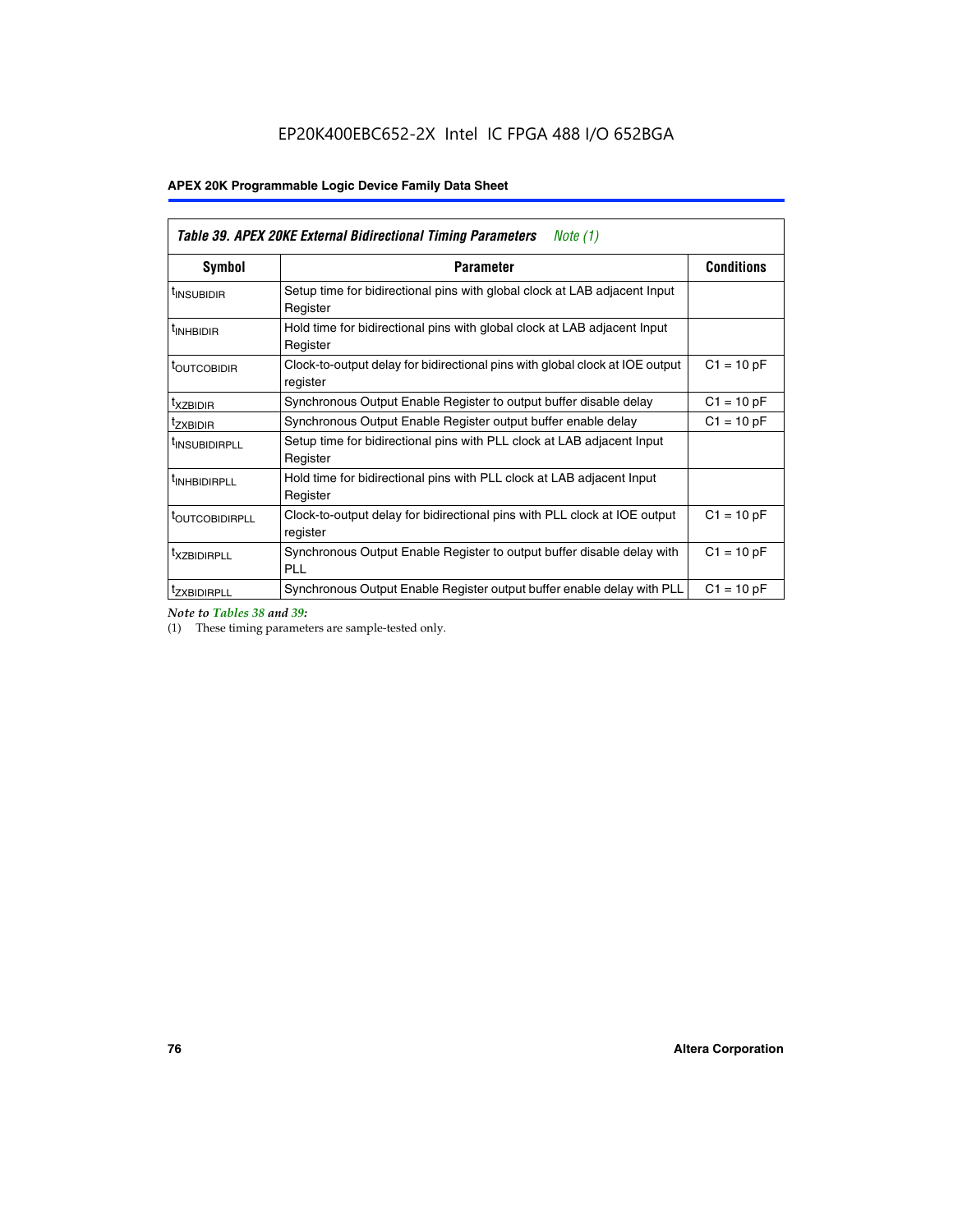Tables 40 through 42 show the **f<sub>MAX</sub>** timing parameters for EP20K100, EP20K200, and EP20K400 APEX 20K devices.

| Table 40. EP20K100 f <sub>MAX</sub> Timing Parameters |                |     |                |     |                |     |              |
|-------------------------------------------------------|----------------|-----|----------------|-----|----------------|-----|--------------|
| <b>Symbol</b>                                         | -1 Speed Grade |     | -2 Speed Grade |     | -3 Speed Grade |     | <b>Units</b> |
|                                                       | Min            | Max | Min            | Max | Min            | Max |              |
| $t_{\text{SU}}$                                       | 0.5            |     | 0.6            |     | 0.8            |     | ns           |
| $t_H$                                                 | 0.7            |     | 0.8            |     | 1.0            |     | ns           |
| $t_{CO}$                                              |                | 0.3 |                | 0.4 |                | 0.5 | ns           |
| $t_{LUT}$                                             |                | 0.8 |                | 1.0 |                | 1.3 | ns           |
| <sup>t</sup> ESBRC                                    |                | 1.7 |                | 2.1 |                | 2.4 | ns           |
| t <sub>ESBWC</sub>                                    |                | 5.7 |                | 6.9 |                | 8.1 | ns           |
| t <sub>ESBWESU</sub>                                  | 3.3            |     | 3.9            |     | 4.6            |     | ns           |
| <sup>t</sup> ESBDATASU                                | 2.2            |     | 2.7            |     | 3.1            |     | ns           |
| t <sub>ESBDATAH</sub>                                 | 0.6            |     | 0.8            |     | 0.9            |     | ns           |
| <sup>t</sup> ESBADDRSU                                | 2.4            |     | 2.9            |     | 3.3            |     | ns           |
| t <sub>ESBDATACO1</sub>                               |                | 1.3 |                | 1.6 |                | 1.8 | ns           |
| t <sub>ESBDATACO2</sub>                               |                | 2.6 |                | 3.1 |                | 3.6 | ns           |
| t <sub>ESBDD</sub>                                    |                | 2.5 |                | 3.3 |                | 3.6 | ns           |
| t <sub>PD</sub>                                       |                | 2.5 |                | 3.0 |                | 3.6 | ns           |
| <sup>t</sup> PTERMSU                                  | 2.3            |     | 2.6            |     | 3.2            |     | ns           |
| t <sub>PTERMCO</sub>                                  |                | 1.5 |                | 1.8 |                | 2.1 | ns           |
| $t_{F1-4}$                                            |                | 0.5 |                | 0.6 |                | 0.7 | ns           |
| $t_{F5-20}$                                           |                | 1.6 |                | 1.7 |                | 1.8 | ns           |
| $t_{F20+}$                                            |                | 2.2 |                | 2.2 |                | 2.3 | ns           |
| $t_{\mathsf{CH}}$                                     | 2.0            |     | 2.5            |     | 3.0            |     | ns           |
| $t_{CL}$                                              | 2.0            |     | 2.5            |     | 3.0            |     | ns           |
| t <sub>CLRP</sub>                                     | 0.3            |     | 0.4            |     | 0.4            |     | ns           |
| t <sub>PREP</sub>                                     | 0.5            |     | 0.5            |     | 0.5            |     | ns           |
| t <sub>ESBCH</sub>                                    | 2.0            |     | 2.5            |     | 3.0            |     | ns           |
| t <sub>ESBCL</sub>                                    | 2.0            |     | 2.5            |     | 3.0            |     | ns           |
| t <sub>ESBWP</sub>                                    | 1.6            |     | 1.9            |     | 2.2            |     | ns           |
| $t_{ESBRP}$                                           | 1.0            |     | 1.3            |     | 1.4            |     | ns           |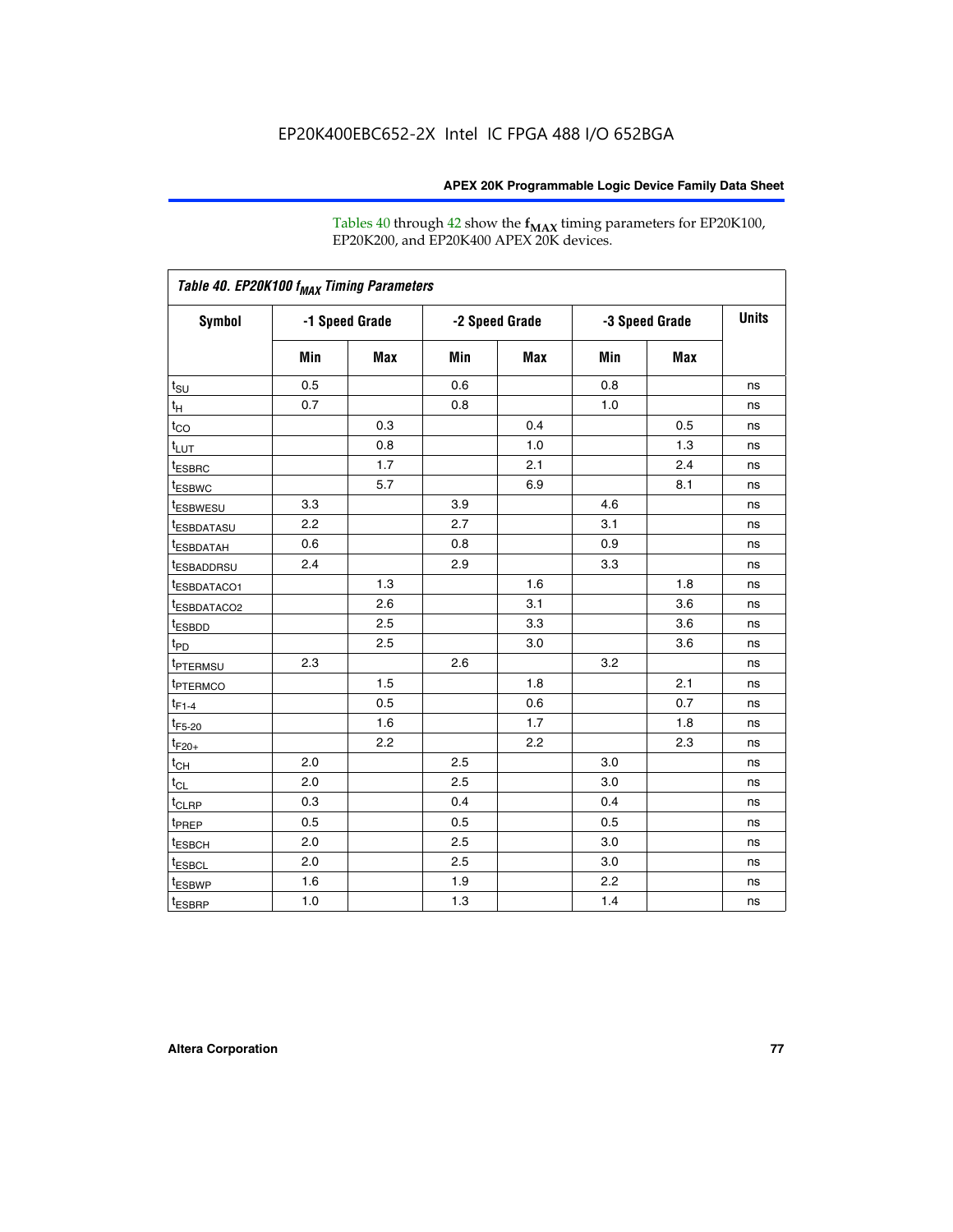| Table 41. EP20K200 f <sub>MAX</sub> Timing Parameters |                |     |     |                |     |                |    |
|-------------------------------------------------------|----------------|-----|-----|----------------|-----|----------------|----|
| Symbol                                                | -1 Speed Grade |     |     | -2 Speed Grade |     | -3 Speed Grade |    |
|                                                       | Min            | Max | Min | <b>Max</b>     | Min | Max            |    |
| $t_{\text{SU}}$                                       | 0.5            |     | 0.6 |                | 0.8 |                | ns |
| $t_H$                                                 | 0.7            |     | 0.8 |                | 1.0 |                | ns |
| $t_{CO}$                                              |                | 0.3 |     | 0.4            |     | 0.5            | ns |
| $t_{LUT}$                                             |                | 0.8 |     | 1.0            |     | 1.3            | ns |
| t <sub>ESBRC</sub>                                    |                | 1.7 |     | 2.1            |     | 2.4            | ns |
| t <sub>ESBWC</sub>                                    |                | 5.7 |     | 6.9            |     | 8.1            | ns |
| t <sub>ESBWESU</sub>                                  | 3.3            |     | 3.9 |                | 4.6 |                | ns |
| <sup>t</sup> ESBDATASU                                | 2.2            |     | 2.7 |                | 3.1 |                | ns |
| t <sub>ESBDATAH</sub>                                 | 0.6            |     | 0.8 |                | 0.9 |                | ns |
| t <sub>ESBADDRSU</sub>                                | 2.4            |     | 2.9 |                | 3.3 |                | ns |
| <u>t<sub>ESBDATACO1</sub></u>                         |                | 1.3 |     | 1.6            |     | 1.8            | ns |
| <sup>t</sup> ESBDATACO2                               |                | 2.6 |     | 3.1            |     | 3.6            | ns |
| t <sub>ESBDD</sub>                                    |                | 2.5 |     | 3.3            |     | 3.6            | ns |
| t <sub>PD</sub>                                       |                | 2.5 |     | 3.0            |     | 3.6            | ns |
| t <sub>ptermsu</sub>                                  | 2.3            |     | 2.7 |                | 3.2 |                | ns |
| t <sub>PTERMCO</sub>                                  |                | 1.5 |     | 1.8            |     | 2.1            | ns |
| $t_{F1-4}$                                            |                | 0.5 |     | 0.6            |     | 0.7            | ns |
| $t_{F5-20}$                                           |                | 1.6 |     | 1.7            |     | 1.8            | ns |
| $t_{F20+}$                                            |                | 2.2 |     | 2.2            |     | 2.3            | ns |
| $\textnormal{t}_{\textnormal{CH}}$                    | 2.0            |     | 2.5 |                | 3.0 |                | ns |
| $t_{CL}$                                              | 2.0            |     | 2.5 |                | 3.0 |                | ns |
| t <sub>CLRP</sub>                                     | 0.3            |     | 0.4 |                | 0.4 |                | ns |
| t <sub>PREP</sub>                                     | 0.4            |     | 0.5 |                | 0.5 |                | ns |
| t <sub>ESBCH</sub>                                    | 2.0            |     | 2.5 |                | 3.0 |                | ns |
| t <sub>ESBCL</sub>                                    | 2.0            |     | 2.5 |                | 3.0 |                | ns |
| t <sub>ESBWP</sub>                                    | 1.6            |     | 1.9 |                | 2.2 |                | ns |
| t <sub>ESBRP</sub>                                    | 1.0            |     | 1.3 |                | 1.4 |                | ns |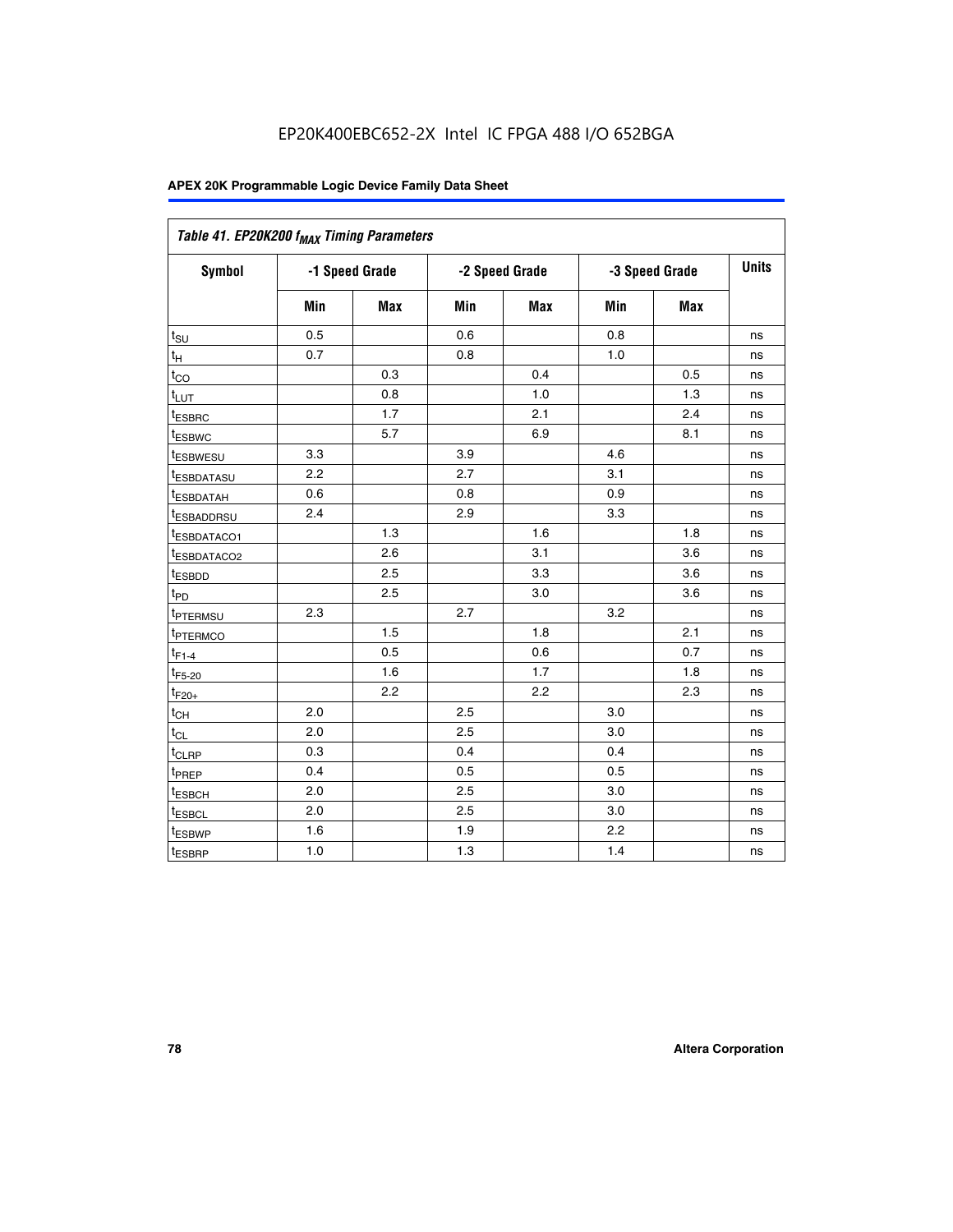| Table 42. EP20K400 f <sub>MAX</sub> Timing Parameters |     |                |     |                |     |                |              |  |  |  |
|-------------------------------------------------------|-----|----------------|-----|----------------|-----|----------------|--------------|--|--|--|
| <b>Symbol</b>                                         |     | -1 Speed Grade |     | -2 Speed Grade |     | -3 Speed Grade | <b>Units</b> |  |  |  |
|                                                       | Min | <b>Max</b>     | Min | Max            | Min | <b>Max</b>     |              |  |  |  |
| $t_{\text{SU}}$                                       | 0.1 |                | 0.3 |                | 0.6 |                | ns           |  |  |  |
| $t_{\mathsf{H}}$                                      | 0.5 |                | 0.8 |                | 0.9 |                | ns           |  |  |  |
| $t_{CO}$                                              |     | 0.1            |     | 0.4            |     | 0.6            | ns           |  |  |  |
| t <sub>LUT</sub>                                      |     | 1.0            |     | 1.2            |     | 1.4            | ns           |  |  |  |
| <sup>t</sup> ESBRC                                    |     | 1.7            |     | 2.1            |     | 2.4            | ns           |  |  |  |
| t <sub>ESBWC</sub>                                    |     | 5.7            |     | 6.9            |     | 8.1            | ns           |  |  |  |
| t <sub>ESBWESU</sub>                                  | 3.3 |                | 3.9 |                | 4.6 |                | ns           |  |  |  |
| <sup>t</sup> ESBDATASU                                | 2.2 |                | 2.7 |                | 3.1 |                | ns           |  |  |  |
| <sup>t</sup> ESBDATAH                                 | 0.6 |                | 0.8 |                | 0.9 |                | ns           |  |  |  |
| <sup>t</sup> ESBADDRSU                                | 2.4 |                | 2.9 |                | 3.3 |                | ns           |  |  |  |
| IESBDATACO1                                           |     | 1.3            |     | 1.6            |     | 1.8            | ns           |  |  |  |
| <sup>t</sup> ESBDATACO2                               |     | 2.5            |     | 3.1            |     | 3.6            | ns           |  |  |  |
| t <sub>ESBDD</sub>                                    |     | 2.5            |     | 3.3            |     | 3.6            | ns           |  |  |  |
| $t_{PD}$                                              |     | 2.5            |     | 3.1            |     | 3.6            | ns           |  |  |  |
| t <sub>PTERMSU</sub>                                  | 1.7 |                | 2.1 |                | 2.4 |                | ns           |  |  |  |
| t <sub>PTERMCO</sub>                                  |     | 1.0            |     | 1.2            |     | 1.4            | ns           |  |  |  |
| $t_{F1-4}$                                            |     | 0.4            |     | 0.5            |     | 0.6            | ns           |  |  |  |
| $t_{F5-20}$                                           |     | 2.6            |     | 2.8            |     | 2.9            | ns           |  |  |  |
| $t_{F20+}$                                            |     | 3.7            |     | 3.8            |     | 3.9            | ns           |  |  |  |
| $t_{CH}$                                              | 2.0 |                | 2.5 |                | 3.0 |                | ns           |  |  |  |
| $t_{CL}$                                              | 2.0 |                | 2.5 |                | 3.0 |                | ns           |  |  |  |
| t <sub>CLRP</sub>                                     | 0.5 |                | 0.6 |                | 0.8 |                | ns           |  |  |  |
| t <sub>PREP</sub>                                     | 0.5 |                | 0.5 |                | 0.5 |                | ns           |  |  |  |
| t <sub>ESBCH</sub>                                    | 2.0 |                | 2.5 |                | 3.0 |                | ns           |  |  |  |
| t <sub>ESBCL</sub>                                    | 2.0 |                | 2.5 |                | 3.0 |                | ns           |  |  |  |
| t <sub>ESBWP</sub>                                    | 1.5 |                | 1.9 |                | 2.2 |                | ns           |  |  |  |
| t <sub>ESBRP</sub>                                    | 1.0 |                | 1.2 |                | 1.4 |                | ns           |  |  |  |

Tables 43 through 48 show the I/O external and external bidirectional timing parameter values for EP20K100, EP20K200, and EP20K400 APEX 20K devices.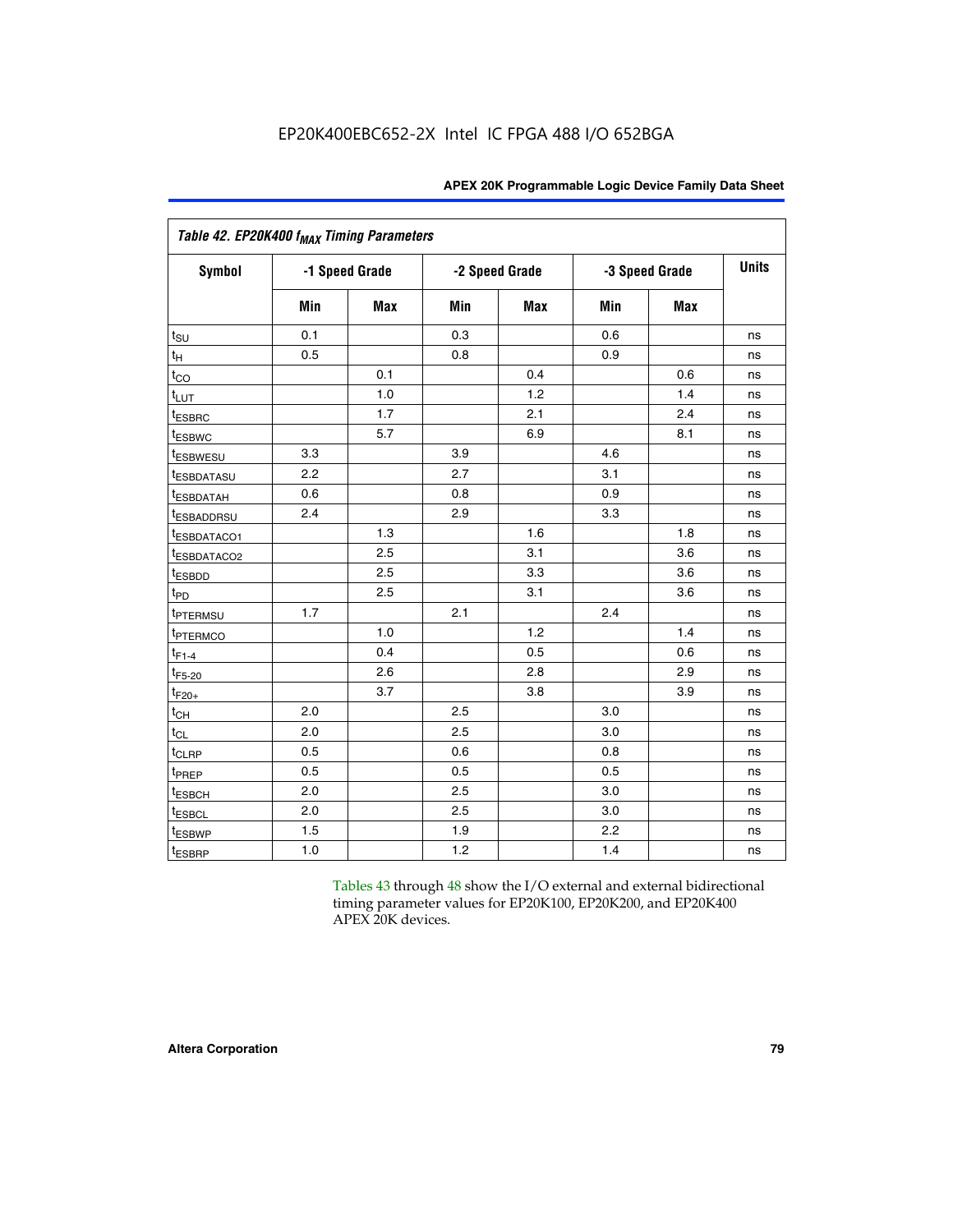## EP20K400EBC652-2X Intel IC FPGA 488 I/O 652BGA

|                       | Table 43. EP20K100 External Timing Parameters |                |     |                |     |                |    |  |  |  |  |
|-----------------------|-----------------------------------------------|----------------|-----|----------------|-----|----------------|----|--|--|--|--|
| Symbol                |                                               | -1 Speed Grade |     | -2 Speed Grade |     | -3 Speed Grade |    |  |  |  |  |
|                       | Min                                           | Max            | Min | <b>Max</b>     | Min | <b>Max</b>     |    |  |  |  |  |
| $t_{INSU}$ (1)        | 2.3                                           |                | 2.8 |                | 3.2 |                | ns |  |  |  |  |
| $t_{INH}$ (1)         | 0.0                                           |                | 0.0 |                | 0.0 |                | ns |  |  |  |  |
| $t_{\text{OUTCO}}(1)$ | 2.0                                           | 4.5            | 2.0 | 4.9            | 2.0 | 6.6            | ns |  |  |  |  |
| $t_{IN}$ su $(2)$     | 1.1                                           |                | 1.2 |                |     |                | ns |  |  |  |  |
| $t_{INH}$ (2)         | 0.0                                           |                | 0.0 |                |     |                | ns |  |  |  |  |
| $t_{\text{OUTCO}}(2)$ | 0.5                                           | 2.7            | 0.5 | 3.1            |     | 4.8            | ns |  |  |  |  |

|                                | <b>Table 44. EP20K100 External Bidirectional Timing Parameters</b> |     |     |                |     |                |    |  |  |  |  |
|--------------------------------|--------------------------------------------------------------------|-----|-----|----------------|-----|----------------|----|--|--|--|--|
| Symbol                         | -1 Speed Grade                                                     |     |     | -2 Speed Grade |     | -3 Speed Grade |    |  |  |  |  |
|                                | Min                                                                | Max | Min | Max            | Min | Max            |    |  |  |  |  |
| $t_{\text{INSUBIDIR}}(1)$      | 2.3                                                                |     | 2.8 |                | 3.2 |                | ns |  |  |  |  |
| $t_{INHBIDIR}$ (1)             | 0.0                                                                |     | 0.0 |                | 0.0 |                | ns |  |  |  |  |
| <sup>t</sup> OUTCOBIDIR<br>(1) | 2.0                                                                | 4.5 | 2.0 | 4.9            | 2.0 | 6.6            | ns |  |  |  |  |
| $t_{XZBIDIR}$ (1)              |                                                                    | 5.0 |     | 5.9            |     | 6.9            | ns |  |  |  |  |
| $t_{ZXBIDIR}$ (1)              |                                                                    | 5.0 |     | 5.9            |     | 6.9            | ns |  |  |  |  |
| $t_{INSUBIDIR}$ (2)            | 1.0                                                                |     | 1.2 |                |     |                | ns |  |  |  |  |
| $t_{INHBIDIR}$ (2)             | 0.0                                                                |     | 0.0 |                |     |                | ns |  |  |  |  |
| <sup>t</sup> OUTCOBIDIR<br>(2) | 0.5                                                                | 2.7 | 0.5 | 3.1            |     |                | ns |  |  |  |  |
| $t_{XZBIDIR}$ (2)              |                                                                    | 4.3 |     | 5.0            |     |                | ns |  |  |  |  |
| $t_{ZXBIDIR}$ (2)              |                                                                    | 4.3 |     | 5.0            |     |                | ns |  |  |  |  |

| Table 45. EP20K200 External Timing Parameters |     |                |     |                |     |                |    |  |  |  |  |
|-----------------------------------------------|-----|----------------|-----|----------------|-----|----------------|----|--|--|--|--|
| Symbol                                        |     | -1 Speed Grade |     | -2 Speed Grade |     | -3 Speed Grade |    |  |  |  |  |
|                                               | Min | Max            | Min | <b>Max</b>     | Min | <b>Max</b>     |    |  |  |  |  |
| $t_{INSU}$ (1)                                | 1.9 |                | 2.3 |                | 2.6 |                | ns |  |  |  |  |
| $t_{INH}$ (1)                                 | 0.0 |                | 0.0 |                | 0.0 |                | ns |  |  |  |  |
| $t_{\text{OUTCO}}(1)$                         | 2.0 | 4.6            | 2.0 | 5.6            | 2.0 | 6.8            | ns |  |  |  |  |
| $t_{INSU}$ (2)                                | 1.1 |                | 1.2 |                |     |                | ns |  |  |  |  |
| $t_{INH}$ (2)                                 | 0.0 |                | 0.0 |                |     |                | ns |  |  |  |  |
| $t_{\text{OUTCO}}$ (2)                        | 0.5 | 2.7            | 0.5 | 3.1            |     |                | ns |  |  |  |  |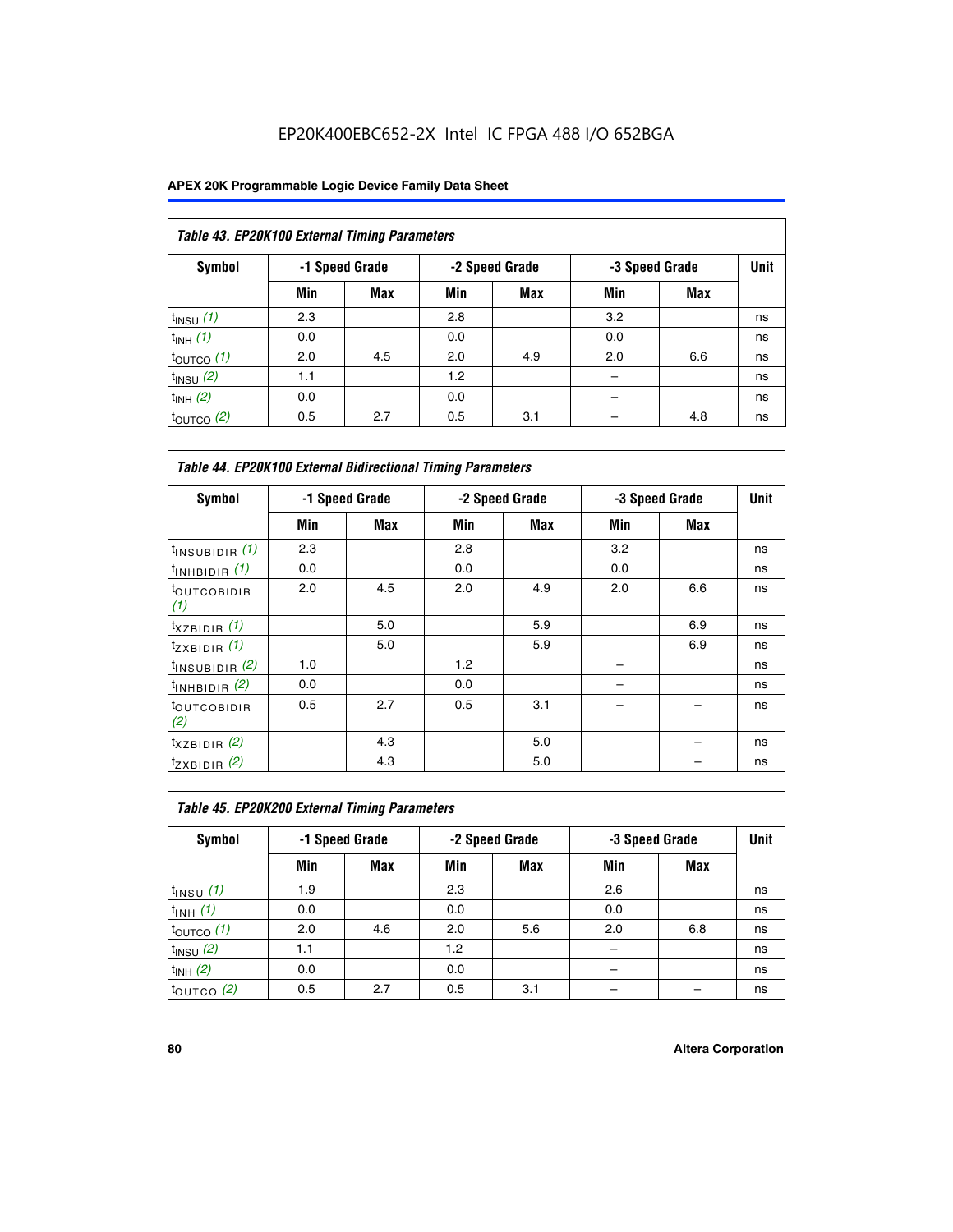|                             | Table 46. EP20K200 External Bidirectional Timing Parameters |                |     |                |     |                |             |  |  |  |  |
|-----------------------------|-------------------------------------------------------------|----------------|-----|----------------|-----|----------------|-------------|--|--|--|--|
| Symbol                      |                                                             | -1 Speed Grade |     | -2 Speed Grade |     | -3 Speed Grade | <b>Unit</b> |  |  |  |  |
|                             | Min                                                         | Max            | Min | <b>Max</b>     | Min | <b>Max</b>     |             |  |  |  |  |
| $t_{INSUBIDIR}$ (1)         | 1.9                                                         |                | 2.3 |                | 2.6 |                | ns          |  |  |  |  |
| $t_{INHBIDIR}$ (1)          | 0.0                                                         |                | 0.0 |                | 0.0 |                | ns          |  |  |  |  |
| $t_{\text{OUTCOBIDIR}}(1)$  | 2.0                                                         | 4.6            | 2.0 | 5.6            | 2.0 | 6.8            | ns          |  |  |  |  |
| $t_{XZBIDIR}$ (1)           |                                                             | 5.0            |     | 5.9            |     | 6.9            | ns          |  |  |  |  |
| $t_{ZXBIDIR}$ (1)           |                                                             | 5.0            |     | 5.9            |     | 6.9            | ns          |  |  |  |  |
| $t_{INSUBIDIR}$ (2)         | 1.1                                                         |                | 1.2 |                |     |                | ns          |  |  |  |  |
| $t_{INHBIDIR}$ (2)          | 0.0                                                         |                | 0.0 |                |     |                | ns          |  |  |  |  |
| $t_{\text{OUTCOBIDIR}}$ (2) | 0.5                                                         | 2.7            | 0.5 | 3.1            |     |                | ns          |  |  |  |  |
| $t_{XZBIDIR}$ (2)           |                                                             | 4.3            |     | 5.0            |     |                | ns          |  |  |  |  |
| $t_{ZXBIDIR}$ (2)           |                                                             | 4.3            |     | 5.0            |     |                | ns          |  |  |  |  |

## *Table 47. EP20K400 External Timing Parameters*

| Symbol                |     | -1 Speed Grade |     | -2 Speed Grade |     | -3 Speed Grade |    |  |
|-----------------------|-----|----------------|-----|----------------|-----|----------------|----|--|
|                       | Min | <b>Max</b>     | Min | <b>Max</b>     | Min | <b>Max</b>     |    |  |
| $t_{INSU}$ (1)        | 1.4 |                | 1.8 |                | 2.0 |                | ns |  |
| $t_{INH}$ (1)         | 0.0 |                | 0.0 |                | 0.0 |                | ns |  |
| $t_{\text{OUTCO}}(1)$ | 2.0 | 4.9            | 2.0 | 6.1            | 2.0 | 7.0            | ns |  |
| $t_{INSU}$ (2)        | 0.4 |                | 1.0 |                |     |                | ns |  |
| $t_{INH}$ (2)         | 0.0 |                | 0.0 |                | -   |                | ns |  |
| $t_{\text{OUTCO}}(2)$ | 0.5 | 3.1            | 0.5 | 4.1            |     |                | ns |  |

*Table 48. EP20K400 External Bidirectional Timing Parameters*

| Symbol                      | -1 Speed Grade |     | -2 Speed Grade |     | -3 Speed Grade |      | <b>Unit</b> |
|-----------------------------|----------------|-----|----------------|-----|----------------|------|-------------|
|                             | Min            | Max | Min            | Max | Min            | Max  |             |
| $t_{\text{INSUBIDIR}}(1)$   | 1.4            |     | 1.8            |     | 2.0            |      | ns          |
| $t_{INHBIDIR}$ (1)          | 0.0            |     | 0.0            |     | 0.0            |      | ns          |
| $t_{\text{OUTCOBIDIR}}(1)$  | 2.0            | 4.9 | 2.0            | 6.1 | 2.0            | 7.0  | ns          |
| $t_{XZBIDIR}$ (1)           |                | 7.3 |                | 8.9 |                | 10.3 | ns          |
| $t_{ZXBIDIR}$ (1)           |                | 7.3 |                | 8.9 |                | 10.3 | ns          |
| $t_{\text{INSUBIDIR}}(2)$   | 0.5            |     | 1.0            |     |                |      | ns          |
| $t_{INHBIDIR}$ (2)          | 0.0            |     | 0.0            |     |                |      | ns          |
| $t_{\text{OUTCOBIDIR}}$ (2) | 0.5            | 3.1 | 0.5            | 4.1 |                |      | ns          |
| $t_{XZBIDIR}$ (2)           |                | 6.2 |                | 7.6 |                |      | ns          |
| $t_{ZXBIDIR}$ $(2)$         |                | 6.2 |                | 7.6 |                |      | ns          |

#### **Altera Corporation 81**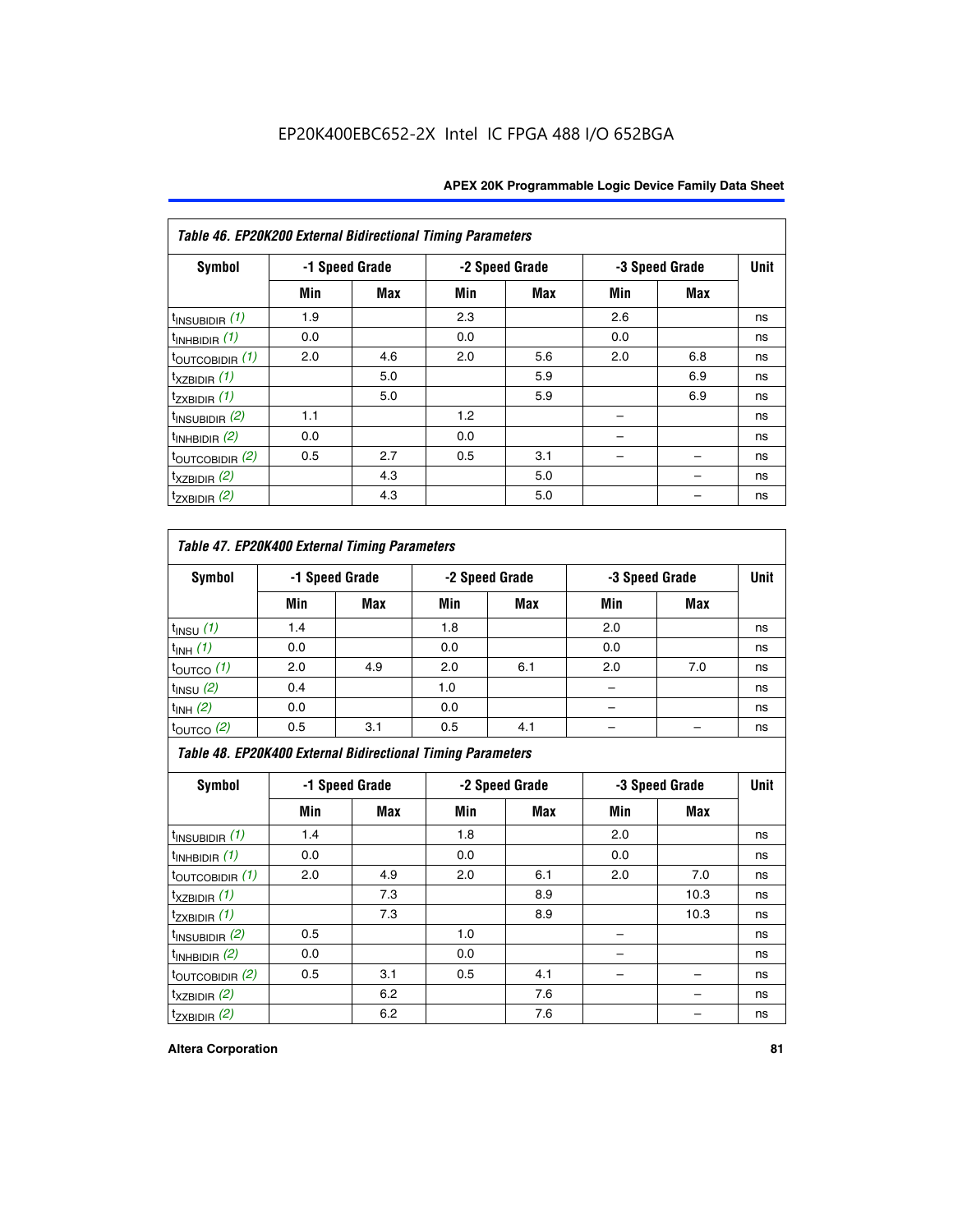#### *Notes to Tables 43 through 48:*

- (1) This parameter is measured without using ClockLock or ClockBoost circuits.
- (2) This parameter is measured using ClockLock or ClockBoost circuits.

Tables 49 through 54 describe  $f_{MAX}$  LE Timing Microparameters,  $f_{MAX}$ ESB Timing Microparameters, *f<sub>MAX</sub>* Routing Delays, Minimum Pulse Width Timing Parameters, External Timing Parameters, and External Bidirectional Timing Parameters for EP20K30E APEX 20KE devices.

|                  | Table 49. EP20K30E f <sub>MAX</sub> LE Timing Microparameters |      |      |            |      |      |    |  |  |  |  |  |
|------------------|---------------------------------------------------------------|------|------|------------|------|------|----|--|--|--|--|--|
| <b>Symbol</b>    | -1                                                            |      |      | -2         |      | -3   |    |  |  |  |  |  |
|                  | Min                                                           | Max  | Min  | <b>Max</b> | Min  | Max  |    |  |  |  |  |  |
| t <sub>SU</sub>  | 0.01                                                          |      | 0.02 |            | 0.02 |      | ns |  |  |  |  |  |
| $t_H$            | 0.11                                                          |      | 0.16 |            | 0.23 |      | ns |  |  |  |  |  |
| $t_{CO}$         |                                                               | 0.32 |      | 0.45       |      | 0.67 | ns |  |  |  |  |  |
| t <sub>LUT</sub> |                                                               | 0.85 |      | 1.20       |      | 1.77 | ns |  |  |  |  |  |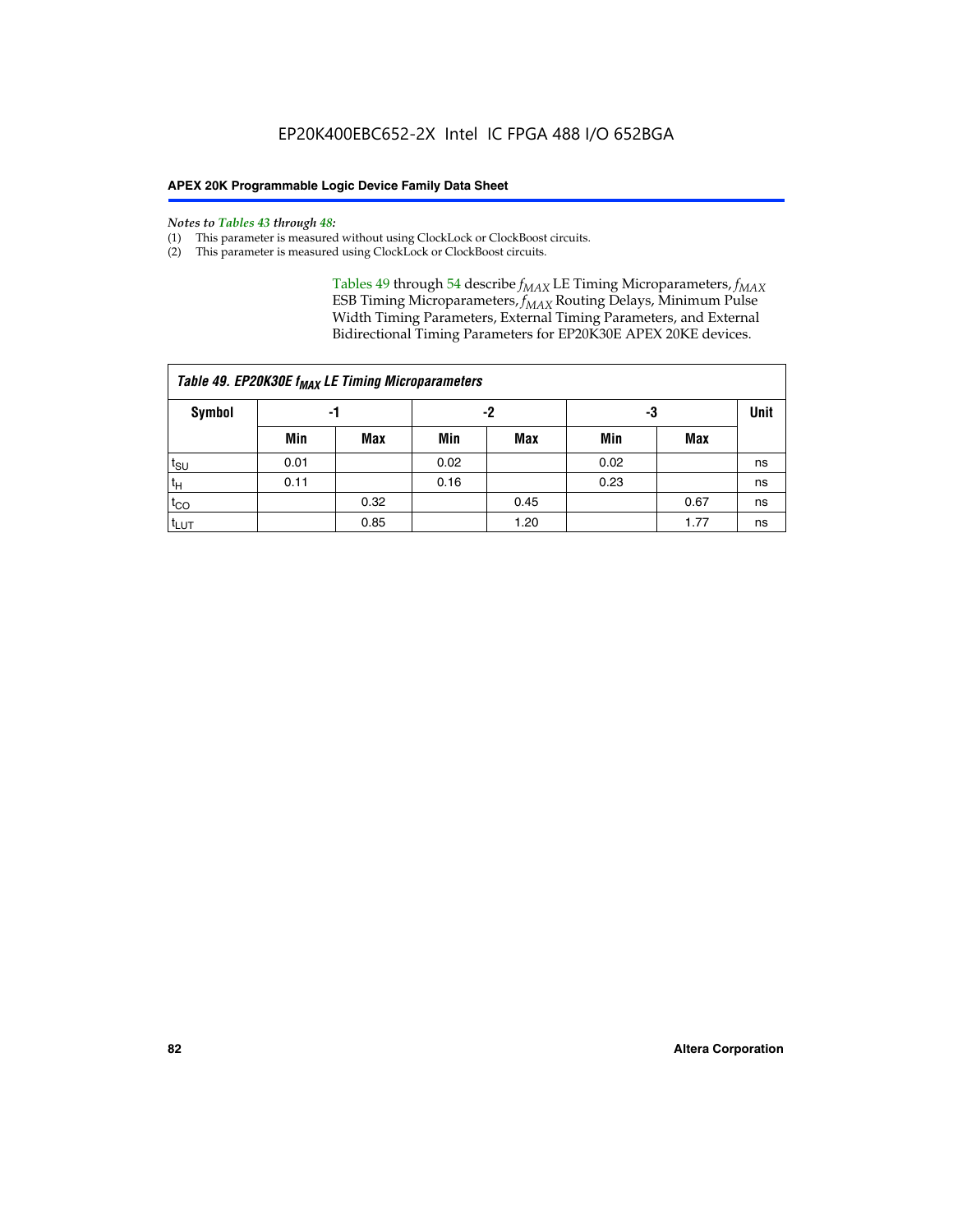|                         | Table 50. EP20K30E f <sub>MAX</sub> ESB Timing Microparameters |      |      |      |      |      |             |  |  |  |  |
|-------------------------|----------------------------------------------------------------|------|------|------|------|------|-------------|--|--|--|--|
| <b>Symbol</b>           |                                                                | $-1$ |      | $-2$ |      | -3   | <b>Unit</b> |  |  |  |  |
|                         | Min                                                            | Max  | Min  | Max  | Min  | Max  |             |  |  |  |  |
| <sup>t</sup> ESBARC     |                                                                | 2.03 |      | 2.86 |      | 4.24 | ns          |  |  |  |  |
| <i><b>LESBSRC</b></i>   |                                                                | 2.58 |      | 3.49 |      | 5.02 | ns          |  |  |  |  |
| <sup>t</sup> ESBAWC     |                                                                | 3.88 |      | 5.45 |      | 8.08 | ns          |  |  |  |  |
| <sup>t</sup> ESBSWC     |                                                                | 4.08 |      | 5.35 |      | 7.48 | ns          |  |  |  |  |
| t <sub>ESBWASU</sub>    | 1.77                                                           |      | 2.49 |      | 3.68 |      | ns          |  |  |  |  |
| <sup>t</sup> ESBWAH     | 0.00                                                           |      | 0.00 |      | 0.00 |      | ns          |  |  |  |  |
| t <sub>ESBWDSU</sub>    | 1.95                                                           |      | 2.74 |      | 4.05 |      | ns          |  |  |  |  |
| <sup>t</sup> ESBWDH     | 0.00                                                           |      | 0.00 |      | 0.00 |      | ns          |  |  |  |  |
| <sup>t</sup> ESBRASU    | 1.96                                                           |      | 2.75 |      | 4.07 |      | ns          |  |  |  |  |
| <sup>t</sup> ESBRAH     | 0.00                                                           |      | 0.00 |      | 0.00 |      | ns          |  |  |  |  |
| <b>ESBWESU</b>          | 1.80                                                           |      | 2.73 |      | 4.28 |      | ns          |  |  |  |  |
| <sup>t</sup> ESBWEH     | 0.00                                                           |      | 0.00 |      | 0.00 |      | ns          |  |  |  |  |
| <sup>I</sup> ESBDATASU  | 0.07                                                           |      | 0.48 |      | 1.17 |      | ns          |  |  |  |  |
| <sup>t</sup> ESBDATAH   | 0.13                                                           |      | 0.13 |      | 0.13 |      | ns          |  |  |  |  |
| <sup>I</sup> ESBWADDRSU | 0.30                                                           |      | 0.80 |      | 1.64 |      | ns          |  |  |  |  |
| <sup>I</sup> ESBRADDRSU | 0.37                                                           |      | 0.90 |      | 1.78 |      | ns          |  |  |  |  |
| ESBDATACO1              |                                                                | 1.11 |      | 1.32 |      | 1.67 | ns          |  |  |  |  |
| <sup>t</sup> ESBDATACO2 |                                                                | 2.65 |      | 3.73 |      | 5.53 | ns          |  |  |  |  |
| t <sub>ESBDD</sub>      |                                                                | 3.88 |      | 5.45 |      | 8.08 | ns          |  |  |  |  |
| t <sub>PD</sub>         |                                                                | 1.91 |      | 2.69 |      | 3.98 | ns          |  |  |  |  |
| <sup>t</sup> PTERMSU    | 1.04                                                           |      | 1.71 |      | 2.82 |      | ns          |  |  |  |  |
| t <sub>PTERMCO</sub>    |                                                                | 1.13 |      | 1.34 |      | 1.69 | ns          |  |  |  |  |

## **Table 51. EP20K30E f<sub>MAX</sub> Routing Delays**

| Symbol      | - 1 |            | -2  |            | -3  |      | Unit |
|-------------|-----|------------|-----|------------|-----|------|------|
|             | Min | <b>Max</b> | Min | <b>Max</b> | Min | Max  |      |
| $t_{F1-4}$  |     | 0.24       |     | 0.27       |     | 0.31 | ns   |
| $t_{F5-20}$ |     | 1.03       |     | 1.14       |     | 1.30 | ns   |
| $t_{F20+}$  |     | 1.42       |     | 1.54       |     | 1.77 | ns   |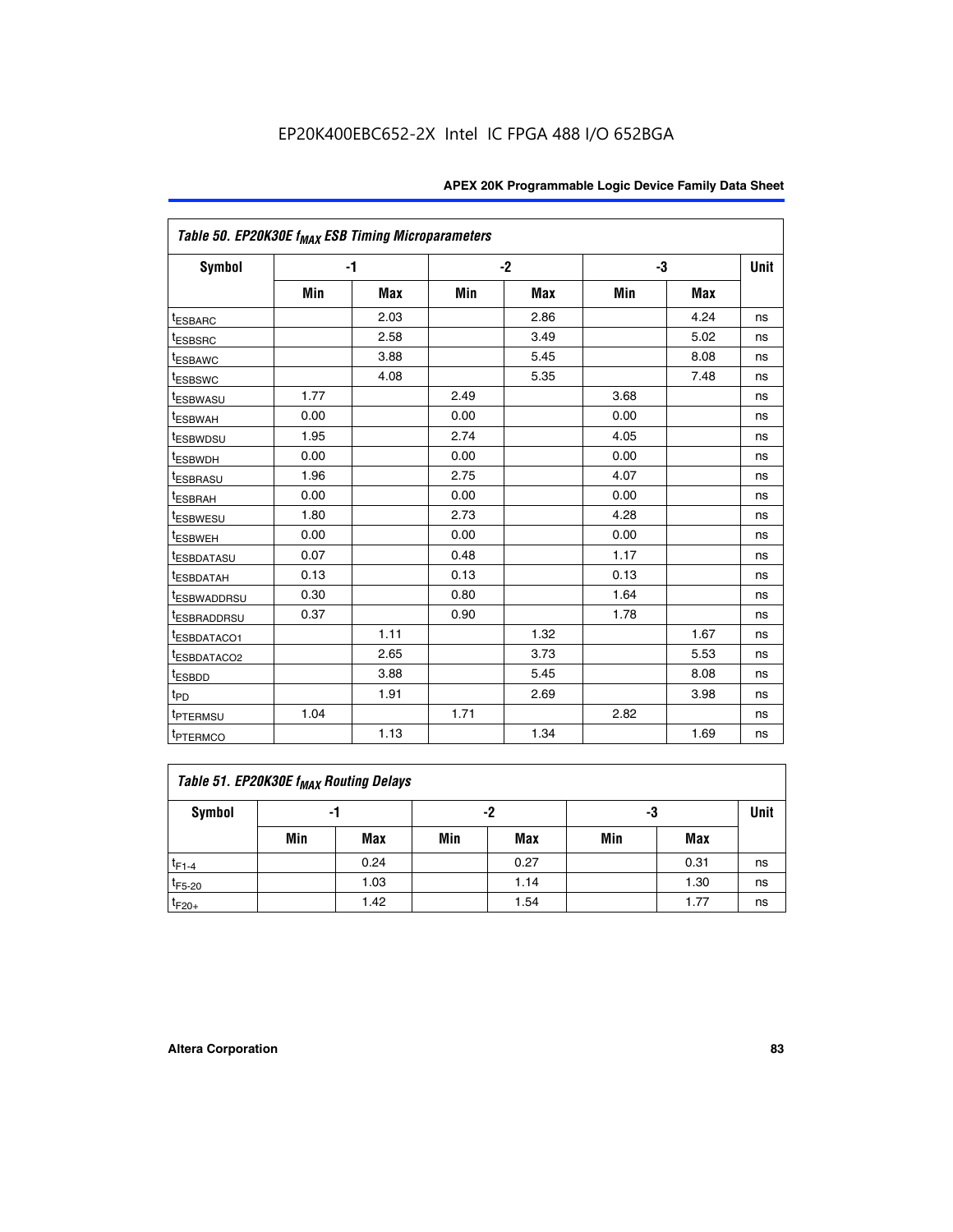## EP20K400EBC652-2X Intel IC FPGA 488 I/O 652BGA

### **APEX 20K Programmable Logic Device Family Data Sheet**

|                    | Table 52. EP20K30E Minimum Pulse Width Timing Parameters |            |      |            |      |            |             |  |  |  |  |  |
|--------------------|----------------------------------------------------------|------------|------|------------|------|------------|-------------|--|--|--|--|--|
| <b>Symbol</b>      | -1                                                       |            |      | $-2$       | -3   |            | <b>Unit</b> |  |  |  |  |  |
|                    | Min                                                      | <b>Max</b> | Min  | <b>Max</b> | Min  | <b>Max</b> |             |  |  |  |  |  |
| $t_{CH}$           | 0.55                                                     |            | 0.78 |            | 1.15 |            | ns          |  |  |  |  |  |
| $t_{CL}$           | 0.55                                                     |            | 0.78 |            | 1.15 |            | ns          |  |  |  |  |  |
| $t_{CLRP}$         | 0.22                                                     |            | 0.31 |            | 0.46 |            | ns          |  |  |  |  |  |
| <sup>t</sup> PREP  | 0.22                                                     |            | 0.31 |            | 0.46 |            | ns          |  |  |  |  |  |
| <sup>t</sup> ESBCH | 0.55                                                     |            | 0.78 |            | 1.15 |            | ns          |  |  |  |  |  |
| <sup>t</sup> ESBCL | 0.55                                                     |            | 0.78 |            | 1.15 |            | ns          |  |  |  |  |  |
| <sup>t</sup> ESBWP | 1.43                                                     |            | 2.01 |            | 2.97 |            | ns          |  |  |  |  |  |
| <sup>t</sup> ESBRP | 1.15                                                     |            | 1.62 |            | 2.39 |            | ns          |  |  |  |  |  |

|                      | Table 53. EP20K30E External Timing Parameters |            |      |            |                |            |             |  |  |  |  |  |  |
|----------------------|-----------------------------------------------|------------|------|------------|----------------|------------|-------------|--|--|--|--|--|--|
| <b>Symbol</b>        | -1                                            |            |      | -2         |                | -3         | <b>Unit</b> |  |  |  |  |  |  |
|                      | Min                                           | <b>Max</b> | Min  | <b>Max</b> | Min            | <b>Max</b> |             |  |  |  |  |  |  |
| $t_{INSU}$           | 2.02                                          |            | 2.13 |            | 2.24           |            | ns          |  |  |  |  |  |  |
| $t_{\rm INH}$        | 0.00                                          |            | 0.00 |            | 0.00           |            | ns          |  |  |  |  |  |  |
| <b>t</b> outco       | 2.00                                          | 4.88       | 2.00 | 5.36       | 2.00           | 5.88       | ns          |  |  |  |  |  |  |
| <sup>t</sup> INSUPLL | 2.11                                          |            | 2.23 |            |                |            | ns          |  |  |  |  |  |  |
| <sup>t</sup> INHPLL  | 0.00                                          |            | 0.00 |            | $\blacksquare$ |            | ns          |  |  |  |  |  |  |
| <b>LOUTCOPLL</b>     | 0.50                                          | 2.60       | 0.50 | 2.88       | -              |            | ns          |  |  |  |  |  |  |

| Table 54. EP20K30E External Bidirectional Timing Parameters |      |      |      |      |                          |      |             |  |  |  |  |
|-------------------------------------------------------------|------|------|------|------|--------------------------|------|-------------|--|--|--|--|
| Symbol                                                      |      | -1   | $-2$ |      |                          | -3   | <b>Unit</b> |  |  |  |  |
|                                                             | Min  | Max  | Min  | Max  | Min                      | Max  |             |  |  |  |  |
| <sup>t</sup> INSUBIDIR                                      | 1.85 |      | 1.77 |      | 1.54                     |      | ns          |  |  |  |  |
| <b>INHBIDIR</b>                                             | 0.00 |      | 0.00 |      | 0.00                     |      | ns          |  |  |  |  |
| <b>LOUTCOBIDIR</b>                                          | 2.00 | 4.88 | 2.00 | 5.36 | 2.00                     | 5.88 | ns          |  |  |  |  |
| <sup>T</sup> XZBIDIR                                        |      | 7.48 |      | 8.46 |                          | 9.83 | ns          |  |  |  |  |
| <sup>t</sup> zxbidir                                        |      | 7.48 |      | 8.46 |                          | 9.83 | ns          |  |  |  |  |
| <sup>I</sup> INSUBIDIRPLL                                   | 4.12 |      | 4.24 |      | $\overline{\phantom{0}}$ |      | ns          |  |  |  |  |
| <b>INHBIDIRPLL</b>                                          | 0.00 |      | 0.00 |      |                          |      | ns          |  |  |  |  |
| <b><i>COUTCOBIDIRPLL</i></b>                                | 0.50 | 2.60 | 0.50 | 2.88 |                          |      | ns          |  |  |  |  |
| <sup>I</sup> XZBIDIRPLL                                     |      | 5.21 |      | 5.99 |                          |      | ns          |  |  |  |  |
| <sup>I</sup> ZXBIDIRPLL                                     |      | 5.21 |      | 5.99 |                          |      | ns          |  |  |  |  |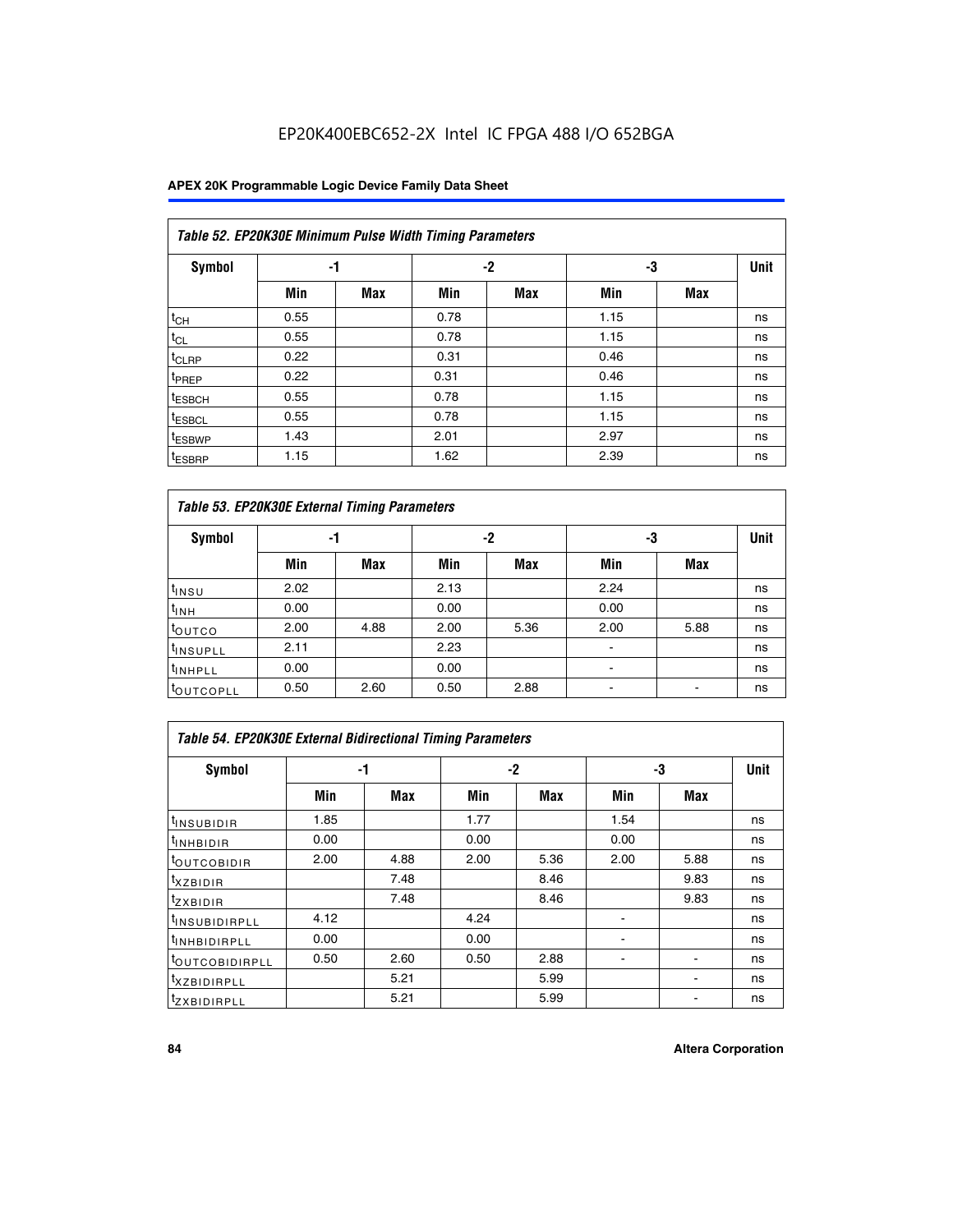Tables 55 through 60 describe *f<sub>MAX</sub>* LE Timing Microparameters, *f<sub>MAX</sub>* ESB Timing Microparameters, *f<sub>MAX</sub>* Routing Delays, Minimum Pulse Width Timing Parameters, External Timing Parameters, and External Bidirectional Timing Parameters for EP20K60E APEX 20KE devices.

| Table 55. EP20K60E f <sub>MAX</sub> LE Timing Microparameters |      |      |      |      |      |      |    |  |  |  |  |
|---------------------------------------------------------------|------|------|------|------|------|------|----|--|--|--|--|
| <b>Symbol</b>                                                 |      | -1   |      | -2   |      | -3   |    |  |  |  |  |
|                                                               | Min  | Max  | Min  | Max  | Min  | Max  |    |  |  |  |  |
| t <sub>SU</sub>                                               | 0.17 |      | 0.15 |      | 0.16 |      | ns |  |  |  |  |
| $t_H$                                                         | 0.32 |      | 0.33 |      | 0.39 |      | ns |  |  |  |  |
| $t_{CO}$                                                      |      | 0.29 |      | 0.40 |      | 0.60 | ns |  |  |  |  |
| $t_{LUT}$                                                     |      | 0.77 |      | 1.07 |      | 1.59 | ns |  |  |  |  |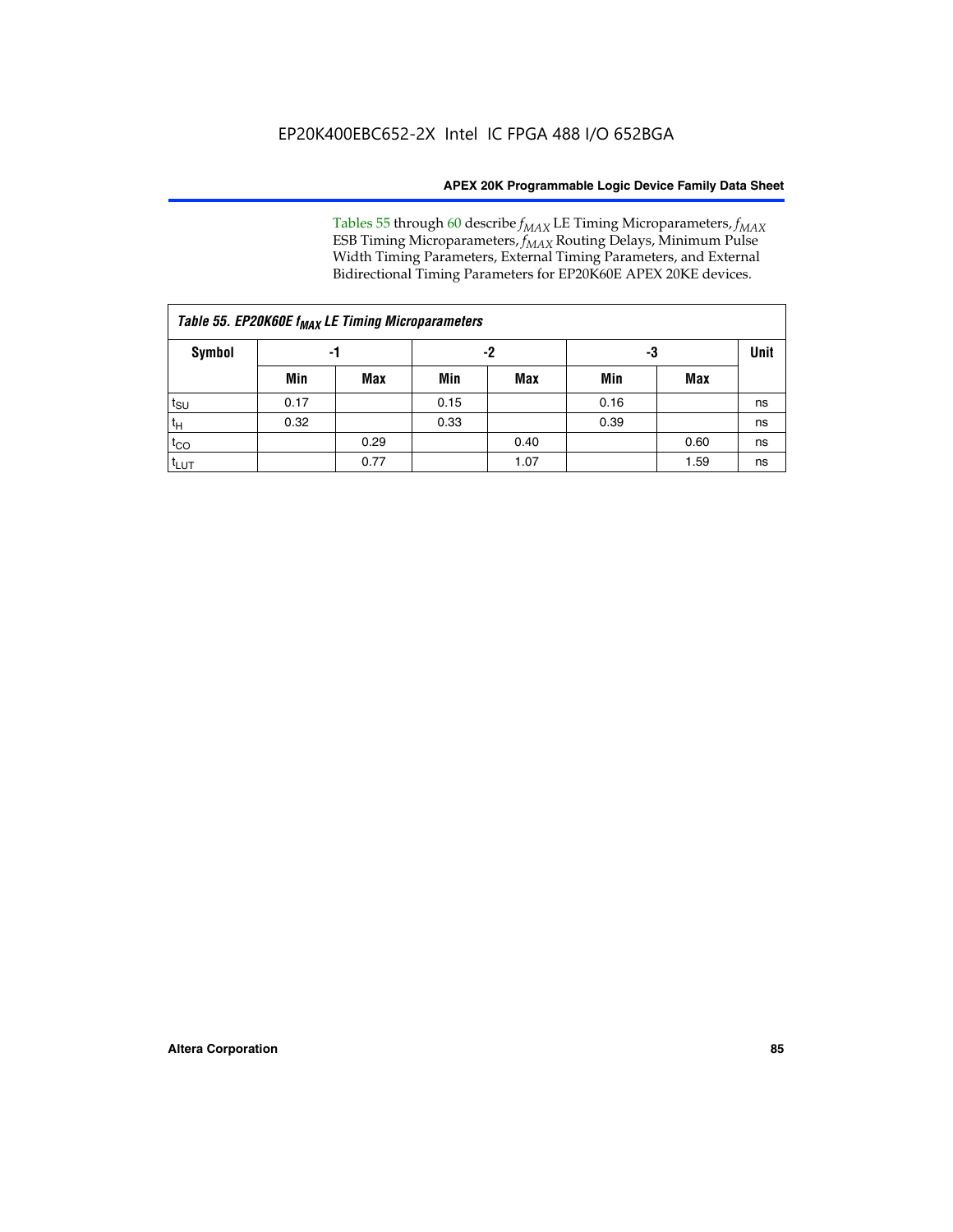| Table 56. EP20K60E f <sub>MAX</sub> ESB Timing Microparameters |      |            |      |            |      |      |             |
|----------------------------------------------------------------|------|------------|------|------------|------|------|-------------|
| <b>Symbol</b>                                                  |      | $-1$       |      | $-2$       |      | -3   | <b>Unit</b> |
|                                                                | Min  | <b>Max</b> | Min  | <b>Max</b> | Min  | Max  |             |
| <sup>t</sup> ESBARC                                            |      | 1.83       |      | 2.57       |      | 3.79 | ns          |
| t <sub>ESBSRC</sub>                                            |      | 2.46       |      | 3.26       |      | 4.61 | ns          |
| t <sub>ESBAWC</sub>                                            |      | 3.50       |      | 4.90       |      | 7.23 | ns          |
| <sup>t</sup> ESBSWC                                            |      | 3.77       |      | 4.90       |      | 6.79 | ns          |
| t <sub>ESBWASU</sub>                                           | 1.59 |            | 2.23 |            | 3.29 |      | ns          |
| <sup>t</sup> ESBWAH                                            | 0.00 |            | 0.00 |            | 0.00 |      | ns          |
| t <sub>ESBWDSU</sub>                                           | 1.75 |            | 2.46 |            | 3.62 |      | ns          |
| t <sub>ESBWDH</sub>                                            | 0.00 |            | 0.00 |            | 0.00 |      | ns          |
| t <sub>ESBRASU</sub>                                           | 1.76 |            | 2.47 |            | 3.64 |      | ns          |
| <sup>t</sup> ESBRAH                                            | 0.00 |            | 0.00 |            | 0.00 |      | ns          |
| t <sub>ESBWESU</sub>                                           | 1.68 |            | 2.49 |            | 3.87 |      | ns          |
| <sup>t</sup> ESBWEH                                            | 0.00 |            | 0.00 |            | 0.00 |      | ns          |
| <sup>t</sup> ESBDATASU                                         | 0.08 |            | 0.43 |            | 1.04 |      | ns          |
| <sup>t</sup> ESBDATAH                                          | 0.13 |            | 0.13 |            | 0.13 |      | ns          |
| <sup>t</sup> ESBWADDRSU                                        | 0.29 |            | 0.72 |            | 1.46 |      | ns          |
| <sup>t</sup> ESBRADDRSU                                        | 0.36 |            | 0.81 |            | 1.58 |      | ns          |
| t <sub>ESBDATACO1</sub>                                        |      | 1.06       |      | 1.24       |      | 1.55 | ns          |
| <sup>t</sup> ESBDATACO2                                        |      | 2.39       |      | 3.35       |      | 4.94 | ns          |
| <sup>t</sup> ESBDD                                             |      | 3.50       |      | 4.90       |      | 7.23 | ns          |
| t <sub>PD</sub>                                                |      | 1.72       |      | 2.41       |      | 3.56 | ns          |
| <sup>t</sup> PTERMSU                                           | 0.99 |            | 1.56 |            | 2.55 |      | ns          |
| t <sub>PTERMCO</sub>                                           |      | 1.07       |      | 1.26       |      | 1.08 | ns          |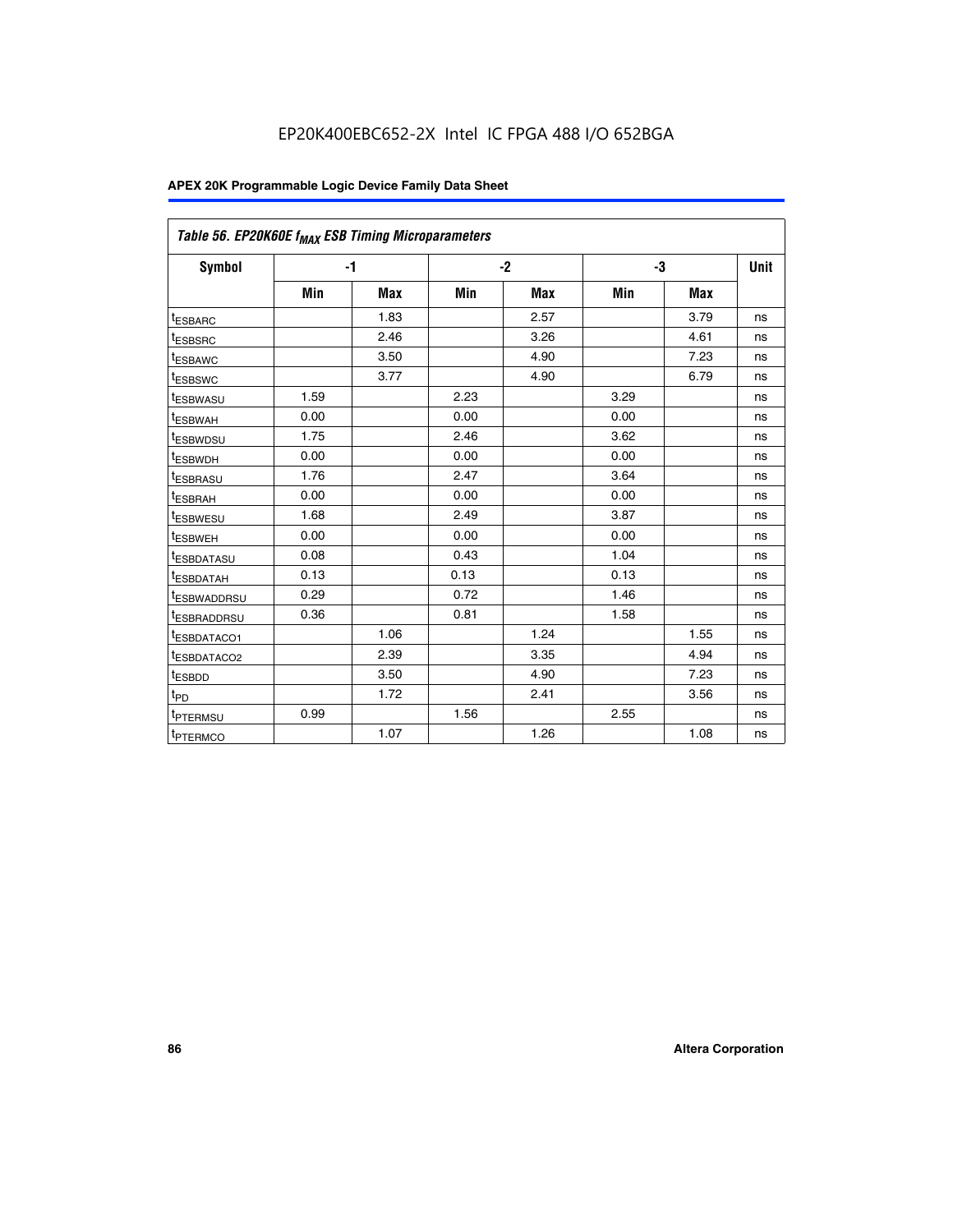## EP20K400EBC652-2X Intel IC FPGA 488 I/O 652BGA

| Table 57. EP20K60E f <sub>MAX</sub> Routing Delays |                |            |     |      |     |      |    |  |  |  |
|----------------------------------------------------|----------------|------------|-----|------|-----|------|----|--|--|--|
| Symbol                                             | -2<br>-3<br>-1 |            |     |      |     |      |    |  |  |  |
|                                                    | Min            | <b>Max</b> | Min | Max  | Min | Max  |    |  |  |  |
| $t_{F1-4}$                                         |                | 0.24       |     | 0.26 |     | 0.30 | ns |  |  |  |
| $t_{F5-20}$                                        |                | 1.45       |     | 1.58 |     | 1.79 | ns |  |  |  |
| $t_{F20+}$                                         |                | 1.96       |     | 2.14 |     | 2.45 | ns |  |  |  |

|                    | Table 58. EP20K60E Minimum Pulse Width Timing Parameters |            |      |     |      |     |             |  |  |  |  |
|--------------------|----------------------------------------------------------|------------|------|-----|------|-----|-------------|--|--|--|--|
| Symbol             |                                                          | -1         |      | -2  |      | -3  | <b>Unit</b> |  |  |  |  |
|                    | Min                                                      | <b>Max</b> | Min  | Max | Min  | Max |             |  |  |  |  |
| $t_{CH}$           | 2.00                                                     |            | 2.50 |     | 2.75 |     | ns          |  |  |  |  |
| $t_{CL}$           | 2.00                                                     |            | 2.50 |     | 2.75 |     | ns          |  |  |  |  |
| $t_{CLRP}$         | 0.20                                                     |            | 0.28 |     | 0.41 |     | ns          |  |  |  |  |
| t <sub>PREP</sub>  | 0.20                                                     |            | 0.28 |     | 0.41 |     | ns          |  |  |  |  |
| <sup>t</sup> ESBCH | 2.00                                                     |            | 2.50 |     | 2.75 |     | ns          |  |  |  |  |
| <sup>t</sup> ESBCL | 2.00                                                     |            | 2.50 |     | 2.75 |     | ns          |  |  |  |  |
| <sup>t</sup> ESBWP | 1.29                                                     |            | 1.80 |     | 2.66 |     | ns          |  |  |  |  |
| <sup>t</sup> ESBRP | 1.04                                                     |            | 1.45 |     | 2.14 |     | ns          |  |  |  |  |

| Table 59. EP20K60E External Timing Parameters |      |      |      |      |      |      |      |  |  |  |  |
|-----------------------------------------------|------|------|------|------|------|------|------|--|--|--|--|
| Symbol                                        | -1   |      |      | -2   | -3   |      | Unit |  |  |  |  |
|                                               | Min  | Max  | Min  | Max  | Min  | Max  |      |  |  |  |  |
| $t_{INSU}$                                    | 2.03 |      | 2.12 |      | 2.23 |      | ns   |  |  |  |  |
| t <sub>INH</sub>                              | 0.00 |      | 0.00 |      | 0.00 |      | ns   |  |  |  |  |
| toutco                                        | 2.00 | 4.84 | 2.00 | 5.31 | 2.00 | 5.81 | ns   |  |  |  |  |
| <sup>t</sup> INSUPLL                          | 1.12 |      | 1.15 |      |      |      | ns   |  |  |  |  |
| <sup>t</sup> INHPLL                           | 0.00 |      | 0.00 |      | ۰    |      | ns   |  |  |  |  |
| toutcopll                                     | 0.50 | 3.37 | 0.50 | 3.69 |      |      | ns   |  |  |  |  |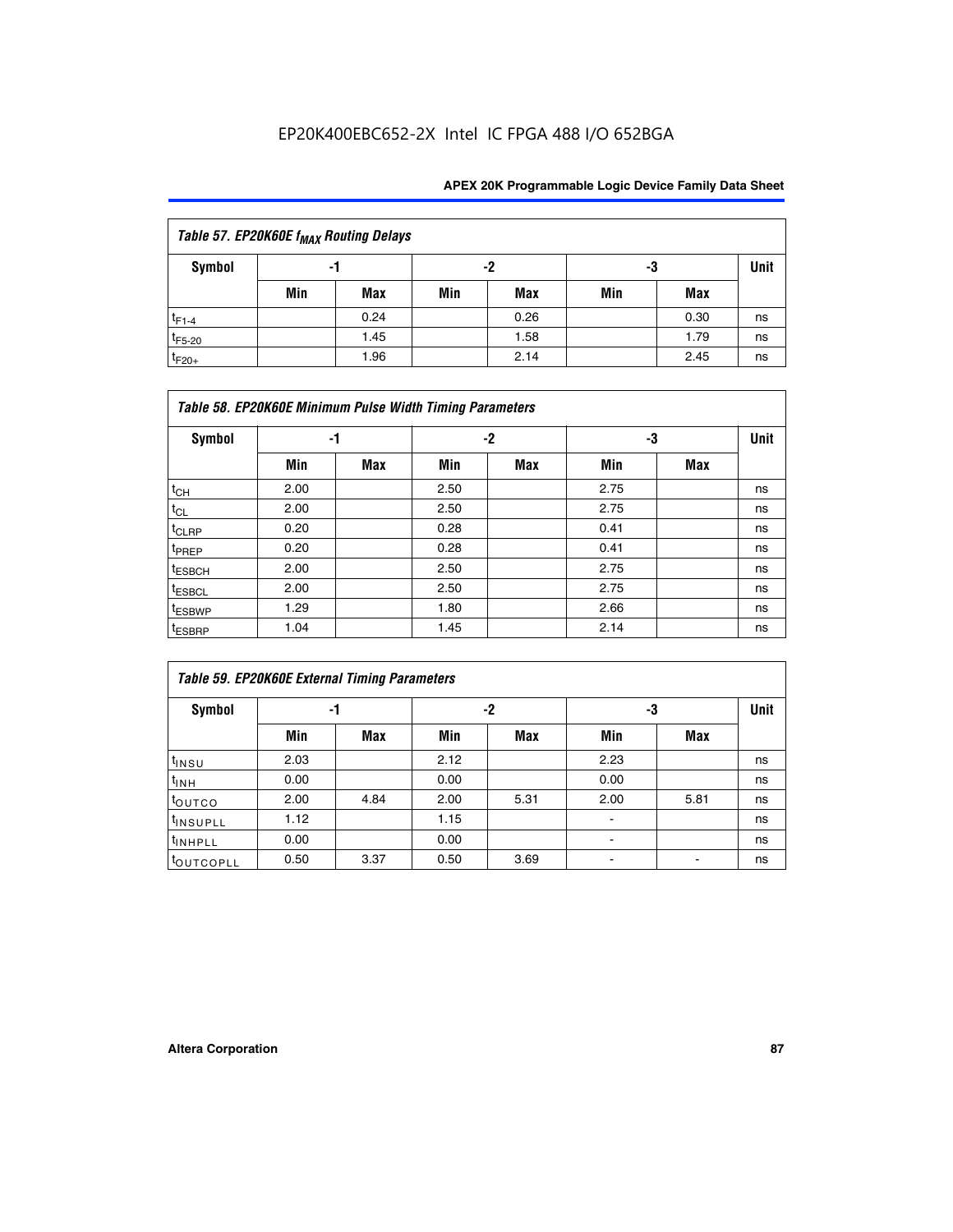| <b>Table 60. EP20K60E External Bidirectional Timing Parameters</b> |      |      |      |      |      |      |             |  |  |  |  |
|--------------------------------------------------------------------|------|------|------|------|------|------|-------------|--|--|--|--|
| Symbol                                                             | -1   |      | $-2$ |      |      | -3   | <b>Unit</b> |  |  |  |  |
|                                                                    | Min  | Max  | Min  | Max  | Min  | Max  |             |  |  |  |  |
| t <sub>INSUBIDIR</sub>                                             | 2.77 |      | 2.91 |      | 3.11 |      | ns          |  |  |  |  |
| <sup>t</sup> inhbidir                                              | 0.00 |      | 0.00 |      | 0.00 |      | ns          |  |  |  |  |
| <sup>t</sup> OUTCOBIDIR                                            | 2.00 | 4.84 | 2.00 | 5.31 | 2.00 | 5.81 | ns          |  |  |  |  |
| $t_{XZBIDIR}$                                                      |      | 6.47 |      | 7.44 |      | 8.65 | ns          |  |  |  |  |
| tzxbidir                                                           |      | 6.47 |      | 7.44 |      | 8.65 | ns          |  |  |  |  |
| <sup>t</sup> INSUBIDIRPLL                                          | 3.44 |      | 3.24 |      |      |      | ns          |  |  |  |  |
| <sup>t</sup> INHBIDIRPLL                                           | 0.00 |      | 0.00 |      |      |      | ns          |  |  |  |  |
| <sup>t</sup> OUTCOBIDIRPLL                                         | 0.50 | 3.37 | 0.50 | 3.69 |      |      | ns          |  |  |  |  |
| <sup>t</sup> xzbidirpll                                            |      | 5.00 |      | 5.82 |      |      | ns          |  |  |  |  |
| <sup>t</sup> zxbidirpll                                            |      | 5.00 |      | 5.82 |      |      | ns          |  |  |  |  |

Tables 61 through 66 describe  $f_{MAX}$  LE Timing Microparameters, *fMAX* ESB Timing Microparameters, *fMAX* Routing Delays, Minimum Pulse Width Timing Parameters, External Timing Parameters, and External Bidirectional Timing Parameters for EP20K100E APEX 20KE devices.

| Table 61. EP20K100E f <sub>MAX</sub> LE Timing Microparameters |      |      |      |            |      |            |             |  |  |  |  |  |
|----------------------------------------------------------------|------|------|------|------------|------|------------|-------------|--|--|--|--|--|
| <b>Symbol</b>                                                  |      | -1   |      | -2         |      | -3         | <b>Unit</b> |  |  |  |  |  |
|                                                                | Min  | Max  | Min  | <b>Max</b> | Min  | <b>Max</b> |             |  |  |  |  |  |
| $t_{\text{SU}}$                                                | 0.25 |      | 0.25 |            | 0.25 |            | ns          |  |  |  |  |  |
| tμ                                                             | 0.25 |      | 0.25 |            | 0.25 |            | ns          |  |  |  |  |  |
| $t_{CO}$                                                       |      | 0.28 |      | 0.28       |      | 0.34       | ns          |  |  |  |  |  |
| t <sub>LUT</sub>                                               |      | 0.80 |      | 0.95       |      | 1.13       | ns          |  |  |  |  |  |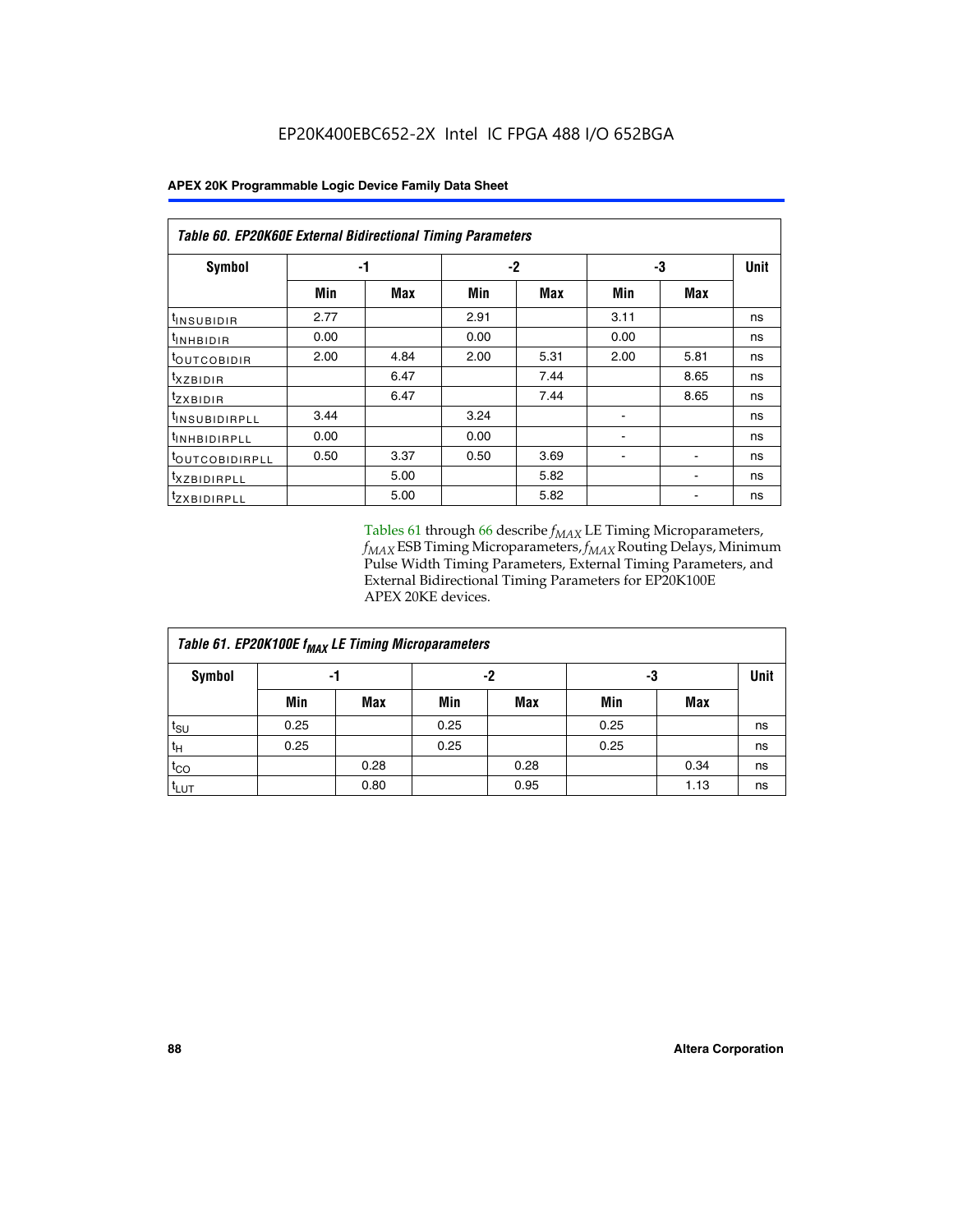| Table 62. EP20K100E f <sub>MAX</sub> ESB Timing Microparameters |         |      |         |            |         |            |             |
|-----------------------------------------------------------------|---------|------|---------|------------|---------|------------|-------------|
| Symbol                                                          |         | $-1$ |         | $-2$       |         | -3         | <b>Unit</b> |
|                                                                 | Min     | Max  | Min     | <b>Max</b> | Min     | <b>Max</b> |             |
| <sup>t</sup> ESBARC                                             |         | 1.61 |         | 1.84       |         | 1.97       | ns          |
| <sup>t</sup> ESBSRC                                             |         | 2.57 |         | 2.97       |         | 3.20       | ns          |
| <sup>t</sup> ESBAWC                                             |         | 0.52 |         | 4.09       |         | 4.39       | ns          |
| <sup>t</sup> ESBSWC                                             |         | 3.17 |         | 3.78       |         | 4.09       | ns          |
| <sup>t</sup> ESBWASU                                            | 0.56    |      | 6.41    |            | 0.63    |            | ns          |
| t <sub>ESBWAH</sub>                                             | 0.48    |      | 0.54    |            | 0.55    |            | ns          |
| <sup>t</sup> ESBWDSU                                            | 0.71    |      | 0.80    |            | 0.81    |            | ns          |
| <sup>t</sup> ESBWDH                                             | .048    |      | 0.54    |            | 0.55    |            | ns          |
| <sup>t</sup> ESBRASU                                            | 1.57    |      | 1.75    |            | 1.87    |            | ns          |
| <sup>t</sup> ESBRAH                                             | 0.00    |      | 0.00    |            | 0.20    |            | ns          |
| <sup>t</sup> ESBWESU                                            | 1.54    |      | 1.72    |            | 1.80    |            | ns          |
| <sup>I</sup> ESBWEH                                             | 0.00    |      | 0.00    |            | 0.00    |            | ns          |
| <sup>t</sup> ESBDATASU                                          | $-0.16$ |      | $-0.20$ |            | $-0.20$ |            | ns          |
| <sup>t</sup> ESBDATAH                                           | 0.13    |      | 0.13    |            | 0.13    |            | ns          |
| <sup>t</sup> ESBWADDRSU                                         | 0.12    |      | 0.08    |            | 0.13    |            | ns          |
| <sup>I</sup> ESBRADDRSU                                         | 0.17    |      | 0.15    |            | 0.19    |            | ns          |
| <sup>I</sup> ESBDATACO1                                         |         | 1.20 |         | 1.39       |         | 1.52       | ns          |
| <sup>t</sup> ESBDATACO2                                         |         | 2.54 |         | 2.99       |         | 3.22       | ns          |
| <sup>t</sup> ESBDD                                              |         | 3.06 |         | 3.56       |         | 3.85       | ns          |
| t <sub>PD</sub>                                                 |         | 1.73 |         | 2.02       |         | 2.20       | ns          |
| <sup>I</sup> PTERMSU                                            | 1.11    |      | 1.26    |            | 1.38    |            | ns          |
| t <sub>PTERMCO</sub>                                            |         | 1.19 |         | 1.40       |         | 1.08       | ns          |

| Table 63. EP20K100E f <sub>MAX</sub> Routing Delays |                |      |     |      |     |      |    |  |  |  |
|-----------------------------------------------------|----------------|------|-----|------|-----|------|----|--|--|--|
| <b>Symbol</b>                                       | -2<br>-3<br>-1 |      |     |      |     |      |    |  |  |  |
|                                                     | Min            | Max  | Min | Max  | Min | Max  |    |  |  |  |
| $t_{F1-4}$                                          |                | 0.24 |     | 0.27 |     | 0.29 | ns |  |  |  |
| $t_{F5-20}$                                         |                | 1.04 |     | 1.26 |     | 1.52 | ns |  |  |  |
| $t_{F20+}$                                          |                | 1.12 |     | 1.36 |     | 1.86 | ns |  |  |  |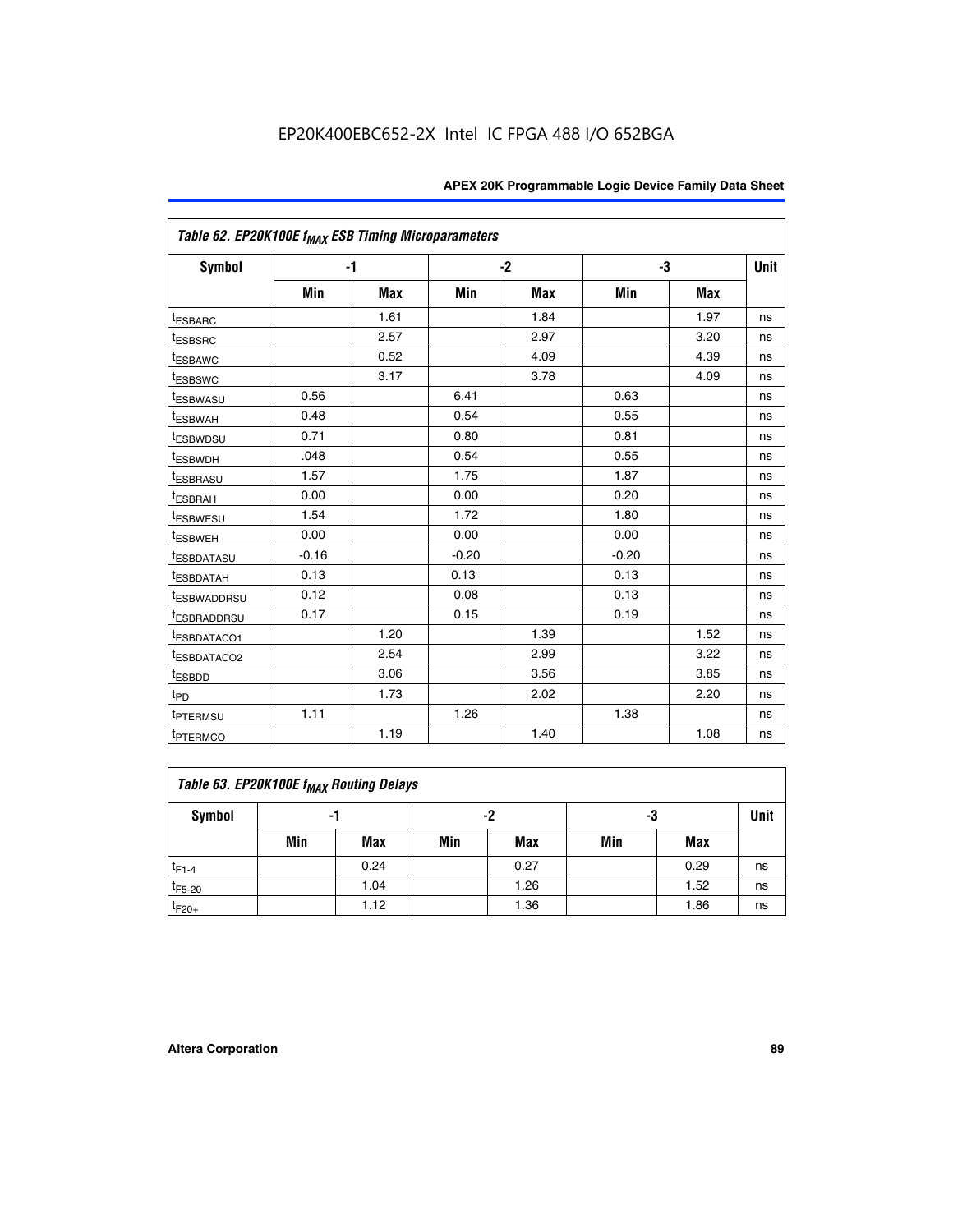## EP20K400EBC652-2X Intel IC FPGA 488 I/O 652BGA

### **APEX 20K Programmable Logic Device Family Data Sheet**

|                    | Table 64. EP20K100E Minimum Pulse Width Timing Parameters |            |      |            |      |            |             |  |  |  |  |  |
|--------------------|-----------------------------------------------------------|------------|------|------------|------|------------|-------------|--|--|--|--|--|
| <b>Symbol</b>      | -1                                                        |            |      | $-2$       |      | -3         | <b>Unit</b> |  |  |  |  |  |
|                    | Min                                                       | <b>Max</b> | Min  | <b>Max</b> | Min  | <b>Max</b> |             |  |  |  |  |  |
| $t_{CH}$           | 2.00                                                      |            | 2.00 |            | 2.00 |            | ns          |  |  |  |  |  |
| $t_{CL}$           | 2.00                                                      |            | 2.00 |            | 2.00 |            | ns          |  |  |  |  |  |
| t <sub>CLRP</sub>  | 0.20                                                      |            | 0.20 |            | 0.20 |            | ns          |  |  |  |  |  |
| t <sub>PREP</sub>  | 0.20                                                      |            | 0.20 |            | 0.20 |            | ns          |  |  |  |  |  |
| <sup>t</sup> ESBCH | 2.00                                                      |            | 2.00 |            | 2.00 |            | ns          |  |  |  |  |  |
| <sup>t</sup> ESBCL | 2.00                                                      |            | 2.00 |            | 2.00 |            | ns          |  |  |  |  |  |
| <sup>t</sup> ESBWP | 1.29                                                      |            | 1.53 |            | 1.66 |            | ns          |  |  |  |  |  |
| <sup>t</sup> ESBRP | 1.11                                                      |            | 1.29 |            | 1.41 |            | ns          |  |  |  |  |  |

|                      | Table 65. EP20K100E External Timing Parameters |            |      |            |                |            |    |  |  |  |  |  |  |
|----------------------|------------------------------------------------|------------|------|------------|----------------|------------|----|--|--|--|--|--|--|
| <b>Symbol</b>        | -1                                             |            |      | -2         |                | -3         |    |  |  |  |  |  |  |
|                      | Min                                            | <b>Max</b> | Min  | <b>Max</b> | Min            | <b>Max</b> |    |  |  |  |  |  |  |
| $t_{INSU}$           | 2.23                                           |            | 2.32 |            | 2.43           |            | ns |  |  |  |  |  |  |
| $t_{\rm INH}$        | 0.00                                           |            | 0.00 |            | 0.00           |            | ns |  |  |  |  |  |  |
| toutco               | 2.00                                           | 4.86       | 2.00 | 5.35       | 2.00           | 5.84       | ns |  |  |  |  |  |  |
| <sup>t</sup> INSUPLL | 1.58                                           |            | 1.66 |            |                |            | ns |  |  |  |  |  |  |
| <sup>t</sup> INHPLL  | 0.00                                           |            | 0.00 |            | $\blacksquare$ |            | ns |  |  |  |  |  |  |
| <b>LOUTCOPLL</b>     | 0.50                                           | 2.96       | 0.50 | 3.29       | -              |            | ns |  |  |  |  |  |  |

|                              | <b>Table 66. EP20K100E External Bidirectional Timing Parameters</b> |      |      |      |                |      |      |  |  |  |  |
|------------------------------|---------------------------------------------------------------------|------|------|------|----------------|------|------|--|--|--|--|
| Symbol                       |                                                                     | -1   |      | $-2$ |                | -3   | Unit |  |  |  |  |
|                              | Min                                                                 | Max  | Min  | Max  | Min            | Max  |      |  |  |  |  |
| <sup>t</sup> INSUBIDIR       | 2.74                                                                |      | 2.96 |      | 3.19           |      | ns   |  |  |  |  |
| <b>TINHBIDIR</b>             | 0.00                                                                |      | 0.00 |      | 0.00           |      | ns   |  |  |  |  |
| <b>LOUTCOBIDIR</b>           | 2.00                                                                | 4.86 | 2.00 | 5.35 | 2.00           | 5.84 | ns   |  |  |  |  |
| <sup>T</sup> XZBIDIR         |                                                                     | 5.00 |      | 5.48 |                | 5.89 | ns   |  |  |  |  |
| <sup>T</sup> ZXBIDIR         |                                                                     | 5.00 |      | 5.48 |                | 5.89 | ns   |  |  |  |  |
| <sup>t</sup> INSUBIDIRPLL    | 4.64                                                                |      | 5.03 |      |                |      | ns   |  |  |  |  |
| <sup>I</sup> INHBIDIRPLL     | 0.00                                                                |      | 0.00 |      | $\blacksquare$ |      | ns   |  |  |  |  |
| <b><i>LOUTCOBIDIRPLL</i></b> | 0.50                                                                | 2.96 | 0.50 | 3.29 |                |      | ns   |  |  |  |  |
| <sup>T</sup> XZBIDIRPLL      |                                                                     | 3.10 |      | 3.42 |                |      | ns   |  |  |  |  |
| <sup>I</sup> ZXBIDIRPLL      |                                                                     | 3.10 |      | 3.42 |                |      | ns   |  |  |  |  |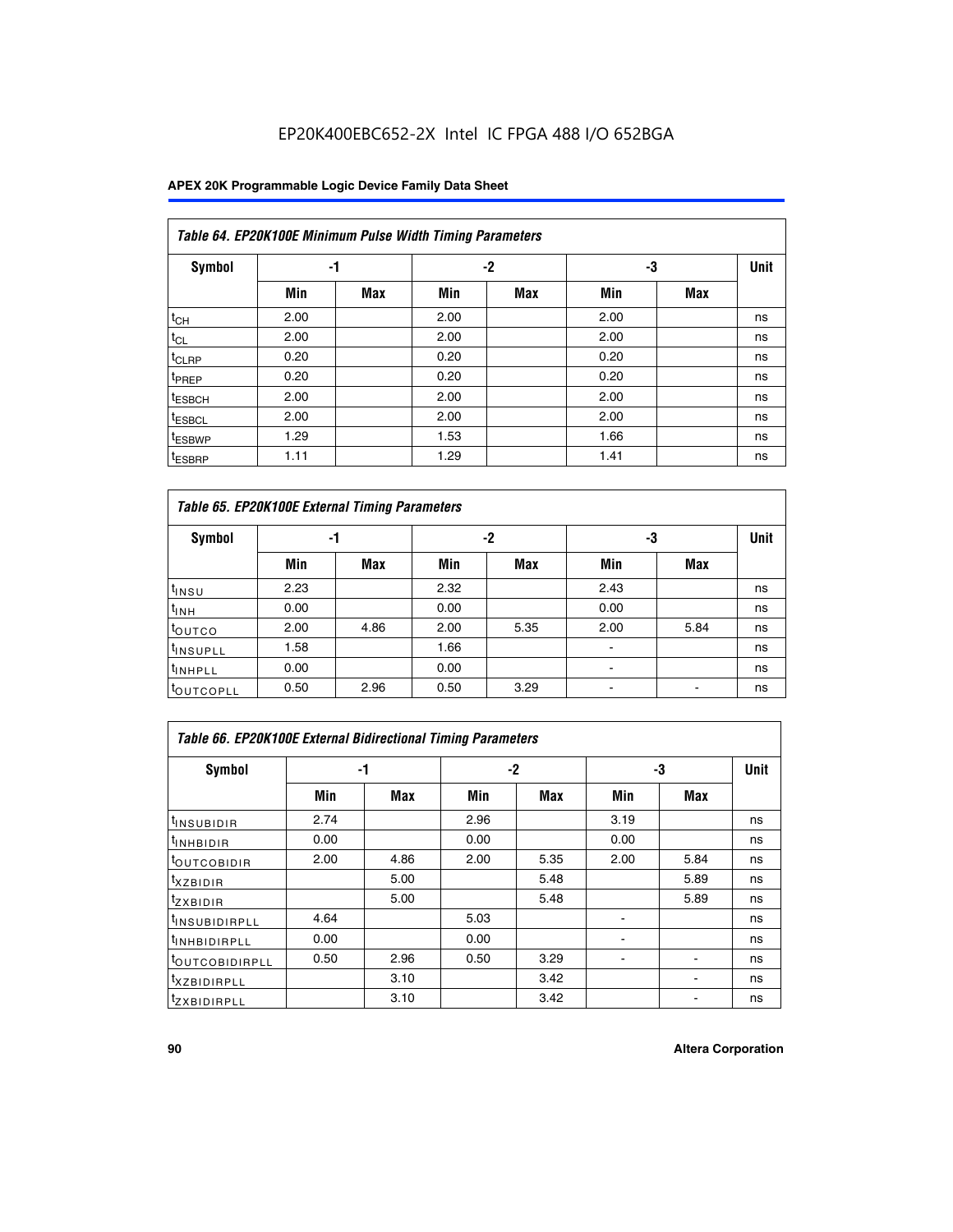Tables 67 through 72 describe *f<sub>MAX</sub>* LE Timing Microparameters, *f<sub>MAX</sub>* ESB Timing Microparameters, *f<sub>MAX</sub>* Routing Delays, Minimum Pulse Width Timing Parameters, External Timing Parameters, and External Bidirectional Timing Parameters for EP20K160E APEX 20KE devices.

|                  | Table 67. EP20K160E f <sub>MAX</sub> LE Timing Microparameters |            |      |            |      |      |             |  |  |  |  |  |
|------------------|----------------------------------------------------------------|------------|------|------------|------|------|-------------|--|--|--|--|--|
| <b>Symbol</b>    | -1                                                             |            |      | -2         |      | -3   | <b>Unit</b> |  |  |  |  |  |
|                  | Min                                                            | <b>Max</b> | Min  | <b>Max</b> | Min  | Max  |             |  |  |  |  |  |
| $t_{\text{SU}}$  | 0.22                                                           |            | 0.24 |            | 0.26 |      | ns          |  |  |  |  |  |
| $t_H$            | 0.22                                                           |            | 0.24 |            | 0.26 |      | ns          |  |  |  |  |  |
| $t_{CO}$         |                                                                | 0.25       |      | 0.31       |      | 0.35 | ns          |  |  |  |  |  |
| t <sub>LUT</sub> |                                                                | 0.69       |      | 0.88       |      | 1.12 | ns          |  |  |  |  |  |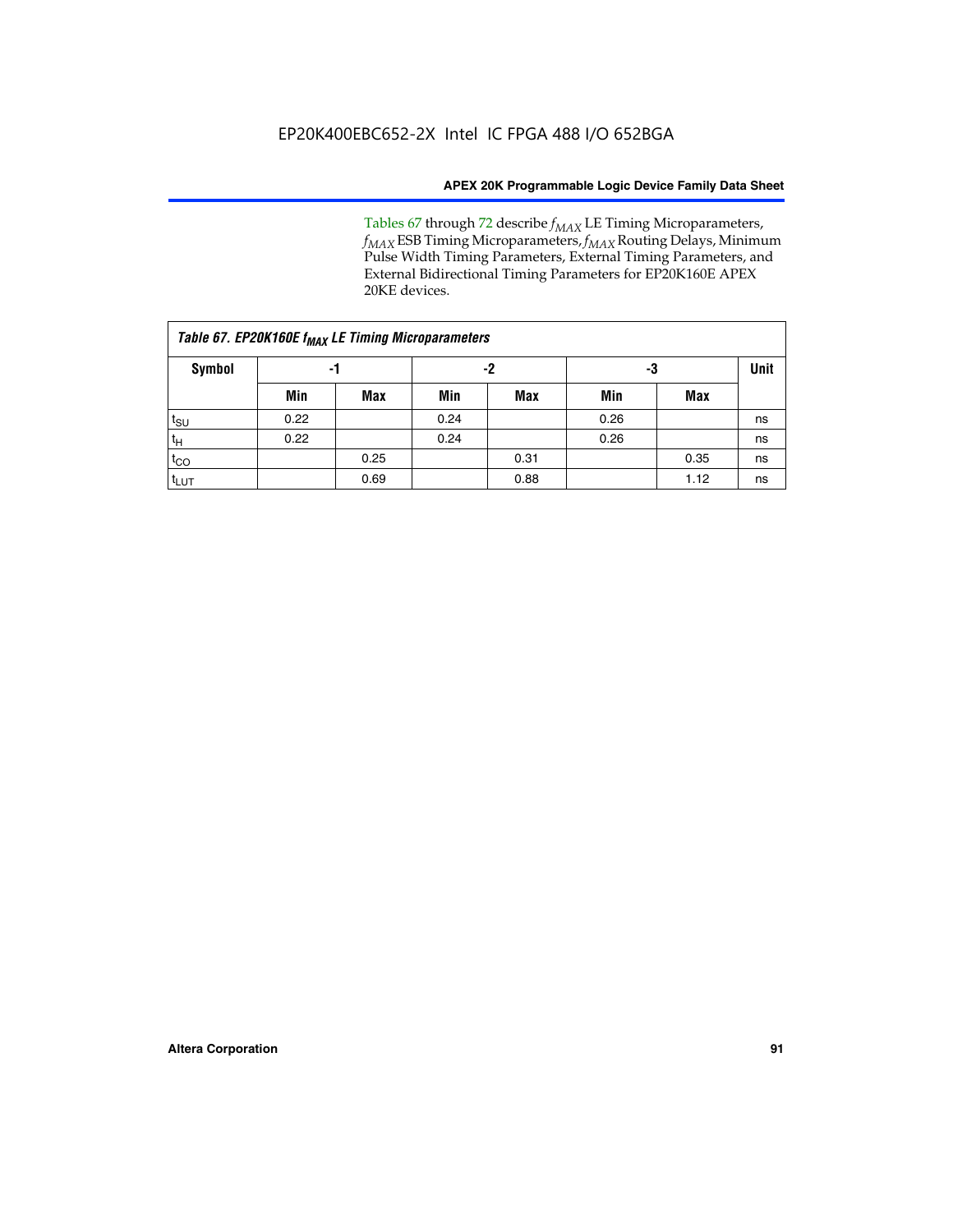| Table 68. EP20K160E f <sub>MAX</sub> ESB Timing Microparameters |         |            |         |            |      |      |             |
|-----------------------------------------------------------------|---------|------------|---------|------------|------|------|-------------|
| <b>Symbol</b>                                                   |         | $-1$       |         | $-2$       |      | -3   | <b>Unit</b> |
|                                                                 | Min     | <b>Max</b> | Min     | <b>Max</b> | Min  | Max  |             |
| <sup>t</sup> ESBARC                                             |         | 1.65       |         | 2.02       |      | 2.11 | ns          |
| t <sub>ESBSRC</sub>                                             |         | 2.21       |         | 2.70       |      | 3.11 | ns          |
| <sup>t</sup> ESBAWC                                             |         | 3.04       |         | 3.79       |      | 4.42 | ns          |
| <sup>t</sup> ESBSWC                                             |         | 2.81       |         | 3.56       |      | 4.10 | ns          |
| t <sub>ESBWASU</sub>                                            | 0.54    |            | 0.66    |            | 0.73 |      | ns          |
| <sup>t</sup> ESBWAH                                             | 0.36    |            | 0.45    |            | 0.47 |      | ns          |
| t <sub>ESBWDSU</sub>                                            | 0.68    |            | 0.81    |            | 0.94 |      | ns          |
| t <sub>ESBWDH</sub>                                             | 0.36    |            | 0.45    |            | 0.47 |      | ns          |
| t <sub>ESBRASU</sub>                                            | 1.58    |            | 1.87    |            | 2.06 |      | ns          |
| <sup>t</sup> ESBRAH                                             | 0.00    |            | 0.00    |            | 0.01 |      | ns          |
| <sup>t</sup> ESBWESU                                            | 1.41    |            | 1.71    |            | 2.00 |      | ns          |
| <sup>t</sup> ESBWEH                                             | 0.00    |            | 0.00    |            | 0.00 |      | ns          |
| <sup>t</sup> ESBDATASU                                          | $-0.02$ |            | $-0.03$ |            | 0.09 |      | ns          |
| t <sub>esbdatah</sub>                                           | 0.13    |            | 0.13    |            | 0.13 |      | ns          |
| t <sub>ESBWADDRSU</sub>                                         | 0.14    |            | 0.17    |            | 0.35 |      | ns          |
| <sup>t</sup> ESBRADDRSU                                         | 0.21    |            | 0.27    |            | 0.43 |      | ns          |
| t <sub>ESBDATACO1</sub>                                         |         | 1.04       |         | 1.30       |      | 1.46 | ns          |
| t <sub>ESBDATACO2</sub>                                         |         | 2.15       |         | 2.70       |      | 3.16 | ns          |
| <sup>t</sup> ESBDD                                              |         | 2.69       |         | 3.35       |      | 3.97 | ns          |
| t <sub>PD</sub>                                                 |         | 1.55       |         | 1.93       |      | 2.29 | ns          |
| t <sub>PTERMSU</sub>                                            | 1.01    |            | 1.23    |            | 1.52 |      | ns          |
| t <sub>PTERMCO</sub>                                            |         | 1.06       |         | 1.32       |      | 1.04 | ns          |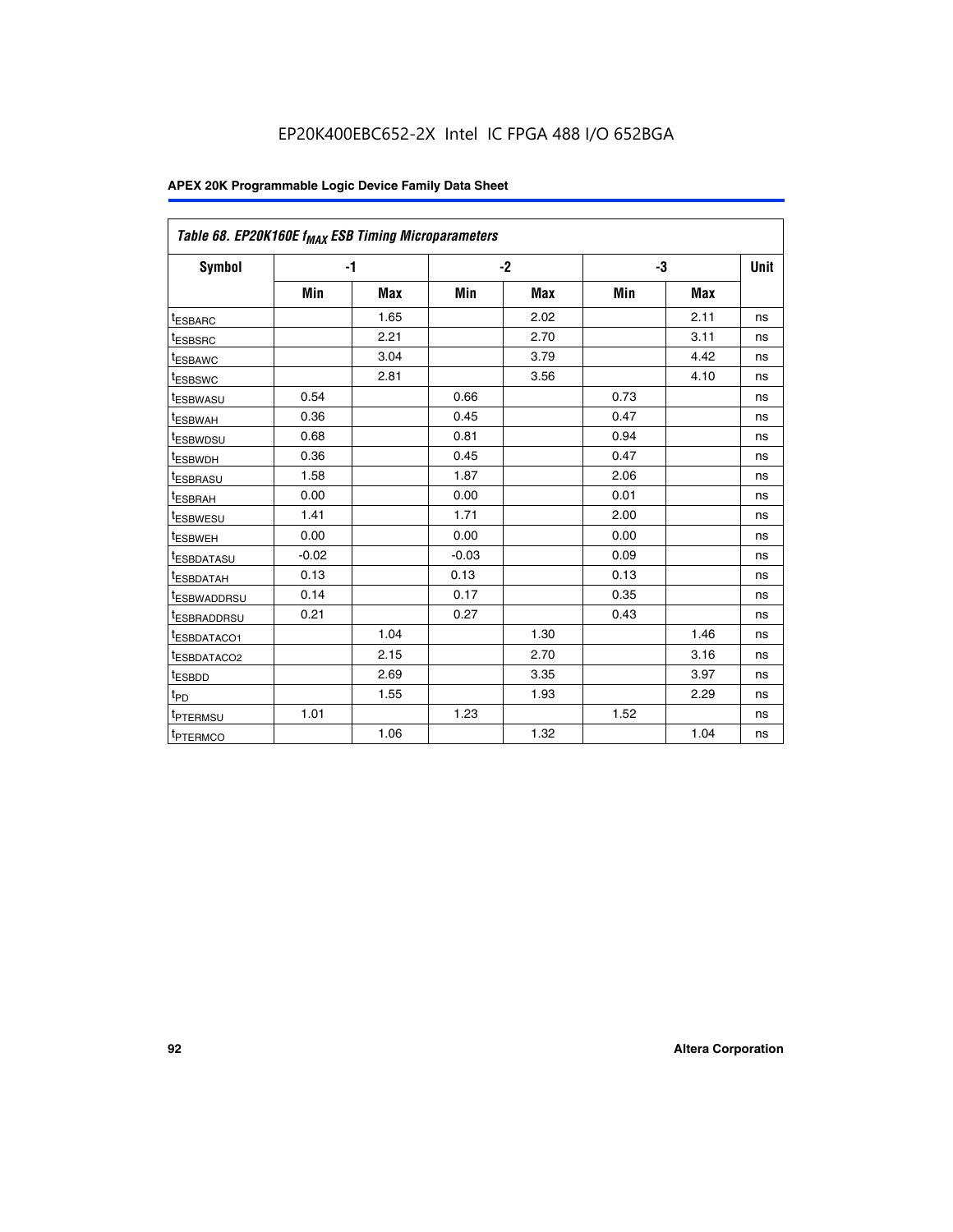## EP20K400EBC652-2X Intel IC FPGA 488 I/O 652BGA

| Table 69. EP20K160E f <sub>MAX</sub> Routing Delays |     |            |     |      |     |      |      |  |  |  |  |
|-----------------------------------------------------|-----|------------|-----|------|-----|------|------|--|--|--|--|
| Symbol                                              |     | -1         |     | -2   | -3  |      | Unit |  |  |  |  |
|                                                     | Min | <b>Max</b> | Min | Max  | Min | Max  |      |  |  |  |  |
| $t_{F1-4}$                                          |     | 0.25       |     | 0.26 |     | 0.28 | ns   |  |  |  |  |
| $t_{F5-20}$                                         |     | 1.00       |     | 1.18 |     | 1.35 | ns   |  |  |  |  |
| $t_{F20+}$                                          |     | 1.95       |     | 2.19 |     | 2.30 | ns   |  |  |  |  |

|                    | Table 70. EP20K160E Minimum Pulse Width Timing Parameters |     |      |      |      |     |             |  |  |  |  |  |
|--------------------|-----------------------------------------------------------|-----|------|------|------|-----|-------------|--|--|--|--|--|
| Symbol             |                                                           | -1  |      | $-2$ |      | -3  | <b>Unit</b> |  |  |  |  |  |
|                    | Min                                                       | Max | Min  | Max  | Min  | Max |             |  |  |  |  |  |
| $t_{CH}$           | 1.34                                                      |     | 1.43 |      | 1.55 |     | ns          |  |  |  |  |  |
| $t_{CL}$           | 1.34                                                      |     | 1.43 |      | 1.55 |     | ns          |  |  |  |  |  |
| $t_{CLRP}$         | 0.18                                                      |     | 0.19 |      | 0.21 |     | ns          |  |  |  |  |  |
| t <sub>PREP</sub>  | 0.18                                                      |     | 0.19 |      | 0.21 |     | ns          |  |  |  |  |  |
| <sup>t</sup> ESBCH | 1.34                                                      |     | 1.43 |      | 1.55 |     | ns          |  |  |  |  |  |
| <sup>t</sup> ESBCL | 1.34                                                      |     | 1.43 |      | 1.55 |     | ns          |  |  |  |  |  |
| <sup>t</sup> ESBWP | 1.15                                                      |     | 1.45 |      | 1.73 |     | ns          |  |  |  |  |  |
| <sup>t</sup> ESBRP | 0.93                                                      |     | 1.15 |      | 1.38 |     | ns          |  |  |  |  |  |

| Table 71. EP20K160E External Timing Parameters |      |      |      |      |                |      |      |  |  |  |  |  |
|------------------------------------------------|------|------|------|------|----------------|------|------|--|--|--|--|--|
| Symbol                                         | -1   |      |      | -2   | -3             |      | Unit |  |  |  |  |  |
|                                                | Min  | Max  | Min  | Max  | Min            | Max  |      |  |  |  |  |  |
| $t_{INSU}$                                     | 2.23 |      | 2.34 |      | 2.47           |      | ns   |  |  |  |  |  |
| $t_{INH}$                                      | 0.00 |      | 0.00 |      | 0.00           |      | ns   |  |  |  |  |  |
| toutco                                         | 2.00 | 5.07 | 2.00 | 5.59 | 2.00           | 6.13 | ns   |  |  |  |  |  |
| <sup>t</sup> INSUPLL                           | 2.12 |      | 2.07 |      | $\blacksquare$ |      | ns   |  |  |  |  |  |
| <sup>t</sup> INHPLL                            | 0.00 |      | 0.00 |      | ۰              |      | ns   |  |  |  |  |  |
| toutcopll                                      | 0.50 | 3.00 | 0.50 | 3.35 |                |      | ns   |  |  |  |  |  |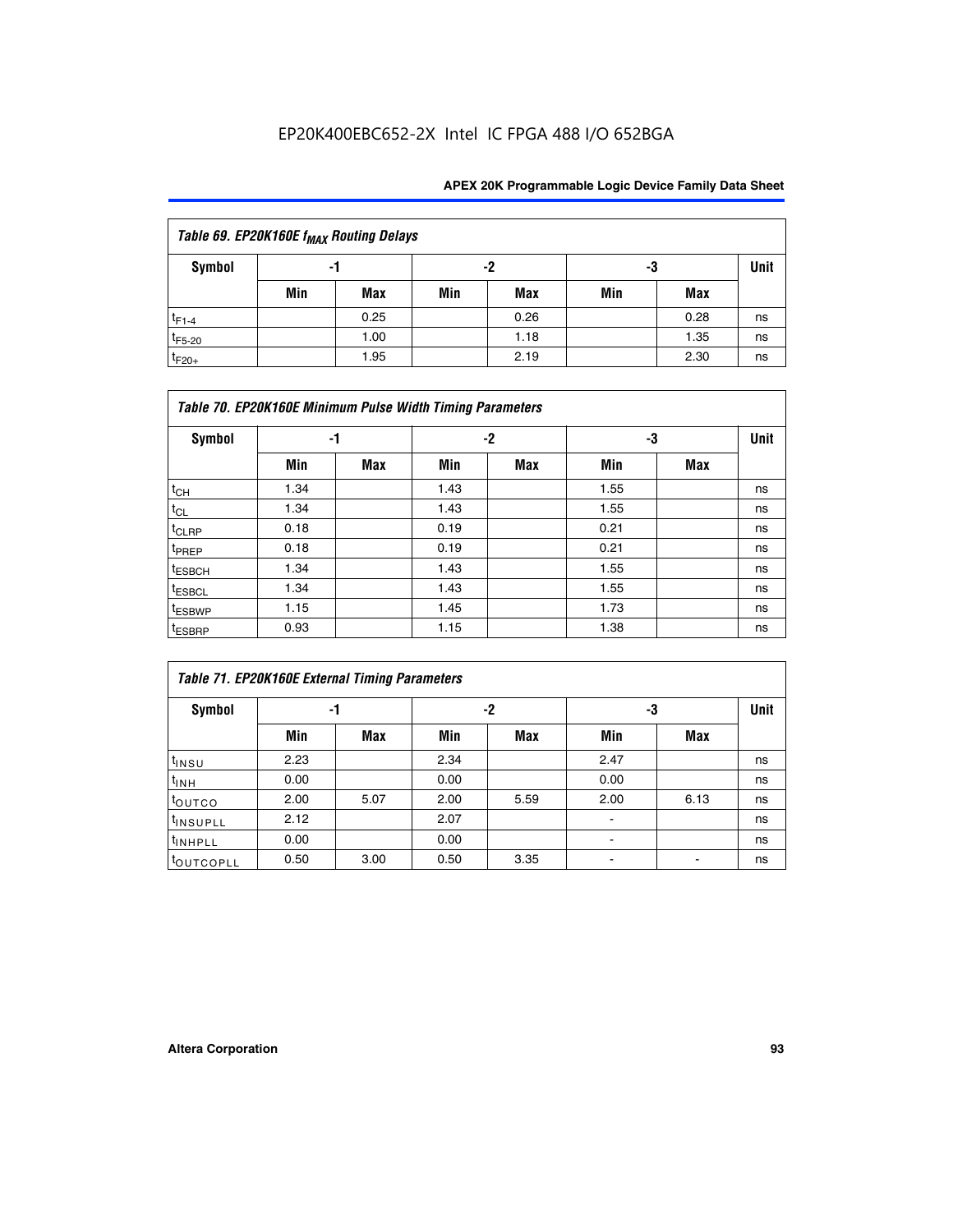|                                | Table 72. EP20K160E External Bidirectional Timing Parameters |      |      |      |      |      |             |  |  |  |  |
|--------------------------------|--------------------------------------------------------------|------|------|------|------|------|-------------|--|--|--|--|
| Symbol                         |                                                              | -1   |      | $-2$ |      | -3   | <b>Unit</b> |  |  |  |  |
|                                | Min                                                          | Max  | Min  | Max  | Min  | Max  |             |  |  |  |  |
| <sup>t</sup> INSUB <u>IDIR</u> | 2.86                                                         |      | 3.24 |      | 3.54 |      | ns          |  |  |  |  |
| <b>UNHBIDIR</b>                | 0.00                                                         |      | 0.00 |      | 0.00 |      | ns          |  |  |  |  |
| <b>LOUTCOBIDIR</b>             | 2.00                                                         | 5.07 | 2.00 | 5.59 | 2.00 | 6.13 | ns          |  |  |  |  |
| KZBIDIR                        |                                                              | 7.43 |      | 8.23 |      | 8.58 | ns          |  |  |  |  |
| <sup>t</sup> zxbidir           |                                                              | 7.43 |      | 8.23 |      | 8.58 | ns          |  |  |  |  |
| <sup>t</sup> INSUBIDIRPLL      | 4.93                                                         |      | 5.48 |      |      |      | ns          |  |  |  |  |
| <sup>I</sup> INHBIDIRPLL       | 0.00                                                         |      | 0.00 |      | ٠    |      | ns          |  |  |  |  |
| <b><i>LOUTCOBIDIRPLL</i></b>   | 0.50                                                         | 3.00 | 0.50 | 3.35 |      |      | ns          |  |  |  |  |
| <sup>T</sup> XZBIDIRPLL        |                                                              | 5.36 |      | 5.99 |      |      | ns          |  |  |  |  |
| <sup>t</sup> ZXBIDIRPLL        |                                                              | 5.36 |      | 5.99 |      |      | ns          |  |  |  |  |

Tables 73 through 78 describe  $f_{MAX}$  LE Timing Microparameters,  $f_{MAX}$ ESB Timing Microparameters, *f<sub>MAX</sub>* Routing Delays, Minimum Pulse Width Timing Parameters, External Timing Parameters, and External Bidirectional Timing Parameters for EP20K200E APEX 20KE devices.

| Table 73. EP20K200E f <sub>MAX</sub> LE Timing Microparameters |      |      |      |            |      |             |    |  |  |  |  |
|----------------------------------------------------------------|------|------|------|------------|------|-------------|----|--|--|--|--|
| <b>Symbol</b>                                                  |      | -1   |      | -2         | -3   | <b>Unit</b> |    |  |  |  |  |
|                                                                | Min  | Max  | Min  | <b>Max</b> | Min  | Max         |    |  |  |  |  |
| $t_{\text{SU}}$                                                | 0.23 |      | 0.24 |            | 0.26 |             | ns |  |  |  |  |
| $t_H$                                                          | 0.23 |      | 0.24 |            | 0.26 |             | ns |  |  |  |  |
| $t_{CO}$                                                       |      | 0.26 |      | 0.31       |      | 0.36        | ns |  |  |  |  |
| t <sub>LUT</sub>                                               |      | 0.70 |      | 0.90       |      | 1.14        | ns |  |  |  |  |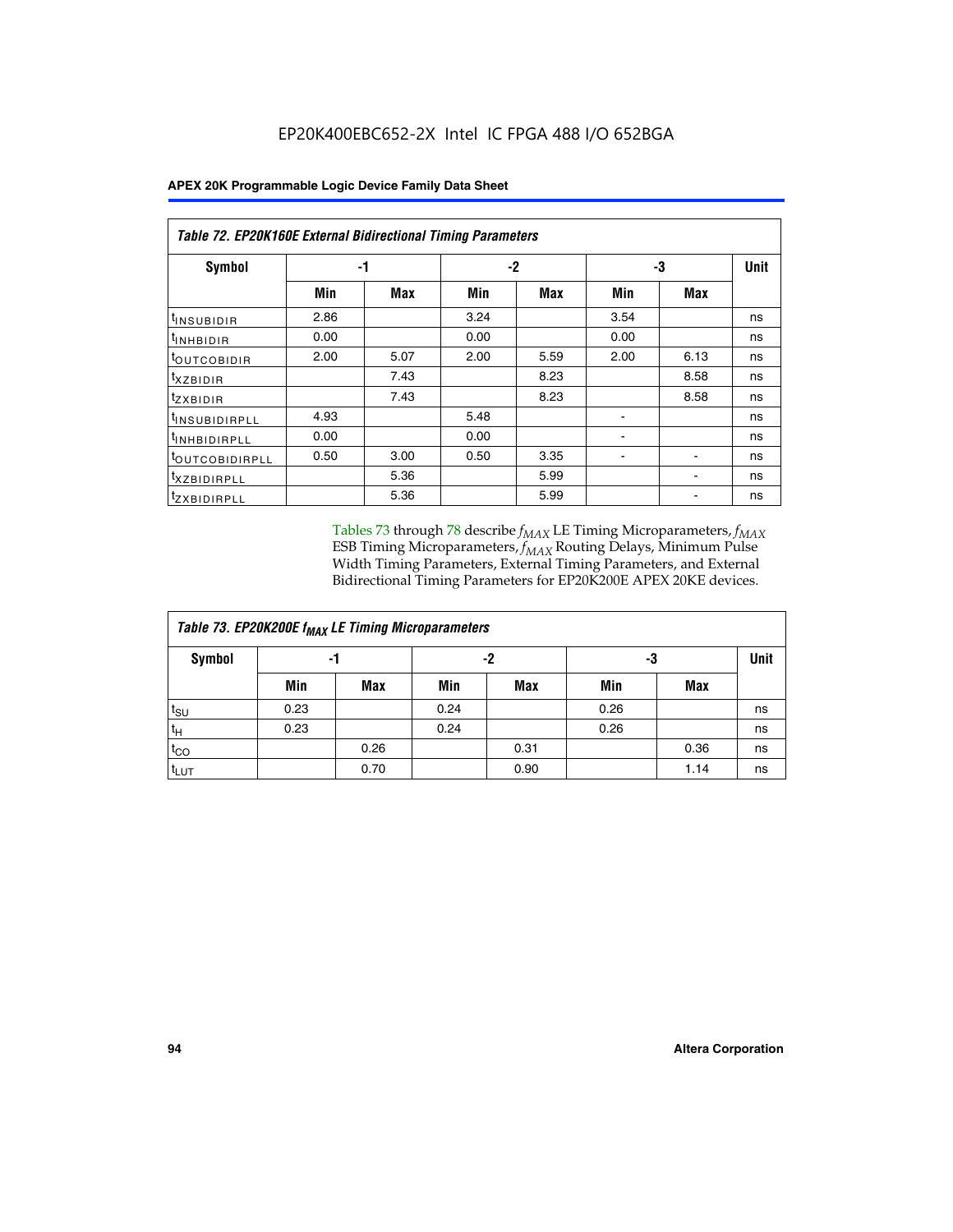|                             | Table 74. EP20K200E f <sub>MAX</sub> ESB Timing Microparameters |      |         |            |      |            |    |  |  |  |  |
|-----------------------------|-----------------------------------------------------------------|------|---------|------------|------|------------|----|--|--|--|--|
| Symbol                      |                                                                 | $-1$ |         | $-2$       |      | -3         |    |  |  |  |  |
|                             | Min                                                             | Max  | Min     | <b>Max</b> | Min  | <b>Max</b> |    |  |  |  |  |
| <sup>t</sup> ESBARC         |                                                                 | 1.68 |         | 2.06       |      | 2.24       | ns |  |  |  |  |
| t <sub>ESBSRC</sub>         |                                                                 | 2.27 |         | 2.77       |      | 3.18       | ns |  |  |  |  |
| <sup>t</sup> ESBAWC         |                                                                 | 3.10 |         | 3.86       |      | 4.50       | ns |  |  |  |  |
| <sup>t</sup> ESBSWC         |                                                                 | 2.90 |         | 3.67       |      | 4.21       | ns |  |  |  |  |
| <sup>t</sup> ESBWASU        | 0.55                                                            |      | 0.67    |            | 0.74 |            | ns |  |  |  |  |
| <b><i>ESBWAH</i></b>        | 0.36                                                            |      | 0.46    |            | 0.48 |            | ns |  |  |  |  |
| <sup>t</sup> ESBWDSU        | 0.69                                                            |      | 0.83    |            | 0.95 |            | ns |  |  |  |  |
| <sup>t</sup> ESBWDH         | 0.36                                                            |      | 0.46    |            | 0.48 |            | ns |  |  |  |  |
| <sup>t</sup> ESBRASU        | 1.61                                                            |      | 1.90    |            | 2.09 |            | ns |  |  |  |  |
| <sup>t</sup> ESBRAH         | 0.00                                                            |      | 0.00    |            | 0.01 |            | ns |  |  |  |  |
| <i>t</i> <sub>ESBWESU</sub> | 1.42                                                            |      | 1.71    |            | 2.01 |            | ns |  |  |  |  |
| <sup>I</sup> ESBWEH         | 0.00                                                            |      | 0.00    |            | 0.00 |            | ns |  |  |  |  |
| t <sub>ESBDATASU</sub>      | $-0.06$                                                         |      | $-0.07$ |            | 0.05 |            | ns |  |  |  |  |
| <sup>t</sup> ESBDATAH       | 0.13                                                            |      | 0.13    |            | 0.13 |            | ns |  |  |  |  |
| <sup>t</sup> ESBWADDRSU     | 0.11                                                            |      | 0.13    |            | 0.31 |            | ns |  |  |  |  |
| <sup>t</sup> ESBRADDRSU     | 0.18                                                            |      | 0.23    |            | 0.39 |            | ns |  |  |  |  |
| ESBDATACO1                  |                                                                 | 1.09 |         | 1.35       |      | 1.51       | ns |  |  |  |  |
| <sup>t</sup> ESBDATACO2     |                                                                 | 2.19 |         | 2.75       |      | 3.22       | ns |  |  |  |  |
| t <sub>ESBDD</sub>          |                                                                 | 2.75 |         | 3.41       |      | 4.03       | ns |  |  |  |  |
| t <sub>PD</sub>             |                                                                 | 1.58 |         | 1.97       |      | 2.33       | ns |  |  |  |  |
| t <sub>PTERMSU</sub>        | 1.00                                                            |      | 1.22    |            | 1.51 |            | ns |  |  |  |  |
| t <sub>PTERMCO</sub>        |                                                                 | 1.10 |         | 1.37       |      | 1.09       | ns |  |  |  |  |

| Table 75. EP20K200E f <sub>MAX</sub> Routing Delays |     |      |     |      |     |      |      |  |  |  |  |
|-----------------------------------------------------|-----|------|-----|------|-----|------|------|--|--|--|--|
| Symbol                                              |     | -1   |     | -2   | -3  |      | Unit |  |  |  |  |
|                                                     | Min | Max  | Min | Max  | Min | Max  |      |  |  |  |  |
| $t_{F1-4}$                                          |     | 0.25 |     | 0.27 |     | 0.29 | ns   |  |  |  |  |
| $t_{F5-20}$                                         |     | 1.02 |     | 1.20 |     | 1.41 | ns   |  |  |  |  |
| $t_{F20+}$                                          |     | 1.99 |     | 2.23 |     | 2.53 | ns   |  |  |  |  |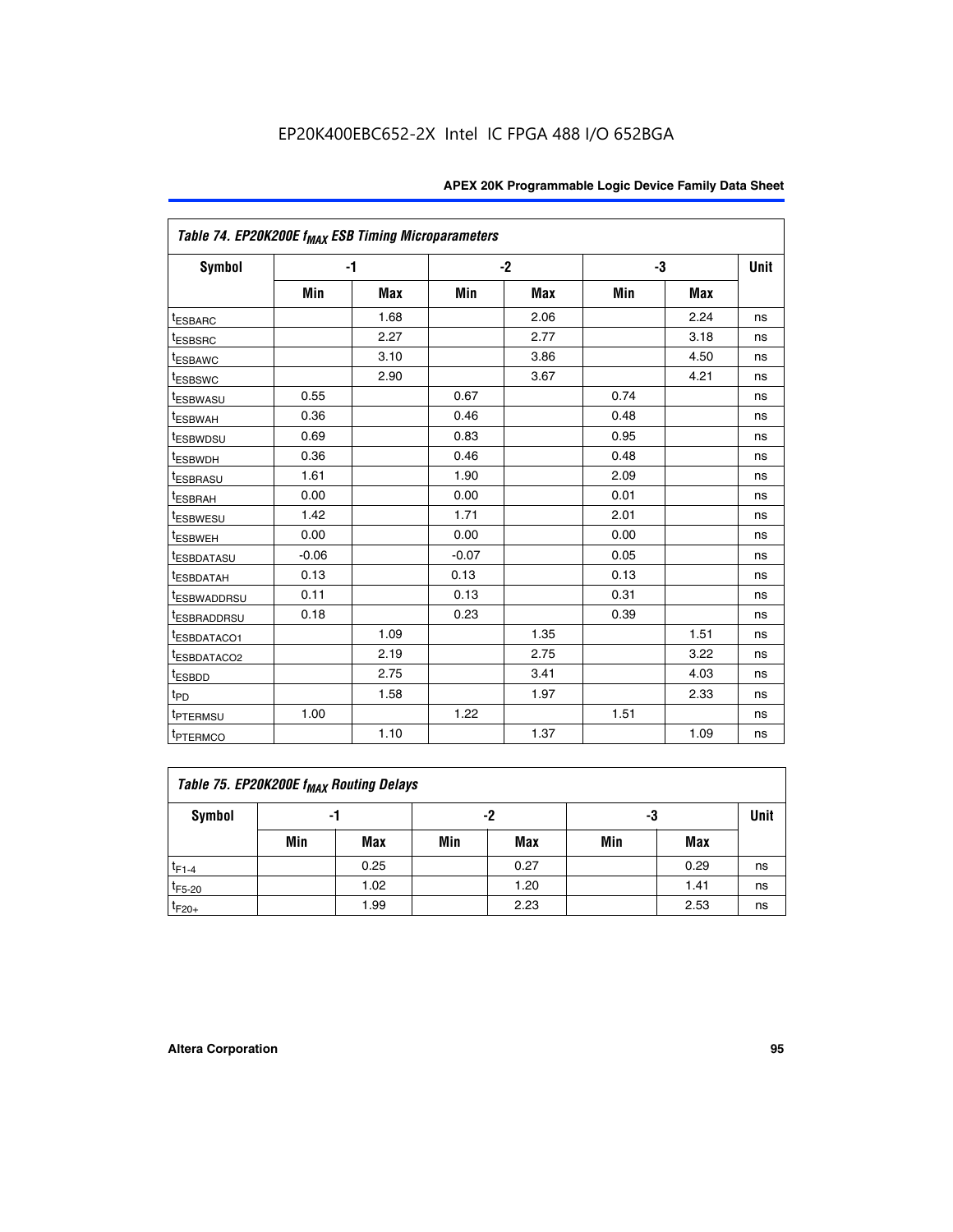## EP20K400EBC652-2X Intel IC FPGA 488 I/O 652BGA

|                    | Table 76. EP20K200E Minimum Pulse Width Timing Parameters |            |      |            |      |            |             |  |  |  |  |  |
|--------------------|-----------------------------------------------------------|------------|------|------------|------|------------|-------------|--|--|--|--|--|
| <b>Symbol</b>      | -1                                                        |            |      | $-2$       | -3   |            | <b>Unit</b> |  |  |  |  |  |
|                    | Min                                                       | <b>Max</b> | Min  | <b>Max</b> | Min  | <b>Max</b> |             |  |  |  |  |  |
| $t_{CH}$           | 1.36                                                      |            | 2.44 |            | 2.65 |            | ns          |  |  |  |  |  |
| $t_{CL}$           | 1.36                                                      |            | 2.44 |            | 2.65 |            | ns          |  |  |  |  |  |
| $t_{CLRP}$         | 0.18                                                      |            | 0.19 |            | 0.21 |            | ns          |  |  |  |  |  |
| t <sub>PREP</sub>  | 0.18                                                      |            | 0.19 |            | 0.21 |            | ns          |  |  |  |  |  |
| <sup>t</sup> ESBCH | 1.36                                                      |            | 2.44 |            | 2.65 |            | ns          |  |  |  |  |  |
| t <sub>ESBCL</sub> | 1.36                                                      |            | 2.44 |            | 2.65 |            | ns          |  |  |  |  |  |
| <sup>t</sup> ESBWP | 1.18                                                      |            | 1.48 |            | 1.76 |            | ns          |  |  |  |  |  |
| <sup>t</sup> ESBRP | 0.95                                                      |            | 1.17 |            | 1.41 |            | ns          |  |  |  |  |  |

| Table 77. EP20K200E External Timing Parameters |      |            |      |            |      |      |             |  |  |  |  |  |
|------------------------------------------------|------|------------|------|------------|------|------|-------------|--|--|--|--|--|
| <b>Symbol</b>                                  |      | -1         |      | -2         |      | -3   | <b>Unit</b> |  |  |  |  |  |
|                                                | Min  | <b>Max</b> | Min  | <b>Max</b> | Min  | Max  |             |  |  |  |  |  |
| t <sub>INSU</sub>                              | 2.24 |            | 2.35 |            | 2.47 |      | ns          |  |  |  |  |  |
| $t_{\text{INH}}$                               | 0.00 |            | 0.00 |            | 0.00 |      | ns          |  |  |  |  |  |
| toutco                                         | 2.00 | 5.12       | 2.00 | 5.62       | 2.00 | 6.11 | ns          |  |  |  |  |  |
| <sup>t</sup> INSUPLL                           | 2.13 |            | 2.07 |            |      |      | ns          |  |  |  |  |  |
| <sup>t</sup> INHPLL                            | 0.00 |            | 0.00 |            |      |      | ns          |  |  |  |  |  |
| <sup>I</sup> OUTCOPLL                          | 0.50 | 3.01       | 0.50 | 3.36       |      |      | ns          |  |  |  |  |  |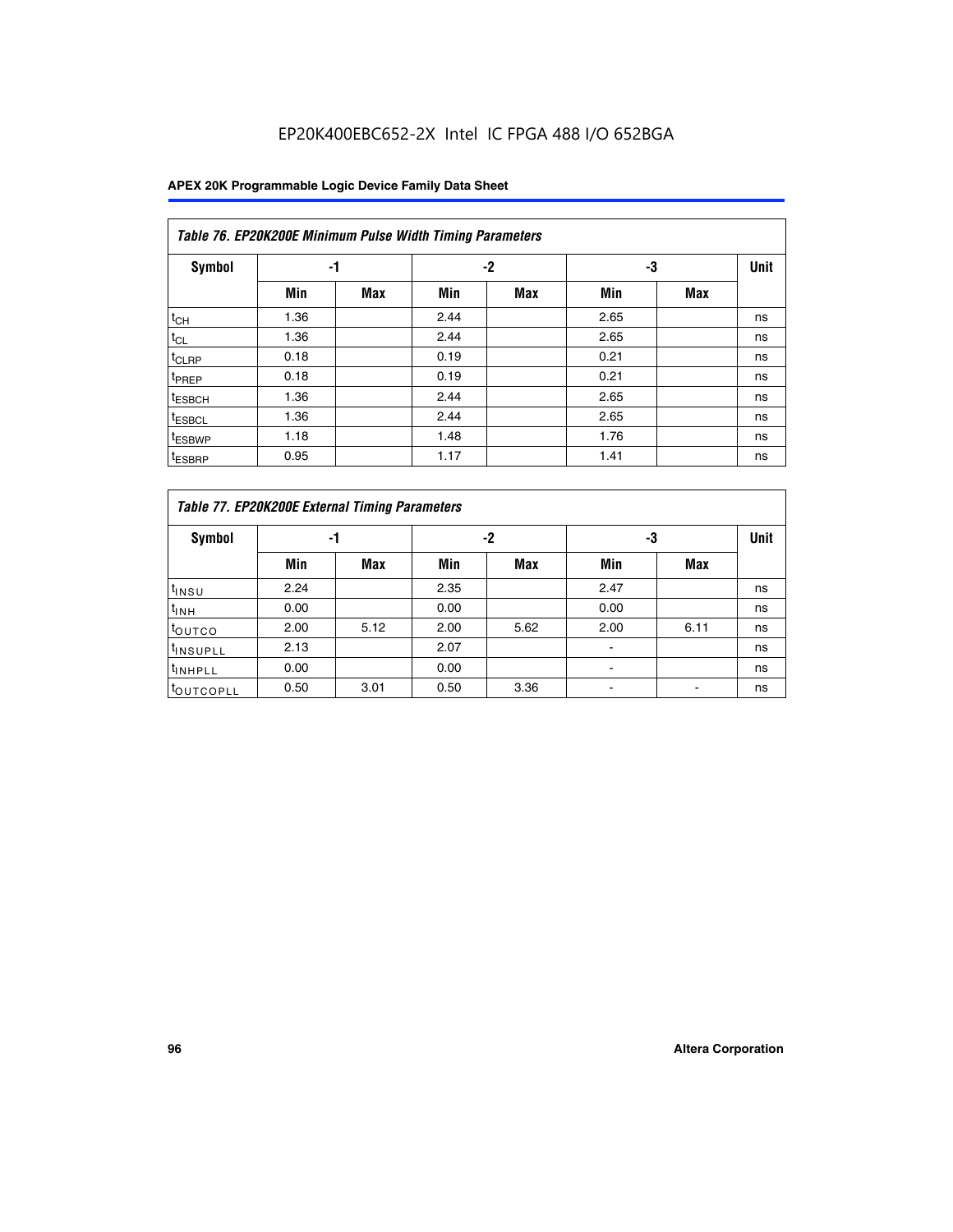| Table 78. EP20K200E External Bidirectional Timing Parameters |      |      |      |      |      |      |             |  |  |  |  |
|--------------------------------------------------------------|------|------|------|------|------|------|-------------|--|--|--|--|
| Symbol                                                       |      | -1   |      | $-2$ |      | -3   | <b>Unit</b> |  |  |  |  |
|                                                              | Min  | Max  | Min  | Max  | Min  | Max  |             |  |  |  |  |
| $t_{INSUBIDIR}$                                              | 2.81 |      | 3.19 |      | 3.54 |      | ns          |  |  |  |  |
| $t_{INHBIDIR}$                                               | 0.00 |      | 0.00 |      | 0.00 |      | ns          |  |  |  |  |
| t <sub>OUTCOBIDIR</sub>                                      | 2.00 | 5.12 | 2.00 | 5.62 | 2.00 | 6.11 | ns          |  |  |  |  |
| <i>txzbidir</i>                                              |      | 7.51 |      | 8.32 |      | 8.67 | ns          |  |  |  |  |
| tzxbidir                                                     |      | 7.51 |      | 8.32 |      | 8.67 | ns          |  |  |  |  |
| <sup>t</sup> INSUBIDIRPLL                                    | 3.30 |      | 3.64 |      |      |      | ns          |  |  |  |  |
| t <sub>INHBIDIRPLL</sub>                                     | 0.00 |      | 0.00 |      |      |      | ns          |  |  |  |  |
| <sup>t</sup> OUTCOBIDIRPLL                                   | 0.50 | 3.01 | 0.50 | 3.36 |      |      | ns          |  |  |  |  |
| <i>txzBIDIRPLL</i>                                           |      | 5.40 |      | 6.05 |      |      | ns          |  |  |  |  |
| tzxBIDIRPLL                                                  |      | 5.40 |      | 6.05 |      |      | ns          |  |  |  |  |

Tables 79 through 84 describe  $f_{MAX}$  LE Timing Microparameters,  $f_{MAX}$ ESB Timing Microparameters, *f<sub>MAX</sub>* Routing Delays, Minimum Pulse Width Timing Parameters, External Timing Parameters, and External Bidirectional Timing Parameters for EP20K300E APEX 20KE devices.

| Table 79. EP20K300E f <sub>MAX</sub> LE Timing Microparameters |      |            |      |            |      |             |    |  |  |  |  |
|----------------------------------------------------------------|------|------------|------|------------|------|-------------|----|--|--|--|--|
| <b>Symbol</b>                                                  |      | -1         |      | -2         | -3   | <b>Unit</b> |    |  |  |  |  |
|                                                                | Min  | <b>Max</b> | Min  | <b>Max</b> | Min  | <b>Max</b>  |    |  |  |  |  |
| $t_{\text{SU}}$                                                | 0.16 |            | 0.17 |            | 0.18 |             | ns |  |  |  |  |
| $t_H$                                                          | 0.31 |            | 0.33 |            | 0.38 |             | ns |  |  |  |  |
| $t_{CO}$                                                       |      | 0.28       |      | 0.38       |      | 0.51        | ns |  |  |  |  |
| $t_{LUT}$                                                      |      | 0.79       |      | 1.07       |      | 1.43        | ns |  |  |  |  |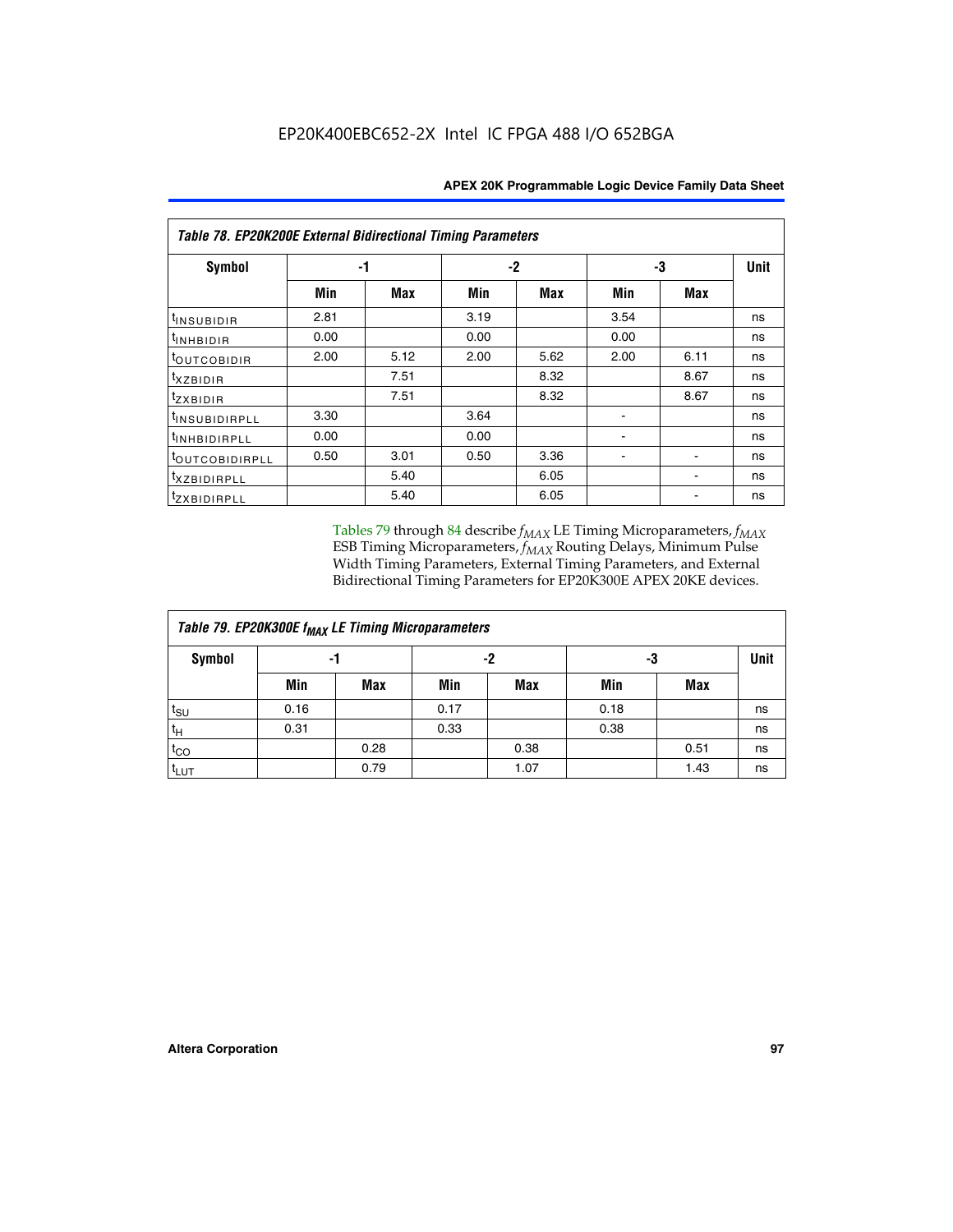| Table 80. EP20K300E f <sub>MAX</sub> ESB Timing Microparameters |      |            |      |            |      |            |      |
|-----------------------------------------------------------------|------|------------|------|------------|------|------------|------|
| Symbol                                                          |      | -1         |      | $-2$       |      | -3         | Unit |
|                                                                 | Min  | <b>Max</b> | Min  | <b>Max</b> | Min  | <b>Max</b> |      |
| t <sub>ESBARC</sub>                                             |      | 1.79       |      | 2.44       |      | 3.25       | ns   |
| t <sub>ESBSRC</sub>                                             |      | 2.40       |      | 3.12       |      | 4.01       | ns   |
| t <sub>ESBAWC</sub>                                             |      | 3.41       |      | 4.65       |      | 6.20       | ns   |
| t <sub>ESBSWC</sub>                                             |      | 3.68       |      | 4.68       |      | 5.93       | ns   |
| <sup>I</sup> ESBWASU                                            | 1.55 |            | 2.12 |            | 2.83 |            | ns   |
| <sup>t</sup> ESBWAH                                             | 0.00 |            | 0.00 |            | 0.00 |            | ns   |
| <sup>I</sup> ESBWDSU                                            | 1.71 |            | 2.33 |            | 3.11 |            | ns   |
| <sup>t</sup> ESBWDH                                             | 0.00 |            | 0.00 |            | 0.00 |            | ns   |
| <sup>t</sup> ESBRASU                                            | 1.72 |            | 2.34 |            | 3.13 |            | ns   |
| t <sub>ESBRAH</sub>                                             | 0.00 |            | 0.00 |            | 0.00 |            | ns   |
| <sup>t</sup> ESBWESU                                            | 1.63 |            | 2.36 |            | 3.28 |            | ns   |
| <sup>t</sup> ESBWEH                                             | 0.00 |            | 0.00 |            | 0.00 |            | ns   |
| t <sub>ESBDATASU</sub>                                          | 0.07 |            | 0.39 |            | 0.80 |            | ns   |
| <sup>t</sup> ESBDATAH                                           | 0.13 |            | 0.13 |            | 0.13 |            | ns   |
| <sup>t</sup> ESBWADDRSU                                         | 0.27 |            | 0.67 |            | 1.17 |            | ns   |
| <sup>t</sup> ESBRADDRSU                                         | 0.34 |            | 0.75 |            | 1.28 |            | ns   |
| <sup>I</sup> ESBDATACO1                                         |      | 1.03       |      | 1.20       |      | 1.40       | ns   |
| <sup>t</sup> ESBDATACO2                                         |      | 2.33       |      | 3.18       |      | 4.24       | ns   |
| <sup>t</sup> ESBDD                                              |      | 3.41       |      | 4.65       |      | 6.20       | ns   |
| t <sub>PD</sub>                                                 |      | 1.68       |      | 2.29       |      | 3.06       | ns   |
| t <sub>PTERMSU</sub>                                            | 0.96 |            | 1.48 |            | 2.14 |            | ns   |
| t <sub>PTERMCO</sub>                                            |      | 1.05       |      | 1.22       |      | 1.42       | ns   |

| Table 81. EP20K300E f <sub>MAX</sub> Routing Delays |                |      |     |      |     |      |    |  |  |  |  |
|-----------------------------------------------------|----------------|------|-----|------|-----|------|----|--|--|--|--|
| Symbol                                              | -2<br>-3<br>-1 |      |     |      |     |      |    |  |  |  |  |
|                                                     | Min            | Max  | Min | Max  | Min | Max  |    |  |  |  |  |
| $t_{F1-4}$                                          |                | 0.22 |     | 0.24 |     | 0.26 | ns |  |  |  |  |
| $t_{F5-20}$                                         |                | 1.33 |     | 1.43 |     | 1.58 | ns |  |  |  |  |
| $t_{F20+}$                                          |                | 3.63 |     | 3.93 |     | 4.35 | ns |  |  |  |  |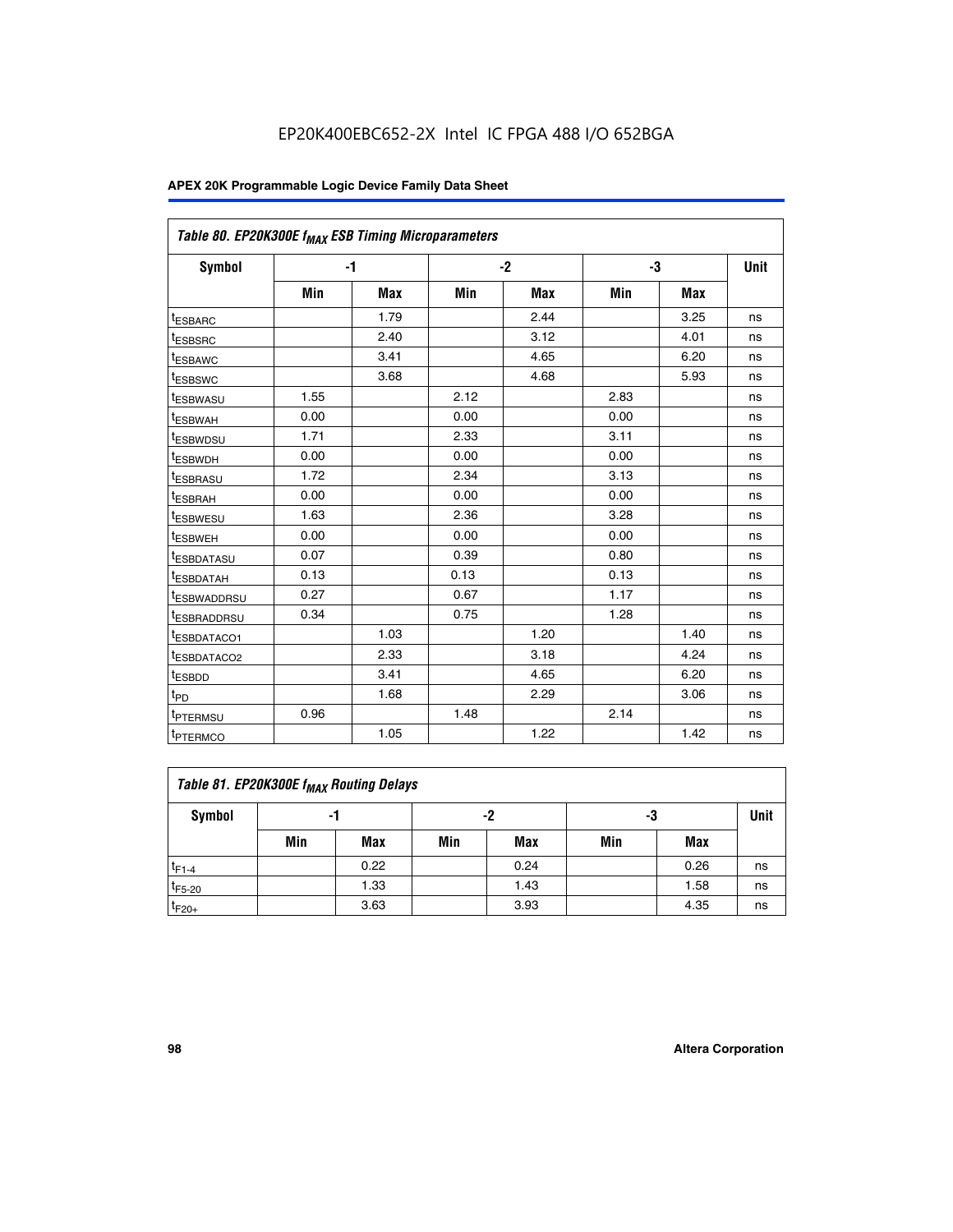|                    | Table 82. EP20K300E Minimum Pulse Width Timing Parameters |            |      |            |      |            |             |  |  |  |  |  |
|--------------------|-----------------------------------------------------------|------------|------|------------|------|------------|-------------|--|--|--|--|--|
| <b>Symbol</b>      | -1                                                        |            |      | $-2$       | -3   |            | <b>Unit</b> |  |  |  |  |  |
|                    | Min                                                       | <b>Max</b> | Min  | <b>Max</b> | Min  | <b>Max</b> |             |  |  |  |  |  |
| $t_{CH}$           | 1.25                                                      |            | 1.43 |            | 1.67 |            | ns          |  |  |  |  |  |
| $t_{CL}$           | 1.25                                                      |            | 1.43 |            | 1.67 |            | ns          |  |  |  |  |  |
| t <sub>CLRP</sub>  | 0.19                                                      |            | 0.26 |            | 0.35 |            | ns          |  |  |  |  |  |
| t <sub>PREP</sub>  | 0.19                                                      |            | 0.26 |            | 0.35 |            | ns          |  |  |  |  |  |
| <sup>t</sup> ESBCH | 1.25                                                      |            | 1.43 |            | 1.67 |            | ns          |  |  |  |  |  |
| <sup>t</sup> ESBCL | 1.25                                                      |            | 1.43 |            | 1.67 |            | ns          |  |  |  |  |  |
| t <sub>ESBWP</sub> | 1.25                                                      |            | 1.71 |            | 2.28 |            | ns          |  |  |  |  |  |
| <sup>t</sup> ESBRP | 1.01                                                      |            | 1.38 |            | 1.84 |            | ns          |  |  |  |  |  |

| Table 83. EP20K300E External Timing Parameters |      |      |      |      |      |            |             |  |  |  |  |  |
|------------------------------------------------|------|------|------|------|------|------------|-------------|--|--|--|--|--|
| Symbol                                         |      | -1   |      | -2   |      | -3         | <b>Unit</b> |  |  |  |  |  |
|                                                | Min  | Max  | Min  | Max  | Min  | <b>Max</b> |             |  |  |  |  |  |
| t <sub>INSU</sub>                              | 2.31 |      | 2.44 |      | 2.57 |            | ns          |  |  |  |  |  |
| $t_{INH}$                                      | 0.00 |      | 0.00 |      | 0.00 |            | ns          |  |  |  |  |  |
| toutco                                         | 2.00 | 5.29 | 2.00 | 5.82 | 2.00 | 6.24       | ns          |  |  |  |  |  |
| <sup>t</sup> INSUPLL                           | 1.76 |      | 1.85 |      |      |            | ns          |  |  |  |  |  |
| <sup>t</sup> INHPLL                            | 0.00 |      | 0.00 |      | -    |            | ns          |  |  |  |  |  |
| <sup>t</sup> OUTCOPLL                          | 0.50 | 2.65 | 0.50 | 2.95 |      |            | ns          |  |  |  |  |  |

| Table 84. EP20K300E External Bidirectional Timing Parameters |      |      |      |      |      |             |    |  |  |  |
|--------------------------------------------------------------|------|------|------|------|------|-------------|----|--|--|--|
| Symbol                                                       |      | -1   | -2   |      | -3   | <b>Unit</b> |    |  |  |  |
|                                                              | Min  | Max  | Min  | Max  | Min  | Max         |    |  |  |  |
| <sup>t</sup> INSUBIDIR                                       | 2.77 |      | 2.85 |      | 3.11 |             | ns |  |  |  |
| <b>TINHBIDIR</b>                                             | 0.00 |      | 0.00 |      | 0.00 |             | ns |  |  |  |
| <sup>t</sup> OUTCOBIDIR                                      | 2.00 | 5.29 | 2.00 | 5.82 | 2.00 | 6.24        | ns |  |  |  |
| KZBIDIR                                                      |      | 7.59 |      | 8.30 |      | 9.09        | ns |  |  |  |
| $t_{Z}$ <i>x</i> BIDIR                                       |      | 7.59 |      | 8.30 |      | 9.09        | ns |  |  |  |
| <sup>I</sup> INSUBIDIRPLL                                    | 2.50 |      | 2.76 |      |      |             | ns |  |  |  |
| <sup>t</sup> INHBIDIRPLL                                     | 0.00 |      | 0.00 |      |      |             | ns |  |  |  |
| <b><i>LOUTCOBIDIRPLL</i></b>                                 | 0.50 | 2.65 | 0.50 | 2.95 |      |             | ns |  |  |  |
| <sup>T</sup> XZBIDIRPLL                                      |      | 5.00 |      | 5.43 |      |             | ns |  |  |  |
| <sup>t</sup> ZXBIDIRPLL                                      |      | 5.00 |      | 5.43 |      |             | ns |  |  |  |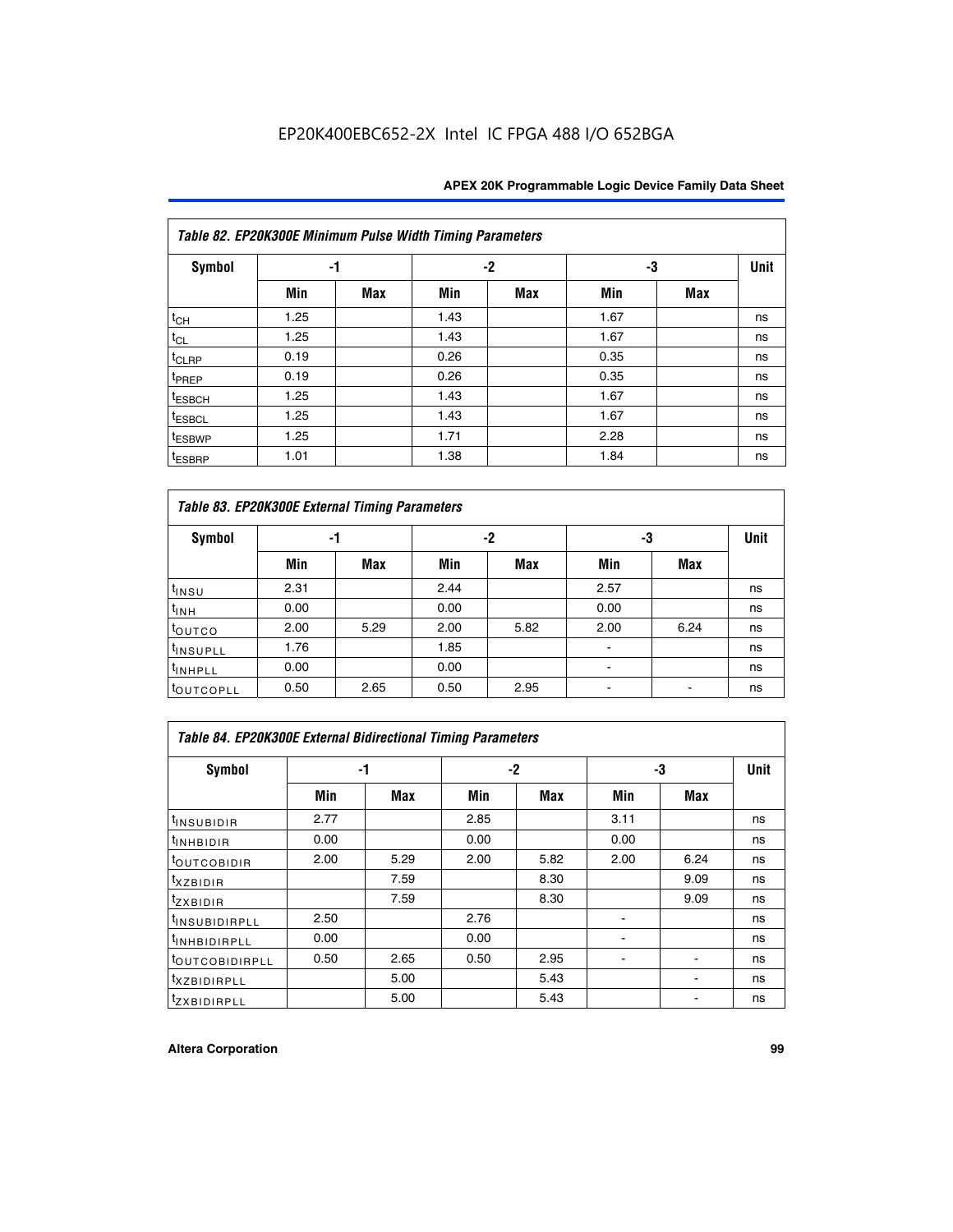Tables 85 through 90 describe  $f_{MAX}$  LE Timing Microparameters,  $f_{MAX}$ ESB Timing Microparameters, *f<sub>MAX</sub>* Routing Delays, Minimum Pulse Width Timing Parameters, External Timing Parameters, and External Bidirectional Timing Parameters for EP20K400E APEX 20KE devices.

| Table 85. EP20K400E f <sub>MAX</sub> LE Timing Microparameters |                |            |                |            |                |      |             |  |  |  |  |
|----------------------------------------------------------------|----------------|------------|----------------|------------|----------------|------|-------------|--|--|--|--|
| Symbol                                                         | -1 Speed Grade |            | -2 Speed Grade |            | -3 Speed Grade |      | <b>Unit</b> |  |  |  |  |
|                                                                | Min            | <b>Max</b> | Min            | <b>Max</b> | Min            | Max  |             |  |  |  |  |
| $t_{\text{SU}}$                                                | 0.23           |            | 0.23           |            | 0.23           |      | ns          |  |  |  |  |
| $t_H$                                                          | 0.23           |            | 0.23           |            | 0.23           |      | ns          |  |  |  |  |
| $t_{CO}$                                                       |                | 0.25       |                | 0.29       |                | 0.32 | ns          |  |  |  |  |
| ι <sup>t</sup> ιυτ                                             |                | 0.70       |                | 0.83       |                | 1.01 | ns          |  |  |  |  |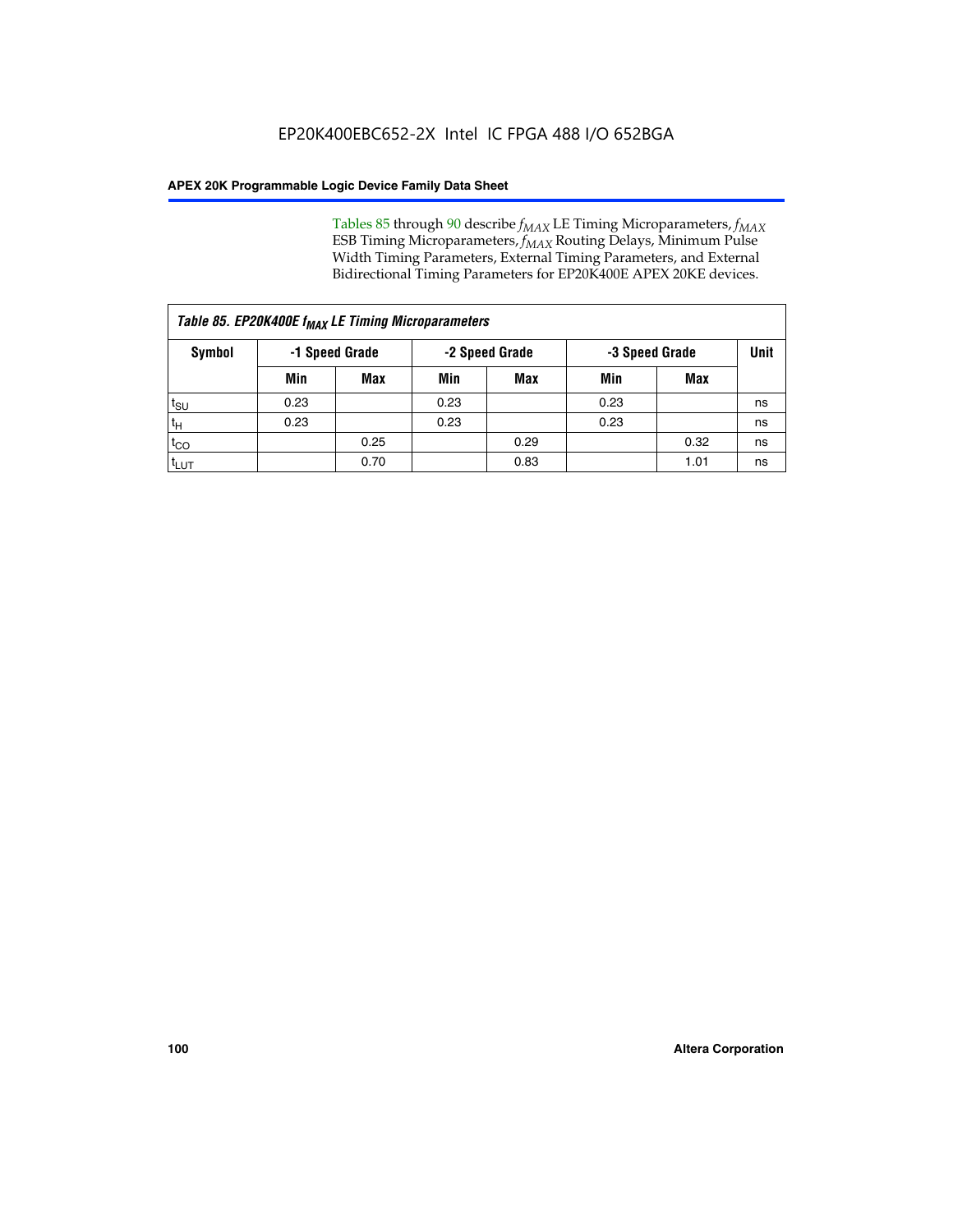|                         | Table 86. EP20K400E f <sub>MAX</sub> ESB Timing Microparameters |                |         |                |         |                |      |  |  |  |  |
|-------------------------|-----------------------------------------------------------------|----------------|---------|----------------|---------|----------------|------|--|--|--|--|
| <b>Symbol</b>           |                                                                 | -1 Speed Grade |         | -2 Speed Grade |         | -3 Speed Grade | Unit |  |  |  |  |
|                         | Min                                                             | <b>Max</b>     | Min     | Max            | Min     | <b>Max</b>     |      |  |  |  |  |
| <b>tESBARC</b>          |                                                                 | 1.67           |         | 1.91           |         | 1.99           | ns   |  |  |  |  |
| <sup>t</sup> ESBSRC     |                                                                 | 2.30           |         | 2.66           |         | 2.93           | ns   |  |  |  |  |
| <sup>t</sup> ESBAWC     |                                                                 | 3.09           |         | 3.58           |         | 3.99           | ns   |  |  |  |  |
| <sup>t</sup> ESBSWC     |                                                                 | 3.01           |         | 3.65           |         | 4.05           | ns   |  |  |  |  |
| <sup>t</sup> ESBWASU    | 0.54                                                            |                | 0.63    |                | 0.65    |                | ns   |  |  |  |  |
| t <sub>ESBWAH</sub>     | 0.36                                                            |                | 0.43    |                | 0.42    |                | ns   |  |  |  |  |
| <sup>t</sup> ESBWDSU    | 0.69                                                            |                | 0.77    |                | 0.84    |                | ns   |  |  |  |  |
| <sup>I</sup> ESBWDH     | 0.36                                                            |                | 0.43    |                | 0.42    |                | ns   |  |  |  |  |
| t <sub>ESBRASU</sub>    | 1.61                                                            |                | 1.77    |                | 1.86    |                | ns   |  |  |  |  |
| t <sub>ESBRAH</sub>     | 0.00                                                            |                | 0.00    |                | 0.01    |                | ns   |  |  |  |  |
| <sup>t</sup> ESBWESU    | 1.35                                                            |                | 1.47    |                | 1.61    |                | ns   |  |  |  |  |
| t <sub>ESBWEH</sub>     | 0.00                                                            |                | 0.00    |                | 0.00    |                | ns   |  |  |  |  |
| <sup>I</sup> ESBDATASU  | $-0.18$                                                         |                | $-0.30$ |                | $-0.27$ |                | ns   |  |  |  |  |
| <b>ESBDATAH</b>         | 0.13                                                            |                | 0.13    |                | 0.13    |                | ns   |  |  |  |  |
| <sup>T</sup> ESBWADDRSU | $-0.02$                                                         |                | $-0.11$ |                | $-0.03$ |                | ns   |  |  |  |  |
| <sup>T</sup> ESBRADDRSU | 0.06                                                            |                | $-0.01$ |                | $-0.05$ |                | ns   |  |  |  |  |
| <sup>t</sup> ESBDATACO1 |                                                                 | 1.16           |         | 1.40           |         | 1.54           | ns   |  |  |  |  |
| <sup>t</sup> ESBDATACO2 |                                                                 | 2.18           |         | 2.55           |         | 2.85           | ns   |  |  |  |  |
| <sup>t</sup> ESBDD      |                                                                 | 2.73           |         | 3.17           |         | 3.58           | ns   |  |  |  |  |
| $t_{P\underline{D}}$    |                                                                 | 1.57           |         | 1.83           |         | 2.07           | ns   |  |  |  |  |
| t <sub>PTERMSU</sub>    | 0.92                                                            |                | 0.99    |                | 1.18    |                | ns   |  |  |  |  |
| <sup>t</sup> PTERMCO    |                                                                 | 1.18           |         | 1.43           |         | 1.17           | ns   |  |  |  |  |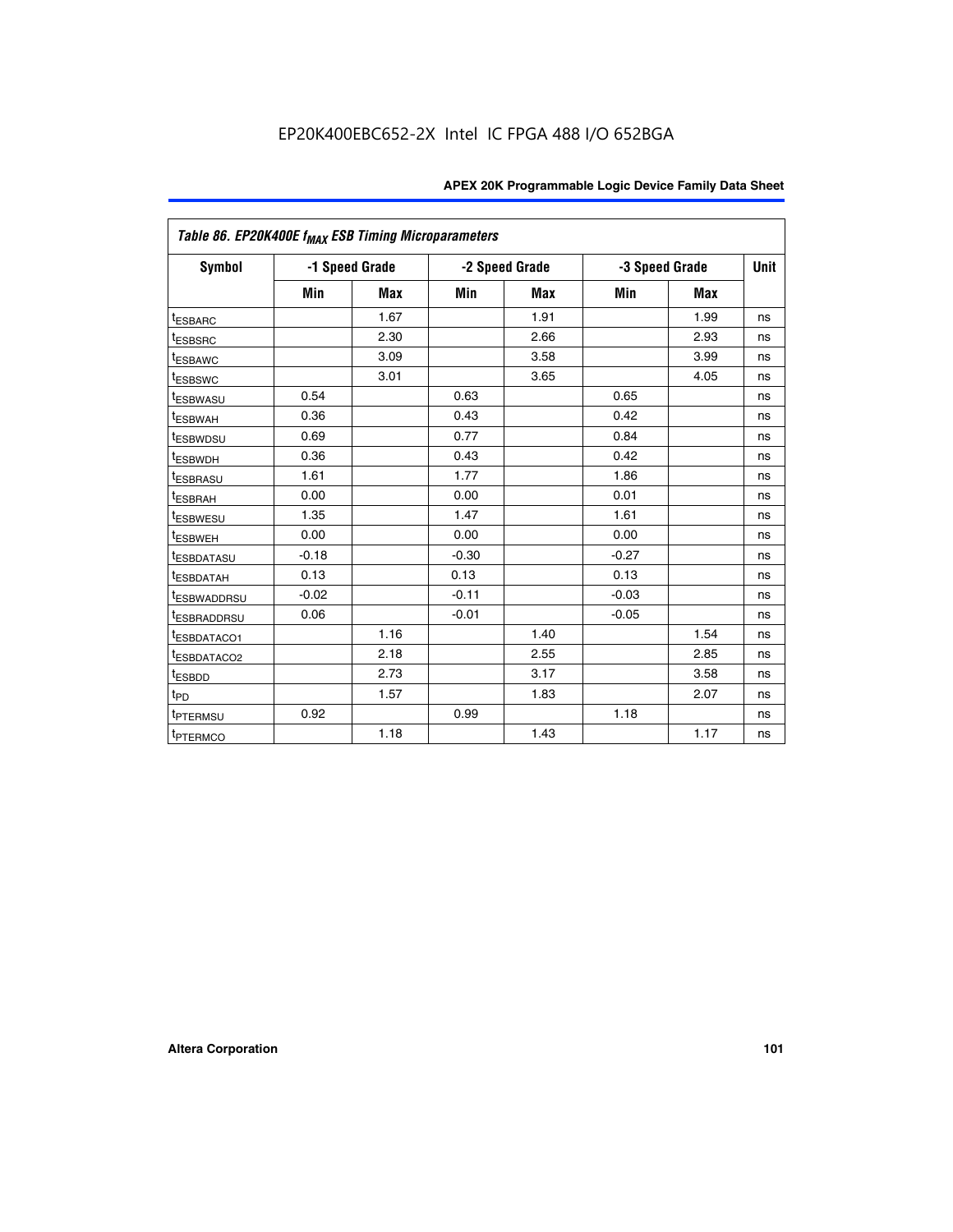## EP20K400EBC652-2X Intel IC FPGA 488 I/O 652BGA

| Table 87. EP20K400E f <sub>MAX</sub> Routing Delays |     |                |     |                |     |                |             |  |  |  |  |
|-----------------------------------------------------|-----|----------------|-----|----------------|-----|----------------|-------------|--|--|--|--|
| Symbol                                              |     | -1 Speed Grade |     | -2 Speed Grade |     | -3 Speed Grade | <b>Unit</b> |  |  |  |  |
|                                                     | Min | <b>Max</b>     | Min | Max            | Min | Max            |             |  |  |  |  |
| $t_{F1-4}$                                          |     | 0.25           |     | 0.25           |     | 0.26           | ns          |  |  |  |  |
| $t_{F5-20}$                                         |     | 1.01           |     | 1.12           |     | 1.25           | ns          |  |  |  |  |
| $t_{F20+}$                                          |     | 3.71           |     | 3.92           |     | 4.17           | ns          |  |  |  |  |

|                    | Table 88. EP20K400E Minimum Pulse Width Timing Parameters |                |      |                |      |                |      |  |  |  |  |  |
|--------------------|-----------------------------------------------------------|----------------|------|----------------|------|----------------|------|--|--|--|--|--|
| Symbol             |                                                           | -1 Speed Grade |      | -2 Speed Grade |      | -3 Speed Grade | Unit |  |  |  |  |  |
|                    | Min                                                       | <b>Max</b>     | Min  | <b>Max</b>     | Min  | Max            |      |  |  |  |  |  |
| $t_{CH}$           | 1.36                                                      |                | 2.22 |                | 2.35 |                | ns   |  |  |  |  |  |
| $t_{\rm CL}$       | 1.36                                                      |                | 2.26 |                | 2.35 |                | ns   |  |  |  |  |  |
| $t_{CLRP}$         | 0.18                                                      |                | 0.18 |                | 0.19 |                | ns   |  |  |  |  |  |
| <sup>t</sup> PREP  | 0.18                                                      |                | 0.18 |                | 0.19 |                | ns   |  |  |  |  |  |
| t <sub>ESBCH</sub> | 1.36                                                      |                | 2.26 |                | 2.35 |                | ns   |  |  |  |  |  |
| <sup>t</sup> ESBCL | 1.36                                                      |                | 2.26 |                | 2.35 |                | ns   |  |  |  |  |  |
| <sup>t</sup> ESBWP | 1.17                                                      |                | 1.38 |                | 1.56 |                | ns   |  |  |  |  |  |
| <sup>t</sup> ESBRP | 0.94                                                      |                | 1.09 |                | 1.25 |                | ns   |  |  |  |  |  |

|                       | Table 89. EP20K400E External Timing Parameters |            |      |                |      |                |    |  |  |  |  |  |
|-----------------------|------------------------------------------------|------------|------|----------------|------|----------------|----|--|--|--|--|--|
| Symbol                | -1 Speed Grade                                 |            |      | -2 Speed Grade |      | -3 Speed Grade |    |  |  |  |  |  |
|                       | Min                                            | <b>Max</b> | Min  | <b>Max</b>     | Min  | Max            |    |  |  |  |  |  |
| t <sub>insu</sub>     | 2.51                                           |            | 2.64 |                | 2.77 |                | ns |  |  |  |  |  |
| $t_{INH}$             | 0.00                                           |            | 0.00 |                | 0.00 |                | ns |  |  |  |  |  |
| toutco                | 2.00                                           | 5.25       | 2.00 | 5.79           | 2.00 | 6.32           | ns |  |  |  |  |  |
| <sup>t</sup> INSUPLL  | 3.221                                          |            | 3.38 |                | -    |                | ns |  |  |  |  |  |
| I <sup>t</sup> INHPLL | 0.00                                           |            | 0.00 |                | -    |                | ns |  |  |  |  |  |
| toutcopll             | 0.50                                           | 2.25       | 0.50 | 2.45           |      |                | ns |  |  |  |  |  |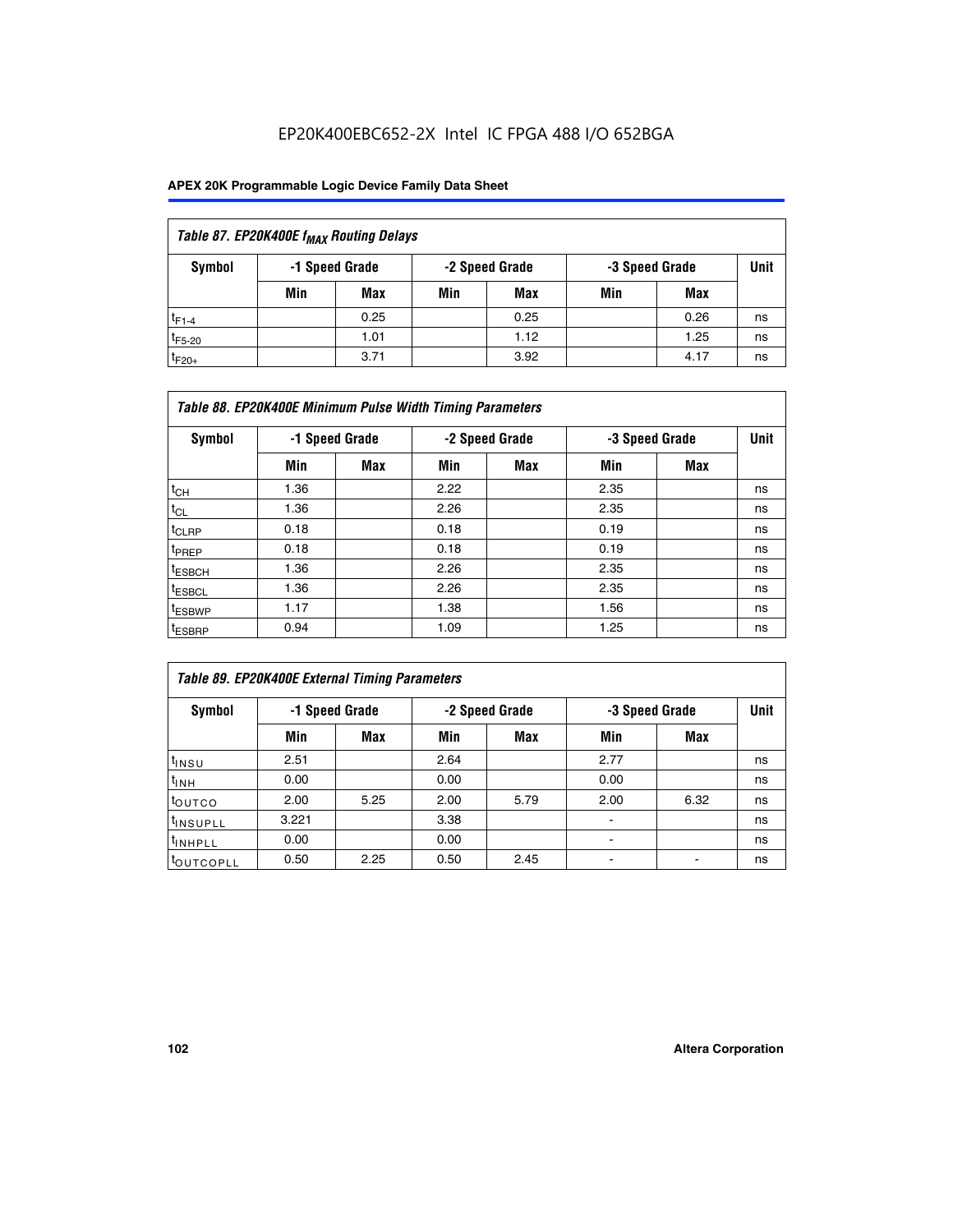|                            | Table 90. EP20K400E External Bidirectional Timing Parameters |                |                |            |                |             |    |  |  |  |  |  |
|----------------------------|--------------------------------------------------------------|----------------|----------------|------------|----------------|-------------|----|--|--|--|--|--|
| Symbol                     |                                                              | -1 Speed Grade | -2 Speed Grade |            | -3 Speed Grade | <b>Unit</b> |    |  |  |  |  |  |
|                            | Min                                                          | Max            | Min            | <b>Max</b> | Min            | Max         |    |  |  |  |  |  |
| <sup>t</sup> INSUBIDIR     | 2.93                                                         |                | 3.23           |            | 3.44           |             | ns |  |  |  |  |  |
| $t_{\rm INHBIDIR}$         | 0.00                                                         |                | 0.00           |            | 0.00           |             | ns |  |  |  |  |  |
| toutcobidir                | 2.00                                                         | 5.25           | 2.00           | 5.79       | 2.00           | 6.32        | ns |  |  |  |  |  |
| $t_{XZBIDIR}$              |                                                              | 5.95           |                | 6.77       |                | 7.12        | ns |  |  |  |  |  |
| tzxbidir                   |                                                              | 5.95           |                | 6.77       |                | 7.12        | ns |  |  |  |  |  |
| <sup>t</sup> INSUBIDIRPLL  | 4.31                                                         |                | 4.76           |            |                |             | ns |  |  |  |  |  |
| <sup>t</sup> INHBIDIRPLL   | 0.00                                                         |                | 0.00           |            |                |             | ns |  |  |  |  |  |
| <sup>t</sup> OUTCOBIDIRPLL | 0.50                                                         | 2.25           | 0.50           | 2.45       |                |             | ns |  |  |  |  |  |
| <sup>t</sup> xzbidirpll    |                                                              | 2.94           |                | 3.43       |                |             | ns |  |  |  |  |  |
| <i>tzxBIDIRPLL</i>         |                                                              | 2.94           |                | 3.43       |                |             | ns |  |  |  |  |  |

Tables 91 through 96 describe  $f_{MAX}$  LE Timing Microparameters,  $f_{MAX}$ ESB Timing Microparameters, *f<sub>MAX</sub>* Routing Delays, Minimum Pulse Width Timing Parameters, External Timing Parameters, and External Bidirectional Timing Parameters for EP20K600E APEX 20KE devices.

| Table 91. EP20K600E f <sub>MAX</sub> LE Timing Microparameters |                |            |      |                |      |                |             |  |  |  |  |
|----------------------------------------------------------------|----------------|------------|------|----------------|------|----------------|-------------|--|--|--|--|
| Symbol                                                         | -1 Speed Grade |            |      | -2 Speed Grade |      | -3 Speed Grade | <b>Unit</b> |  |  |  |  |
|                                                                | Min            | <b>Max</b> | Min  | <b>Max</b>     | Min  | Max            |             |  |  |  |  |
| t <sub>SU</sub>                                                | 0.16           |            | 0.16 |                | 0.17 |                | ns          |  |  |  |  |
| $t_H$                                                          | 0.29           |            | 0.33 |                | 0.37 |                | ns          |  |  |  |  |
| $t_{CO}$                                                       |                | 0.65       |      | 0.38           |      | 0.49           | ns          |  |  |  |  |
| t <sub>LUT</sub>                                               |                | 0.70       |      | 1.00           |      | 1.30           | ns          |  |  |  |  |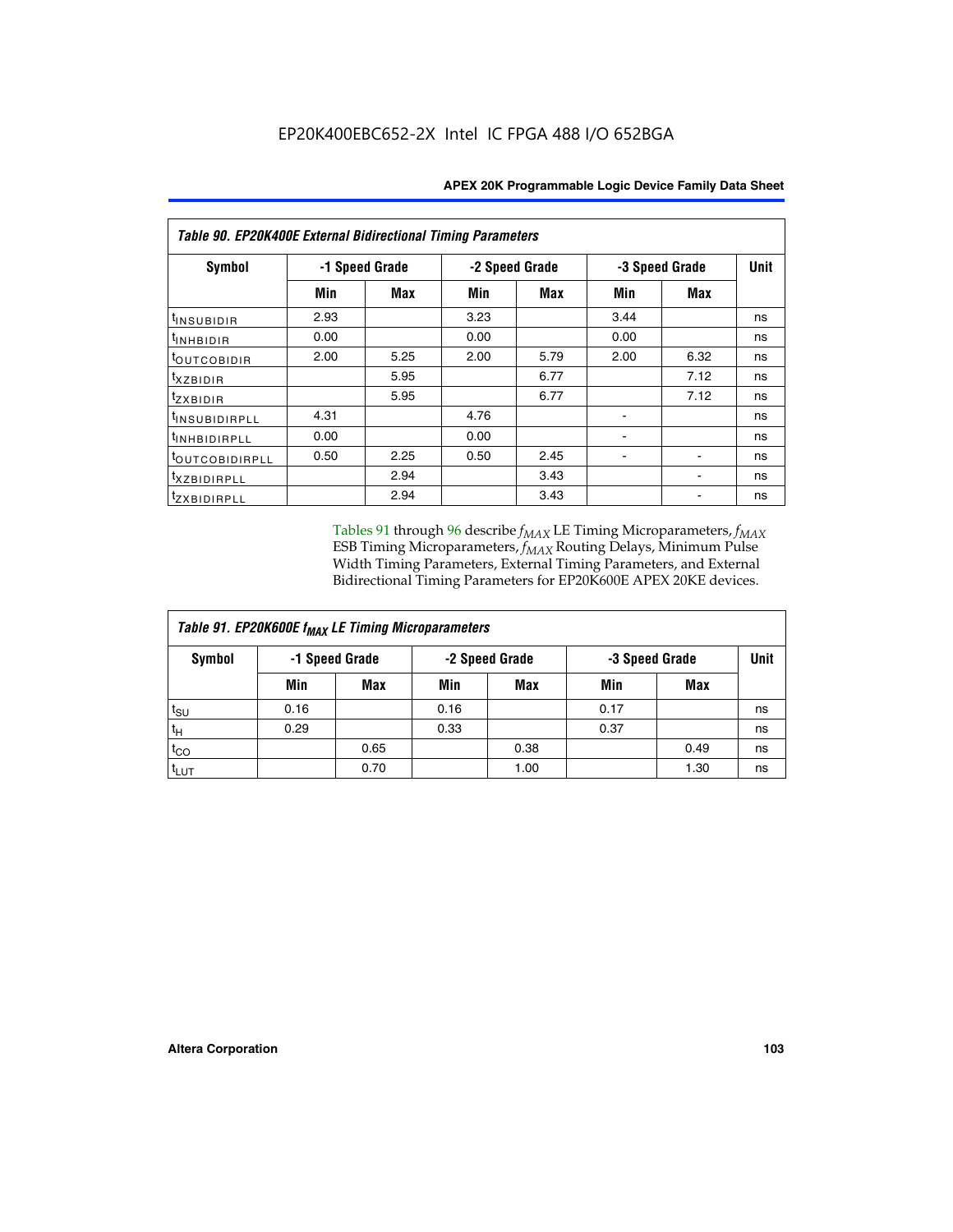| Table 92. EP20K600E f <sub>MAX</sub> ESB Timing Microparameters |         |                |      |                |      |                |             |
|-----------------------------------------------------------------|---------|----------------|------|----------------|------|----------------|-------------|
| <b>Symbol</b>                                                   |         | -1 Speed Grade |      | -2 Speed Grade |      | -3 Speed Grade | <b>Unit</b> |
|                                                                 | Min     | <b>Max</b>     | Min  | <b>Max</b>     | Min  | <b>Max</b>     |             |
| t <sub>ESBARC</sub>                                             |         | 1.67           |      | 2.39           |      | 3.11           | ns          |
| t <sub>ESBSRC</sub>                                             |         | 2.27           |      | 3.07           |      | 3.86           | ns          |
| <sup>t</sup> ESBAWC                                             |         | 3.19           |      | 4.56           |      | 5.93           | ns          |
| t <sub>ESBSWC</sub>                                             |         | 3.51           |      | 4.62           |      | 5.72           | ns          |
| <sup>t</sup> ESBWASU                                            | 1.46    |                | 2.08 |                | 2.70 |                | ns          |
| t <sub>ESBWAH</sub>                                             | 0.00    |                | 0.00 |                | 0.00 |                | ns          |
| t <sub>ESBWDSU</sub>                                            | 1.60    |                | 2.29 |                | 2.97 |                | ns          |
| <sup>t</sup> ESBWDH                                             | 0.00    |                | 0.00 |                | 0.00 |                | ns          |
| <sup>t</sup> ESBRASU                                            | 1.61    |                | 2.30 |                | 2.99 |                | ns          |
| t <sub>ESBRAH</sub>                                             | 0.00    |                | 0.00 |                | 0.00 |                | ns          |
| t <sub>ESBWESU</sub>                                            | 1.49    |                | 2.30 |                | 3.11 |                | ns          |
| <sup>t</sup> ESBWEH                                             | 0.00    |                | 0.00 |                | 0.00 |                | ns          |
| <sup>t</sup> ESBDATASU                                          | $-0.01$ |                | 0.35 |                | 0.71 |                | ns          |
| <sup>t</sup> ESBDATAH                                           | 0.13    |                | 0.13 |                | 0.13 |                | ns          |
| <sup>t</sup> ESBWADDRSU                                         | 0.19    |                | 0.62 |                | 1.06 |                | ns          |
| <sup>t</sup> ESBRADDRSU                                         | 0.25    |                | 0.71 |                | 1.17 |                | ns          |
| <sup>I</sup> ESBDATACO1                                         |         | 1.01           |      | 1.19           |      | 1.37           | ns          |
| <sup>t</sup> ESBDATACO2                                         |         | 2.18           |      | 3.12           |      | 4.05           | ns          |
| <sup>t</sup> ESBDD                                              |         | 3.19           |      | 4.56           |      | 5.93           | ns          |
| t <sub>PD</sub>                                                 |         | 1.57           |      | 2.25           |      | 2.92           | ns          |
| t <sub>PTERMSU</sub>                                            | 0.85    |                | 1.43 |                | 2.01 |                | ns          |
| t <sub>PTERMCO</sub>                                            |         | 1.03           |      | 1.21           |      | 1.39           | ns          |

| Table 93. EP20K600E f <sub>MAX</sub> Routing Delays |     |                |     |                |                |      |             |  |  |  |  |
|-----------------------------------------------------|-----|----------------|-----|----------------|----------------|------|-------------|--|--|--|--|
| Symbol                                              |     | -1 Speed Grade |     | -2 Speed Grade | -3 Speed Grade |      | <b>Unit</b> |  |  |  |  |
|                                                     | Min | Max            | Min | Max            | Min            | Max  |             |  |  |  |  |
| $t_{F1-4}$                                          |     | 0.22           |     | 0.25           |                | 0.26 | ns          |  |  |  |  |
| $t_{F5-20}$                                         |     | 1.26           |     | 1.39           |                | 1.52 | ns          |  |  |  |  |
| $t_{F20+}$                                          |     | 3.51           |     | 3.88           |                | 4.26 | ns          |  |  |  |  |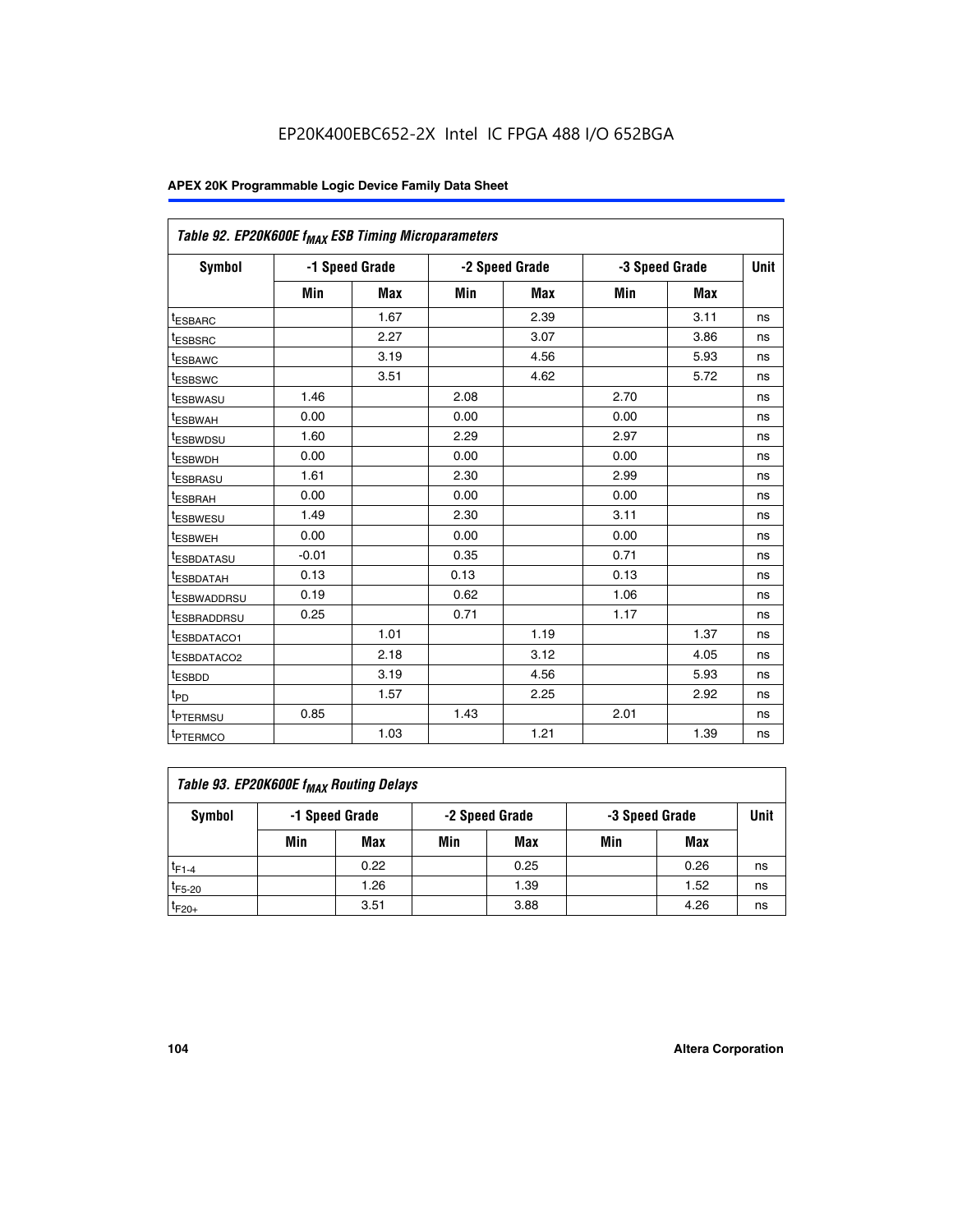|                    | Table 94. EP20K600E Minimum Pulse Width Timing Parameters |                |      |                |                |            |             |  |  |  |  |  |
|--------------------|-----------------------------------------------------------|----------------|------|----------------|----------------|------------|-------------|--|--|--|--|--|
| Symbol             |                                                           | -1 Speed Grade |      | -2 Speed Grade | -3 Speed Grade |            | <b>Unit</b> |  |  |  |  |  |
|                    | Min                                                       | Max            | Min  | Max            | Min            | <b>Max</b> |             |  |  |  |  |  |
| $t_{CH}$           | 2.00                                                      |                | 2.50 |                | 2.75           |            | ns          |  |  |  |  |  |
| $t_{CL}$           | 2.00                                                      |                | 2.50 |                | 2.75           |            | ns          |  |  |  |  |  |
| t <sub>CLRP</sub>  | 0.18                                                      |                | 0.26 |                | 0.34           |            | ns          |  |  |  |  |  |
| t <sub>PREP</sub>  | 0.18                                                      |                | 0.26 |                | 0.34           |            | ns          |  |  |  |  |  |
| <sup>t</sup> ESBCH | 2.00                                                      |                | 2.50 |                | 2.75           |            | ns          |  |  |  |  |  |
| <sup>t</sup> ESBCL | 2.00                                                      |                | 2.50 |                | 2.75           |            | ns          |  |  |  |  |  |
| <sup>t</sup> ESBWP | 1.17                                                      |                | 1.68 |                | 2.18           |            | ns          |  |  |  |  |  |
| <sup>t</sup> ESBRP | 0.95                                                      |                | 1.35 |                | 1.76           |            | ns          |  |  |  |  |  |

|                      | Table 95. EP20K600E External Timing Parameters |                |      |                |                          |                |    |  |  |  |  |  |
|----------------------|------------------------------------------------|----------------|------|----------------|--------------------------|----------------|----|--|--|--|--|--|
| Symbol               |                                                | -1 Speed Grade |      | -2 Speed Grade |                          | -3 Speed Grade |    |  |  |  |  |  |
|                      | Min                                            | Max            | Min  | <b>Max</b>     | Min                      | <b>Max</b>     |    |  |  |  |  |  |
| t <sub>insu</sub>    | 2.74                                           |                | 2.74 |                | 2.87                     |                | ns |  |  |  |  |  |
| $t_{INH}$            | 0.00                                           |                | 0.00 |                | 0.00                     |                | ns |  |  |  |  |  |
| toutco               | 2.00                                           | 5.51           | 2.00 | 6.06           | 2.00                     | 6.61           | ns |  |  |  |  |  |
| <sup>t</sup> INSUPLL | 1.86                                           |                | 1.96 |                |                          |                | ns |  |  |  |  |  |
| <sup>t</sup> INHPLL  | 0.00                                           |                | 0.00 |                | $\overline{\phantom{a}}$ |                | ns |  |  |  |  |  |
| <b>LOUTCOPLL</b>     | 0.50                                           | 2.62           | 0.50 | 2.91           |                          |                | ns |  |  |  |  |  |

|                              | <b>Table 96. EP20K600E External Bidirectional Timing Parameters</b> |            |      |                |                |             |    |  |  |  |  |  |
|------------------------------|---------------------------------------------------------------------|------------|------|----------------|----------------|-------------|----|--|--|--|--|--|
| Symbol                       | -1 Speed Grade                                                      |            |      | -2 Speed Grade | -3 Speed Grade | <b>Unit</b> |    |  |  |  |  |  |
|                              | Min                                                                 | <b>Max</b> | Min  | <b>Max</b>     | Min            | <b>Max</b>  |    |  |  |  |  |  |
| t <sub>insubidir</sub>       | 0.64                                                                |            | 0.98 |                | 1.08           |             | ns |  |  |  |  |  |
| $t_{\rm INHBIDIR}$           | 0.00                                                                |            | 0.00 |                | 0.00           |             | ns |  |  |  |  |  |
| <sup>t</sup> OUTCOBIDIR      | 2.00                                                                | 5.51       | 2.00 | 6.06           | 2.00           | 6.61        | ns |  |  |  |  |  |
| <sup>t</sup> xzbidir         |                                                                     | 6.10       |      | 6.74           |                | 7.10        | ns |  |  |  |  |  |
| $t_{Z}$ <i>x</i> BIDIR       |                                                                     | 6.10       |      | 6.74           |                | 7.10        | ns |  |  |  |  |  |
| <sup>t</sup> INSUBIDIRPLL    | 2.26                                                                |            | 2.68 |                |                |             | ns |  |  |  |  |  |
| <sup>t</sup> INHBIDIRPLL     | 0.00                                                                |            | 0.00 |                |                |             | ns |  |  |  |  |  |
| <b><i>LOUTCOBIDIRPLL</i></b> | 0.50                                                                | 2.62       | 0.50 | 2.91           |                |             | ns |  |  |  |  |  |
| <sup>t</sup> xzbidirpll      |                                                                     | 3.21       |      | 3.59           |                |             | ns |  |  |  |  |  |
| <i>t</i> zxbidirpll          |                                                                     | 3.21       |      | 3.59           |                |             | ns |  |  |  |  |  |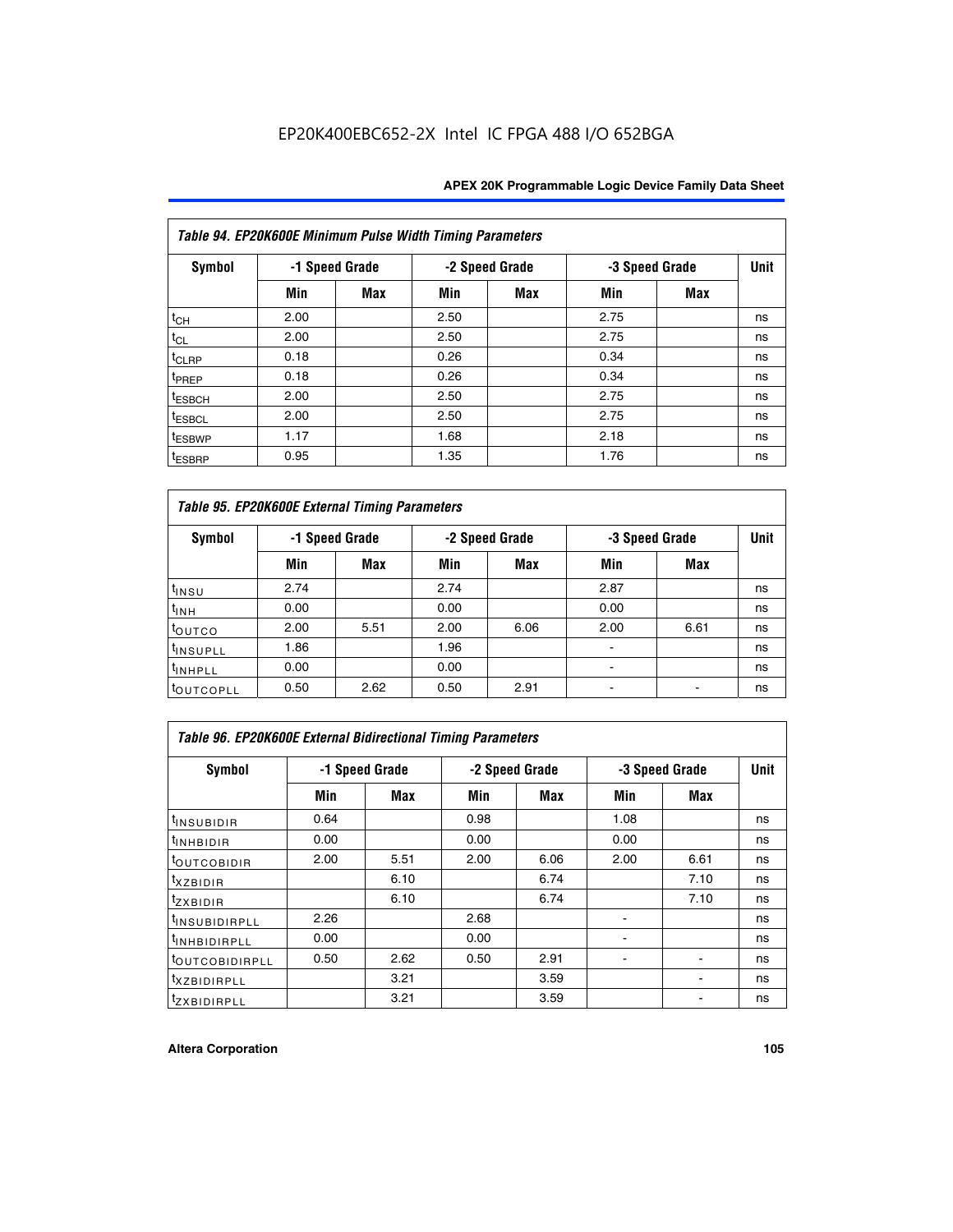Tables 97 through 102 describe  $f_{MAX}$  LE Timing Microparameters,  $f_{MAX}$ ESB Timing Microparameters, *f<sub>MAX</sub>* Routing Delays, Minimum Pulse Width Timing Parameters, External Timing Parameters, and External Bidirectional Timing Parameters for EP20K1000E APEX 20KE devices.

|                  | Table 97. EP20K1000E f <sub>MAX</sub> LE Timing Microparameters |                |      |                |                |      |             |  |  |  |  |  |
|------------------|-----------------------------------------------------------------|----------------|------|----------------|----------------|------|-------------|--|--|--|--|--|
| Symbol           |                                                                 | -1 Speed Grade |      | -2 Speed Grade | -3 Speed Grade |      | <b>Unit</b> |  |  |  |  |  |
|                  | Min                                                             | <b>Max</b>     | Min  | <b>Max</b>     | Min            | Max  |             |  |  |  |  |  |
| $t_{\text{SU}}$  | 0.25                                                            |                | 0.25 |                | 0.25           |      | ns          |  |  |  |  |  |
| $t_H$            | 0.25                                                            |                | 0.25 |                | 0.25           |      | ns          |  |  |  |  |  |
| $t_{CO}$         |                                                                 | 0.28           |      | 0.32           |                | 0.33 | ns          |  |  |  |  |  |
| t <sub>LUT</sub> |                                                                 | 0.80           |      | 0.95           |                | 1.13 | ns          |  |  |  |  |  |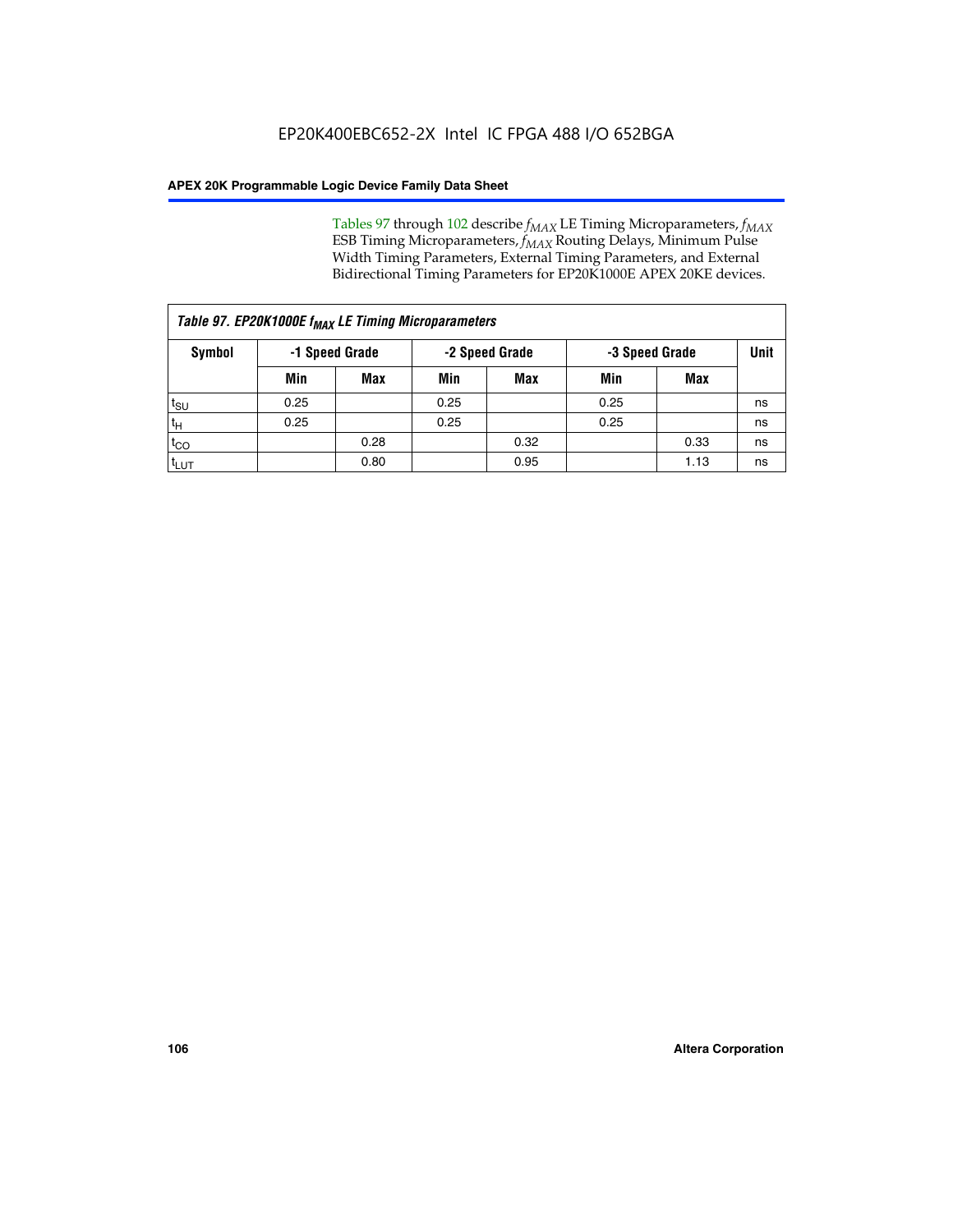|                         | Table 98. EP20K1000E f <sub>MAX</sub> ESB Timing Microparameters |                |      |                |      |                |    |  |  |  |  |
|-------------------------|------------------------------------------------------------------|----------------|------|----------------|------|----------------|----|--|--|--|--|
| <b>Symbol</b>           |                                                                  | -1 Speed Grade |      | -2 Speed Grade |      | -3 Speed Grade |    |  |  |  |  |
|                         | Min                                                              | <b>Max</b>     | Min  | <b>Max</b>     | Min  | <b>Max</b>     |    |  |  |  |  |
| <sup>t</sup> ESBARC     |                                                                  | 1.78           |      | 2.02           |      | 1.95           | ns |  |  |  |  |
| <i><b>LESBSRC</b></i>   |                                                                  | 2.52           |      | 2.91           |      | 3.14           | ns |  |  |  |  |
| <sup>t</sup> ESBAWC     |                                                                  | 3.52           |      | 4.11           |      | 4.40           | ns |  |  |  |  |
| <sup>t</sup> ESBSWC     |                                                                  | 3.23           |      | 3.84           |      | 4.16           | ns |  |  |  |  |
| t <sub>ESBWASU</sub>    | 0.62                                                             |                | 0.67 |                | 0.61 |                | ns |  |  |  |  |
| <sup>t</sup> ESBWAH     | 0.41                                                             |                | 0.55 |                | 0.55 |                | ns |  |  |  |  |
| <sup>t</sup> ESBWDSU    | 0.77                                                             |                | 0.79 |                | 0.81 |                | ns |  |  |  |  |
| <sup>t</sup> ESBWDH     | 0.41                                                             |                | 0.55 |                | 0.55 |                | ns |  |  |  |  |
| <sup>t</sup> ESBRASU    | 1.74                                                             |                | 1.92 |                | 1.85 |                | ns |  |  |  |  |
| t <sub>ESBRAH</sub>     | 0.00                                                             |                | 0.01 |                | 0.23 |                | ns |  |  |  |  |
| <sup>t</sup> ESBWESU    | 2.07                                                             |                | 2.28 |                | 2.41 |                | ns |  |  |  |  |
| <sup>t</sup> ESBWEH     | 0.00                                                             |                | 0.00 |                | 0.00 |                | ns |  |  |  |  |
| <sup>I</sup> ESBDATASU  | 0.25                                                             |                | 0.27 |                | 0.29 |                | ns |  |  |  |  |
| t <sub>ESBDATAH</sub>   | 0.13                                                             |                | 0.13 |                | 0.13 |                | ns |  |  |  |  |
| <sup>T</sup> ESBWADDRSU | 0.11                                                             |                | 0.04 |                | 0.11 |                | ns |  |  |  |  |
| t <sub>ESBRADDRSU</sub> | 0.14                                                             |                | 0.11 |                | 0.16 |                | ns |  |  |  |  |
| <sup>t</sup> ESBDATACO1 |                                                                  | 1.29           |      | 1.50           |      | 1.63           | ns |  |  |  |  |
| <sup>I</sup> ESBDATACO2 |                                                                  | 2.55           |      | 2.99           |      | 3.22           | ns |  |  |  |  |
| <sup>t</sup> ESBDD      |                                                                  | 3.12           |      | 3.57           |      | 3.85           | ns |  |  |  |  |
| $t_{\text{PD}}$         |                                                                  | 1.84           |      | 2.13           |      | 2.32           | ns |  |  |  |  |
| t <sub>PTERMSU</sub>    | 1.08                                                             |                | 1.19 |                | 1.32 |                | ns |  |  |  |  |
| t <sub>PTERMCO</sub>    |                                                                  | 1.31           |      | 1.53           |      | 1.66           | ns |  |  |  |  |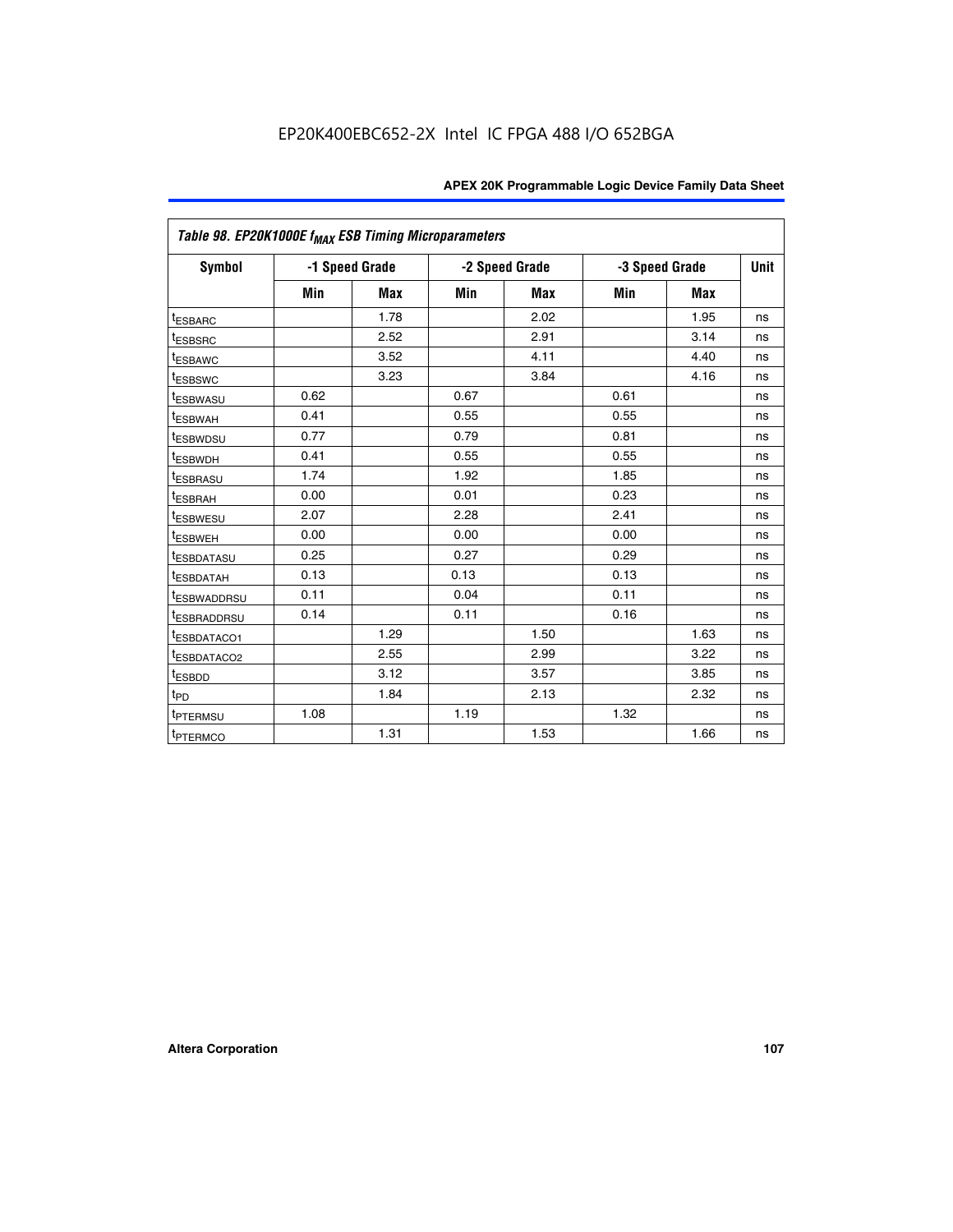## EP20K400EBC652-2X Intel IC FPGA 488 I/O 652BGA

## **APEX 20K Programmable Logic Device Family Data Sheet**

| Table 99. EP20K1000E f <sub>MAX</sub> Routing Delays |                                                    |            |     |      |     |      |    |  |  |  |  |
|------------------------------------------------------|----------------------------------------------------|------------|-----|------|-----|------|----|--|--|--|--|
| Symbol                                               | -1 Speed Grade<br>-2 Speed Grade<br>-3 Speed Grade |            |     |      |     |      |    |  |  |  |  |
|                                                      | Min                                                | <b>Max</b> | Min | Max  | Min | Max  |    |  |  |  |  |
| $t_{F1-4}$                                           |                                                    | 0.27       |     | 0.27 |     | 0.27 | ns |  |  |  |  |
| $t_{F5-20}$                                          |                                                    | 1.45       |     | 1.63 |     | 1.75 | ns |  |  |  |  |
| $t_{F20+}$                                           |                                                    | 4.15       |     | 4.33 |     | 4.97 | ns |  |  |  |  |

|                    | Table 100. EP20K1000E Minimum Pulse Width Timing Parameters |            |      |                |      |                |             |  |  |  |  |  |
|--------------------|-------------------------------------------------------------|------------|------|----------------|------|----------------|-------------|--|--|--|--|--|
| Symbol             | -1 Speed Grade                                              |            |      | -2 Speed Grade |      | -3 Speed Grade | <b>Unit</b> |  |  |  |  |  |
|                    | Min                                                         | <b>Max</b> | Min  | Max            | Min  | Max            |             |  |  |  |  |  |
| $t_{CH}$           | 1.25                                                        |            | 1.43 |                | 1.67 |                | ns          |  |  |  |  |  |
| $t_{CL}$           | 1.25                                                        |            | 1.43 |                | 1.67 |                | ns          |  |  |  |  |  |
| t <sub>CLRP</sub>  | 0.20                                                        |            | 0.20 |                | 0.20 |                | ns          |  |  |  |  |  |
| <sup>t</sup> PREP  | 0.20                                                        |            | 0.20 |                | 0.20 |                | ns          |  |  |  |  |  |
| <sup>t</sup> ESBCH | 1.25                                                        |            | 1.43 |                | 1.67 |                | ns          |  |  |  |  |  |
| <sup>t</sup> ESBCL | 1.25                                                        |            | 1.43 |                | 1.67 |                | ns          |  |  |  |  |  |
| <sup>t</sup> ESBWP | 1.28                                                        |            | 1.51 |                | 1.65 |                | ns          |  |  |  |  |  |
| <sup>t</sup> ESBRP | 1.11                                                        |            | 1.29 |                | 1.41 |                | ns          |  |  |  |  |  |

| Table 101. EP20K1000E External Timing Parameters |                |      |      |                |                          |      |             |  |  |  |  |  |
|--------------------------------------------------|----------------|------|------|----------------|--------------------------|------|-------------|--|--|--|--|--|
| Symbol                                           | -1 Speed Grade |      |      | -2 Speed Grade | -3 Speed Grade           |      | <b>Unit</b> |  |  |  |  |  |
|                                                  | Min            | Max  | Min  | <b>Max</b>     | Min                      | Max  |             |  |  |  |  |  |
| t <sub>INSU</sub>                                | 2.70           |      | 2.84 |                | 2.97                     |      | ns          |  |  |  |  |  |
| $t_{INH}$                                        | 0.00           |      | 0.00 |                | 0.00                     |      | ns          |  |  |  |  |  |
| toutco                                           | 2.00           | 5.75 | 2.00 | 6.33           | 2.00                     | 6.90 | ns          |  |  |  |  |  |
| <sup>t</sup> INSUPLL                             | 1.64           |      | 2.09 |                | ۰                        |      | ns          |  |  |  |  |  |
| I <sup>t</sup> INHPLL                            | 0.00           |      | 0.00 |                | $\overline{\phantom{a}}$ |      | ns          |  |  |  |  |  |
| toutcopll                                        | 0.50           | 2.25 | 0.50 | 2.99           | -                        |      | ns          |  |  |  |  |  |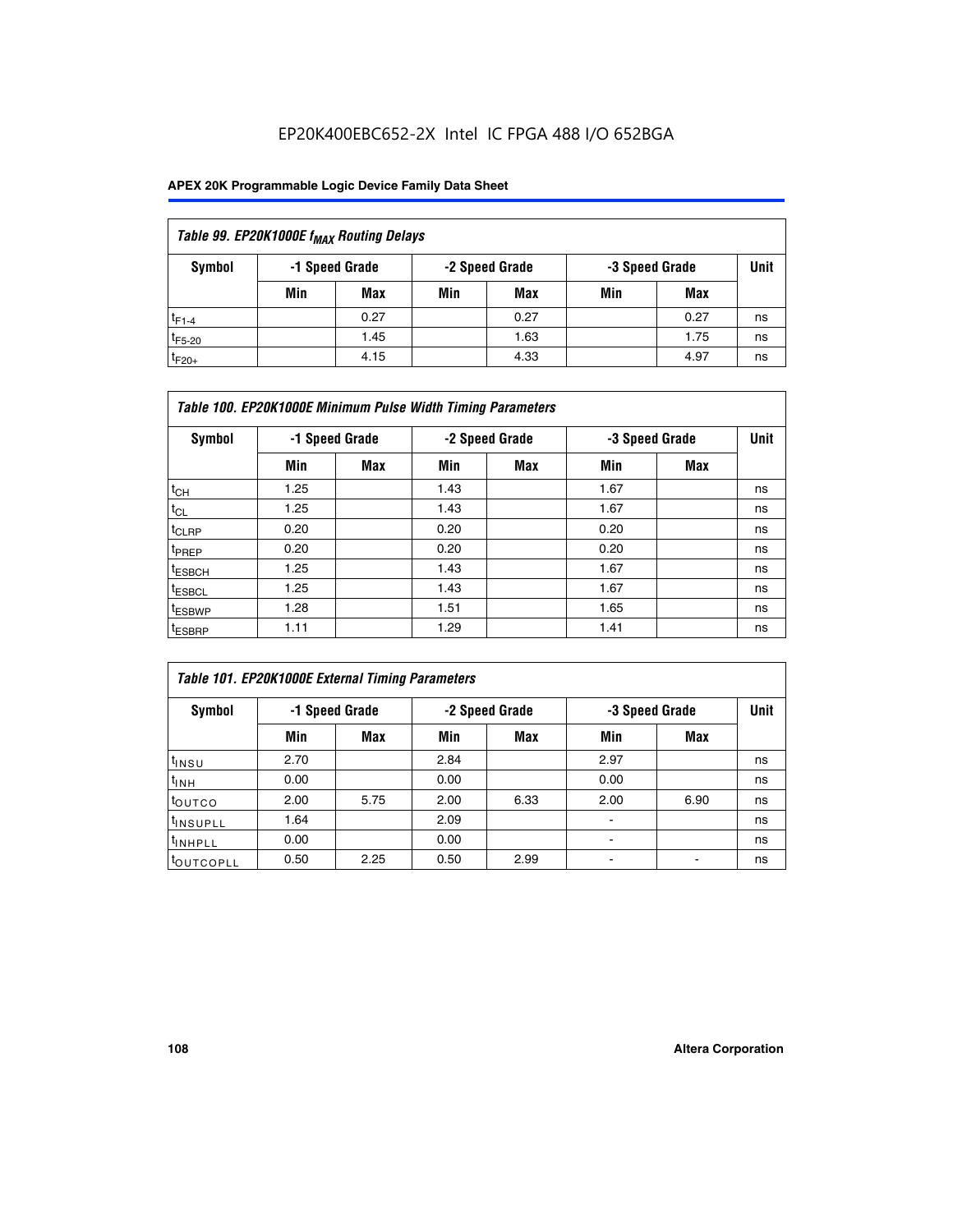| Table 102. EP20K1000E External Bidirectional Timing Parameters |      |                |      |                |      |                |             |  |  |  |
|----------------------------------------------------------------|------|----------------|------|----------------|------|----------------|-------------|--|--|--|
| Symbol                                                         |      | -1 Speed Grade |      | -2 Speed Grade |      | -3 Speed Grade | <b>Unit</b> |  |  |  |
|                                                                | Min  | Max            | Min  | Max            | Min  | <b>Max</b>     |             |  |  |  |
| $t_{INSUBIDIR}$                                                | 3.22 |                | 3.33 |                | 3.51 |                | ns          |  |  |  |
| t <sub>INHBIDIR</sub>                                          | 0.00 |                | 0.00 |                | 0.00 |                | ns          |  |  |  |
| t <sub>OUTCOBIDIR</sub>                                        | 2.00 | 5.75           | 2.00 | 6.33           | 2.00 | 6.90           | ns          |  |  |  |
| <i>txzbidir</i>                                                |      | 6.31           |      | 7.09           |      | 7.76           | ns          |  |  |  |
| tzxbidir                                                       |      | 6.31           |      | 7.09           |      | 7.76           | ns          |  |  |  |
| tINSUBIDIRPLL                                                  | 3.25 |                | 3.26 |                |      |                | ns          |  |  |  |
| tINHBIDIRPLL                                                   | 0.00 |                | 0.00 |                |      |                | ns          |  |  |  |
| tout COBIDIRPLL                                                | 0.50 | 2.25           | 0.50 | 2.99           |      |                | ns          |  |  |  |
| <sup>t</sup> xzbidirpll                                        |      | 2.81           |      | 3.80           |      |                | ns          |  |  |  |
| tzxBIDIRPLL                                                    |      | 2.81           |      | 3.80           |      |                | ns          |  |  |  |

Tables 103 through 108 describe  $f_{MAX}$  LE Timing Microparameters,  $f_{MAX}$ ESB Timing Microparameters, *f<sub>MAX</sub>* Routing Delays, Minimum Pulse Width Timing Parameters, External Timing Parameters, and External Bidirectional Timing Parameters for EP20K1500E APEX 20KE devices.

| Table 103. EP20K1500E f <sub>MAX</sub> LE Timing Microparameters |      |                |                |            |      |                |             |  |  |  |  |
|------------------------------------------------------------------|------|----------------|----------------|------------|------|----------------|-------------|--|--|--|--|
| Symbol                                                           |      | -1 Speed Grade | -2 Speed Grade |            |      | -3 Speed Grade | <b>Unit</b> |  |  |  |  |
|                                                                  | Min  | <b>Max</b>     | Min            | <b>Max</b> | Min  | Max            |             |  |  |  |  |
| $t_{\text{SU}}$                                                  | 0.25 |                | 0.25           |            | 0.25 |                | ns          |  |  |  |  |
| $t_H$                                                            | 0.25 |                | 0.25           |            | 0.25 |                | ns          |  |  |  |  |
| $t_{CO}$                                                         |      | 0.28           |                | 0.32       |      | 0.33           | ns          |  |  |  |  |
| t <sub>lut</sub>                                                 |      | 0.80           |                | 0.95       |      | 1.13           | ns          |  |  |  |  |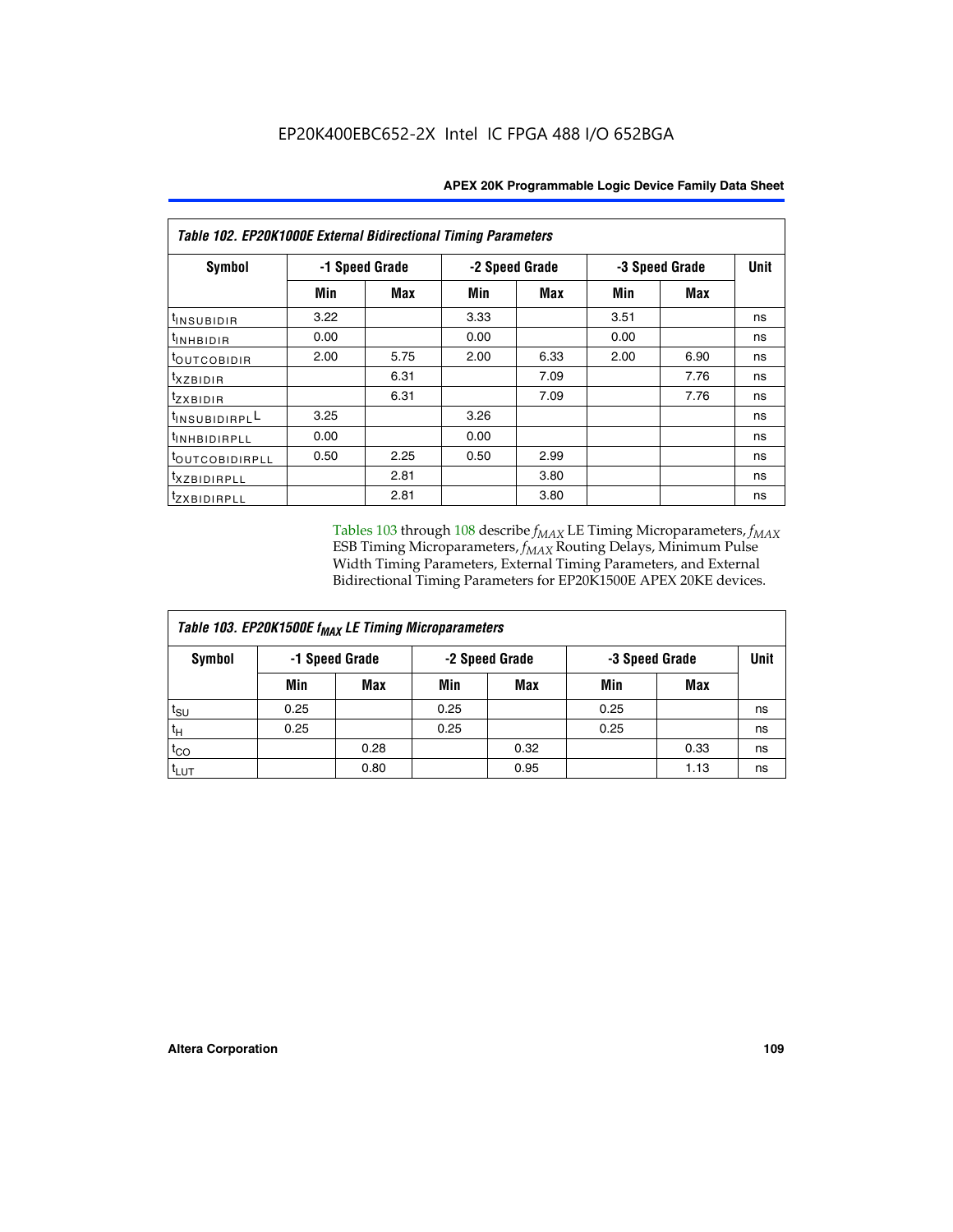| Table 104. EP20K1500E f <sub>MAX</sub> ESB Timing Microparameters |      |                |                |            |                |            |             |
|-------------------------------------------------------------------|------|----------------|----------------|------------|----------------|------------|-------------|
| <b>Symbol</b>                                                     |      | -1 Speed Grade | -2 Speed Grade |            | -3 Speed Grade |            | <b>Unit</b> |
|                                                                   | Min  | Max            | Min            | <b>Max</b> | Min            | <b>Max</b> |             |
| <sup>t</sup> ESBARC                                               |      | 1.78           |                | 2.02       |                | 1.95       | ns          |
| t <sub>ESBSRC</sub>                                               |      | 2.52           |                | 2.91       |                | 3.14       | ns          |
| <sup>t</sup> ESBAWC                                               |      | 3.52           |                | 4.11       |                | 4.40       | ns          |
| <sup>t</sup> ESBSWC                                               |      | 3.23           |                | 3.84       |                | 4.16       | ns          |
| t <sub>ESBWASU</sub>                                              | 0.62 |                | 0.67           |            | 0.61           |            | ns          |
| <sup>t</sup> ESBWAH                                               | 0.41 |                | 0.55           |            | 0.55           |            | ns          |
| <sup>t</sup> ESBWDSU                                              | 0.77 |                | 0.79           |            | 0.81           |            | ns          |
| <sup>t</sup> ESBWDH                                               | 0.41 |                | 0.55           |            | 0.55           |            | ns          |
| <sup>t</sup> ESBRASU                                              | 1.74 |                | 1.92           |            | 1.85           |            | ns          |
| <sup>t</sup> ESBRAH                                               | 0.00 |                | 0.01           |            | 0.23           |            | ns          |
| <sup>t</sup> ESBWESU                                              | 2.07 |                | 2.28           |            | 2.41           |            | ns          |
| <sup>t</sup> ESBWEH                                               | 0.00 |                | 0.00           |            | 0.00           |            | ns          |
| <sup>t</sup> ESBDATASU                                            | 0.25 |                | 0.27           |            | 0.29           |            | ns          |
| <sup>t</sup> ESBDATAH                                             | 0.13 |                | 0.13           |            | 0.13           |            | ns          |
| <sup>t</sup> ESBWADDRSU                                           | 0.11 |                | 0.04           |            | 0.11           |            | ns          |
| <sup>t</sup> ESBRADDRSU                                           | 0.14 |                | 0.11           |            | 0.16           |            | ns          |
| <sup>I</sup> ESBDATACO1                                           |      | 1.29           |                | 1.50       |                | 1.63       | ns          |
| <sup>t</sup> ESBDATACO2                                           |      | 2.55           |                | 2.99       |                | 3.22       | ns          |
| t <sub>ESBDD</sub>                                                |      | 3.12           |                | 3.57       |                | 3.85       | ns          |
| t <sub>PD</sub>                                                   |      | 1.84           |                | 2.13       |                | 2.32       | ns          |
| <sup>t</sup> PTERMSU                                              | 1.08 |                | 1.19           |            | 1.32           |            | ns          |
| t <sub>PTERMCO</sub>                                              |      | 1.31           |                | 1.53       |                | 1.66       | ns          |

| Table 105. EP20K1500E f <sub>MAX</sub> Routing Delays |                                                    |      |     |      |     |      |    |  |  |  |
|-------------------------------------------------------|----------------------------------------------------|------|-----|------|-----|------|----|--|--|--|
| Symbol                                                | -1 Speed Grade<br>-2 Speed Grade<br>-3 Speed Grade |      |     |      |     |      |    |  |  |  |
|                                                       | Min                                                | Max  | Min | Max  | Min | Max  |    |  |  |  |
| $t_{F1-4}$                                            |                                                    | 0.28 |     | 0.28 |     | 0.28 | ns |  |  |  |
| $t_{F5-20}$                                           |                                                    | 1.36 |     | 1.50 |     | 1.62 | ns |  |  |  |
| $t_{F20+}$                                            |                                                    | 4.43 |     | 4.48 |     | 5.07 | ns |  |  |  |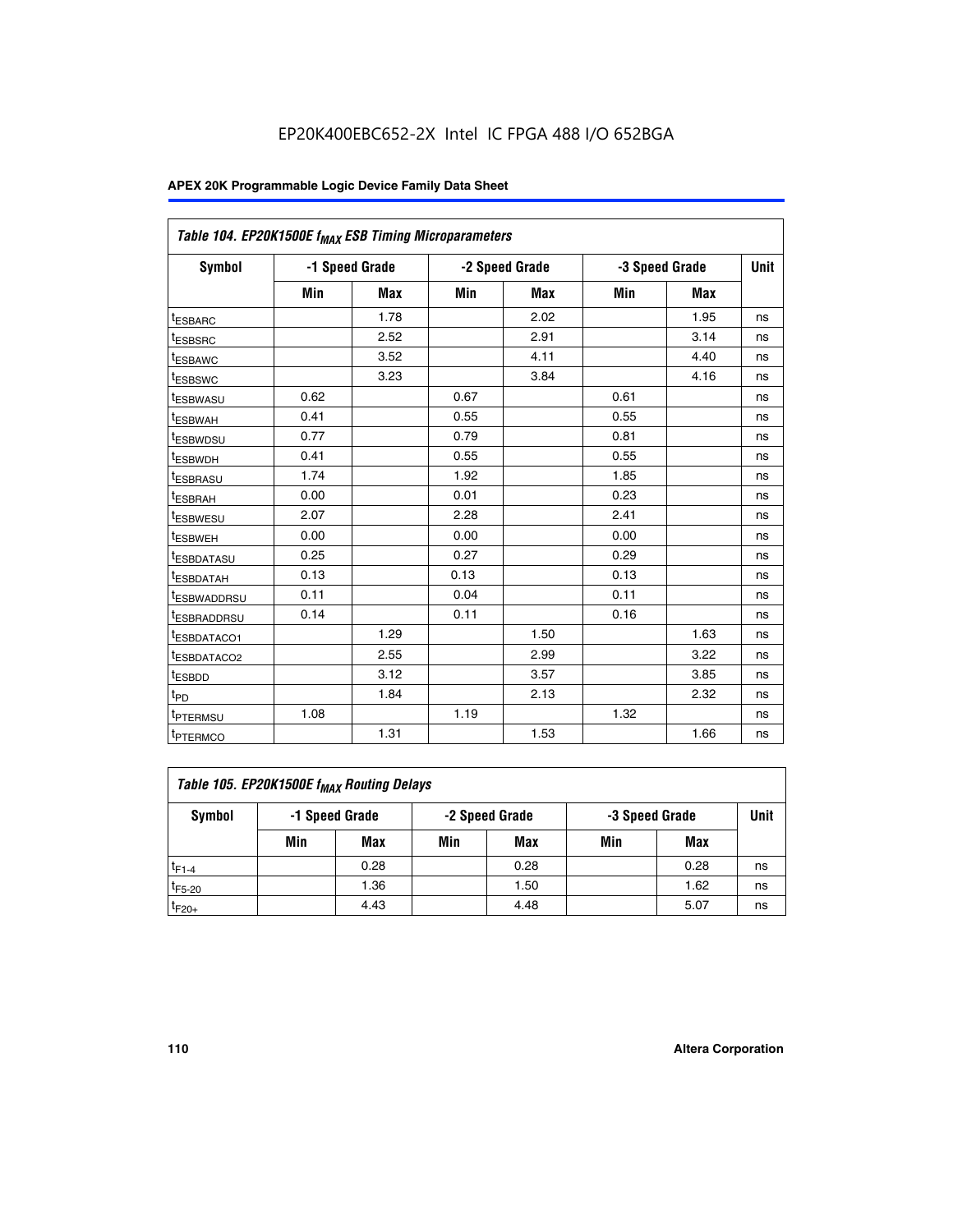|                    | Table 106. EP20K1500E Minimum Pulse Width Timing Parameters |                |      |                |      |                |             |  |  |  |  |  |
|--------------------|-------------------------------------------------------------|----------------|------|----------------|------|----------------|-------------|--|--|--|--|--|
| <b>Symbol</b>      |                                                             | -1 Speed Grade |      | -2 Speed Grade |      | -3 Speed Grade | <b>Unit</b> |  |  |  |  |  |
|                    | Min                                                         | <b>Max</b>     | Min  | Max            | Min  | <b>Max</b>     |             |  |  |  |  |  |
| $t_{CH}$           | 1.25                                                        |                | 1.43 |                | 1.67 |                | ns          |  |  |  |  |  |
| $t_{CL}$           | 1.25                                                        |                | 1.43 |                | 1.67 |                | ns          |  |  |  |  |  |
| $t_{CLRP}$         | 0.20                                                        |                | 0.20 |                | 0.20 |                | ns          |  |  |  |  |  |
| t <sub>PREP</sub>  | 0.20                                                        |                | 0.20 |                | 0.20 |                | ns          |  |  |  |  |  |
| <sup>t</sup> ESBCH | 1.25                                                        |                | 1.43 |                | 1.67 |                | ns          |  |  |  |  |  |
| <sup>t</sup> ESBCL | 1.25                                                        |                | 1.43 |                | 1.67 |                | ns          |  |  |  |  |  |
| <sup>t</sup> ESBWP | 1.28                                                        |                | 1.51 |                | 1.65 |                | ns          |  |  |  |  |  |
| <sup>t</sup> ESBRP | 1.11                                                        |                | 1.29 |                | 1.41 |                | ns          |  |  |  |  |  |

|                      | Table 107. EP20K1500E External Timing Parameters |      |      |                |      |                |             |  |  |  |  |  |  |
|----------------------|--------------------------------------------------|------|------|----------------|------|----------------|-------------|--|--|--|--|--|--|
| Symbol               | -1 Speed Grade                                   |      |      | -2 Speed Grade |      | -3 Speed Grade | <b>Unit</b> |  |  |  |  |  |  |
|                      | Min                                              | Max  | Min  | <b>Max</b>     | Min  | <b>Max</b>     |             |  |  |  |  |  |  |
| t <sub>insu</sub>    | 3.09                                             |      | 3.30 |                | 3.58 |                | ns          |  |  |  |  |  |  |
| $t_{INH}$            | 0.00                                             |      | 0.00 |                | 0.00 |                | ns          |  |  |  |  |  |  |
| toutco               | 2.00                                             | 6.18 | 2.00 | 6.81           | 2.00 | 7.36           | ns          |  |  |  |  |  |  |
| <sup>t</sup> INSUPLL | 1.94                                             |      | 2.08 |                |      |                | ns          |  |  |  |  |  |  |
| <sup>t</sup> INHPLL  | 0.00                                             |      | 0.00 |                |      |                | ns          |  |  |  |  |  |  |
| <b>LOUTCOPLL</b>     | 0.50                                             | 2.67 | 0.50 | 2.99           |      |                | ns          |  |  |  |  |  |  |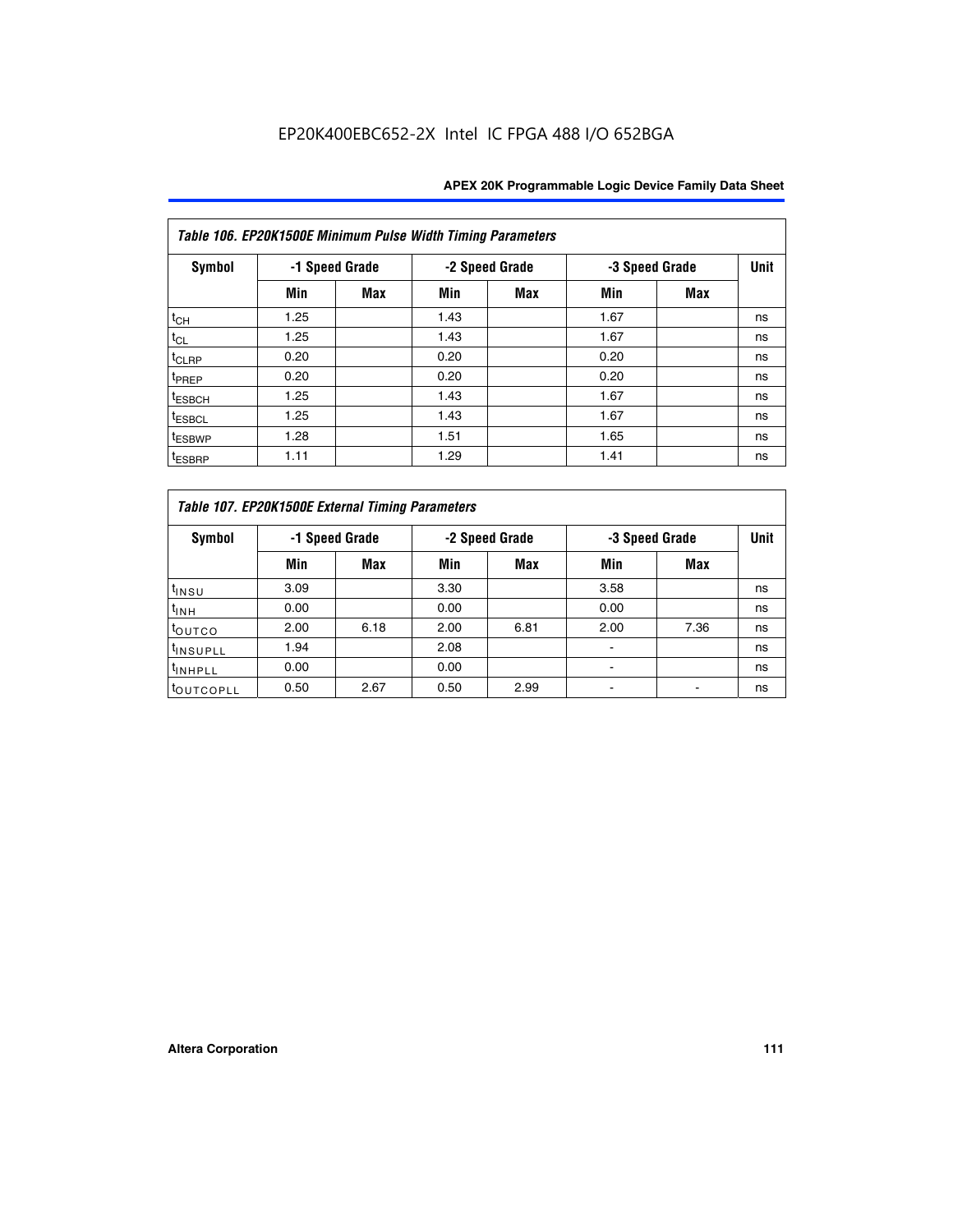| Table 108. EP20K1500E External Bidirectional Timing Parameters |                |      |      |                |      |                |      |
|----------------------------------------------------------------|----------------|------|------|----------------|------|----------------|------|
| Symbol                                                         | -1 Speed Grade |      |      | -2 Speed Grade |      | -3 Speed Grade | Unit |
|                                                                | Min            | Max  | Min  | Max            | Min  | Max            |      |
| <sup>t</sup> INSUBIDIR                                         | 3.47           |      | 3.68 |                | 3.99 |                | ns   |
| $t_{\rm INHBIDIR}$                                             | 0.00           |      | 0.00 |                | 0.00 |                | ns   |
| <sup>t</sup> OUTCOBIDIR                                        | 2.00           | 6.18 | 2.00 | 6.81           | 2.00 | 7.36           | ns   |
| $t_{XZBIDIR}$                                                  |                | 6.91 |      | 7.62           |      | 8.38           | ns   |
| tzxbidir                                                       |                | 6.91 |      | 7.62           |      | 8.38           | ns   |
| <sup>t</sup> INSUBIDIRPLL                                      | 3.05           |      | 3.26 |                |      |                | ns   |
| <sup>t</sup> INHBIDIRPLL                                       | 0.00           |      | 0.00 |                |      |                | ns   |
| <sup>t</sup> OUTCOBIDIRPLL                                     | 0.50           | 2.67 | 0.50 | 2.99           |      |                | ns   |
| <sup>t</sup> XZBIDIRPLL                                        |                | 3.41 |      | 3.80           |      |                | ns   |
| <sup>t</sup> zxbidirpll                                        |                | 3.41 |      | 3.80           |      |                | ns   |

Tables 109 and 110 show selectable I/O standard input and output delays for APEX 20KE devices. If you select an I/O standard input or output delay other than LVCMOS, add or subtract the selected speed grade to or from the LVCMOS value.

| Table 109. Selectable I/O Standard Input Delays |                |         |     |                |     |                |     |  |  |  |
|-------------------------------------------------|----------------|---------|-----|----------------|-----|----------------|-----|--|--|--|
| <b>Symbol</b>                                   | -1 Speed Grade |         |     | -2 Speed Grade |     | -3 Speed Grade |     |  |  |  |
|                                                 | Min            | Max     | Min | Max            | Min | Max            | Min |  |  |  |
| <b>LVCMOS</b>                                   |                | 0.00    |     | 0.00           |     | 0.00           | ns  |  |  |  |
| <b>LVTTL</b>                                    |                | 0.00    |     | 0.00           |     | 0.00           | ns  |  |  |  |
| 2.5V                                            |                | 0.00    |     | 0.04           |     | 0.05           | ns  |  |  |  |
| 1.8V                                            |                | $-0.11$ |     | 0.03           |     | 0.04           | ns  |  |  |  |
| PCI                                             |                | 0.01    |     | 0.09           |     | 0.10           | ns  |  |  |  |
| $GTL+$                                          |                | $-0.24$ |     | $-0.23$        |     | $-0.19$        | ns  |  |  |  |
| SSTL-3 Class I                                  |                | $-0.32$ |     | $-0.21$        |     | $-0.47$        | ns  |  |  |  |
| SSTL-3 Class II                                 |                | $-0.08$ |     | 0.03           |     | $-0.23$        | ns  |  |  |  |
| SSTL-2 Class I                                  |                | $-0.17$ |     | $-0.06$        |     | $-0.32$        | ns  |  |  |  |
| SSTL-2 Class II                                 |                | $-0.16$ |     | $-0.05$        |     | $-0.31$        | ns  |  |  |  |
| <b>LVDS</b>                                     |                | $-0.12$ |     | $-0.12$        |     | $-0.12$        | ns  |  |  |  |
| <b>CTT</b>                                      |                | 0.00    |     | 0.00           |     | 0.00           | ns  |  |  |  |
| <b>AGP</b>                                      |                | 0.00    |     | 0.00           |     | 0.00           | ns  |  |  |  |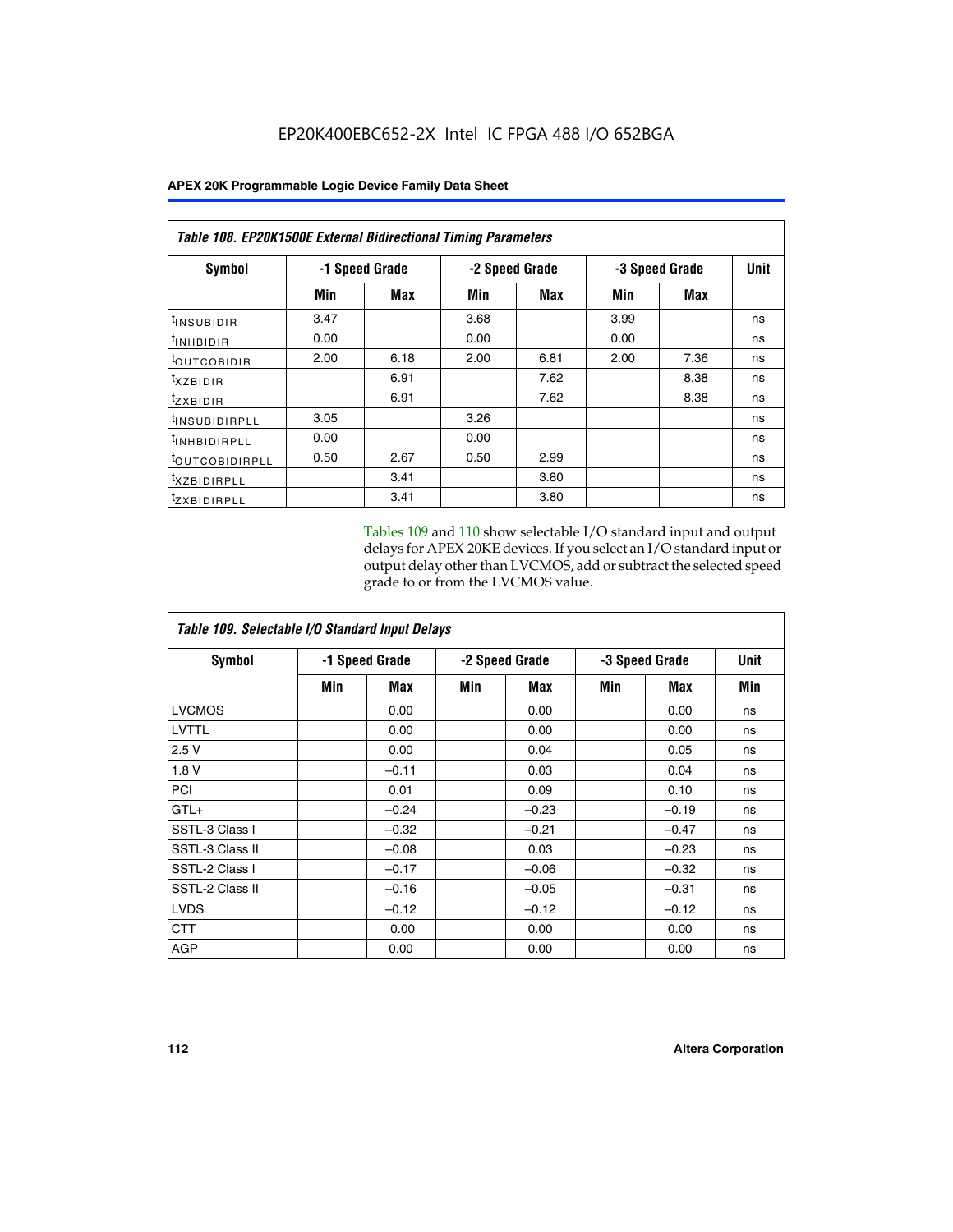| Table 110. Selectable I/O Standard Output Delays |     |                |     |                |     |                |             |  |  |  |  |
|--------------------------------------------------|-----|----------------|-----|----------------|-----|----------------|-------------|--|--|--|--|
| Symbol                                           |     | -1 Speed Grade |     | -2 Speed Grade |     | -3 Speed Grade | <b>Unit</b> |  |  |  |  |
|                                                  | Min | Max            | Min | Max            | Min | Max            | Min         |  |  |  |  |
| <b>LVCMOS</b>                                    |     | 0.00           |     | 0.00           |     | 0.00           | ns          |  |  |  |  |
| LVTTL                                            |     | 0.00           |     | 0.00           |     | 0.00           | ns          |  |  |  |  |
| 2.5V                                             |     | 0.00           |     | 0.09           |     | 0.10           | ns          |  |  |  |  |
| 1.8 V                                            |     | 2.49           |     | 2.98           |     | 3.03           | ns          |  |  |  |  |
| PCI                                              |     | $-0.03$        |     | 0.17           |     | 0.16           | ns          |  |  |  |  |
| $GTL+$                                           |     | 0.75           |     | 0.75           |     | 0.76           | ns          |  |  |  |  |
| SSTL-3 Class I                                   |     | 1.39           |     | 1.51           |     | 1.50           | ns          |  |  |  |  |
| SSTL-3 Class II                                  |     | 1.11           |     | 1.23           |     | 1.23           | ns          |  |  |  |  |
| SSTL-2 Class I                                   |     | 1.35           |     | 1.48           |     | 1.47           | ns          |  |  |  |  |
| SSTL-2 Class II                                  |     | 1.00           |     | 1.12           |     | 1.12           | ns          |  |  |  |  |
| <b>LVDS</b>                                      |     | $-0.48$        |     | $-0.48$        |     | $-0.48$        | ns          |  |  |  |  |
| <b>CTT</b>                                       |     | 0.00           |     | 0.00           |     | 0.00           | ns          |  |  |  |  |
| <b>AGP</b>                                       |     | 0.00           |     | 0.00           |     | 0.00           | ns          |  |  |  |  |

# **Power Consumption**

To estimate device power consumption, use the interactive power calculator on the Altera web site at **http://www.altera.com**.

# **Configuration & Operation**

The APEX 20K architecture supports several configuration schemes. This section summarizes the device operating modes and available device configuration schemes.

## **Operating Modes**

The APEX architecture uses SRAM configuration elements that require configuration data to be loaded each time the circuit powers up. The process of physically loading the SRAM data into the device is called configuration. During initialization, which occurs immediately after configuration, the device resets registers, enables I/O pins, and begins to operate as a logic device. The I/O pins are tri-stated during power-up, and before and during configuration. Together, the configuration and initialization processes are called *command mode*; normal device operation is called *user mode*.

Before and during device configuration, all I/O pins are pulled to  $V_{\text{CCTO}}$ by a built-in weak pull-up resistor.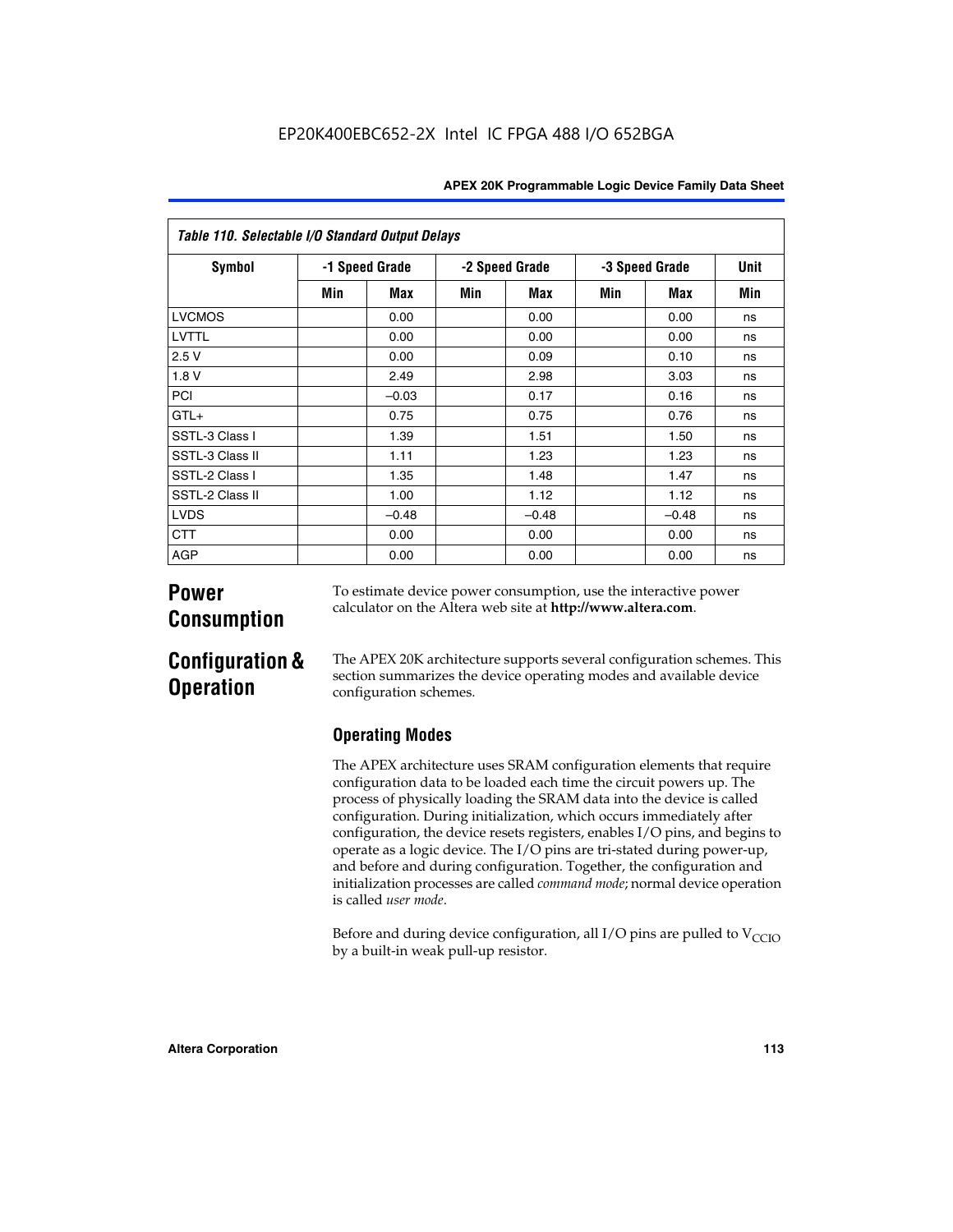SRAM configuration elements allow APEX 20K devices to be reconfigured in-circuit by loading new configuration data into the device. Real-time reconfiguration is performed by forcing the device into command mode with a device pin, loading different configuration data, reinitializing the device, and resuming usermode operation. In-field upgrades can be performed by distributing new configuration files.

## **Configuration Schemes**

The configuration data for an APEX 20K device can be loaded with one of five configuration schemes (see Table 111), chosen on the basis of the target application. An EPC2 or EPC16 configuration device, intelligent controller, or the JTAG port can be used to control the configuration of an APEX 20K device. When a configuration device is used, the system can configure automatically at system power-up.

Multiple APEX 20K devices can be configured in any of five configuration schemes by connecting the configuration enable (nCE) and configuration enable output (nCEO) pins on each device.

| <b>Table 111. Data Sources for Configuration</b> |                                                                                             |
|--------------------------------------------------|---------------------------------------------------------------------------------------------|
| <b>Configuration Scheme</b>                      | Data Source                                                                                 |
| Configuration device                             | EPC1, EPC2, EPC16 configuration devices                                                     |
| Passive serial (PS)                              | MasterBlaster or ByteBlasterMV download cable or serial data source                         |
| Passive parallel asynchronous (PPA)              | Parallel data source                                                                        |
| Passive parallel synchronous (PPS)               | Parallel data source                                                                        |
| <b>JTAG</b>                                      | MasterBlaster or ByteBlasterMV download cable or a microprocessor<br>with a Jam or JBC File |



**For more information on configuration, see Application Note 116** *(Configuring APEX 20K, FLEX 10K, & FLEX 6000 Devices.)*

**Device Pin-Outs** See the Altera web site **(http://www.altera.com)** or the *Altera Digital Library* for pin-out information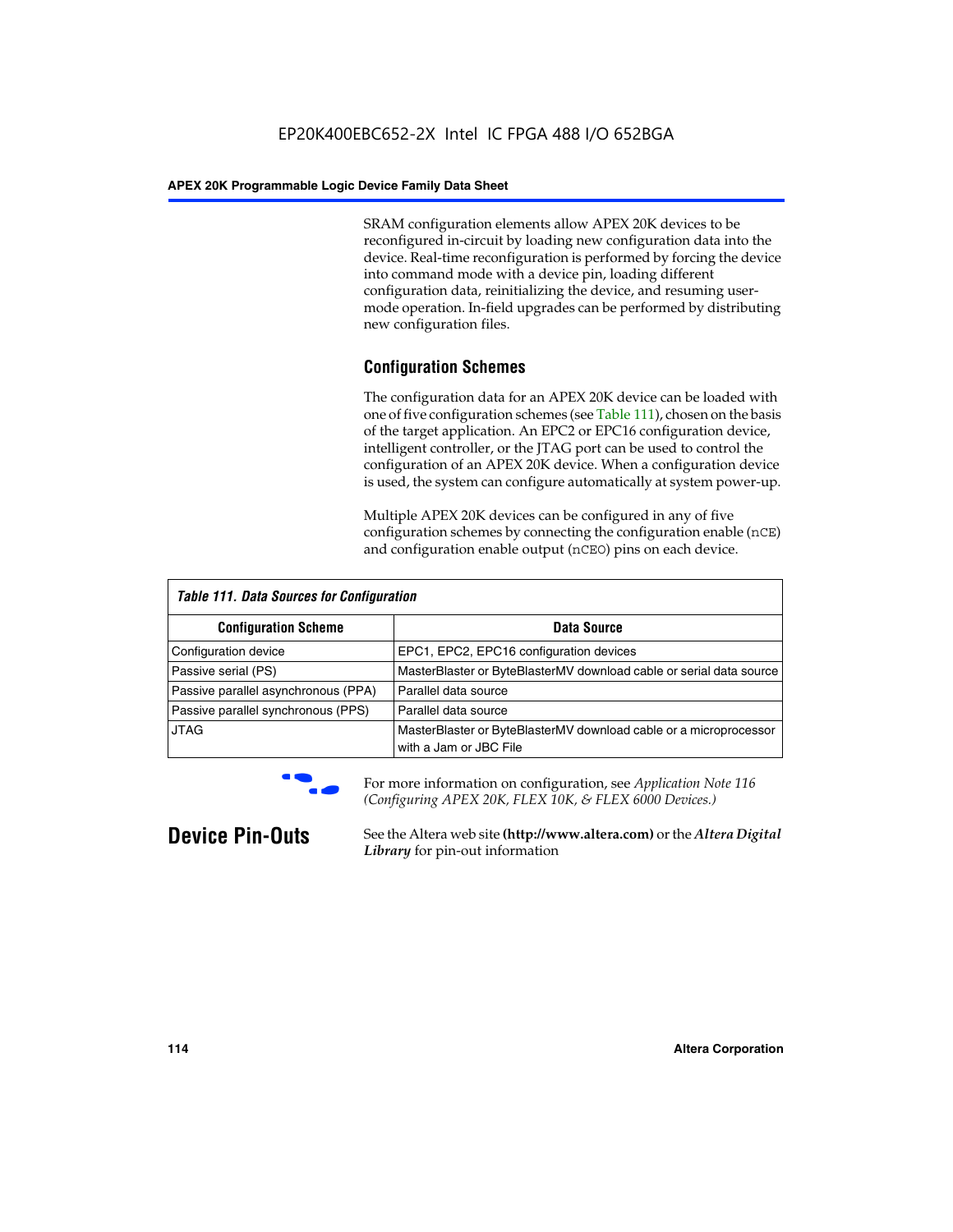### **Revision History** The information contained in the *APEX 20K Programmable Logic Device Family Data Sheet* version 5.1 supersedes information published in previous versions.

## **Version 5.1**

*APEX 20K Programmable Logic Device Family Data Sheet* version 5.1 contains the following changes:

- In version 5.0, the VI input voltage spec was updated in Table 28 on page 63.
- In version 5.0, *Note* (5) to Tables 27 through 30 was revised.
- Added *Note* (2) to Figure 21 on page 33.

## **Version 5.0**

*APEX 20K Programmable Logic Device Family Data Sheet* version 5.0 contains the following changes:

- Updated Tables 23 through 26. Removed 2.5-V operating condition tables because all APEX 20K devices are now 5.0-V tolerant.
- Updated conditions in Tables 33, 38 and 39.
- Updated data for t<sub>ESBDATAH</sub> parameter.

## **Version 4.3**

*APEX 20K Programmable Logic Device Family Data Sheet* version 4.3 contains the following changes:

- Updated Figure 20.
- Updated *Note (2)* to Table 13.
- Updated notes to Tables 27 through 30.

## **Version 4.2**

*APEX 20K Programmable Logic Device Family Data Sheet* version 4.2 contains the following changes:

- Updated Figure 29.
- Updated *Note (1)* to Figure 29.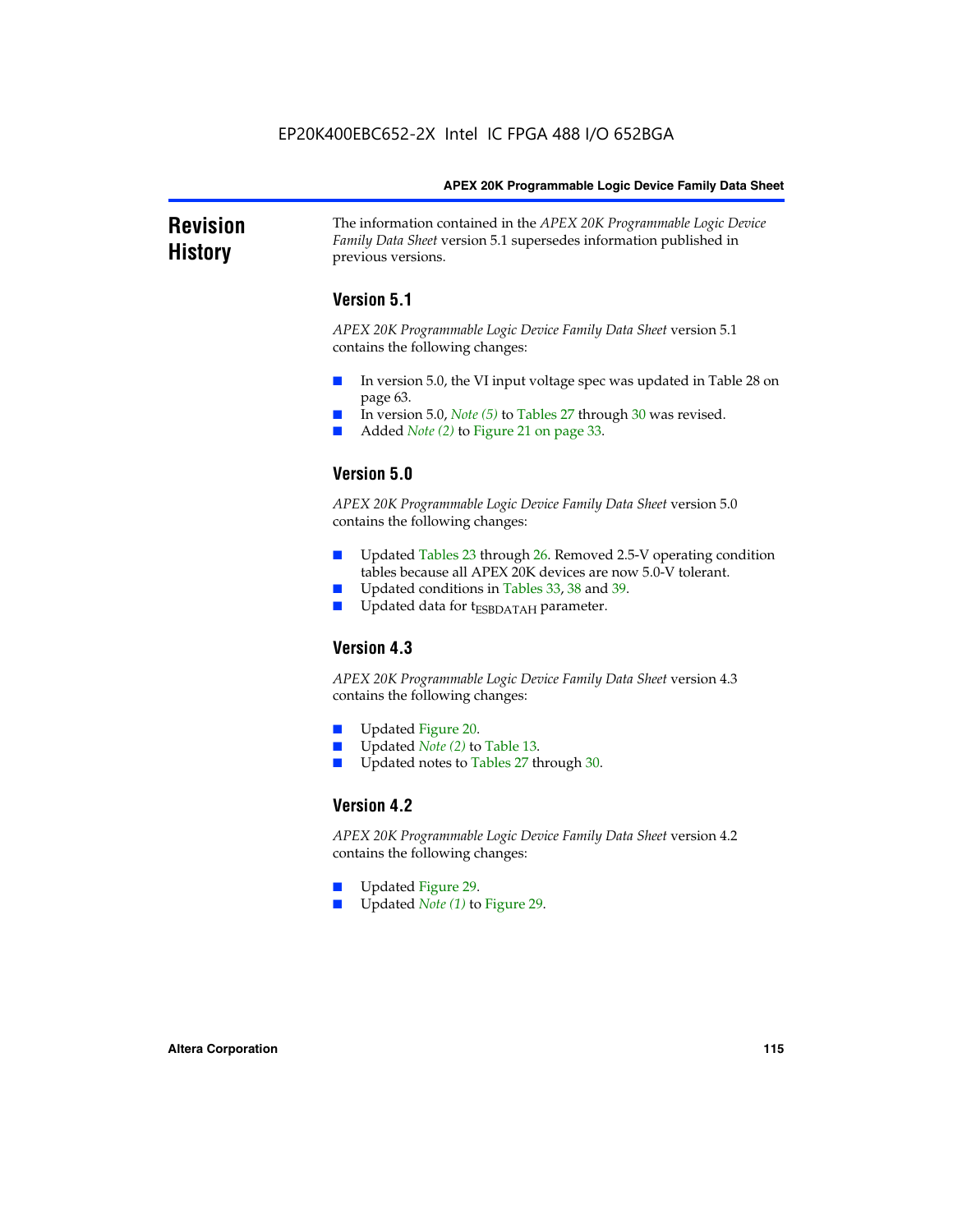## **Version 4.1**

*APEX 20K Programmable Logic Device Family Data Sheet* version 4.1 contains the following changes:

- *t<sub>ESBWEH</sub>* added to Figure 37 and Tables 35, 50, 56, 62, 68, 74, 86, 92, 97, and 104.
- Updated EP20K300E device internal and external timing numbers in Tables 79 through 84.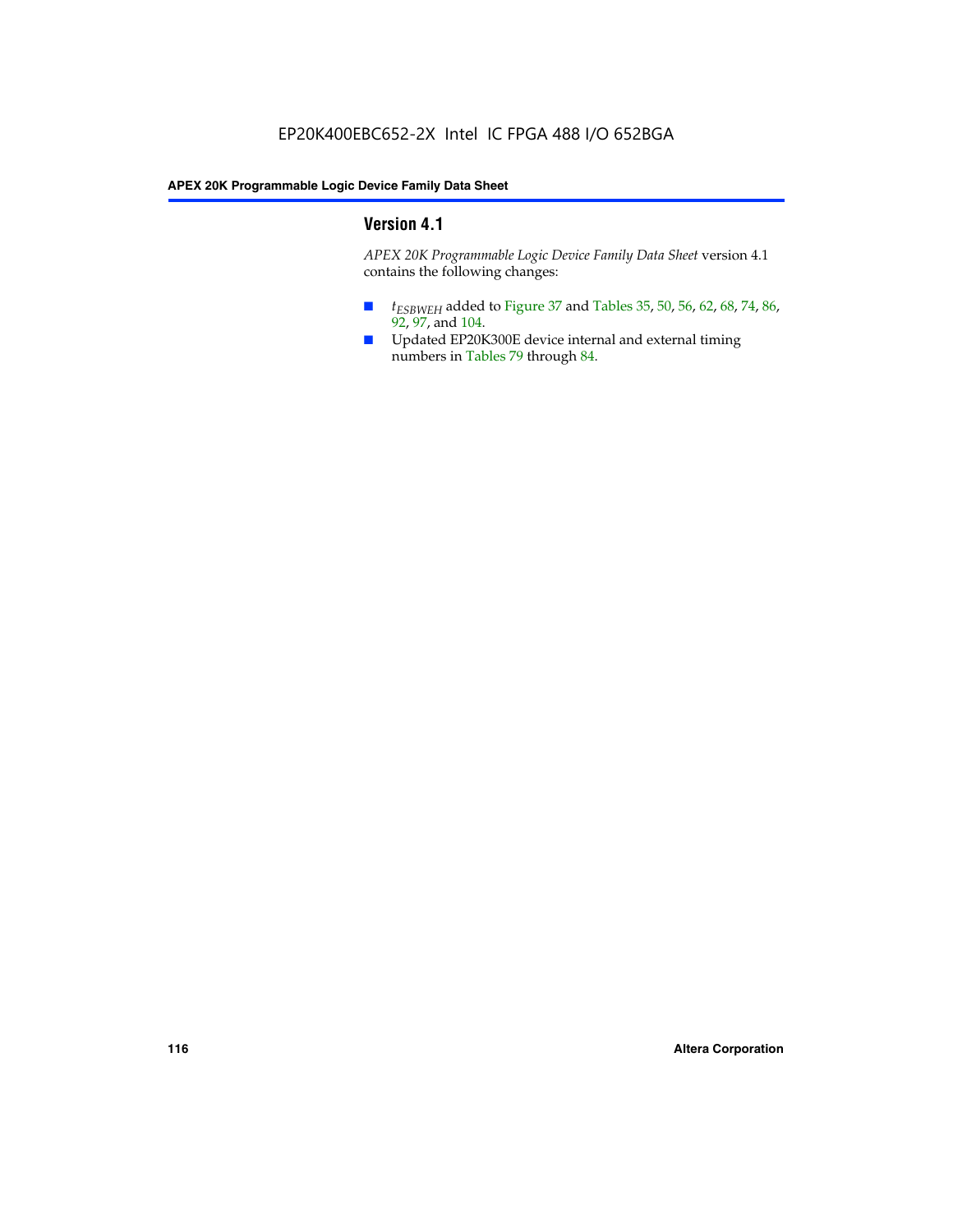

101 Innovation Drive San Jose, CA 95134 (408) 544-7000 http://www.altera.com Applications Hotline: (800) 800-EPLD Customer Marketing: (408) 544-7104 Literature Services: lit\_req@altera.com

Copyright © 2004 Altera Corporation. All rights reserved. Altera, The Programmable Solutions Company, the stylized Altera logo, specific device designations, and all other words and logos that are identified as trademarks and/or service marks are, unless noted otherwise, the trademarks and service marks of Altera Corporation in the U.S. and other countries. All other product or service names are the property of their respective holders. Altera products are protected under numerous U.S. and foreign patents and pending applications, mask work rights, and copyrights. Altera warrants performance of its semiconductor products to current specifications in accordance with Altera's standard warranty, but reserves the right to make changes

to any products and services at any time without notice. Altera assumes no responsibility or liability arising out of the application or use of any information, product, or service described herein except as expressly agreed to in writing by Altera Corporation. Altera customers are advised to obtain the latest version of device specifications before relying on any published information and before placing orders for products or services.



**117 Altera Corporation**